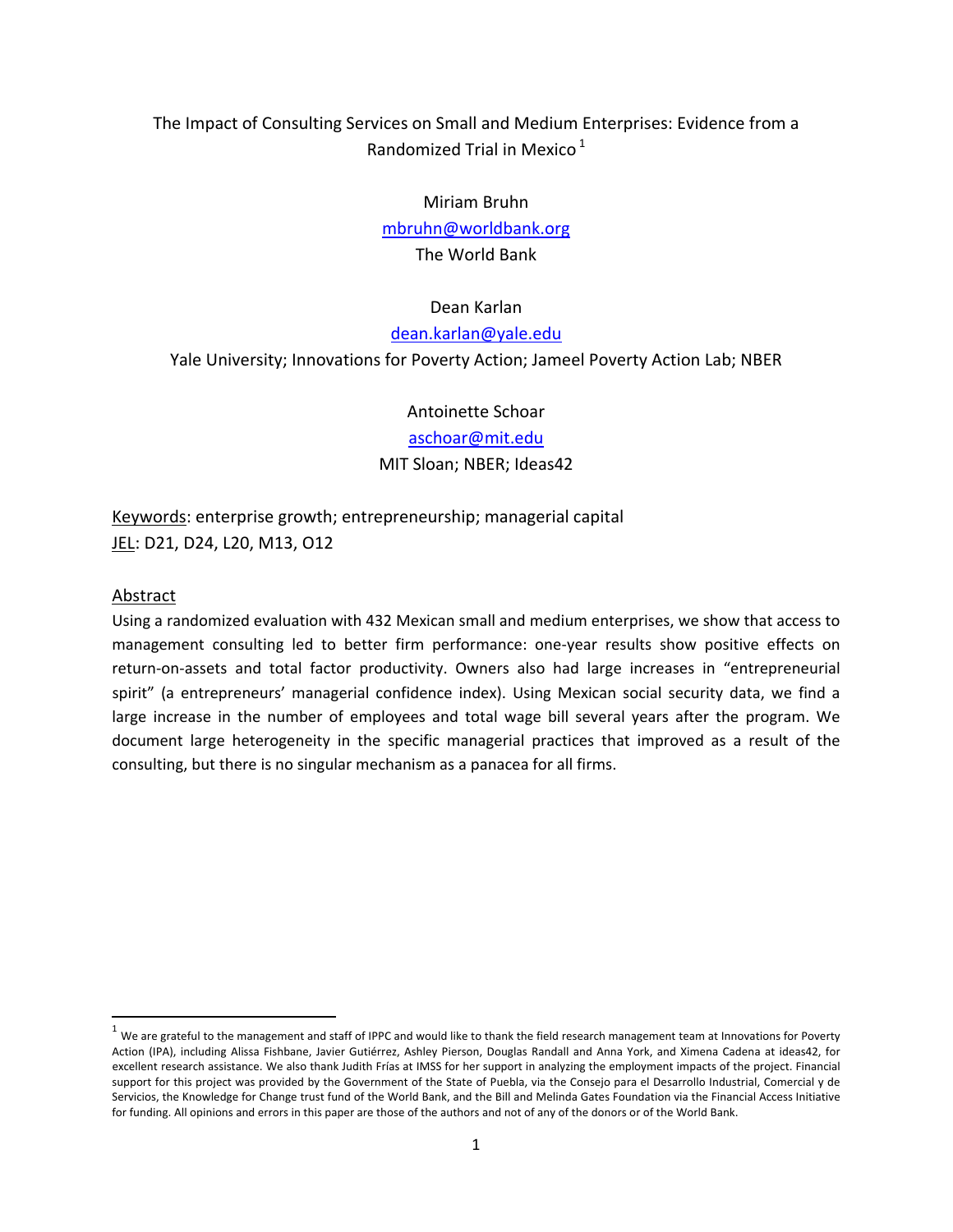#### **1. Introduction**

A large literature in development economics and entrepreneurship aims to understand the impediments to firm growth, especially for small and medium sized enterprises. Most of the focus thus far has been on financial constraints as a central obstacle to firm growth. For example, empirical studies have examined these constraints at the micro level (Banerjee et al. 2009; de Mel et al. 2008; Karlan and Zinman 2011; Karlan et al. 2012) as well as at the macro level (King and Levine 1993; Rajan and Zingales 1998). However, capital alone cannot generate firm growth; one must also have the "managerial capital" to know how to use it. We argue that managerial capital can directly affect the firm by improving strategic and operational decisions, but it also affects the productivity of other factors, such as physical capital and labor, by helping to use them more efficiently. Bruhn et al. (2010) discusses at more length the role of "managerial capital" as a key component for enterprise development, distinct from human capital. The diffuse effect of managerial capital often makes it difficult to measure its impact empirically.

Recent work has shown enormous heterogeneity in management practices and CEO styles across firms, see for example Bertrand and Schoar (2003), Bloom and Van Reenen (2007 and 2010), and Bennedsen et al. (2007). But a central question remains: is this observed heterogeneity a reflection of an optimal match between the underlying fundamentals of different firms and the type of management that is needed given the firm's state of development? Or is lack of managerial capital a first order impediment to firm growth and profitability? Managers in developing countries might be constrained in the acquisition of these skills, if such skills require either formal training or experience in other well-run enterprises, or both, see for example Gompers et al. (2005) or Caselli and Gennaioli (2005).

We test if alleviating the constraints on managerial capital has a first order effect on the performance and growth of small enterprises in emerging markets. We focus on micro, small, and medium enterprises since they are often seen as being the most affected by limitations in managerial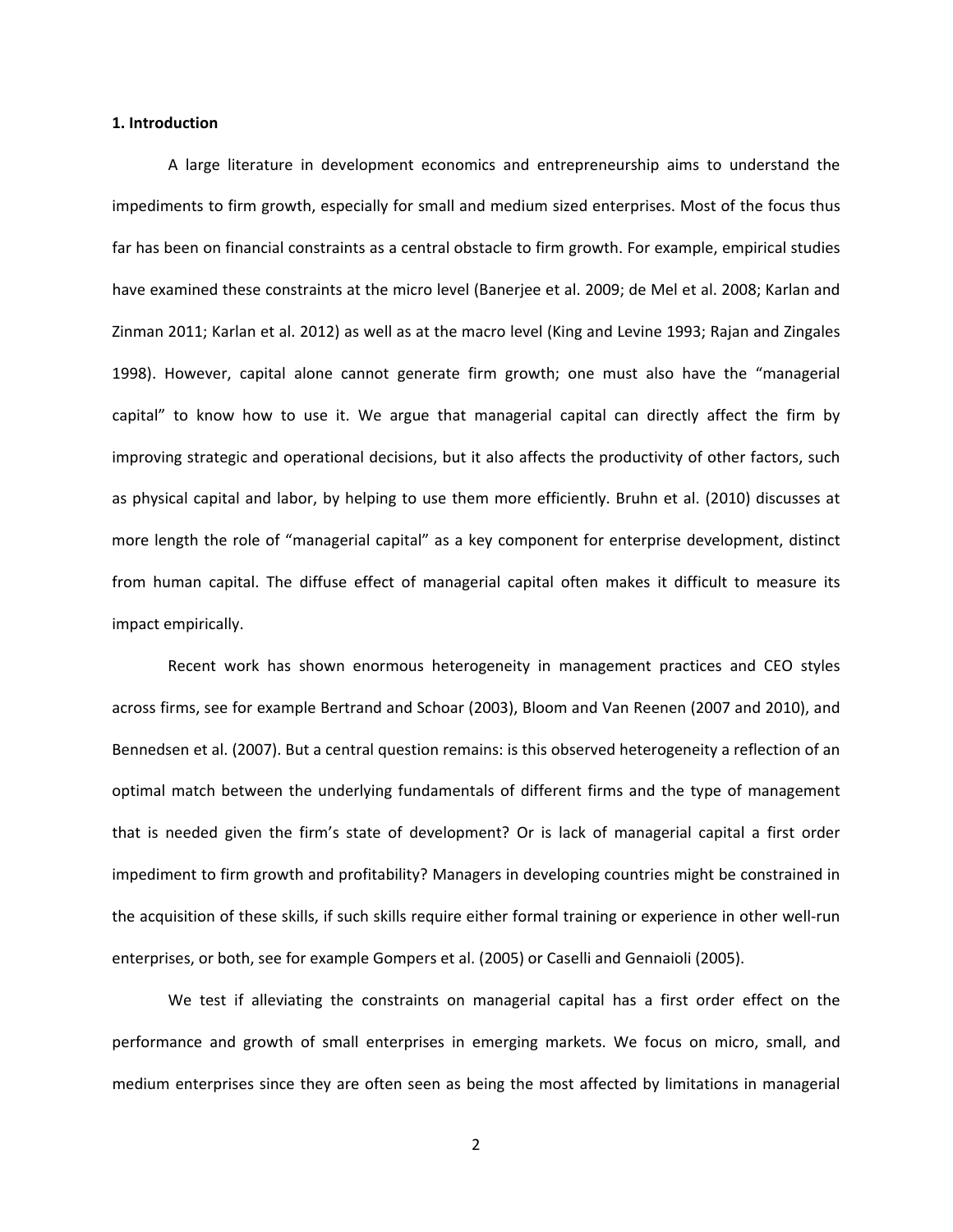capital and thus have the most potential for scale up if bottlenecks to their growth can be removed. In addition, for small businesses run by the owner‐manager, it is simple to determine the appropriate target for a managerial capital intervention. Our intervention aims to expand the managerial skills of the owner‐managers by giving them access to subsidized consulting and mentoring services. These services were provided by nine local consulting firms, which focus on SMEs, over a one-year period. We worked with the government of Puebla, an industrialized state close to Mexico City, to set up the experiment.

It is important to note that this intervention, like all skill building experiments which have been conducted thus far, is a joint test of two closely related hypotheses: On the one hand we aim to establish if managerial capital is a limiting factor in the growth of enterprises. But at the same time, we can only find a positive answer if this knowledge can be conveyed via a consulting intervention in the first place. It could be that managerial capital is indeed a hindrance to growth, but it might not be possible to transfer this knowledge by simply providing consulting services. Therefore, failure to find a result here would not prove that managerial capital does not matter, but may simply mean that this program was not effective in the transmission of managerial skills (or that managerial skills are innate skills and simply not teachable). However, this exercise provides a lower bound on the potential impact of improvements in managerial capital, given the limitation of the efficacy of this particular intervention to actually improve managerial capital. We set up a randomized control trial in Puebla, Mexico, where 432 micro, small, and medium sized enterprises applied to receive subsidized consulting services, and 150 out of the 432 were randomly chosen to receive the treatment. The remaining 282 enterprises served as a control group that did not receive any subsidized consulting services. Treatment enterprises were matched with one of nine local consulting firms based on the specialized services they needed. Enterprises met with their consultants for four hours per week over a one year period. The enterprise owner and consulting firm decided jointly on the focus and scope of the consulting services based on a first daylong diagnostic consultation between the enterprise and the consulting firm.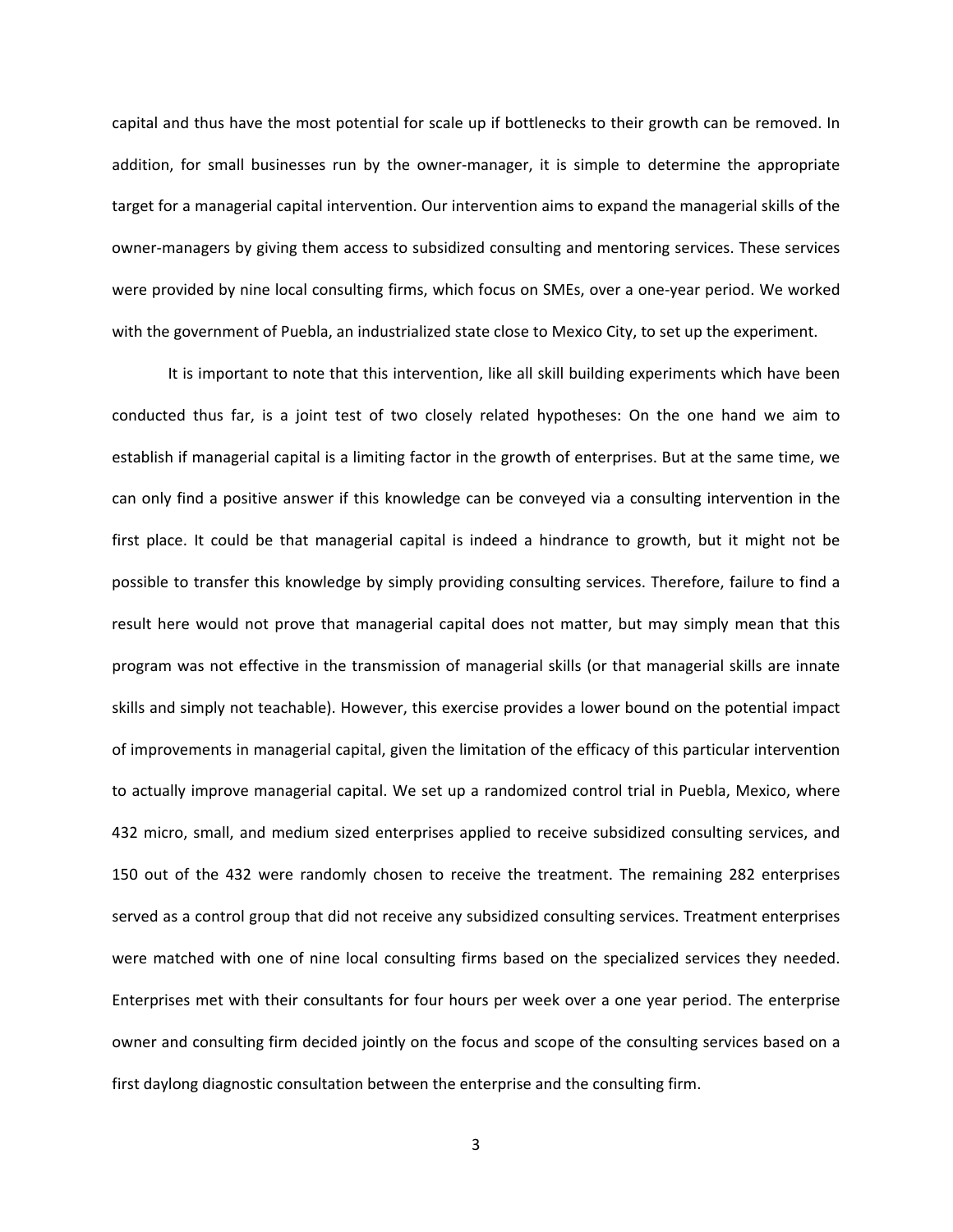We measure impacts on the firms and the owners/managers in two different ways: (1) we administer a self‐reported baseline and a one‐year follow‐up survey, and (2) we obtain confidential government data on employment levels and total wages for the firms in our treatment and control groups using five years of annual data (two years prior to three years after the intervention) from the Mexican Social Security Institute (IMSS). We find that the consulting intervention had a positive short‐ run impact on the productivity of the enterprises in the treatment group in the one‐year follow‐up. Productivity and return on assets (ROA) both increased by one fifth of a standard deviation, compared to the control group. But we do not find an impact on sales, profits, or the number of workers employed within the first year. This is consistent with the idea that the impact of improved managerial skills is heterogeneous with respect to concrete channels through which the firms improved: for some, the impact may have been to increase revenues, for others to lower costs, for others to shed unproductive assets. No single channel dominated the sample to be statistically significant, but the comprehensive measures of productivity and ROA show positive short-run impacts within the first year.

In the longer run, the administrative data, collected from the Mexican Social Security Institute (IMSS), reveals important impacts on employment, with a 44% higher number of employees, and a 57% higher total wage bill. The point estimates of the positive treatment effects are quite large but we believe that they are reasonable given the context of the intervention and the confidence interval: The enterprises in our sample were started by people who are not professional managers and many of them had not received any formal management training at all prior to our intervention; the majority of the firms were relatively small, so adding a single worker would have been a significant increase in employment. Furthermore, the confidence interval is quite large, although strictly above zero, i.e., the null result of zero is rejected.

When looking at the specific managerial improvements by which these changes were brought about, we find a variety of dimensions that are mentioned in the surveys but no one strong pattern. Out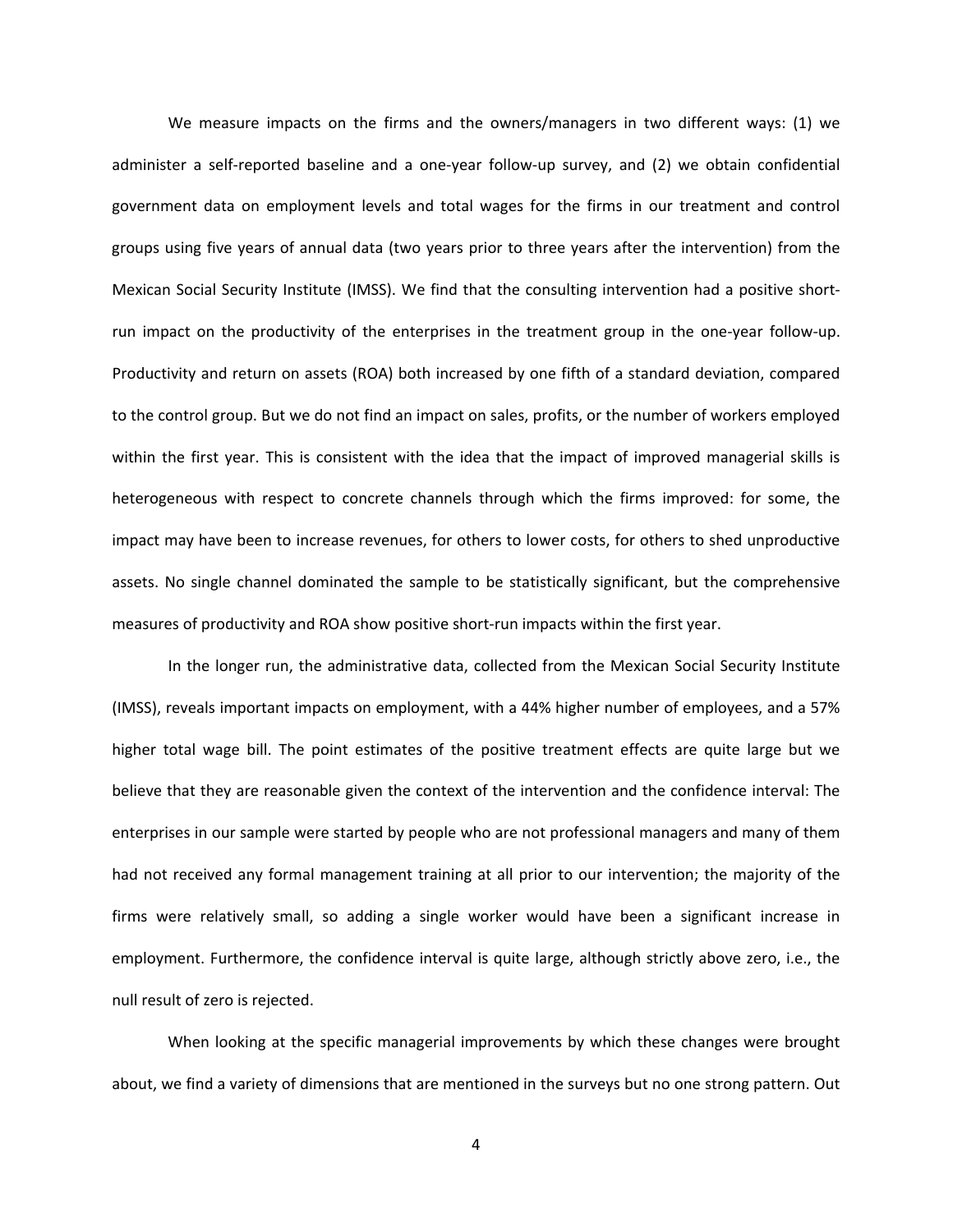of 11 management practices that we asked about in the surveys, we find only two that are consistently mentioned and show statistically significant process changes after the intervention: (1) the likelihood to engage in marketing efforts, and (2) the likelihood to keep formal accounts about their firms. However, we show that as a whole these changes were important enough that they led to a significant improvement in the entrepreneurial spirit for the owners overall: We construct what we call an "entrepreneurial spirit" index from a number of questions we asked owners/managers about their confidence in their management skills and their ability to grow their firm and handle difficulties. These questions were inspired by the "nexus of control" literature in psychology.

We argue that it is not a great surprise that the intervention did not unearth one specific management dimension that all firms needed to improve given the complexity of managerial decisions. Instead, each firm seemed to be facing a number of different gaps in their managerial capital; the consultants were able to creatively problem solve with the entrepreneurs and find a way to supplement the knowledge they needed. To help us put more texture around the specific types of problems that were commonly addressed in the consultations, we turn to some qualitative evidence: We provide eight detailed narratives of the consulting advice provided to firms, and the perceptions by the owners and consultants of the impact of the advice on the businesses. These narratives tell a consistent story of complexity: SMEs needed support with a myriad of different problems. Overall, our results confirm that lack of managerial capital is a first order constraint for small and mid sized enterprises. However, there is no one silver bullet, i.e., no one single mechanism, that when taught then unleashes growth for the enterprises.

Research and practice have recently seen a flurry of programs focused on developing managerial capital for microenterprises (i.e., enterprises typically with zero employees, or under five at the most). The interventions vary widely in the scope of the management skills that are transmitted and the type of enterprises that are targeted. The training is typically provided as in‐class training, often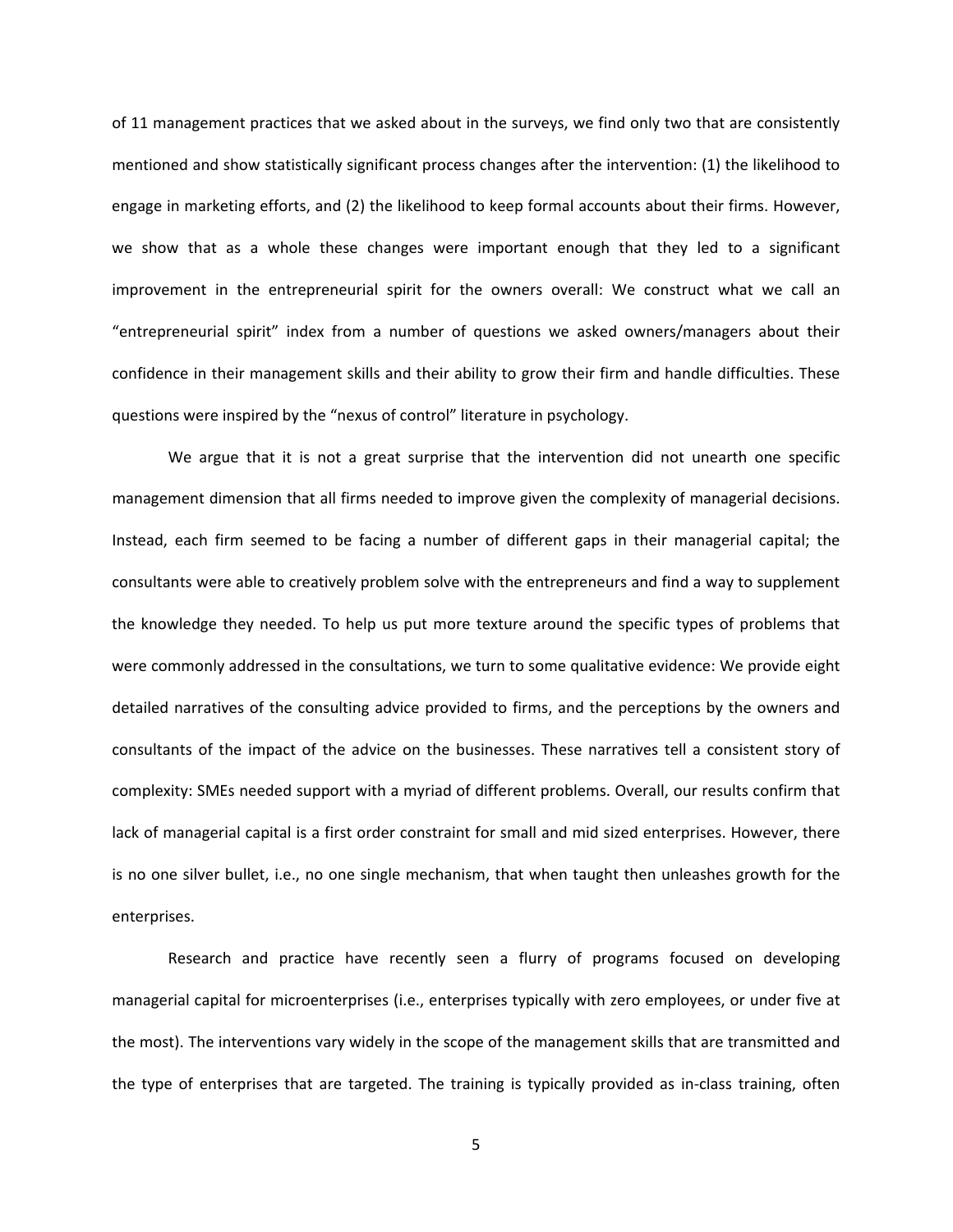linked with a microcredit program. For example, Karlan and Valdivia (2011) and Cole and Zia (2011) evaluate what is best described as in‐class programs. These papers show that traditional microenterprise training seems to affect the command of accounting practices for microenterprises, but has limited to no effects on actual firm outcomes and performance. More recently, Bruhn and Zia (2011) and Giné and Mansuri (2011) also find that in‐class training for micro entrepreneurs leads to improvements in business practices but has only limited effects on business performance and sales. Drexler, Fischer, and Schoar (2011) show that training programs for SMEs increase in impact if they are targeted to the owner's level of sophistication: A simple Rule‐of‐Thumb training has significant impact on real outcomes for micro entrepreneurs who have low educational attainment and poor business practices prior to the intervention, but not on more advanced businesses.

Bloom et al. (2011) is more closely rated to our study in that they evaluate the impact of intensive consulting services from an international management consulting firm on the business practices of large Indian textile firms. The average firm in their sample has about 270 employees, whereas the average number of employees in our study is 14. Bloom et al. find that even these larger firms were unaware of many modern management practices, and treated plants improved their management practices during the intervention. The approaches of Bloom et al. and this study are complementary in nature: Bloom et al. (2011) focuses on a small set of large firms in one industry, textile manufacturing, with a tightly defined intervention by a major international consulting firm. Such focus provides clear estimates, including mechanisms in terms of business practice changes, of a specific management intervention, but it does not allow the authors to test if lack of managerial capital is a widespread problem. Our current study includes a larger set of firms and industries (close to 400 firms compared to 20 experimental plants in Bloom et al.), and employs a heterogeneous set of local consulting firms. Therefore, we are able to establish that managerial capital constraints are important for a wider set of small businesses and affect business practices on many dimensions. We can provide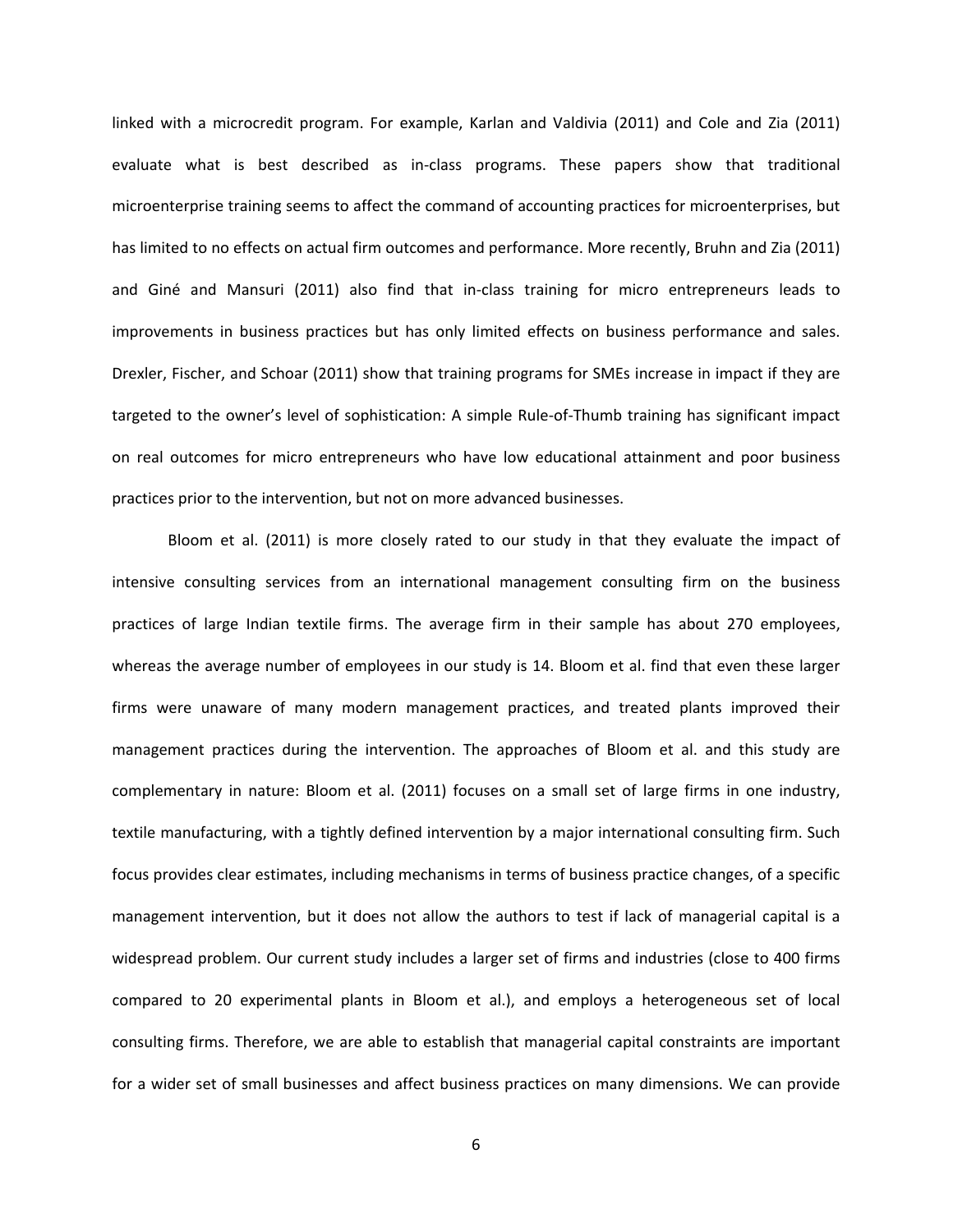proof of concept that general increases in managerial capital for small businesses significantly affect firm performance and growth. But the tradeoff is that we cannot estimate the returns to one specific management intervention, or specific changes in particular business practices.

The remainder of this paper is structured as follows: In Section 2, we describe the subsidized consulting program. Section 3 discusses the experimental setup, data collection, and characteristics of our sample. Section 4 gives the results, examining both business outcomes and business process variables. Section 5 asks why more enterprises do not use consulting services, i.e., given these results, what are the possible market failures in the consulting services industry? Section 6 concludes.

#### **2. Consulting Program**

The randomized control trial was conducted with the Puebla Institute for Competitive Productivity (known as IPPC, after its Spanish acronym), a training institute set up by the Ministry of Labor of the Mexican State of Puebla. IPPC implemented a business development program to provide participating enterprises with subsidized consulting services from one of a number of local consulting firms. The program, which started in March 2008 and ended in February 2009, aimed to include 100 micro, 40 small, and 10 medium-sized enterprises<sup>[2](#page-7-0)</sup> and actually included 108 micro enterprises, 34 small enterprises and 8 medium‐sized enterprises. The primary goal was to help enterprises reach the next size category by the end of the program and thus contribute to job creation and economic growth of the region.

Consultants were asked to (1) diagnose the problems that prevented the enterprises from growing, (2) suggest solutions that would help to solve these problems and (3) assist enterprises in implementing the solutions. The consultants dedicated four hours per week to each enterprise. The

 $2$  As defined by the Mexican Ministry of the Economy, micro enterprises have up to 10 full-time employees. Small enterprises have between 11 and 50 full-time employees in the manufacturing and services sectors and between 11 and 30 full-time employees in the commerce sector. Medium size enterprises have up to 100 full-time employees in the service and commerce sectors and up to 250 full-time employees in the manufacturing sector.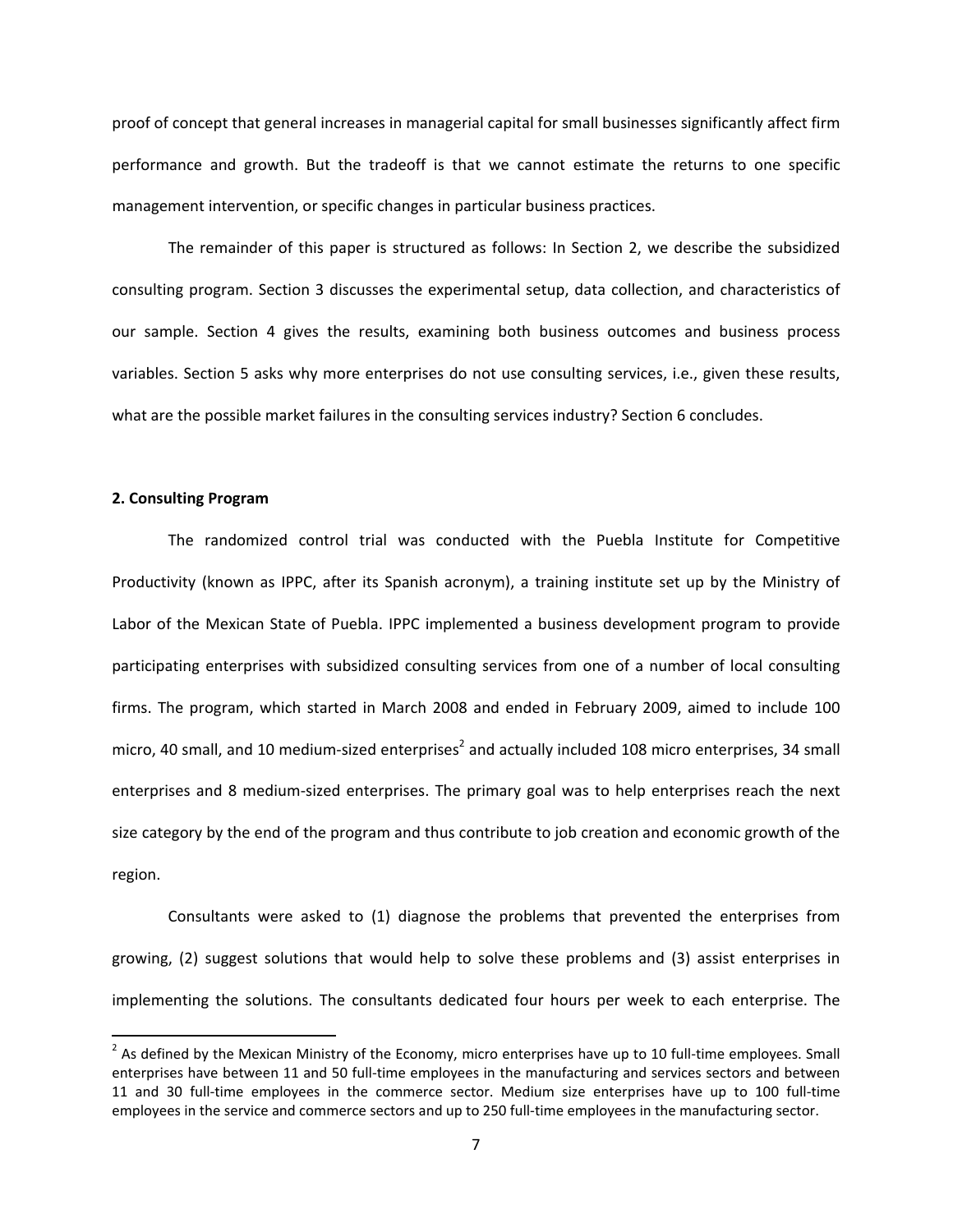program was originally intended to last two years but ended prematurely after one year due to government funding issues (no results from the study had been released when the funding decision was made; the decision was not related to perceived performance of the program). Thus the implementation phase was shortened.

The consulting services were highly subsidized by the State of Puebla. Micro enterprises paid only 10 percent of the market cost of the consulting services, small enterprises 20 percent, and medium sized enterprises about 30 percent. The unsubsidized cost of the consulting services varied by firm size but was equivalent to about US\$57<sup>[3](#page-8-0)</sup> per hour on average, amounting to US\$11,856 per firm for one year (4 hours for 52 weeks).

Consulting firms were selected through a competitive bidding process. In response to a call for proposals put out by IPPC, eleven consulting firms submitted proposals to participate in the program. Two firms were eliminated based on inadequate references from former clients. The majority of the participating firms were private local consulting firms that usually work with micro, small, and medium sized enterprises. All consulting firms signed a contract with IPPC that required them to spend four hours per week with each enterprise. IPPC monitored consultants by requiring consultants and enterprises to periodically submit documentation related to the program. Enterprise owners also came to IPPC's offices in person every quarter to pay their share of the program costs, which provided an opportunity to voice complaints. In addition, a local project supervisor from Innovations for Poverty Action (IPA), who was living in Puebla to manage the project evaluation, conducted monitoring visits to program enterprises.

At the beginning of the program, principal decision makers from all program enterprises, as well as most employees, completed a computerized test that determined their individual strengths and talents. This test was based on Gallup's StrengthFinder method and IPPC was licensed to conduct this

<span id="page-7-0"></span><sup>3</sup> 700 Mexican Pesos (MXP)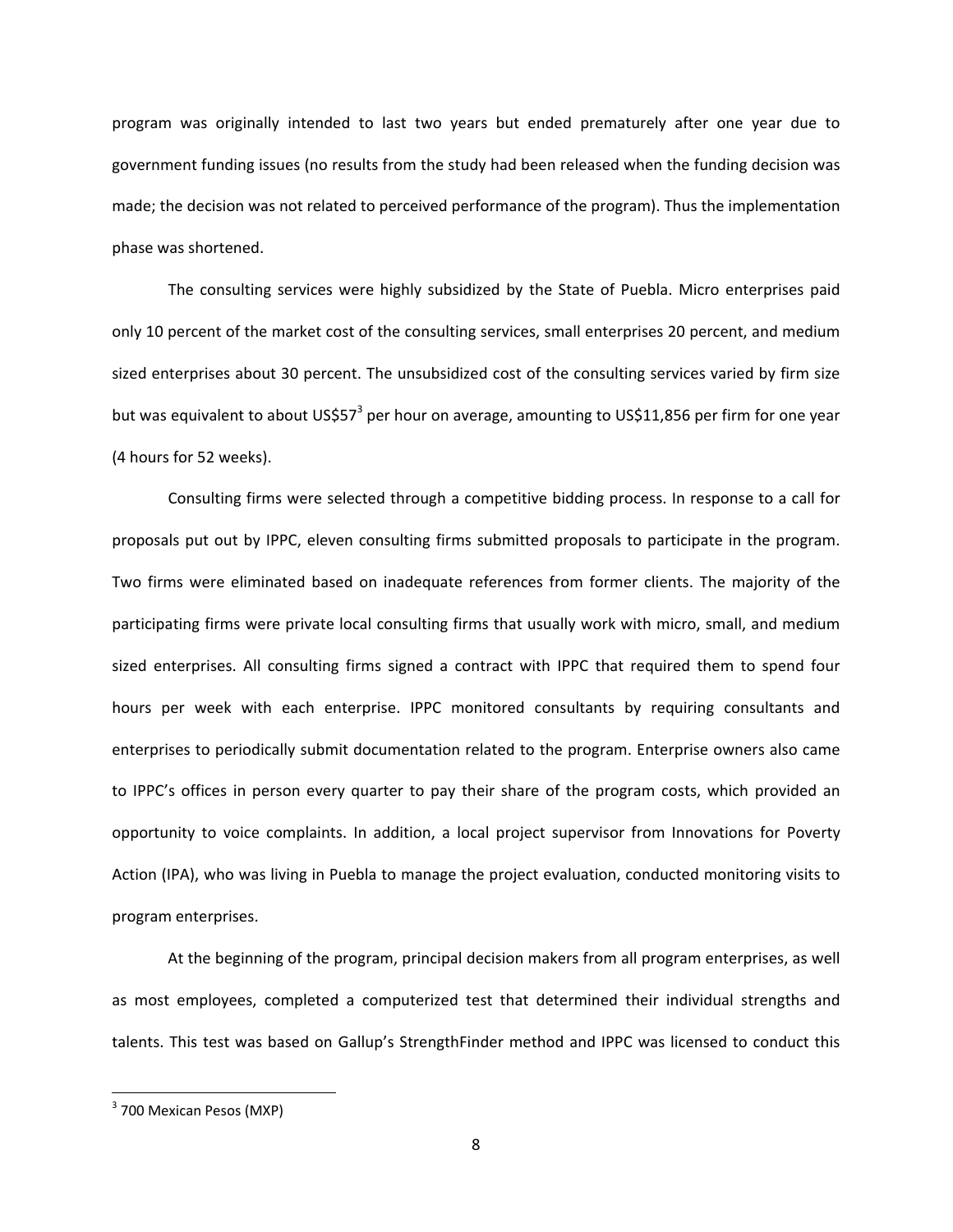test in Puebla. IPPC encouraged enterprises to use the results of this test to help assign employees to responsibilities based on their strengths as identified by the StrengthFinder method. The consultants were trained to help the enterprises interpret and apply the results to their labor decisions. For example, one talent was "communication" whereas another was "operations". Employees with the communication talent were particularly suited to interacting with clients, while employees with the operations talent would do well at record keeping and accounting.

Apart from the employee talent diagnostic, the content of the consulting varied across enterprises depending on their needs. In order to gain an understanding of the issues that enterprises worked on with their mentors, we conducted in-depth, qualitative case studies of eight treatment enterprises. Table 1 lists the areas that these eight enterprises covered with their consultants, along with the number of enterprises that worked on each topic. Almost all enterprises started by establishing mission and vision statements with their consultants, setting specific goals for what they wanted to achieve in the future and throughout the program. Most enterprises also worked on improving accounting and record keeping (through training and/or use of new software), clearly assigning staff responsibilities, and sales strategy and advertising. Apart from these common topics, the remaining topics covered are diverse, including optimizing the number and location of points of sale, quality control, access to credit or alternative financing solutions, pricing strategy, teamwork and leadership training. This reflects the fact that the consultants tailored their advice to each enterprise's individual challenges, leading them to work on different areas with each enterprise.

Each of the eight case studies is presented in the Appendix 1: Case Studies.

### **3. Experimental Setup and Data**

<span id="page-8-0"></span>IPPC advertised the program throughout the State of Puebla via business associations, at trade fairs, and various media outlets in order to attract an initial sample of interested micro, small, and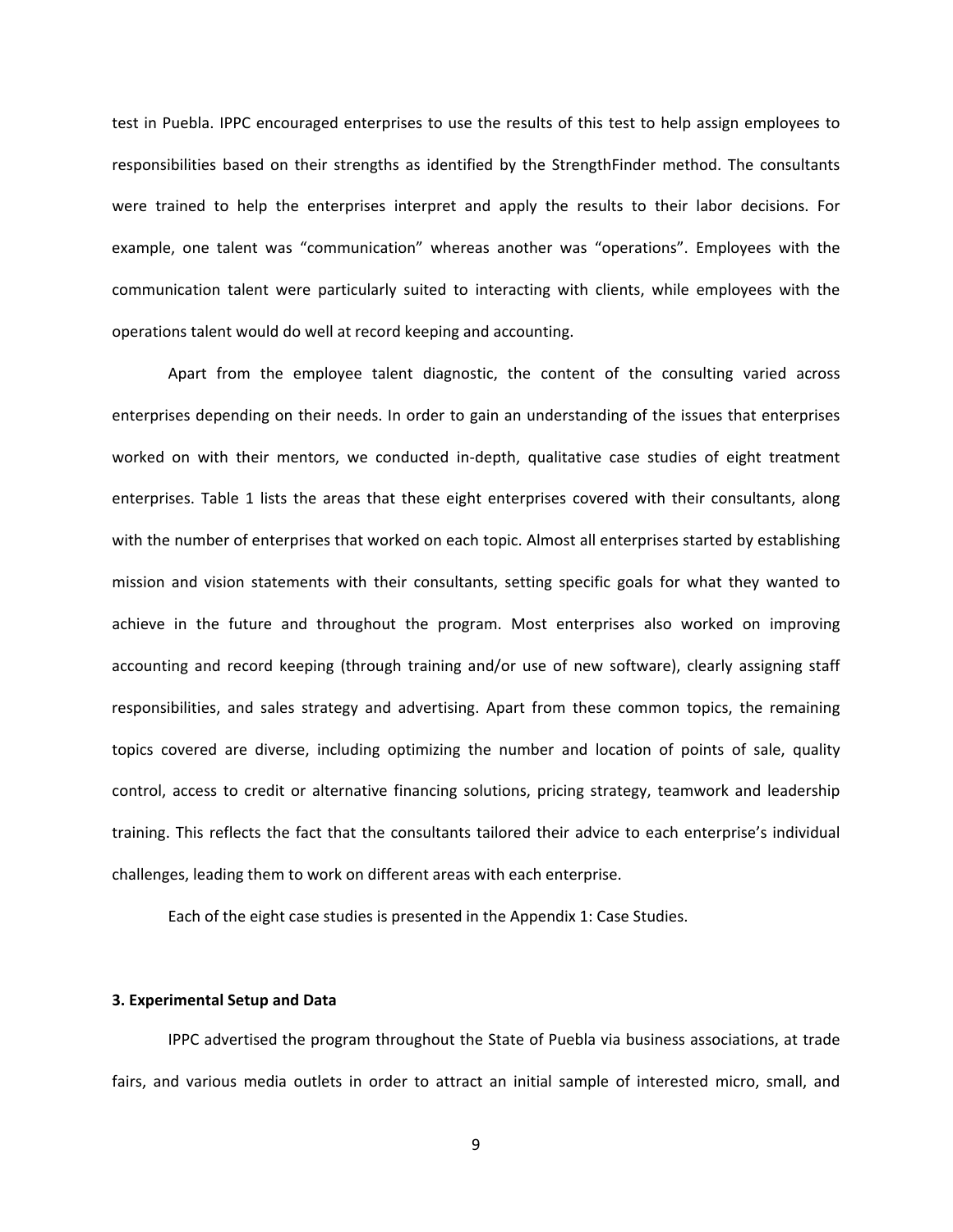medium enterprises.<sup>[4](#page-10-0)</sup> The program was open to enterprises that were formally registered with the government and were paying taxes. In response to the advertising, 432 enterprises expressed interest in the program and signed a letter of interest.

Data comes from two sources: first, a baseline and follow-up survey of these interested enterprises was conducted between October and December 2007 (baseline) and between March 2009 and June 2009 (follow-up)<sup>[5](#page-10-1)</sup>. These surveys collected information on enterprise characteristics and performance, as well as on business practices and characteristics of the enterprise's principal decision maker (typically the owner or manager). Second, from the Mexican Social Security Institute (IMSS), we secured wage and employment data for two pre-intervention years (2005 and 2006) and for three postintervention years (2010, 2011, and 2012).

Using data from the baseline survey, 150 enterprises were randomly selected to participate in

the program.<sup>[6](#page-10-2)</sup> The randomization was stratified by sector (manufacturing, services, and commerce) and

enterprise size (micro, small, and medium-sized)<sup>[7](#page-10-3)</sup>, and was conducted through a Stata program that was

 $4$  We do not have data on the channel through which enterprises learned of the program, and thus cannot test any theories of heterogeneity with respect to this.

 $5$  The baseline survey was conducted by a local professional survey firm under the supervision of the Mexico country office of IPA. For the follow-up survey, IPA hired surveyors (graduate students and recent graduates) directly. IPA trained the surveyors and our local project staff managed and supervised the implementation of the follow-up survey.<br><sup>6</sup> We originally had 434 observations in the randomization and assigned 150 of them to treatment, but we later

discovered that two firms had expressed interest in the program twice under separate names. For this reason, we had to drop two observations, giving us 432 unique firms. In one of the cases, both separate names were in the control group, and we dropped one of these. In the other case, one name was assigned to the treatment group and the other to the control group. Here, we had to keep the firm in the treatment group since they had already been notified that they had been randomly selected to participate in the program.<br><sup>7</sup> Within strata, we re-randomized as follows. We first allocated firms to the treatment and control group based on

a randomly generated number. Using this allocation, we then calculated the maximum and the average t‐statistics on the differences in averages across the treatment and control groups for the following variables: Within Puebla City dummy, business age, total asset value, profit margin, measured risk aversion, entrepreneurial spirit index, currently has a loan from a financial institution dummy, principal decision maker's hours worked, principal decision maker's age, principal decision maker's gender, principal decision maker's years of schooling, principal decision maker is of indigenous background dummy, as well as two dummies indicating whether the firm has participated in other IPPC programs. If the maximum t-statistic for these variables was higher than 1.25 or the average t-statistic was higher than 0.35, we drew a new random number and allocated firms to the treatment and control group based on this new number. We repeated this process until the maximum t‐statistic was 1.25 or lower and the average t‐statistic was 0.35 or lower. Research by Bruhn and McKenzie (2009) that was conducted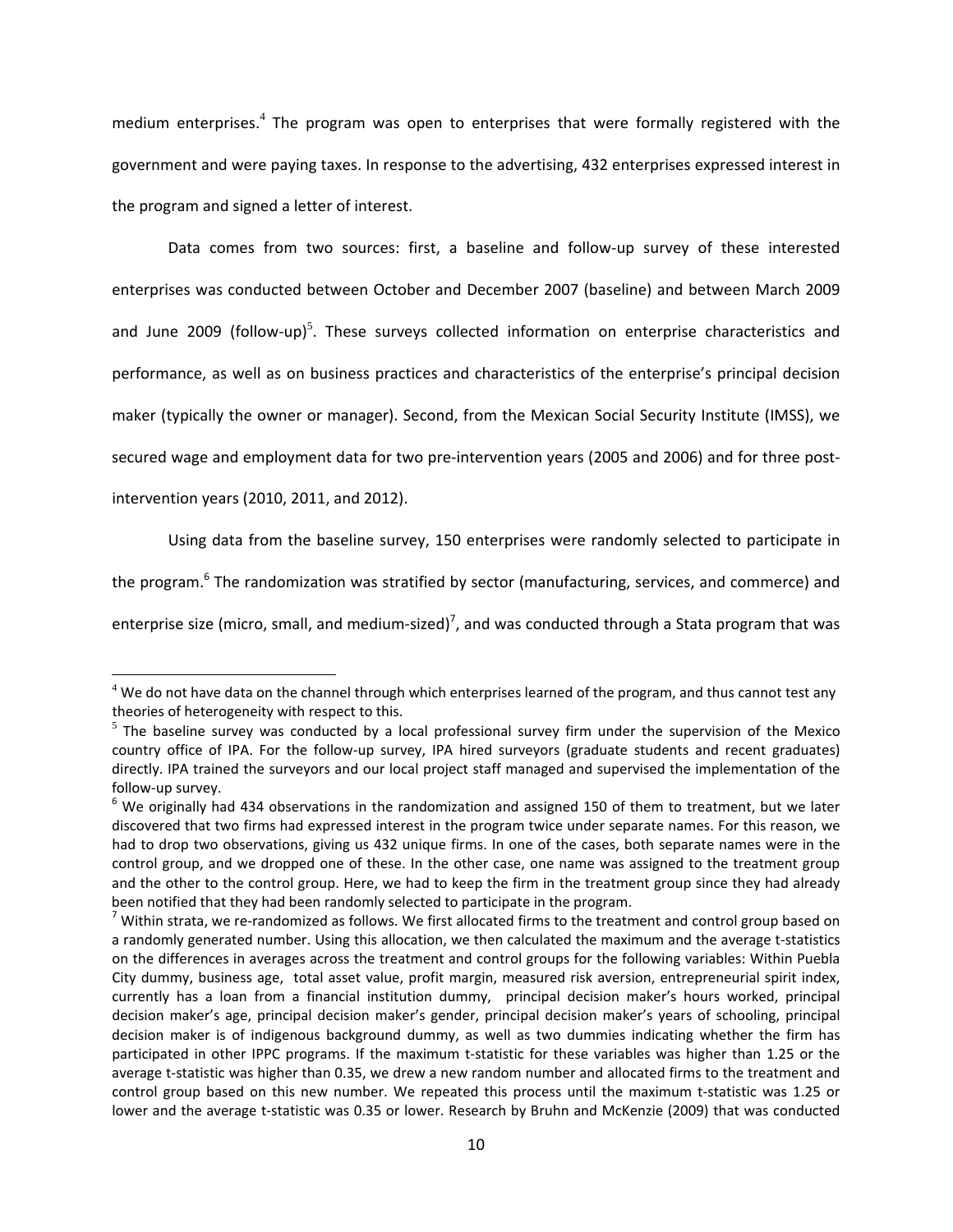run on the premises of IPPC in the presence of government officials and a public notary, who certified that the assignment to the treatment group was random, i.e., not re-run depending on any particular assignment.

Out of the 150 enterprises in the treatment group, 80 then took up the consulting services.<sup>8</sup> The remaining 70 treatment group enterprises declined to participate in the program although they had initially signed a letter of interest saying that they would participate if offered a spot. The take‐up rate was higher among enterprises in the services and manufacturing sectors (56.6% and 53.5%, respectively), compared to enterprises in the commerce sector (48.7%). Most enterprises that chose not to participate said their financial situation had changed since they signed the letter of interest and they no longer had sufficient funds to pay the fee (albeit subsidized) for the consulting services. IPPC paired the 80 treatment group enterprises that took‐up the program with consulting firms according to the consultants' sector and enterprise‐size expertise, as well as geographic restrictions. Figure 1 includes a comprehensive project timeline, illustrating how the dates for data collection, randomization, and program implementation line up.

<span id="page-10-2"></span><span id="page-10-1"></span><span id="page-10-0"></span>Table 2 provides summary statistics of baseline characteristics for enterprises and their principal decision makers in the treatment and control groups. About 30% of enterprises in each group operated in the manufacturing sector, 25% in the commerce sector, and 45% in the services sector. On average, the enterprises in the study had about 14 full‐time paid employees and were slightly over 10 years old. The enterprises' principal decision makers were on average 43 years old, 72% of them were men, and on average completed 16 years of schooling.

<span id="page-10-3"></span><u> 1989 - Johann Stein, marwolaethau a bhann an chomhair an chomhair an chomhair an chomhair an chomhair an ch</u>

after our randomization finds that this way of re-randomizing is no longer the preferred method. In our data analysis, we make the necessary adjustments for the randomization method suggested by Bruhn and McKenzie, i.e., in our regressions we control for all variables used in the re-randomization.<br><sup>8</sup> Due to an administrative error, there was also one control group firm that was invited to participate, and did, in

the program. For analysis purposes, we adhere to the random assignment and this enterprise is included in the control group.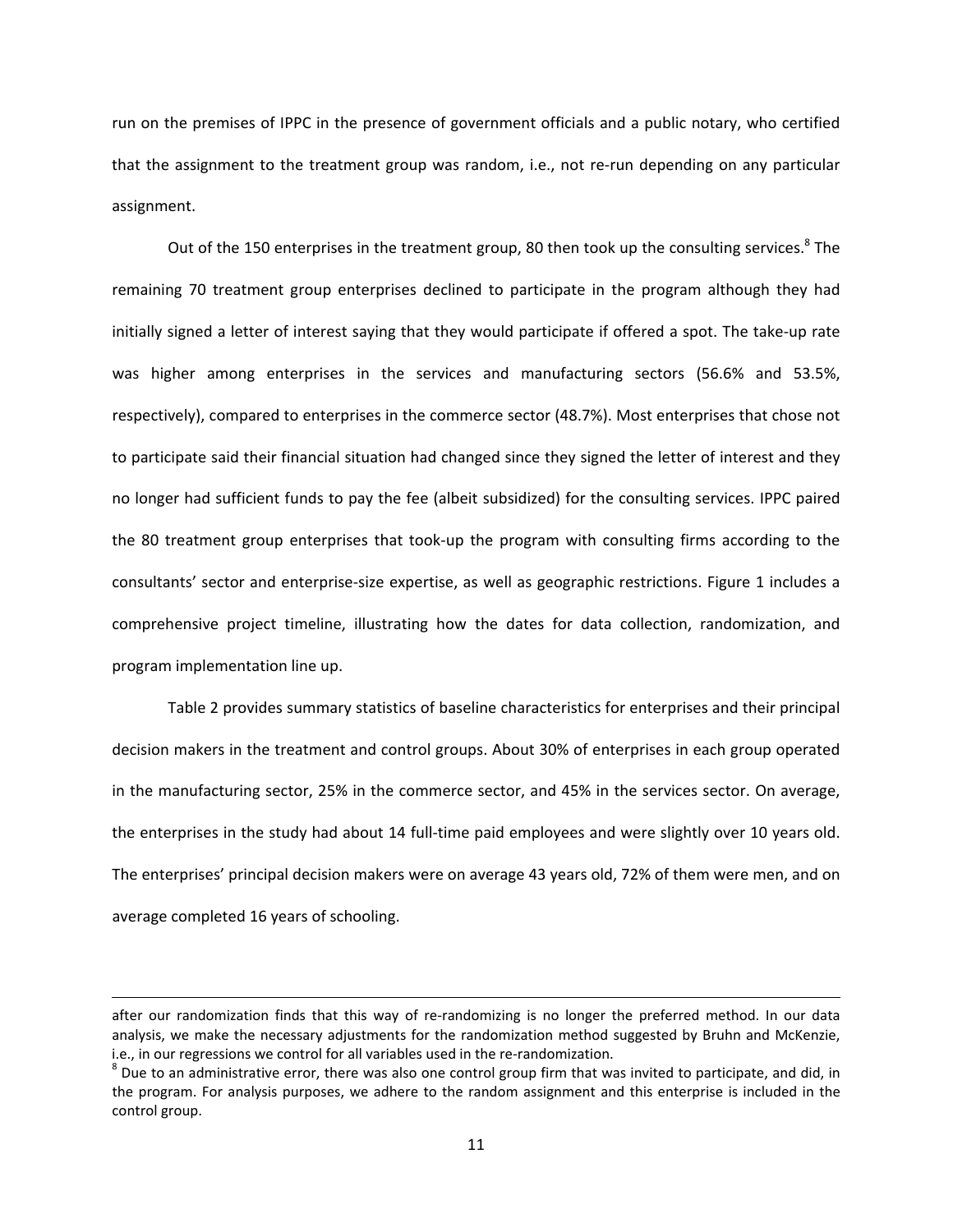Panel C of Table 2 displays our main measures of business performance, starting with sales (Appendix 2: Surveys and Data Definitions provides details of the survey questions and definitions). Our baseline measure of sales is the average of monthly sales in July, August, and September 2007.<sup>[9](#page-12-0)</sup> This variable varies widely in our sample. At baseline, average sales in the treatment group were US\$79,163 with a standard deviation of 288,679, and US\$55,258 in the control group, with a standard deviation of 140,493. To reduce the noise in this variable, we winsorize the top 1% of outliers (i.e., we replace the top one percent of sales with the  $99<sup>th</sup>$  percentile of sales). The averages of winsorized sales are more similar across the treatment and control groups (US\$66,025 and US\$54,923, respectively) than for the un‐winsorized variables, although no differences are statistically significant for either the winsorized or un‐winsorized data.

Our baseline measure of profits is calculated as September 2007 sales minus September 2007 costs (unlike sales, we only collected costs for one month in the surveys).<sup>[10](#page-12-1)</sup>

We calculate two separate measures of enterprise productivity. The first is the residual from a regression of log sales on log employees and log business assets. The second is return on assets (ROA), defined as profits (calculated as sales minus costs) divided by business assets.

Similarly to sales, the variances of profits, productivity, and ROA are large. For this reason, we include the averages of the 1% winsorized variables in Table 2. We winsorized the top and bottom 1% of outliers for profits, productivity, and ROA (unlike sales, profits, productivity, and ROA are not bounded below by zero and have negative values, which is why we also winsorized the bottom 1%). After

 $9$  About 2.5 percent of enterprises report zero sales for all three months (this percentage is not statistically different across the treatment and control group). Since these enterprises report having employees, as well as assets, and report non‐zero hours worked and costs, we assume that they did not want to report their sales and thus replaced their sales with missing (it is unlikely that they had zero sales in all three months and are still in business). We apply the same procedure to the follow‐up data, where about 3.5 percent of both treatment and control enterprises report zero sales for all three months (December 2008, January 2009, and February 2009 in the follow‐up survey). Our measure of sales is thus greater than zero for all enterprises.

<span id="page-11-0"></span> $10$  de Mel et al. (2009) suggests asking business owners what their profits are in one simple question as an alternative to calculating profits based on responses to specific components. We tried this approach but had a very high non‐response rate to this question.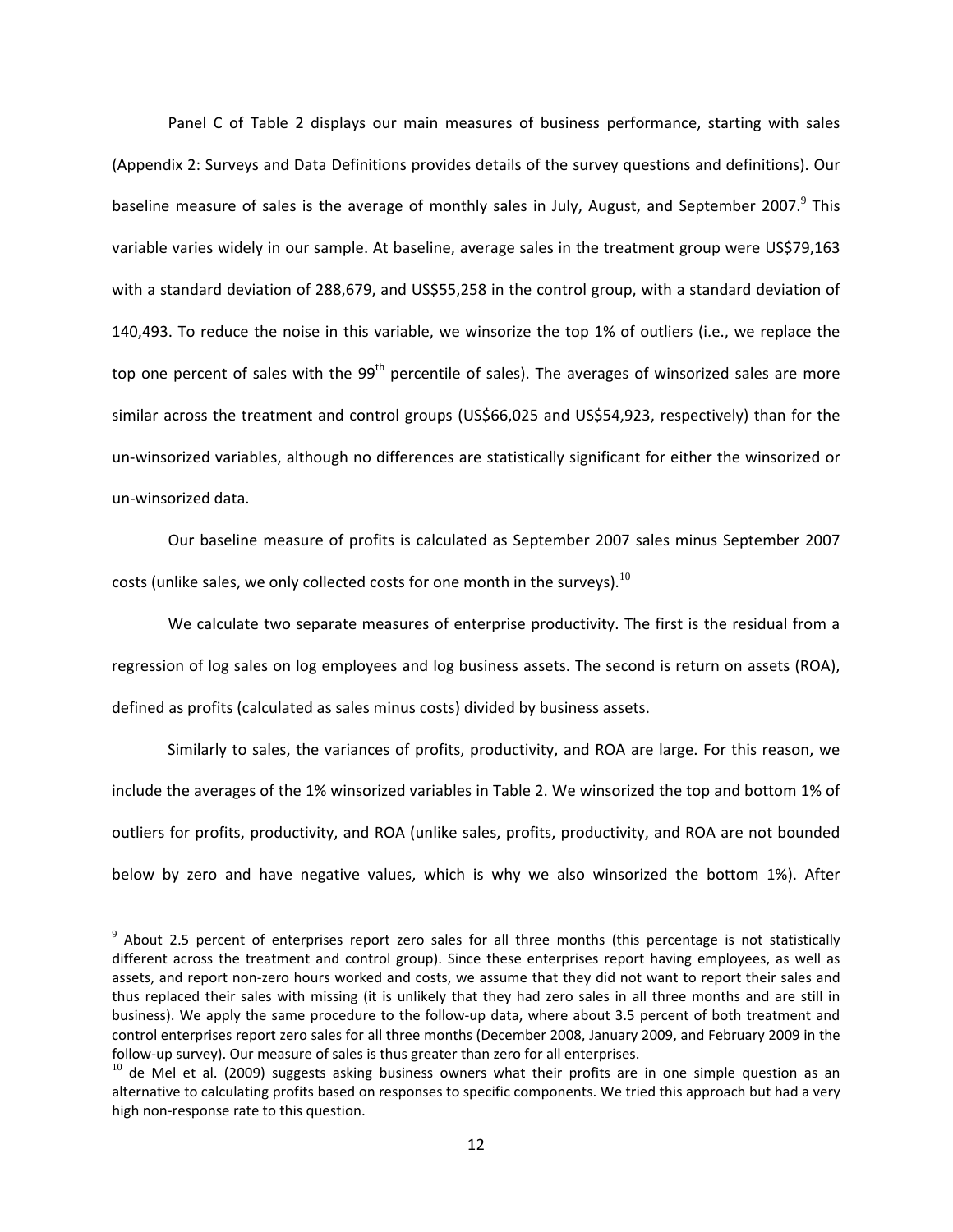winsorizing, average baseline profits are the same in the treatment and control group (about US\$10,000). Overall, we find no statistically significant differences in business performance variables at baseline.

Columns 4, 5, and 6 of Table 2 examine whether treatment group enterprises that took‐up the program were significantly different at baseline from treatment group enterprises that did not take‐up the program. We find that enterprises that took‐up the program are more likely to be in manufacturing, have a larger number of employees, are more likely to have male decision makers, and are older. In addition, Panel C of Table 2 shows that enterprises that took‐up the program were more productive at baseline than enterprises that did not take‐up the program.

We conducted the follow-up survey between March and June 2009 (i.e., one to four months after the intervention ended, which is 12‐16 months after the intervention began), re‐interviewing 378 enterprises or 88% of the 432 enterprises interviewed at baseline, to measure the impact of the consulting services on business outcomes. Out of the 54 enterprises that could not be re‐interviewed, eleven enterprises were confirmed closed<sup>[11](#page-13-0)</sup>, 31 declined to participate in the interview<sup>[12](#page-13-1)</sup> and seven enterprises could not be tracked down despite repeated contact attempts. The remaining five enterprises had merged with another enterprise—one of them with an enterprise outside our sample and two with two other enterprises in the sample. For these five enterprises, we were not able to obtain separate data for the unit corresponding to the original enterprise, and thus they are not included in the analysis. We provide an analysis of attrition rates and correlates with baseline information in Appendix

<span id="page-12-0"></span> $11$  We verified with the former principal decision maker and/or neighbors that these enterprises had indeed closed. The percentage of closed enterprises was lower in the treatment group (1.4%) than in the control group (3.3%). However, the difference is not statistically significant.<br><sup>12</sup> The percentage of enterprises that refused the interview was slightly higher in the control group (8.7%) than in

<span id="page-12-1"></span>the treatment group (5.6%), but the difference is not statistically significant.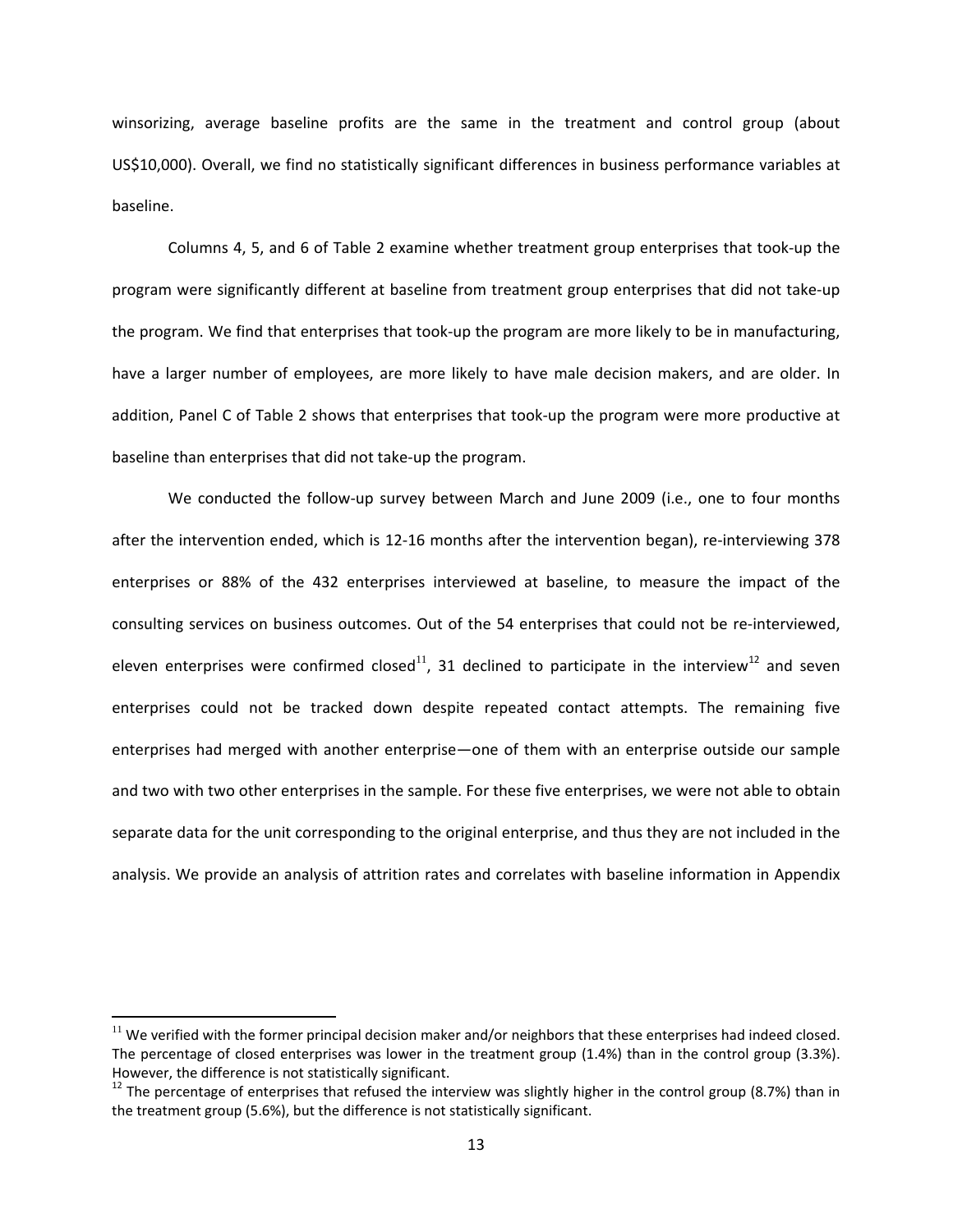Table 1. This analysis shows that there are no differential attrition rates in the follow‐up survey across treatment and control groups; neither do we see compositional shifts (Column 3) $^{13}$  $^{13}$  $^{13}$ .

Next, since all enterprises were formally registered with the tax authority, we secured administrative employment data (number of employees and total wage bill) from the Mexican Social Security Institute (IMSS), the equivalent of the US Social Security Administration. We collected each firm's taxpayer number (RFC) during our baseline and follow‐up surveys. Using these RFC numbers, we were able to obtain the mean and standard deviation in the treatment and control groups (but not individual firm level data) for two years prior to the intervention and three years following.

In Mexico, all enterprises are required to register their paid employees with IMSS, but in practice, not all enterprises register their workers, even if the enterprise itself is registered with the tax authority. Some enterprises also register only a fraction of their paid workers with IMSS. Close to 57% of the enterprises in our sample were matched with IMSS records. In addition to under-registration, two other potential reasons why enterprises are not found in the IMSS data are that (1) some firms in our sample do not have paid employees and (2) some RFC numbers may contain typos, although we tried to clean them up as much as possible. The percentage of matched enterprises is not statistically, significantly different in the treatment and the control group (58.7% and 56.7%, respectively).

We obtained IMSS data for two pre-intervention time periods (June 30, 2005 and June 30, 2006), as well as three post‐intervention time periods (June 30, 2010, June 30, 2011, and June 30, 2012), on (1) number of full-time employees, and (2) total daily wage bill paid to these employees. For confidentiality reasons, IMSS staff could not share enterprise level data. Instead, they provided averages and standard deviations for the treatment and control group. IMSS also provided a list of the firms that had successfully been matched with their database. Appendix Table 2 reports attrition analysis for IMSS

<span id="page-13-1"></span><span id="page-13-0"></span> $<sup>13</sup>$  Not all enterprises that answered the follow-up survey responded to each question. For this reason, our business</sup> outcome variables are missing for part of the sample. We tested whether the likelihood of having missing business outcomes variables due to either attrition or non‐response differed significantly across the treatment and control group and do not find this to be the case.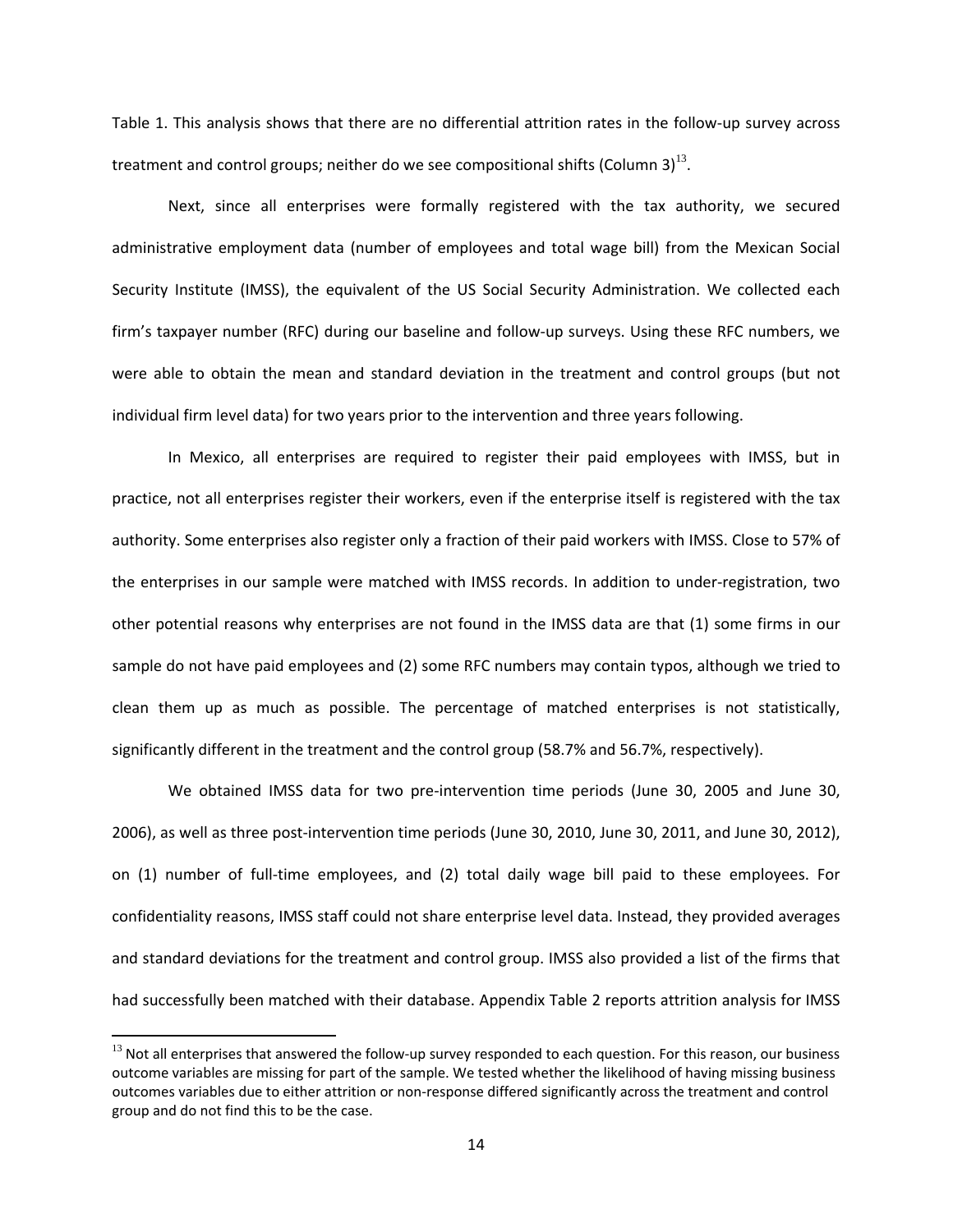data; we find neither differential attrition for treatment on average (Columns 1 and 2) nor compositional changes (Column 3, aggregate p-value of 0.122 for the F-test of joint significance all interaction terms). The analysis does suggest though that firms with a higher number of baseline employees are somewhat more likely to be found in the IMSS data in the control group compared to the treatment group. For this reason, average employment in the IMSS data before the intervention, i.e., both in 2005 and 2006, is higher in the control group (about 8 full-time employees) than in the treatment group (6.2 full-time employees).

#### **4. Results and Discussion**

Table 3 reports the main specification, using OLS to compare treatment to control in the crosssection. All regressions include controls for the variables used for stratification (both the strata dummies as well as the re-randomization variables<sup>[14](#page-15-0)</sup> as suggested in Bruhn and McKenzie (2009), and a control for the timing of the survey<sup>[15](#page-15-1)</sup>). In Column 1 we estimate the average intent to treat effect without controlling for the baseline value of the outcome variable, and in Column 2 we report the average intent to treat effect with controlling for the baseline value of the outcome variable. For observations where the baseline value of the outcome is missing, we replace this value with zero and include a dummy variable indicating that the value is missing, in order to keep the observation in the sample.

 $14$  Due to baseline data entry typos that were discovered and corrected after the randomization took place, a few values of the variables included in the randomization procedure do not correspond to the true baseline values. The strata dummies and re‐randomization controls included in the regressions contain the values originally used in the randomization procedure. All other baseline data used in the summary statistics and regressions contains the correct baseline values.

<span id="page-14-0"></span><sup>&</sup>lt;sup>15</sup> Appendix Table 3 shows that 70.4% of treatment group enterprises and 62.6% of control group enterprises were interviewed in March (p=0.12). Almost all of remaining enterprises were interviewed in April 2009 or May 2009, with only four enterprises being interviewed in June 2009. Treatment and control enterprises are equally likely to have been interviewed either in March or April (percentage point difference of 1.3 and p-value of 0.66).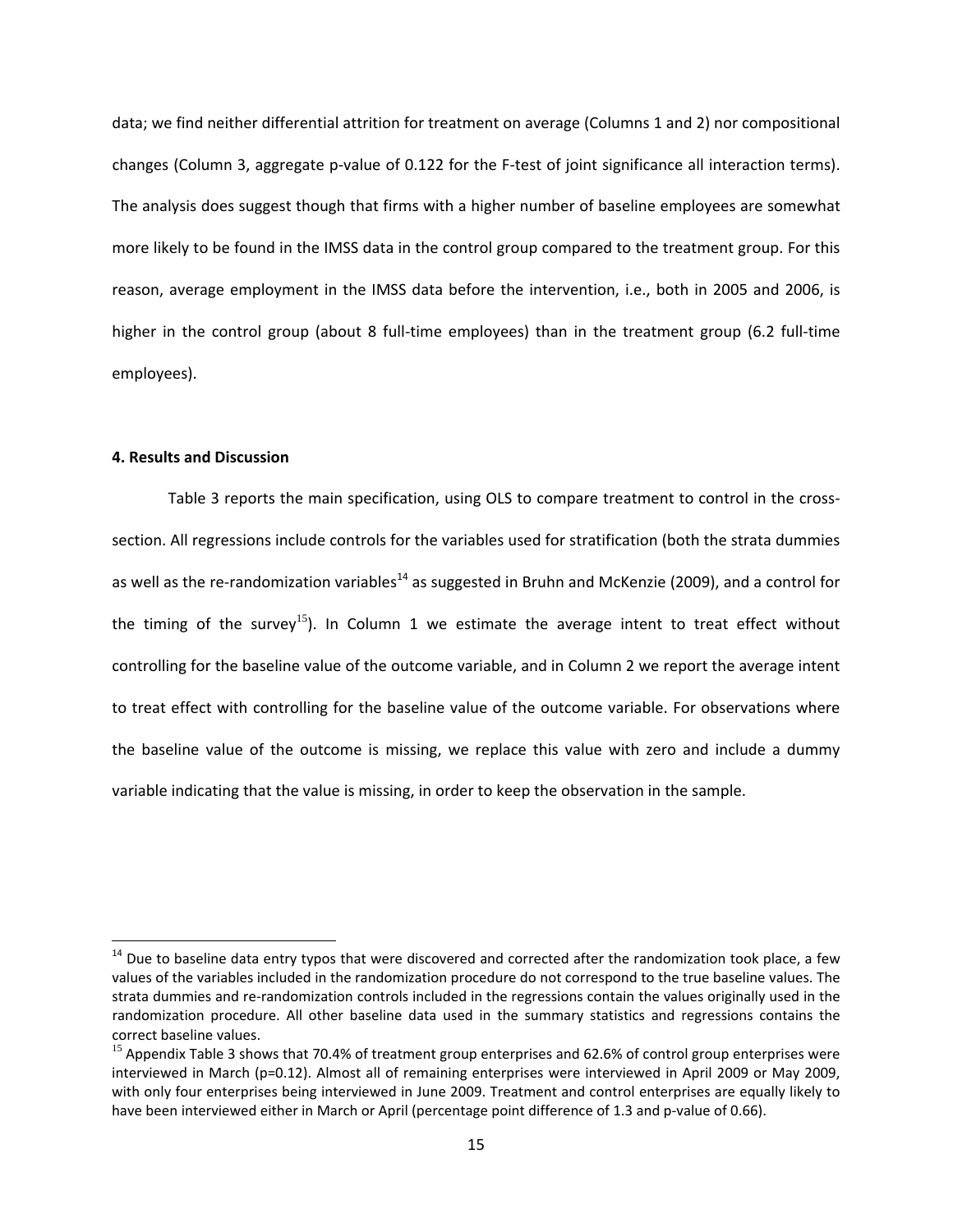#### **4.1 Business Performance, Short Run and Long Run**

Table 3 Columns 1 and 2 both show no short-term significant treatment effect on employment, sales, or profits. However, the results suggest that the consulting improved enterprise productivity as measured by the residual from a productivity regression and also as measured by return on assets (ROA), by about one fifth of a standard deviation for both measures (s.e. = 0.11 standard deviations and 0.13 standard deviations, respectively). We performed three robustness checks of the results, which are reported in Appendix Tables 4, 5, and 6. First, we winsorized the outcome variables at the 1% and 5% levels to check whether the results are driven by outliers (Appendix Table 4). Second, we run all regressions only on the sample of 221 enterprises that report all outcomes variables at follow‐up (Appendix Table 5). Third, we estimate a difference-in-difference specification, rather than a crosssectional specificati[on](#page-16-0) (Appendix Table 6). The robustness checks show very similar results to the ones reported in Table  $3^{16}$ . In results not shown, we also found the results are not heterogeneous with respect to size of firm, however, statistical power is limited for this test.

One concern with the outcome data from the follow-up survey is that since the information is self-reported, treatment enterprises could have reported more positive outcomes to please the surveyors (for transparency reasons, enterprises were informed that the survey was linked to the consulting program). To address this concern, we test wh[eth](#page-16-1)er (1) treatment enterprises were more likely to provide alternative contact persons on the survey<sup>17</sup>, and (2) treatment enterprises were less likely to not report sales on the follow‐up survey, which should be the case if they wanted to please the

<span id="page-15-0"></span><sup>&</sup>lt;sup>16</sup> As an additional check, Appendix Table 7 displays average business outcomes from the follow-up survey in the treatment and control group, as well as in the group of treatment enterprises that took up the program. A simple comparison of follow‐up survey means in the treatment and control group shows a positive effect of the consulting services on productivity. Comparing only enterprises that took up the program to control group enterprises shows even larger differences in both productivity and return on assets (this comparison is not causal, and in particular note that at baseline the enterprises that took‐up the program already had higher productivity and return on assets than enterprises that did not take‐up the program, as shown in Table 2).

<span id="page-15-1"></span> $17$  We asked for alternative contact persons in case we needed to get in touch with the enterprises at a later stage for clarifications or additional questions and could not reach the enterprise through our contact information on record.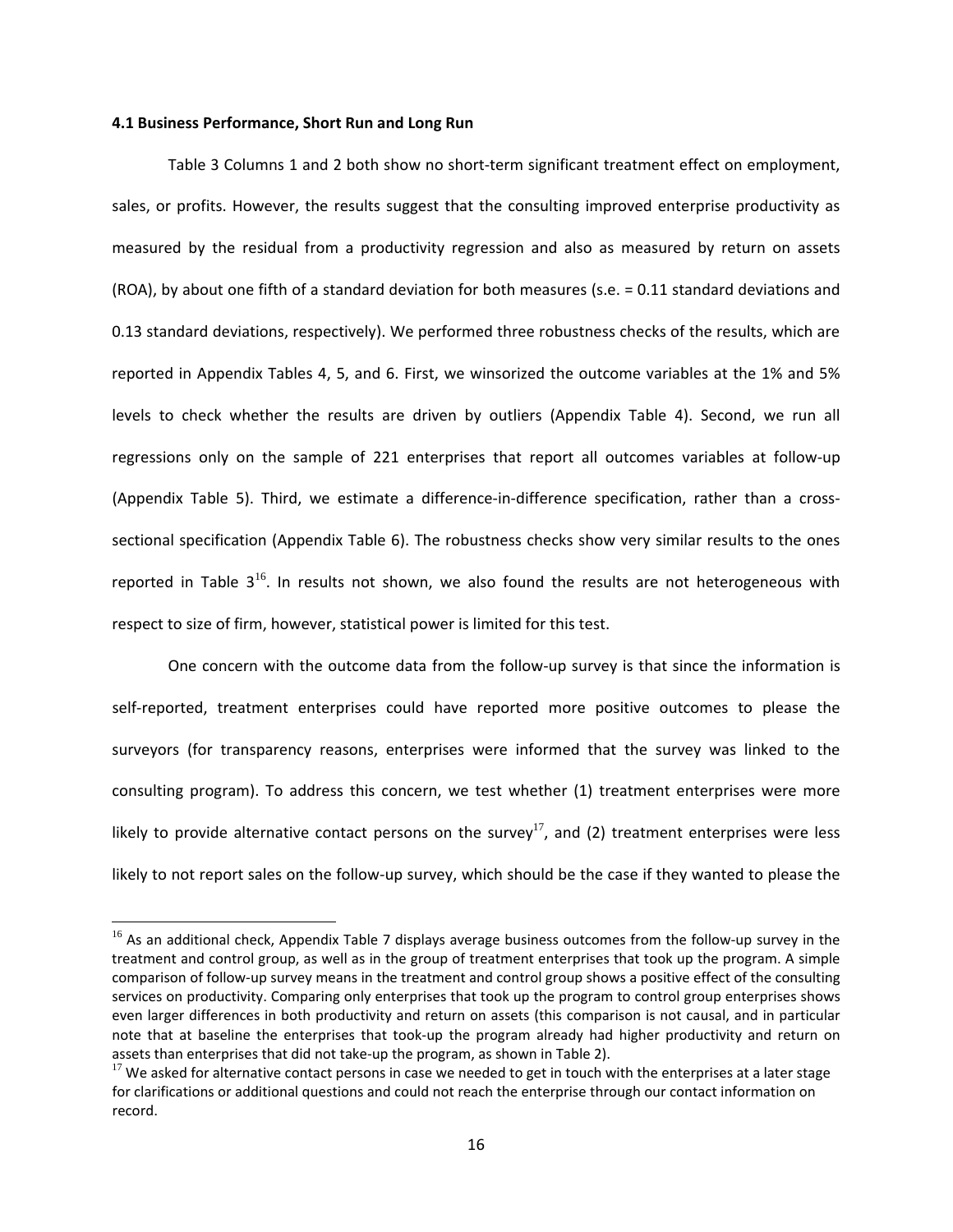interviewer. Appendix Table 8 displays the results for these tests. We find no significant differences in both measures across the treatment and control group, although we recognize that these are not dispositive tests.

Table 4 reports the long run impact on employment. As discussed above, for privacy reasons we do not have individual firm data, but rather just average number of employees and average wage bill for five years, separately for our treatment and control groups. Having administrative records rather than self-reported firm data we consider to be a major advantage and reconfirmation of our results. Given the five years of data, we use a difference‐in‐difference specification, with the treatment effect being identified by the interaction of treatment and post. We find an increase of 4.4 employees (s.e.  $= 1.7$ ), which corresponds to 44% (average number of employees in the control group is 10.1 in the three post years), and an increase of US\$99 in the daily wage bill (s.e. = \$44), which is 57% (average daily wage bill in the control group is \$172 in the three post years).

Figures 2 and 3 illustrate these results graphically. They show that both the average number of employees and the daily wage bill were similar across the treatment and control groups before the consulting program was implemented (in 2005 and 2006). Two to three years after the program (in 2011 and 2012), the average number of employees and the average daily wage bill were about 45 and 55 percent higher in the treatment group than in the control group, respectively.

<span id="page-16-1"></span><span id="page-16-0"></span>A caveat here is that when we compare number of full‐time employees from the IMSS data to our follow‐up survey data, the IMSS numbers are lower, suggesting that the enterprises in our sample did not register all their employees with IMSS (the follow‐up survey suggests that our enterprises had about 15 full-time paid employees in 2009, and 2010 IMSS data shows about 10 employees). The increase in number of employees in the IMSS data could thus reflect more employees being registered instead of more employees being hired (this still is a desirable outcome though from a societal perspective). However, given that the increase in employees recorded in the IMSS data is long term, not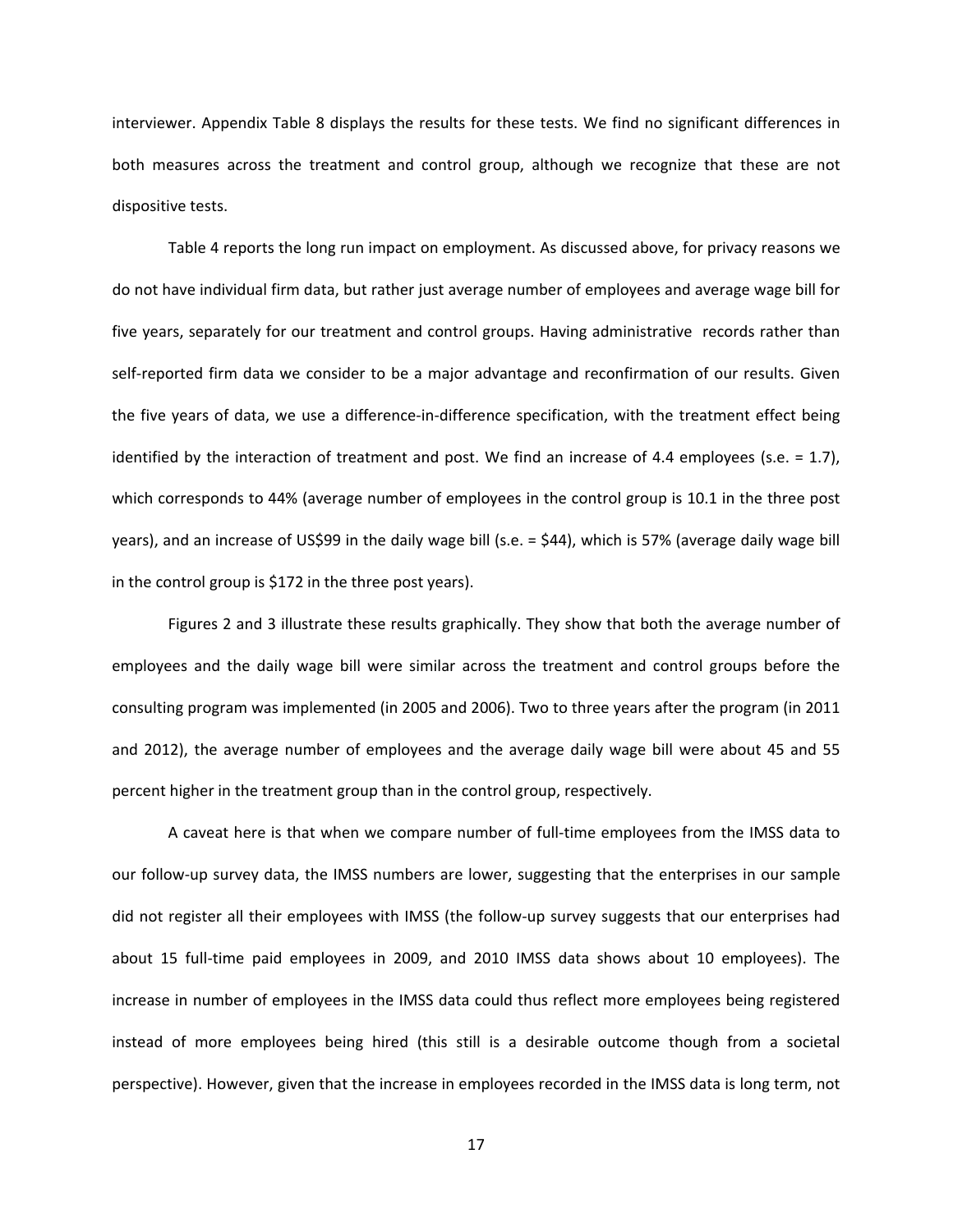merely a short-term increase after the training, it appears to be a genuine increase in actual employment at these firms.

Not all of the firms in our sample were found in IMSS records, so that the results in Table 4 are based on about 57 percent of our sample. To assess whether there are important compositional changes that influence our key results, Appendix Table 9 reports the main specifications for impact as measured by the follow‐up survey, but restricted to the sample of firms for which we have IMSS data. The results are similar.

#### **4.2 Process Variables**

In order to investigate the channels that drive the observed treatment effects, we now study how the consulting program changed processes within the enterprise. We measure these processes as follows. First, the surveys asked enterprise owners whether or not they implemented certain changes during the past year, such as developing new products, attracting new investors, and launching a new marketing campaign. Note that if treatment enterprises believed they should please the program by reporting process changes that did not actually occur, these estimates will be upwardly biased.

Table 5 displays the treatment effects on business process variables. We start with an all‐ encompassing standardized index, calculated as per Kling et al. (2007), and are not able to reject the null hypothesis of no change (0.072 standard deviation, s.e. = 0.104). We only find statistically significant improvements in two processes: made a new marketing effort (13 percentage points increase, s.e. = 5.5 percentage points) and the percent of enterprises that keep formal accounts (7 percentage points increase, s.e. = 3 percentage points, where "formal" is defined as using either an accountant or a computerized system as opposed to keeping handwritten records or no notes at all). The finding that the program increased marketing efforts and the use of formal accounting practices is consistent with the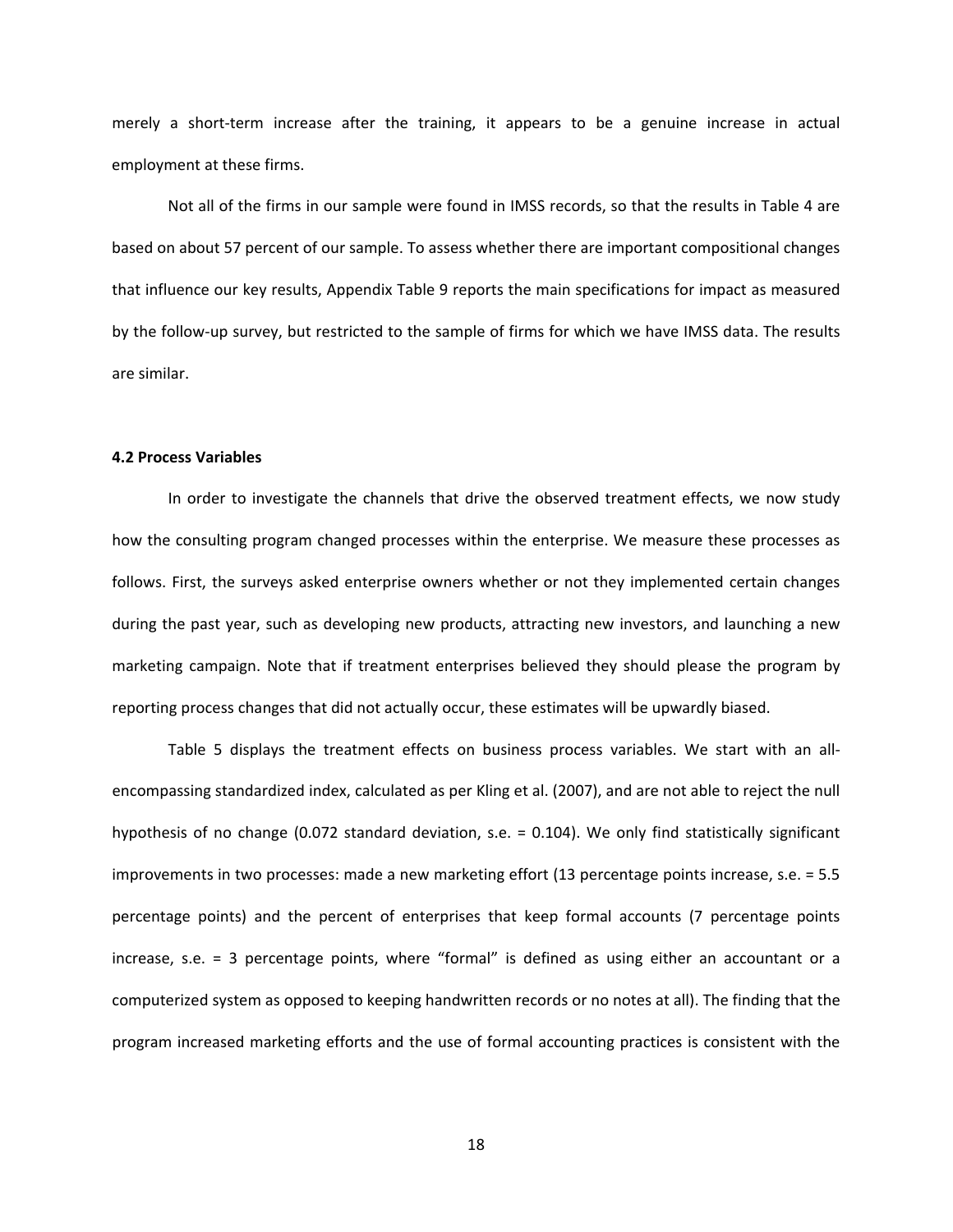case study evidence mentioned above, which suggests that many enterprises worked with their mentors on accounting and record keeping, as well as sales strategy and advertising.

Other processes examined, such as registering a patent, developing new products, or attracting new investors, do not appear to be changed significantly. These could be more difficult to detect since they are more heterogeneous across enterprises, or require a longer time to change than is observable in the treatment period. To measure human resource management practices, we created an index using Principle Component Analysis (PCA) based on the six questions listed in Appendix  $2^{18}$  $2^{18}$  $2^{18}$ . We are not able to reject the null hypothesis of no effect on this index (‐0.062, s.e. = 0.152). In summary, since the content of the consulting was tailored to each firm's needs it is perhaps not surprising that we do not see improvements in most individual processes, nor the collection on average.

### **4.3 Entrepreneurial Spirit**

We constructed an entrepreneurial spirit index, developed in collaboration with IPPC. This index is based on the answers to the eight questions listed in Appendix 2, which intend to capture entrepreneurial attitudes of the principal decision maker, and is generated using PCA, and then a standardized index using the Kling et al. (2007) method. Thus the indices are a combined measure of answers to a set of questions on the enterprise owner's beliefs about their ability to control the success of their business (or whether they are merely subject to external forces outside of their control) and on the owner's drive for success.

Table 6 reports the results. We find a positive and statistically significant impact using the PCA method (0.237, s.e. = 0.140) and positive but not statistically significant impact using the Kling et al.

 $18$  All PCA indices in this paper were created in Stata using the "pca" command. This command computes the leading eigenvectors from the eigen decomposition of the covariance matrix of the variables used to create the index. We choose the first eigenvector as our PCA index. In other words, the PCA index is a weighted linear combination of the underlying variables, where the weights are optimal in the sense that they give the index the largest possible variance.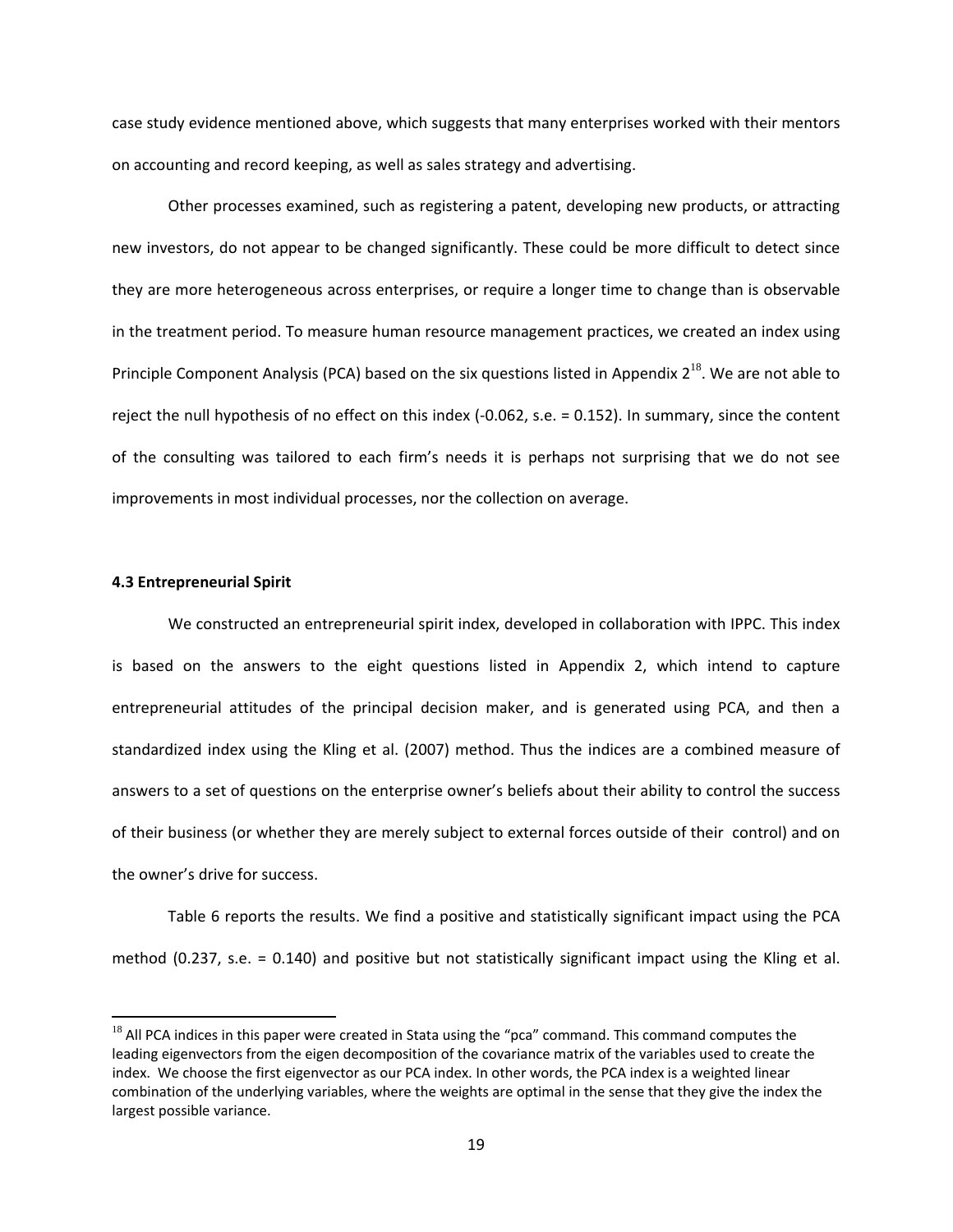method (0.130 standard deviation increase, s.e. = 0.103). The increase in this index might reflect the fact that enterprise owners set new goals as part of the program and that consultants helped to provide motivation and strategy for how to achieve these goals. In addition, enterprise owners' increased confidence in their ability to control the success of their business could be driven by having better command of management tools such as marketing and bookkeeping.

We cannot distinguish whether the training had a direct effect on entrepreneurial spirit (e.g., enterprise owners set new goals as part of the program and that consultants helped to provide motivation and strategy for how to achieve these goals), or whether the improvements in the business that led to higher productivity then improved the spirit of the entrepreneurs. Two of the questions used to construct the index we believe are particularly subject to this second interpretation (Questions d and e in Appendix 2). As a robustness check, we construct the index without these two questions, and the results do not change.

#### **4.4 Response to Economic Shocks**

<span id="page-19-0"></span>The program could have also improved enterprise performance by helping enterprises to better cope with the 2008 economic crisis. In the follow-up survey, about 89% of enterprises—both in the treatment and control group—reported that they had been affected by the crisis. We asked these enterprises what changes they made in response to the crisis. Table 7 reports the answers to these questions and examines whether the responses differed across the treatment and control groups. The results show that treatment enterprises are eight percentage points (s.e. = 4 percentage points) less likely than control enterprises to report that they had to cut production in response to the crisis. The ability to weather shocks more effectively could be a result of being able to more proactively engage in marketing activities and better control finances, as shown in the previous section. Enterprises that are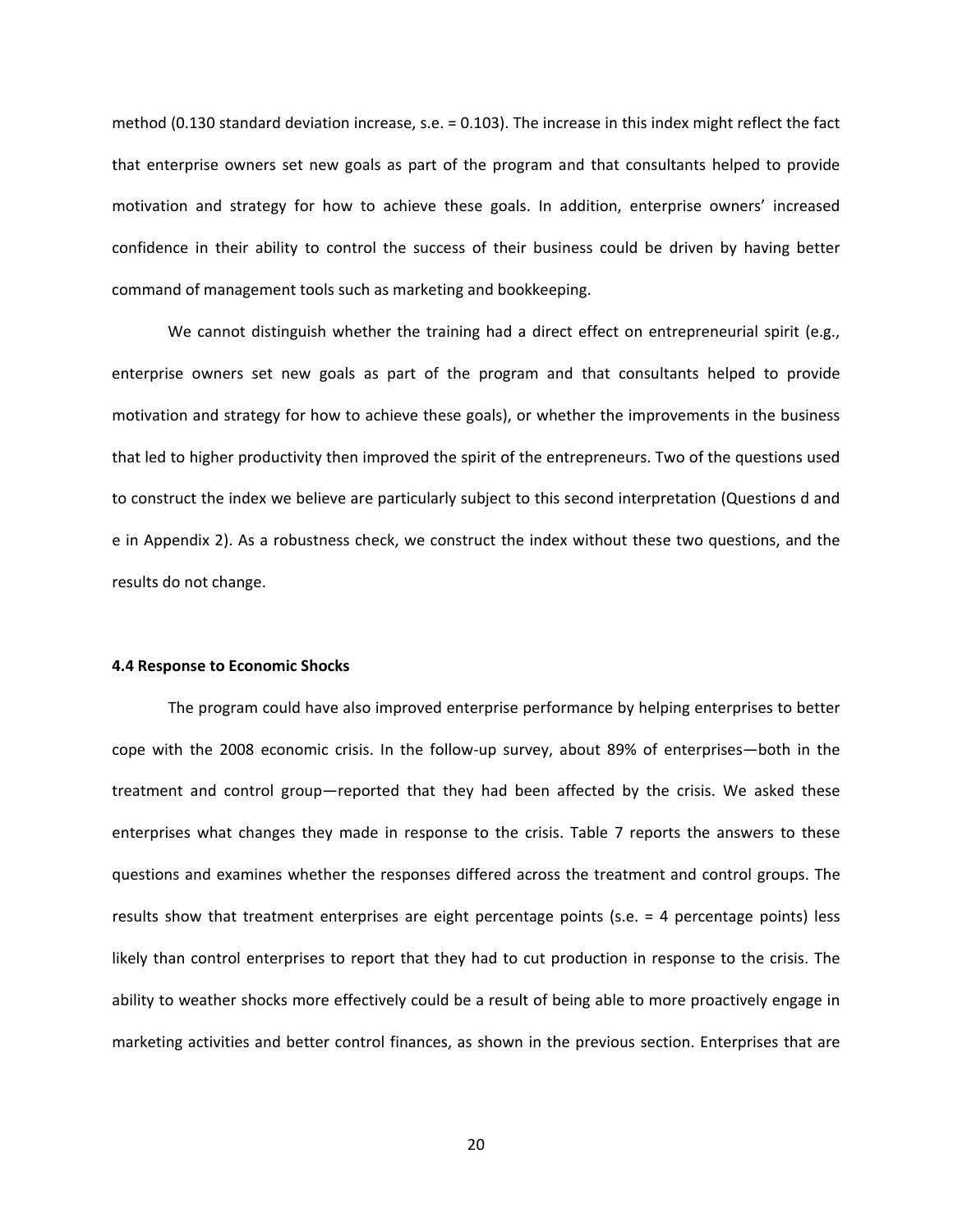less well trained in these skills might experience economic shocks more passively and do not have tools to counteract a shortfall in demand.

Other changes in response to the crisis were not statistically significant across the treatment and control groups, but one of magnitude (but not statistical significance) to note is a positive impact on seeking government assistance (a 5.6 percentage points increase, s.e. = 4.4 percentage points, relative to an average of 12.8% in the control group). For enterprises that reported seeking government assistance, we asked which program or agency they contacted and most answers indicated state or federal programs that provide funding or subsidies to micro, small, and medium sized enterprises.

#### **5. Cost‐Effectiveness: Why Don't More Enterprises Use Consulting Services?**

Given the large increases in productivity, and eventual growth in employees, we ask why more firms do not use consulting services. In particular, a cost-effectiveness calculation suggests that the returns to hiring a consultant may be well worth the cost. The measured effect of the program on the daily wage bill of U\$99 implies an increase in the annual wage bill of US\$99 x 365 = US\$36,135. The annual cost of the consulting services was US\$11,856. Since the program was highly subsidized, participating enterprises only had to pay between 10% and 30% of this cost (depending on firm size). Among the enterprises in the treatment group, only 53% chose to participate in the subsidized consulting program once offered a spot. Although we do not attempt to translate the job growth to firm profits, given the relative magnitude, we note that the annual return on labor to the firm need not be very high in order to justify the one‐time consulting expenditure.

Several issues may hinder the market for consulting services. First, there may be no failure at all: those who opt‐in may be the ones who can benefit, and those who do not opt‐in would not benefit. Naturally we do not observe what the impact would have been on those who do not opt‐in, but given the large increase in productivity and long term employment on simply the intent‐to‐treat, there seems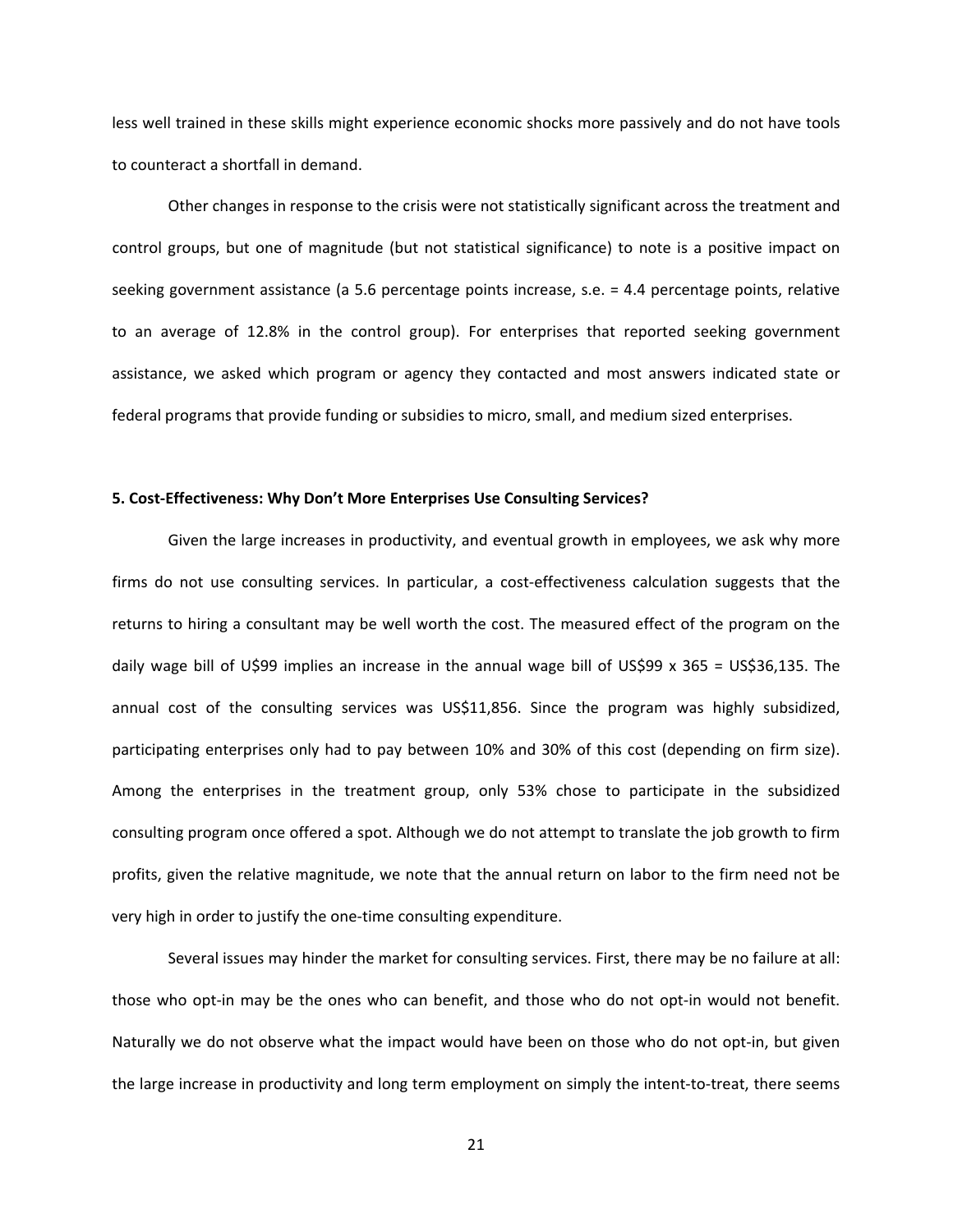to remain a failure for those who did opt-in, in that they had not taken-up the services before, even at the unsubsidized rate. It is important to emphasize that all enterprises in our study had initially expressed interest in the subsidized consulting program, and that their views are thus not representative of enterprises that do not have a pre‐existing interest in consulting services. It could be that firms expressed an interest, learned more about the service, and then decided that this was unlikely to yield profitable results for them, and thus failure to take‐up remains a rational and correct decision.

Second, there may be a credit market failure. In fact, most of the enterprises in the treatment group that declined participation in the program once offered a spot gave liquidity constraints as the reason. However, this does not fully satisfy the question: why do we not observe consulting firms accepting delayed payment or working with financial services firms to provide credit to cover their services? Either way, it suggests a credit market failure is the source of the problem for some enterprises. This may be particularly relevant given the timing of the impacts, i.e., in the short run we do not observe higher profits but rather increased productivity. It is not until the long run that we see evidence of likely increase in firm size that could be useful for generating liquidity to pay for consulting services.

Third, entrepreneurs may be risk‐ or ambiguity‐averse with respect to the potential returns from hiring a consultant. This could be perpetuated by lack of information in the market on the returns to consulting advice (and which consulting firms have difficulty credibly signaling).

To examine this issue, in the follow‐up survey we included some qualitative questions for the control group on whether they were using any consulting or mentoring services, and if not, why not. About 21% of control group enterprises said that they were indeed using some services and provided the name of the consulting firm they were using. Examining these names reveals that only about half of these firms offer management consulting services similar to the consulting firms that worked with the treatment group enterprises. The other firms mentioned by the control group provide specialized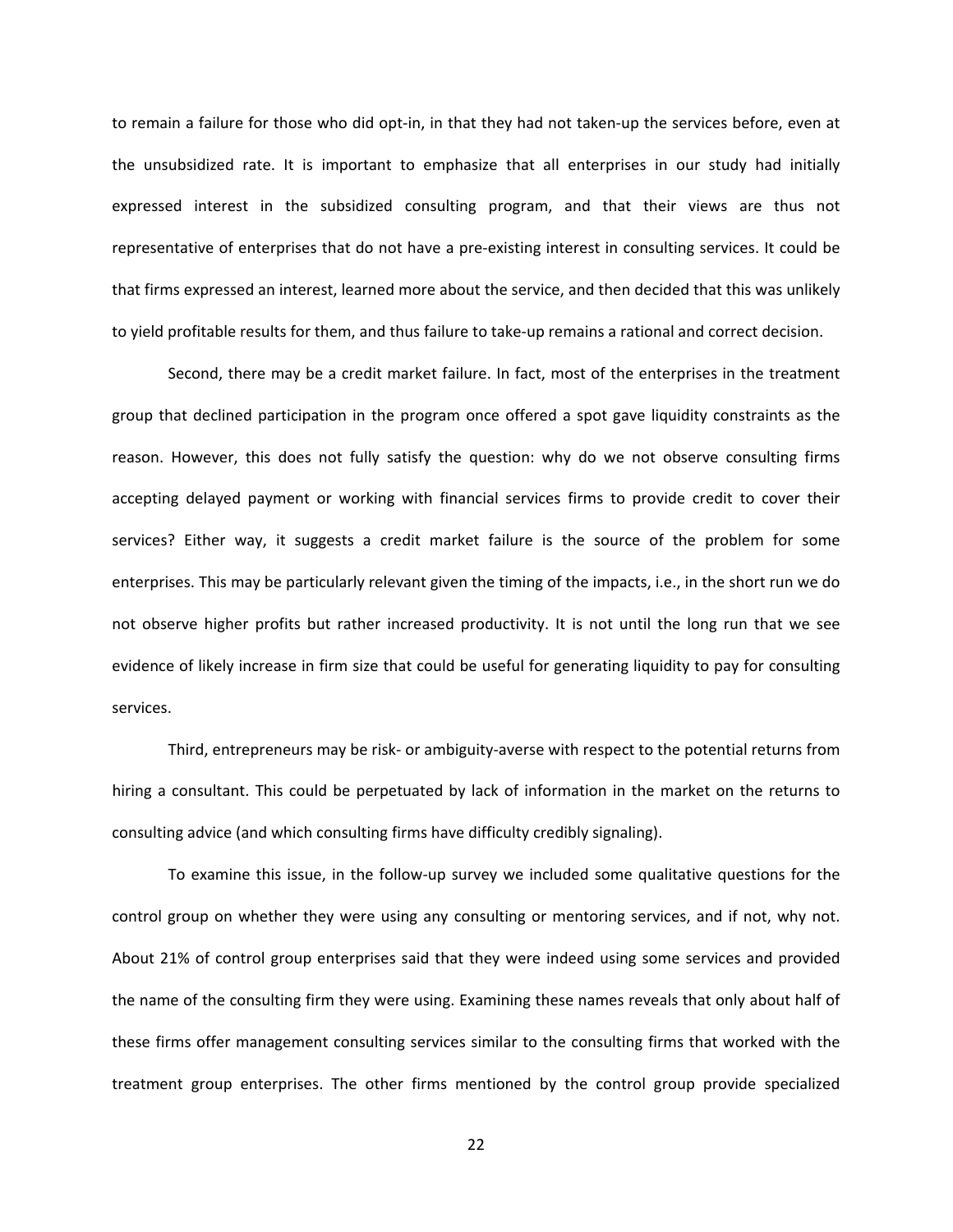services, such as accounting or technical assistance. Overall, the incidence of using management consulting services in the control group appears to be around 10%. Table 8 lists the self‐reported reasons why control group enterprises do not use consulting services. By far, the most frequently mentioned reason is lack of funds (46.3% of enterprises mention this reason), followed by uncertainty about the benefits of consulting services (22.2%), and simply not having considered hiring a consultant (18.5%). The response could be genuine disinterest in consulting services or ambiguity about a service whose quality is not assured. Our findings indicate that management consulting services can have high returns for micro, small, and medium enterprises, and we consider funding constraints and uncertainty about the benefits to be the most likely explanations for the lack of market transactions in consulting services.

#### **6. Discussion and Conclusion**

Our results suggest that lack of managerial skills constitutes a significant constraint to firm growth and the ability of micro, small, and medium enterprises to withstand economic shocks. The documented effects of the experiment on productivity and return on assets in the short run, and employment in the long run, are large. However, the short run impact on productivity and return on assets, albeit significant at standard 10% levels, is similar to smaller point estimates from other studies. Thus, while we believe the magnitude of the impact is not unreasonable given that many enterprises in the sample had not received any formal management training prior to our intervention, we note that the confidence intervals exclude zero but also include fairly small but positive treatment effects.

The improvements seem to be most focused around improvements in marketing and financial controls. Consultants also appear to have helped enterprises to set clear goals and define a strategy for how to achieve these goals. We see that the overall "entrepreneurial spirit" of confidence of the owners increases significantly as a result of the intervention. However, the evidence on any one specific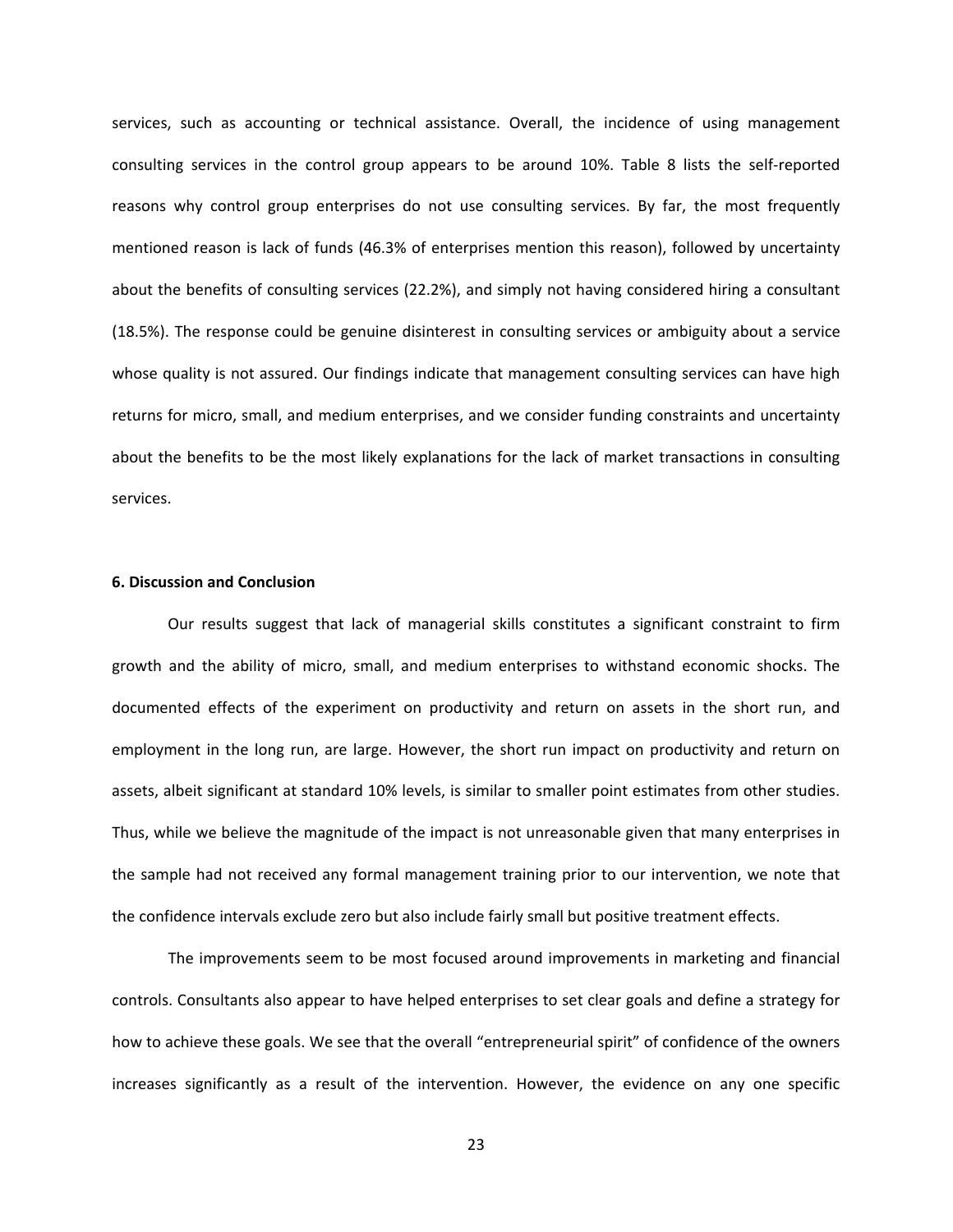mechanism is weak, with most individual dimensions of management practices not showing any significant impact. Although desirable to identify specific mechanisms, we conjecture that such a one size fits all solution is not realistic.<sup>[19](#page-24-0)</sup>

Overall, our results confirm that managerial inputs have a large and important impact on firm performance and even hiring decisions in the intermediate run. However, there is still much to learn about the way this information affects firm performance as a whole, and more specifically, how it interacts with the marginal productivity of inputs such as labor and capital. In addition, while there may be a lot of heterogeneity in effects, our sample is not large enough to allow us to look at all the firm level interactions that might be of interest, such as competitive nature of the industry, sector, age and gender of the owner, owner's ambition level, risk taking ability, or general skill levels. We believe this is a critical area for further research.

 $19$  A study that separately taught or tackled one type of problem at a time is likely an unrealistic method for conducting randomized trials, as it would require massive sample sizes to tease out each mechanism separately. Even then, the external validity of any one discovered magic mechanism would be at risk of being context specific (e.g., to that particular regulatory, industry, macroeconomic, political, or natural resource environment).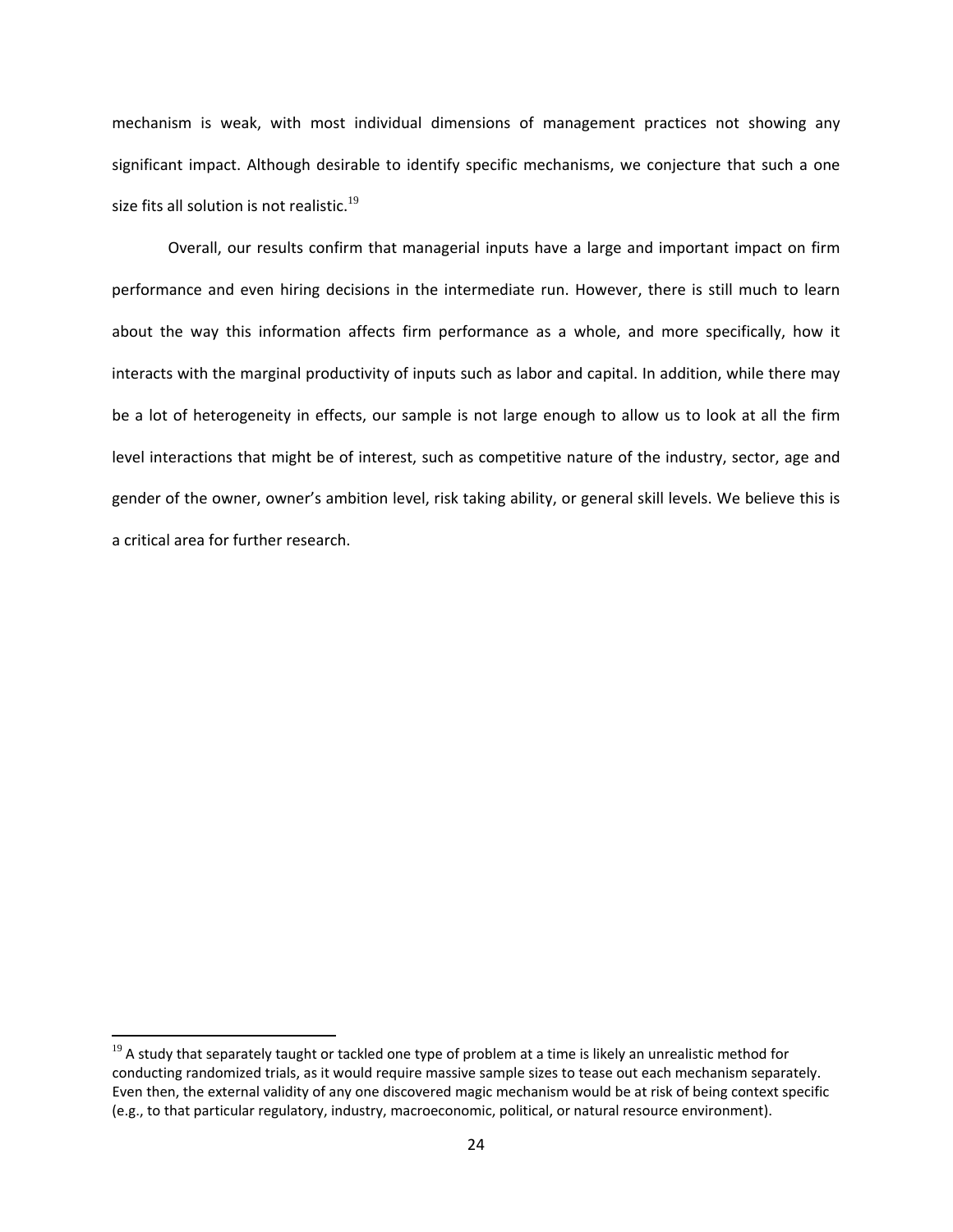### **References**

- Banerjee, Abhijit, Esther Duflo, Rachel Glennerster, and Cynthia Kinnan. 2009. "The Miracle of Microfinance? Evidence from a Randomized Evaluation". Working paper.
- Bennedsen, Morten, Kasper Meisner Nielsen, Francisco Perez‐Gonzalez, and Daniel Wolfenzon. 2007. "Inside the Family Firm: The Role of Families in Succession Decisions and Performance." *Quarterly Journal of Economics* 122 (2): 647–691.
- Bertrand, Marianne, and Antoinette Schoar. 2003. "Managing with Style: The Effect of Managers on Firm Policies." *Quarterly Journal of Economics* 118 (4): 1169–1208.
- Bloom, Nicholas, Benn Eifert, Aprajit Mahajan, David McKenzie, and John Roberts. 2011. "Does Management Matter? Evidence From India." *World Bank Policy Research Working Paper No. 5573.*
- Bloom, Nicholas, and John Van Reenen. 2007. "Measuring and Explaining Management Practices Across Firms and Countries." *Quarterly Journal of Economics* 122 (4): 1341–1408.
- ———. 2010. "Why Do Management Practices Differ Across Firms and Countries?" *Journal of Economic Perspectives* 24 (1): 203–224.
- Bruhn, Miriam, Dean Karlan, and Antoinette Schoar. 2010. "What Capital Is Missing in Developing Countries?" *American Economic Review* 100 (2) (May): 629–633. doi:10.1257/aer.100.2.629.
- Bruhn, Miriam, and David McKenzie. 2009. "In Pursuit of Balance: Randomization in Practice in Development Field Experiments." *American Economic Journal: Applied Economics* 1 (4): 200– 232.
- Bruhn, Miriam, and Bilal Zia. 2011. "Stimulating Managerial Capital in Emerging Markets: The Impact of Business and Financial Literacy for Young Entrepreneurs." *World Bank Policy Research Working Paper No. 5642.*
- Caselli, Francesco, and Nicola Gennaioli. 2005. "Dynastic Management." *Economic Inquiry, Forthcoming*.
- Cole, Shawn, Thomas Sampson, and Bilal Zia. 2011. "Prices or Knowledge? What Drives Demand for Financial Services in Emerging Markets?" *Journal of Finance* 66 (6): 1933–1967.
- Gine, Xavier, and Ghazala Mansuri. 2011. "Money or Ideas? A Field Experiment on Constraints to Entrepreneurship in Rural Pakistan."
- Gompers, Paul, Josh Lerner, and David Scharfstein. 2005. "Entrepreneurial Spawning: Public Corporations and the Genesis of New Ventures, 1986 to 1999." *Journal of Finance* 60 (2): 577– 614.
- Karlan, Dean, Isaac Osei‐Akoto, Robert Darko Osei, and Christopher R. Udry. 2012. "Agricultural Decisions After Relaxing Credit and Risk Constraints." *Yale University Economic Growth Center Working Paper*. doi:10.2139/ssrn.2169548. http://www.ssrn.com/abstract=2169548.
- Karlan, Dean, and Martin Valdivia. 2011. "Teaching Entrepreneurship: Impact of Business Training on Microfinance Clients and Institutions." *Review of Economics and Statistics* 93 (2): 510–527.
- Karlan, Dean, and Jonathan Zinman. 2011. "Microcredit in Theory and Practice: Using Randomized Credit Scoring for Impact Evaluation." *Science* 332 (6035) (June 10): 1278–1284.
- King, R. G., and R. Levine. 1993. "Finance and Growth: Schumpeter Might Be Right." *The Quarterly Journal of Economics* 108 (3) (August 1): 717–737. doi:10.2307/2118406.
- Kling, Jeffrey, Jeffrey Liebman, and Lawrence Katz. 2007. "Experimental Analysis of Neighborhood Effects." *Econometrica* 75 (1) (January): 83–120.
- <span id="page-24-0"></span>de Mel, Suresh, David J. McKenzie, and Christopher Woodruff. 2009. "Measuring Microenterprise Profits: Must We Ask How the Sausage Is Made?" *Journal of Development Economics* 88 (1) (January): 19–31. doi:10.1016/j.jdeveco.2008.01.007.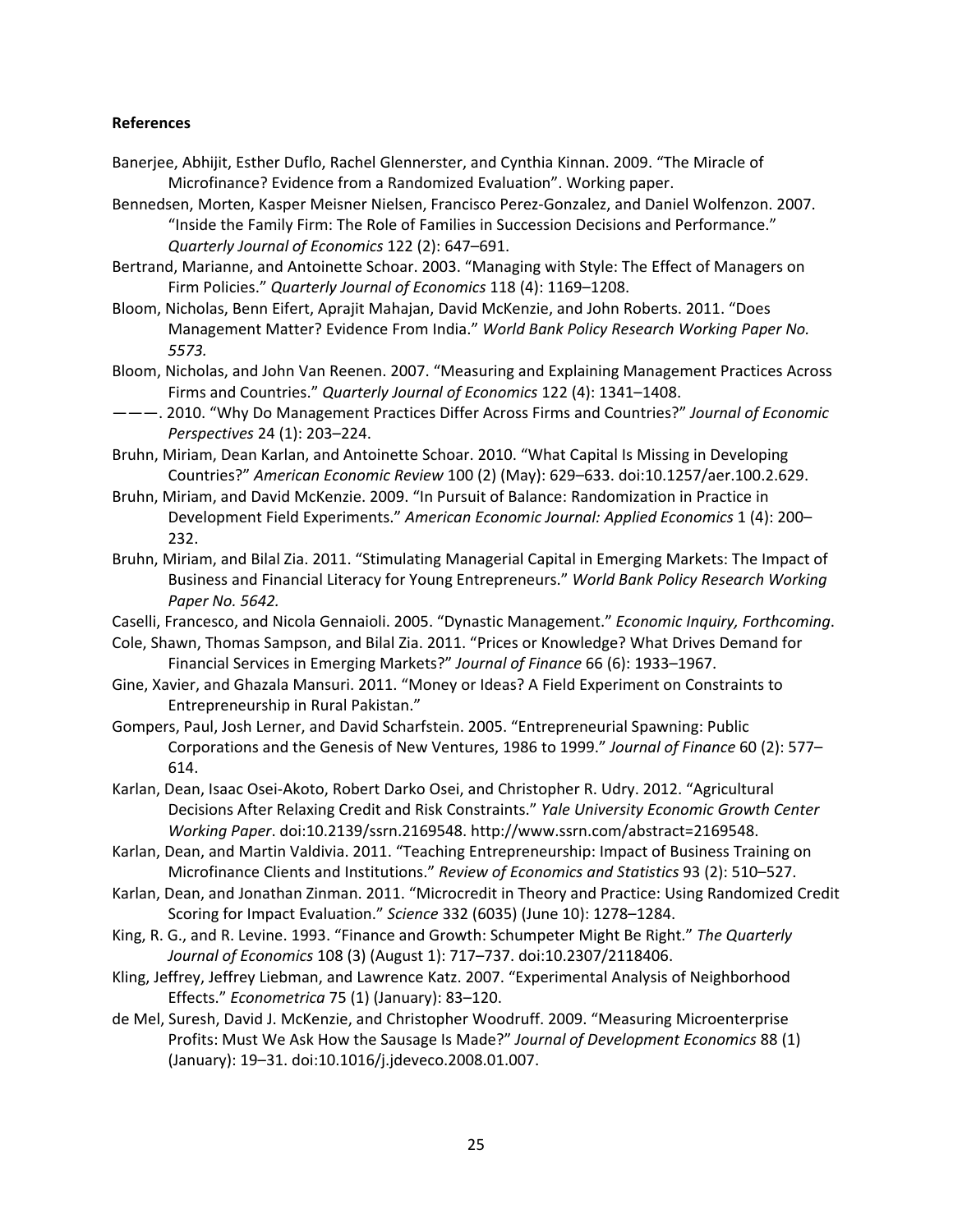- de Mel, Suresh, David McKenzie, and Christopher Woodruff. 2008. "Returns to Capital in Microenterprises: Evidence from a Field Experiment." *Quarterly Journal of Economics* 123 (4): 1329–1372.
- Rajan, Raghuram, and Luigi Zingales. 1998. "Financial Dependence and Growth." *American Economic Review* 88 (3): 559–586.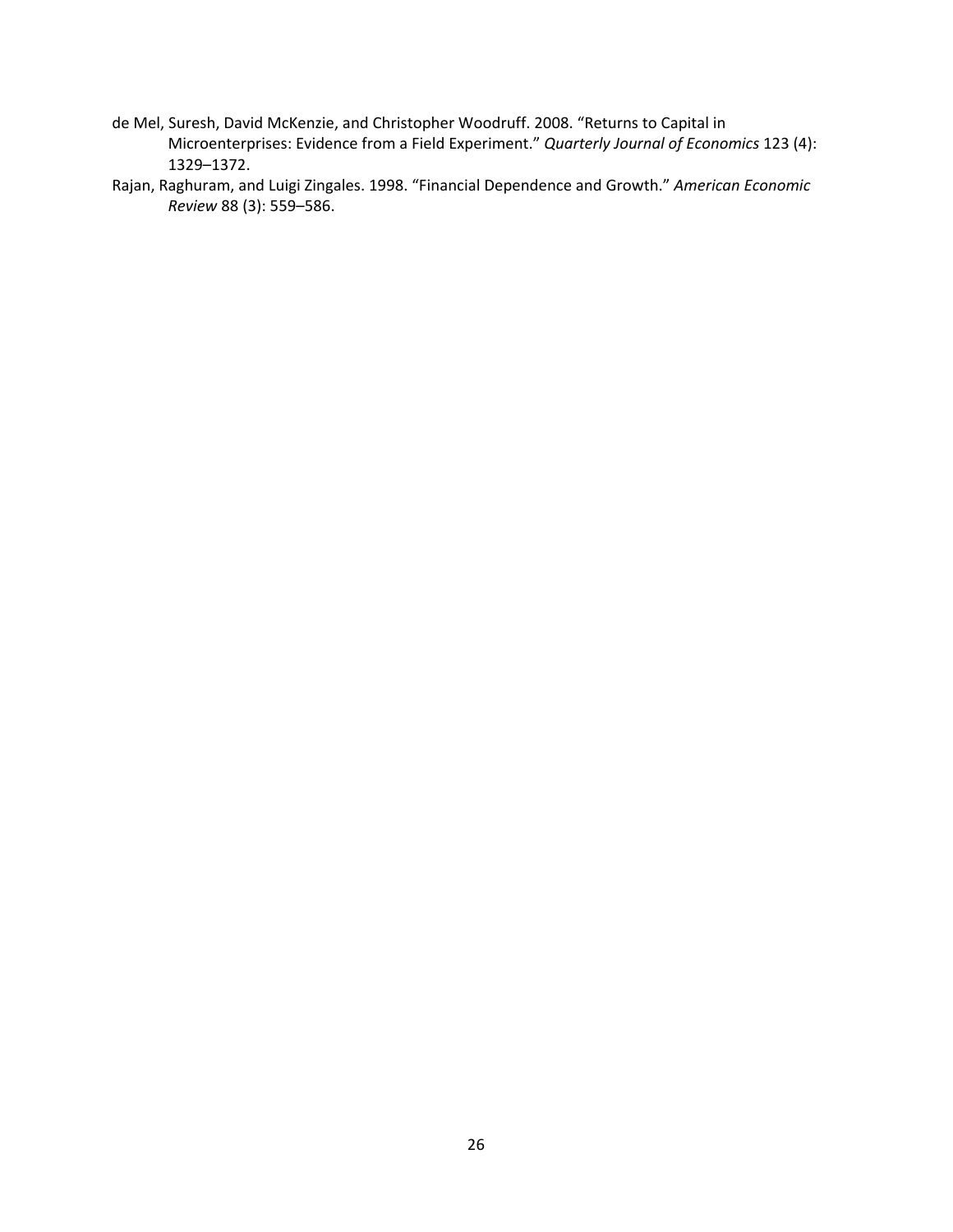## **Figure 1: Timeline**

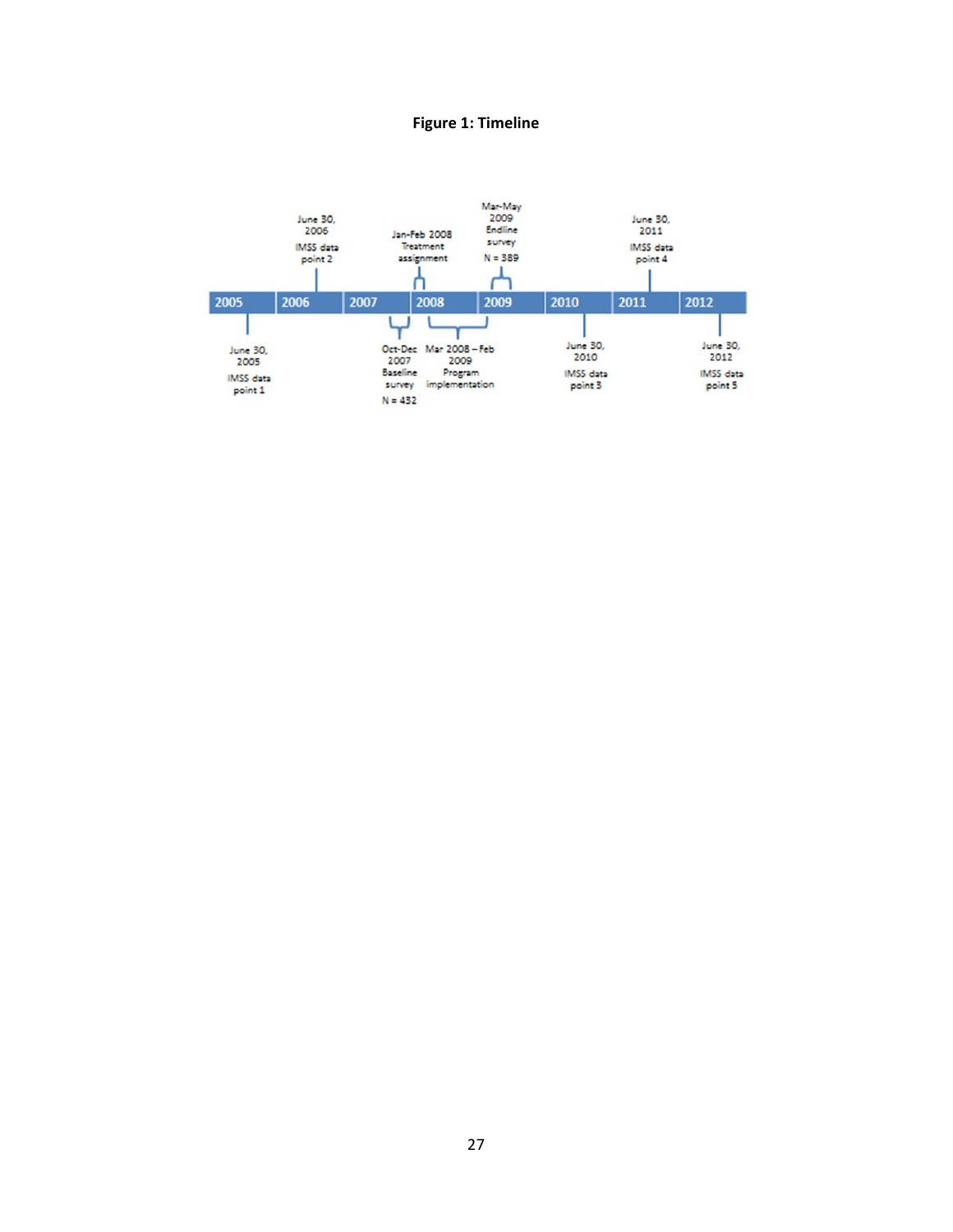

**Figure 2: Average Number of Employees in the Treatment and Control Group over Time (Administrative Data)**

Source: Administrative data on from the Mexican Social Security Institute (IMSS). Includes only the 253 firms in our sample that were found in IMSS records (89 treatment group firms and 164 control group firms).



**Figure 3: Average Daily Wage Bill (USD) in the Treatment and Control Group over Time (Administrative Data)**

Source: Administrative data on from the Mexican Social Security Institute (IMSS). Includes only the 253 firms in our sample that were found in IMSS records (89 treatment group firms and 164 control group firms).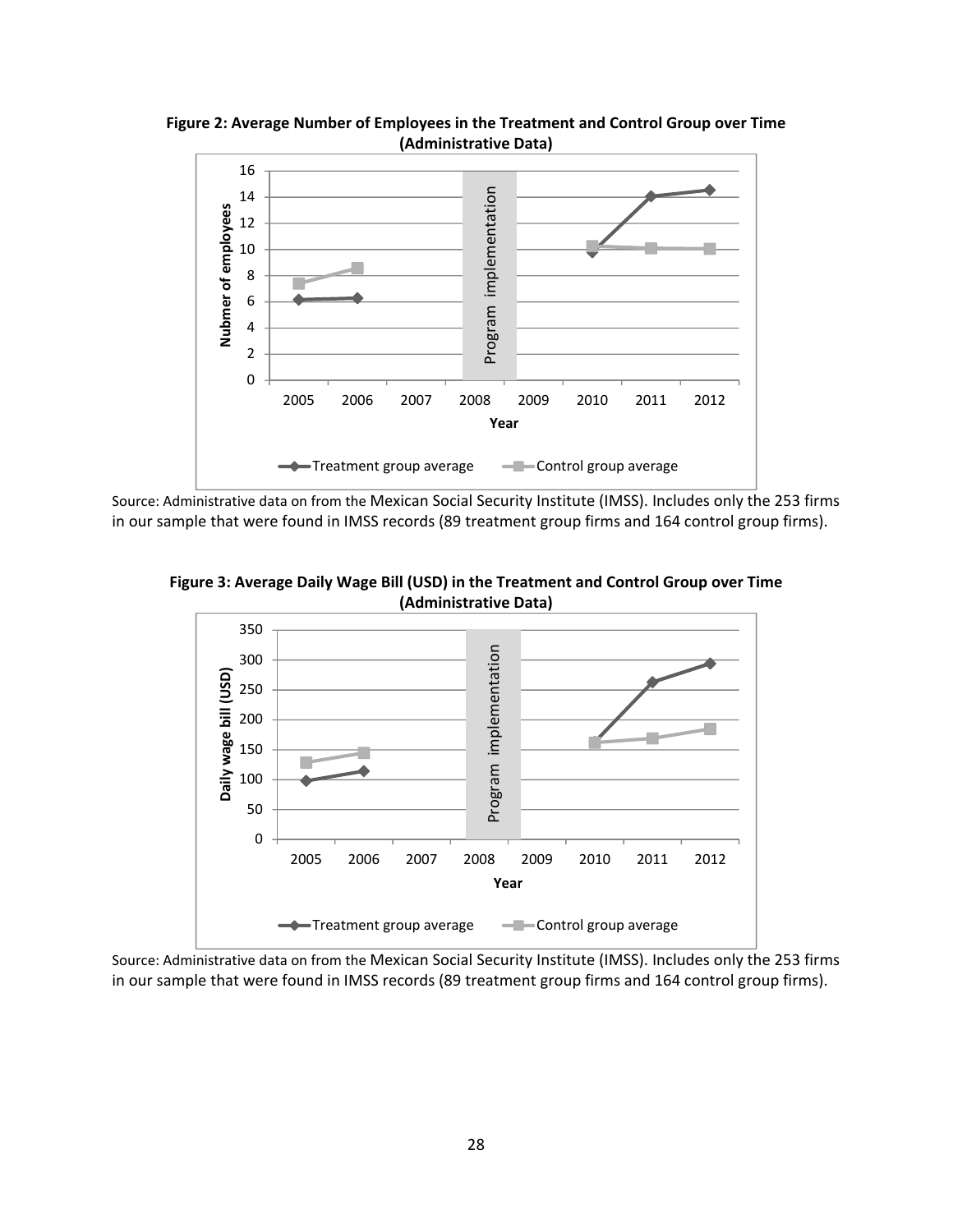| Topic                                                               | # of firms that covered this topic |
|---------------------------------------------------------------------|------------------------------------|
| Define mission and vision statements                                | 6                                  |
| Accounting and record keeping (training and/or new software)        |                                    |
| Clarify organizational structure, clearly assign responsibilities   |                                    |
| Sales strategy and advertising (marketing)                          | 4                                  |
| Strategically select location and number of sales points            |                                    |
| Quality control                                                     |                                    |
| Access to credit or alternative financing solutions                 |                                    |
| Human resources management and hiring practices                     |                                    |
| Mediate family problems in family firms                             |                                    |
| Pricing strategy                                                    |                                    |
| Reduce costs (negotiate with suppliers, find alternative suppliers) |                                    |
| Figure out which products are most profitable and focus on these    |                                    |
| Team work and communications training for employees                 |                                    |
| Leadership training for firm owners                                 |                                    |

# Table 1: Topics that Firms Worked on with Their Consultant Based on Eight Qualitative Case Studies of Treated Firms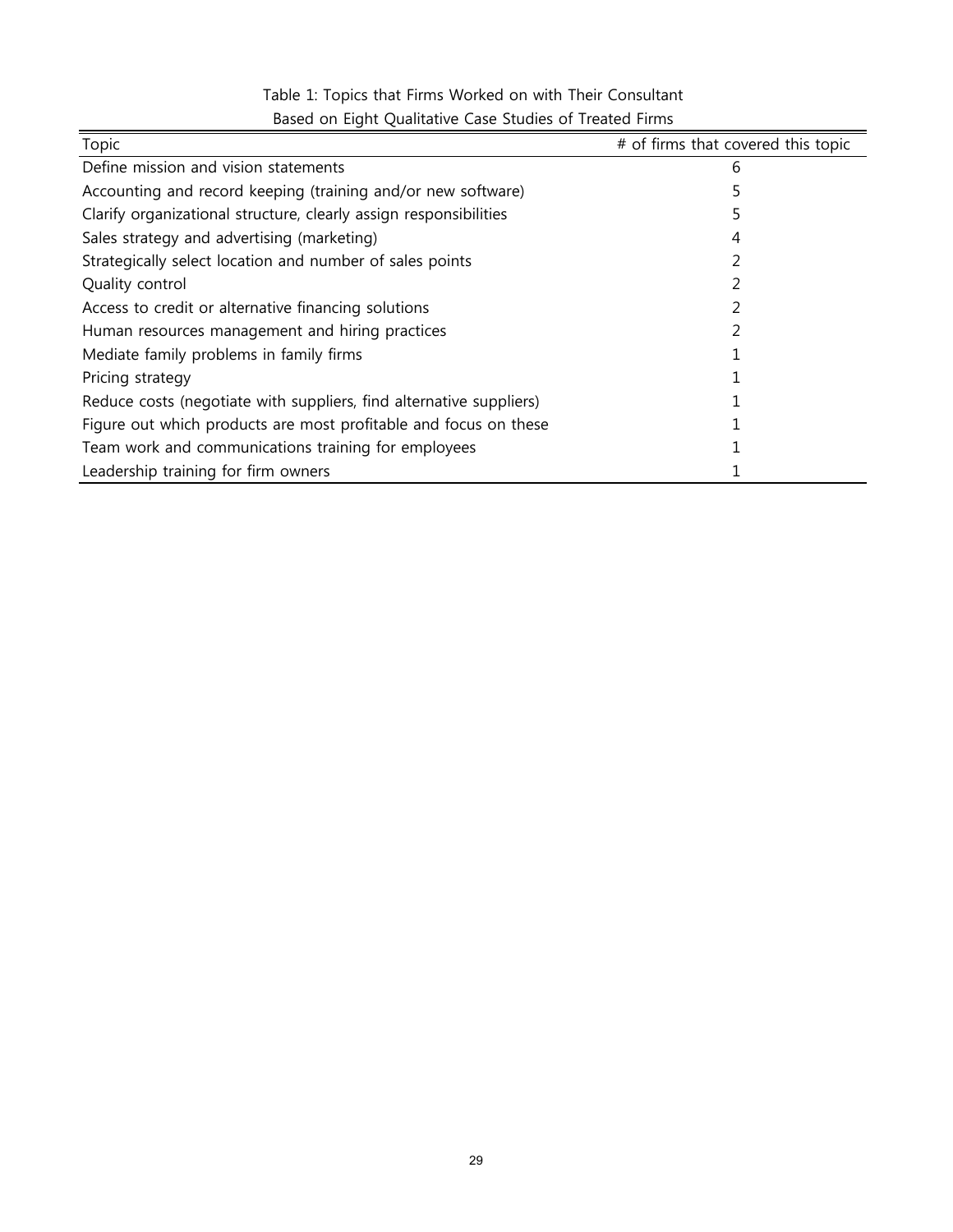| Table 2: Baseline Summary Statistics and Take-Up Analysis |  |
|-----------------------------------------------------------|--|
| Mean and Standard Deviations                              |  |

|                                             |              |          | Orthogonality |          |          |                         |  |
|---------------------------------------------|--------------|----------|---------------|----------|----------|-------------------------|--|
|                                             | Verification |          |               |          |          |                         |  |
|                                             | $(1)-(2)$    |          |               |          |          |                         |  |
|                                             |              |          | Difference    |          | Did Not  | $(4)-(5)$<br>Difference |  |
|                                             | Treatment    | Control  | (p-value)     | Took-up  | Take-up  | (std. err.)             |  |
| Panel A: Stratification variables           | (1)          | (2)      | (3)           | (4)      | (5)      | (6)                     |  |
| Manufacturing sector dummy                  | 0.300        | 0.323    | $-0.023$      | 0.363    | 0.229    | $0.134*$                |  |
|                                             | (0.460)      | (0.468)  | (0.630)       | (0.484)  | (0.423)  | (0.075)                 |  |
| Commerce sector dummy                       | 0.253        | 0.230    | 0.023         | 0.225    | 0.286    | $-0.061$                |  |
|                                             | (0.436)      | (0.422)  | (0.597)       | (0.420)  | (0.455)  | (0.397)                 |  |
| Services sector dummy                       | 0.447        | 0.447    | 0.000         | 0.413    | 0.486    | $-0.073$                |  |
|                                             | (0.499)      | (0.498)  | (0.998)       | (0.495)  | (0.503)  | (0.372)                 |  |
| Full-time paid employees                    | 14.400       | 13.684   | 0.716         | 18.825   | 9.343    | $9.482*$                |  |
|                                             | (30.887)     | (31.479) | (0.821)       | (36.288) | (22.444) | (0.060)                 |  |
| Panel B: Re-randomization variables         |              |          |               |          |          |                         |  |
| Principal decision maker's age (years)      | 42.561       | 42.876   | $-0.315$      | 42.443   | 42.696   | $-0.253$                |  |
|                                             | (10.212)     | (9.878)  | (0.756)       | (9.540)  | (10.999) | (0.881)                 |  |
| Male principal decision maker dummy         | 0.727        | 0.720    | 0.007         | 0.800    | 0.643    | $0.157**$               |  |
|                                             | (0.447)      | (0.450)  | (0.881)       | (0.403)  | (0.483)  | (0.031)                 |  |
| Principal decision maker's yrs of schooling | 15.630       | 15.932   | $-0.302$      | 16.138   | 15.050   | 1.088                   |  |
|                                             | (4.919)      | (5.196)  | (0.559)       | (4.472)  | (5.358)  | (0.177)                 |  |
| Business age (years)                        | 11.053       | 13.652   | $-2.599$      | 12.825   | 9.029    | $3.796**$               |  |
|                                             | (10.330)     | (28.120) | (0.275)       | (11.501) | (8.437)  | (0.024)                 |  |
| N                                           | 150          | 282      | 432           | 80       | 70       | 150                     |  |

Note: Columns 1, 2, 4 and 5 present means and standard deviations (in parentheses). Column 3 shows the difference in means across the treatment and control group with the corresponding p-value in parentheses. Column 6 shows the difference in means across treatment enterprises that did and did not take-up the program with the corresponding p-value in parentheses. Significance levels: \*10 percent, \*\*5 percent, \*\*\*1 percent.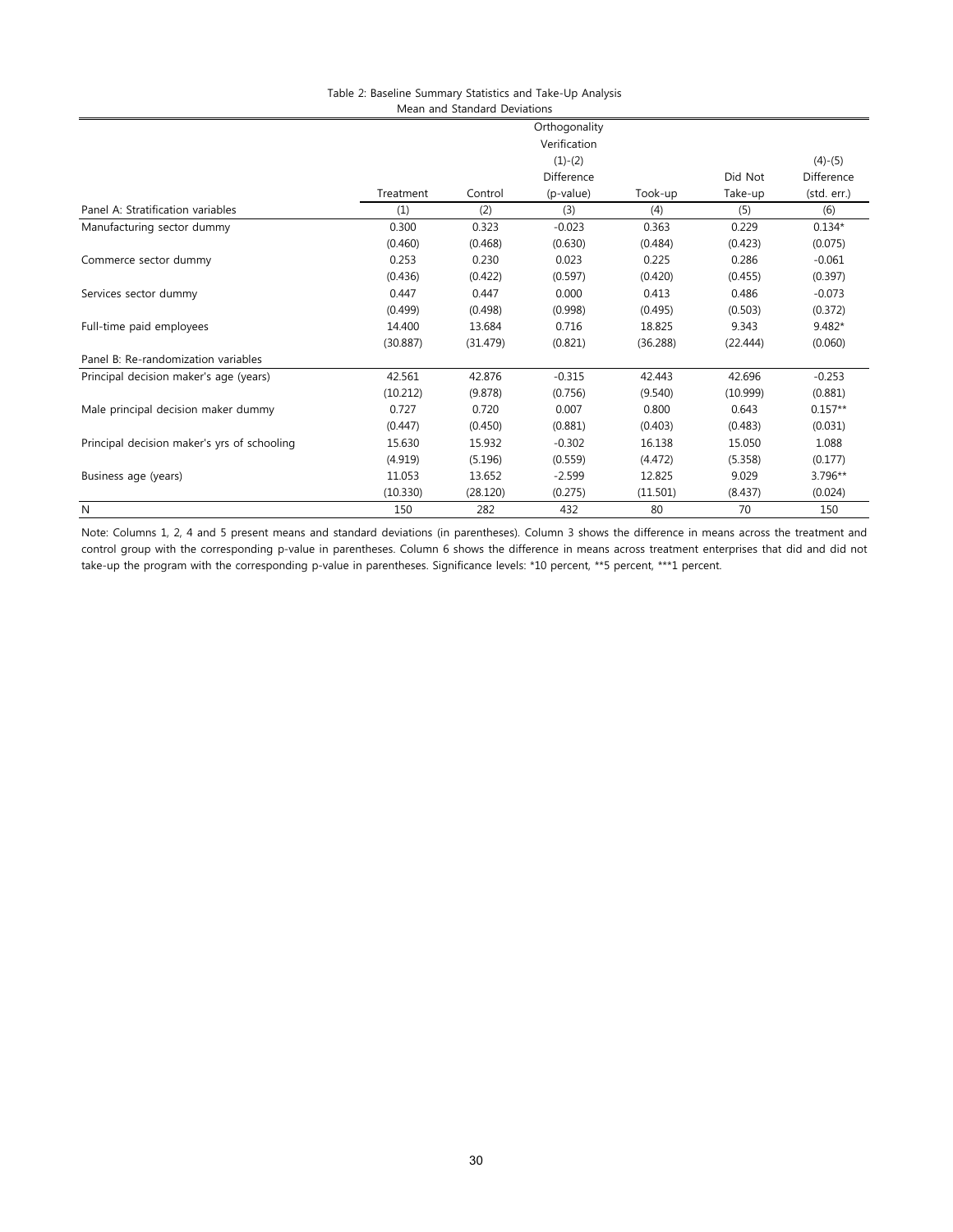| Table 2: Baseline Summary Statistics and Take-Up Analysis (continued) |
|-----------------------------------------------------------------------|
| Mean and Standard Deviations                                          |

|                                                  |           |            | Orthogonality |           |           |             |
|--------------------------------------------------|-----------|------------|---------------|-----------|-----------|-------------|
|                                                  |           |            | Verification  |           |           |             |
|                                                  |           |            | $(1)-(2)$     |           | Did Not   | $(4)-(5)$   |
|                                                  |           |            | Difference    | Took-up   | Take-up   | Difference  |
|                                                  | Treatment | Control    | (p-value)     | Treatment | Treatment | (std. err.) |
| Panel C: Other variables - business outcomes     | (1)       | (2)        | (3)           | (4)       | (5)       | (6)         |
| Avg. sales Jul, Aug, and Sep 2007 (1000s USD)    | 79.163    | 55.258     | 23.905        | 105.916   | 48.260    | 57.656      |
|                                                  | (288.679) | (140.493)  | (0.286)       | (349.912) | (194.184) | (0.267)     |
| Avg. sales Jul, Aug, and Sep 2007 (1000s USD),   | 66.025    | 54.923     | 11.102        | 84.114    | 45.129    | 38.985      |
| 1% winsorized                                    | (188.367) | (137.581)  | (0.520)       | (200.838) | (172.209) | (0.250)     |
| Sep 2007 costs (1000s USD)                       | 44.565    | 56.216     | $-11.651$     | 58.736    | 26.974    | 31.762      |
|                                                  | (120.341) | (263.955)  | (0.633)       | (145.907) | (75.425)  | (0.135)     |
| Sep 2007 costs (1000s USD), , 1% winsorized      | 44.275    | 40.049     | 4.226         | 58.212    | 26.974    | 31.238      |
|                                                  | (118.714) | (95.965)   | (0.709)       | (143.516) | (75.425)  | (0.136)     |
| Profits (Sep 2007 sales minus costs, 1000s USD)  | 13.281    | $-3.797$   | 17.078        | 8.375     | 19.365    | $-10.991$   |
|                                                  | (112.277) | (204.743)  | (0.411)       | (87.198)  | (137.923) | (0.609)     |
| Profits (Sep 2007 sales minus costs, 1000s USD), | 10.220    | 10.156     | 0.064         | 11.144    | 9.075     | 2.069       |
| 1% winsorized                                    | (74.720)  | (75.010)   | (0.994)       | (72.355)  | (78.279)  | (0.885)     |
| Business assets (1000s USD)                      | 296.964   | 945.842    | $-648.879$    | 341.570   | 246.574   | 94.996      |
|                                                  | (767.969) | (7822.005) | (0.376)       | (779.399) | (758.949) | (0.510)     |
| Business assets (1000s USD), 1% winsorized       | 295.337   | 331.749    | $-36.412$     | 338.505   | 246.574   | 91.931      |
|                                                  | (756.984) | (770.078)  | (0.685)       | (758.886) | (758.949) | (0.518)     |
| Productivity residual                            | 0.028     | $-0.016$   | 0.045         | 0.439     | $-0.437$  | $0.876***$  |
|                                                  | (1.349)   | (1.253)    | (0.787)       | (1.477)   | (1.017)   | (0.001)     |
| Productivity residual 1% winsorized              | 0.031     | $-0.015$   | 0.046         | 0.444     | $-0.437$  | $0.881***$  |
|                                                  | (1.317)   | (1.239)    | (0.776)       | (1.419)   | (1.017)   | (0.001)     |
| Return on assets (ROA)                           | $-0.026$  | 0.152      | $-0.178$      | 0.160     | $-0.254$  | $0.414**$   |
|                                                  | (0.956)   | (0.817)    | (0.120)       | (0.366)   | (1.342)   | (0.042)     |
| Return on assets (ROA) 1% winsorized             | 0.033     | 0.118      | $-0.085$      | 0.160     | $-0.121$  | $0.281**$   |
|                                                  | (0.596)   | (0.640)    | (0.305)       | (0.366)   | (0.770)   | (0.026)     |
| N                                                | 150       | 282        | 432           | 80        | 70        | 150         |

Note: Columns 1, 2, 4 and 5 present means and standard deviations (in parentheses). Column 3 shows the difference in means across the treatment and control group with the corresponding p-value in parentheses. Column 6 shows the difference in means across treatment enterprises that did and did not take-up the program with the corresponding p-value in parentheses. For the 1% winsorized variables, sales, costs, and assets are only winsorized at the top 1% since they are bounded below by zero. All other variables are winsorized at the top and bottom 1%. Significance levels: \*10 percent, \*\*5 percent, \*\*\*1 percent.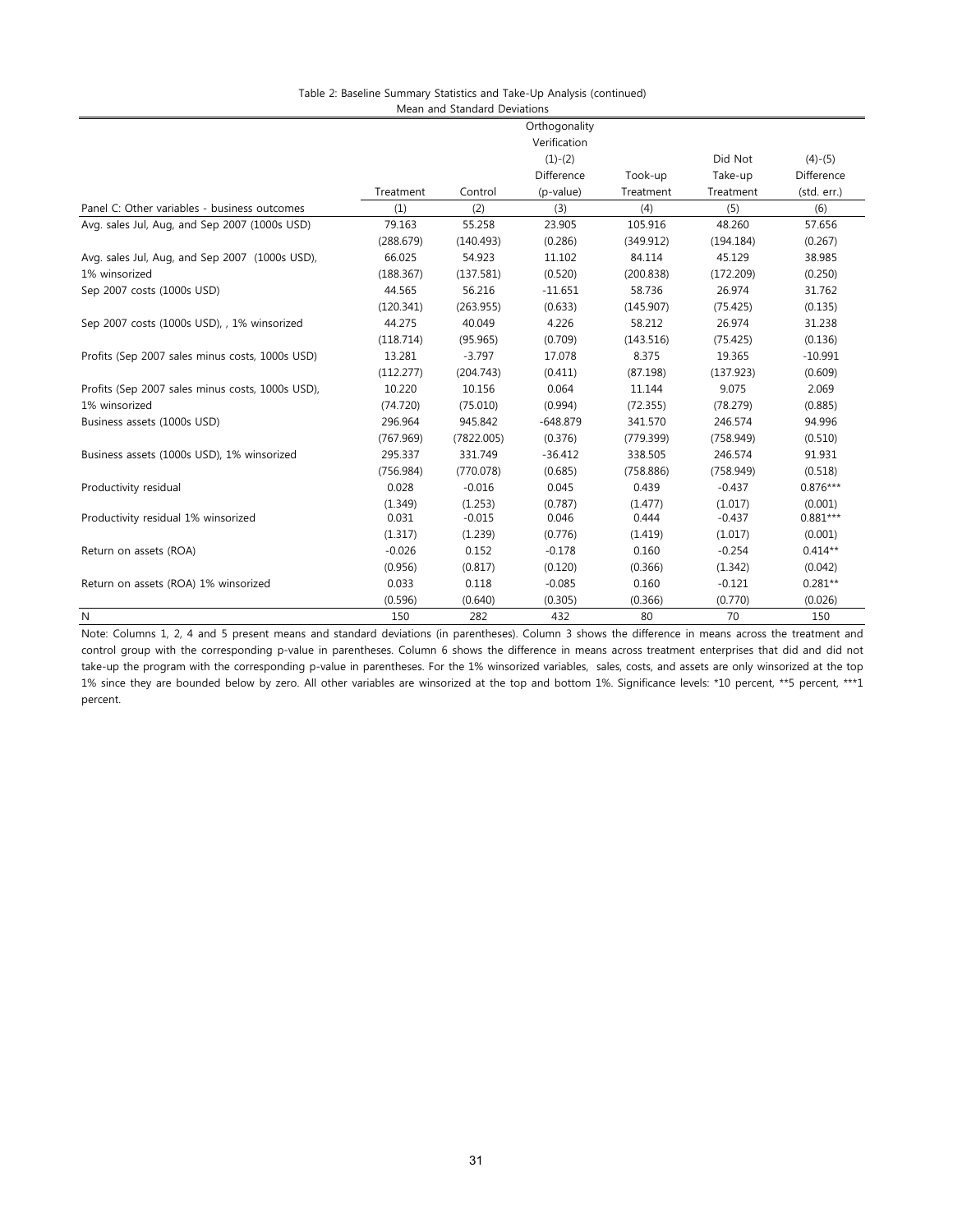|                                                          | ITT treatment effect |                  | Control   |
|----------------------------------------------------------|----------------------|------------------|-----------|
|                                                          |                      | group mean       |           |
| Outcome variable                                         | estimates            | (std. dev.)      |           |
|                                                          | (1)                  | $\overline{(2)}$ | (3)       |
| Full-time paid employees                                 | 1.475                | 0.516            | 12.428    |
|                                                          | (1.421)              | (1.260)          | (22.281)  |
|                                                          | 378                  | 378              | 243       |
| Avg. sales Dec 2008, Jan and Feb 2009 (1000s USD)        | $-5.108$             | $-11.886$        | 63.384    |
|                                                          | (15.452)             | (10.876)         | (163.643) |
|                                                          | 307                  | 307              | 200       |
| Log (Avg. sales Dec 2008, Jan and Feb 2009 in 1000s USD) | 0.006                | 0.050            | 2.391     |
|                                                          | (0.175)              | (0.144)          | (2.023)   |
|                                                          | 307                  | 307              | 200       |
| Feb 2009 costs (1000s USD)                               | 5.525                | 5.657            | 43.157    |
|                                                          | (14.694)             | (14.551)         | (113.758) |
|                                                          | 304                  | 304              | 204       |
| Profits (Feb 2009 sales minus costs, 1000s USD)          | 5.802                | 5.330            | 11.460    |
|                                                          | (5.831)              | (5.705)          | (97.044)  |
|                                                          | 265                  | 265              | 176       |
| Log (business assets)                                    | $-0.055$             | $-0.106$         | 4.307     |
|                                                          | (0.176)              | (0.157)          | (1.699)   |
|                                                          | 319                  | 319              | 203       |
| Productivity residual                                    | $0.270*$             | $0.250*$         | $-0.095$  |
| Residual from regression of log Feb 2009 sales           | (0.141)              | (0.130)          | (1.272)   |
| on log employees and log business assets                 | 250                  | 250              | 174       |
| Return on assets (ROA)                                   | $0.105*$             | 0.098            | 0.012     |
| Feb 2009 sales minus costs divided by assets             | (0.060)              | (0.064)          | (0.471)   |
|                                                          | 236                  | 236              | 154       |
| Controls for baseline value of outcome                   | <b>No</b>            | Yes              |           |

## Table 3: ITT Treatment Effect Estimates, Short-Run Business Outcomes

OLS

Note: Each row in Columns 1 and 2 contains the treatment effect point estimate, robust standard error, and number of observations, for a separate OLS estimation. For the regressions that control for the outcome variable measured at baseline (Column 2), when the baseline outcome variable is missing, the missing value is filled-in with zero and a dummy variable indicating that the baseline observation is missing is added to the model. All regressions include controls for strata dummies and rerandomization variables, as well as a dummy for having been surveyed in March 2009 (vs. April, May or June) at follow-up. Column 3 contains means and standard deviations for the control group at followup. Significance levels: \*10 percent, \*\*5 percent, \*\*\*1 percent.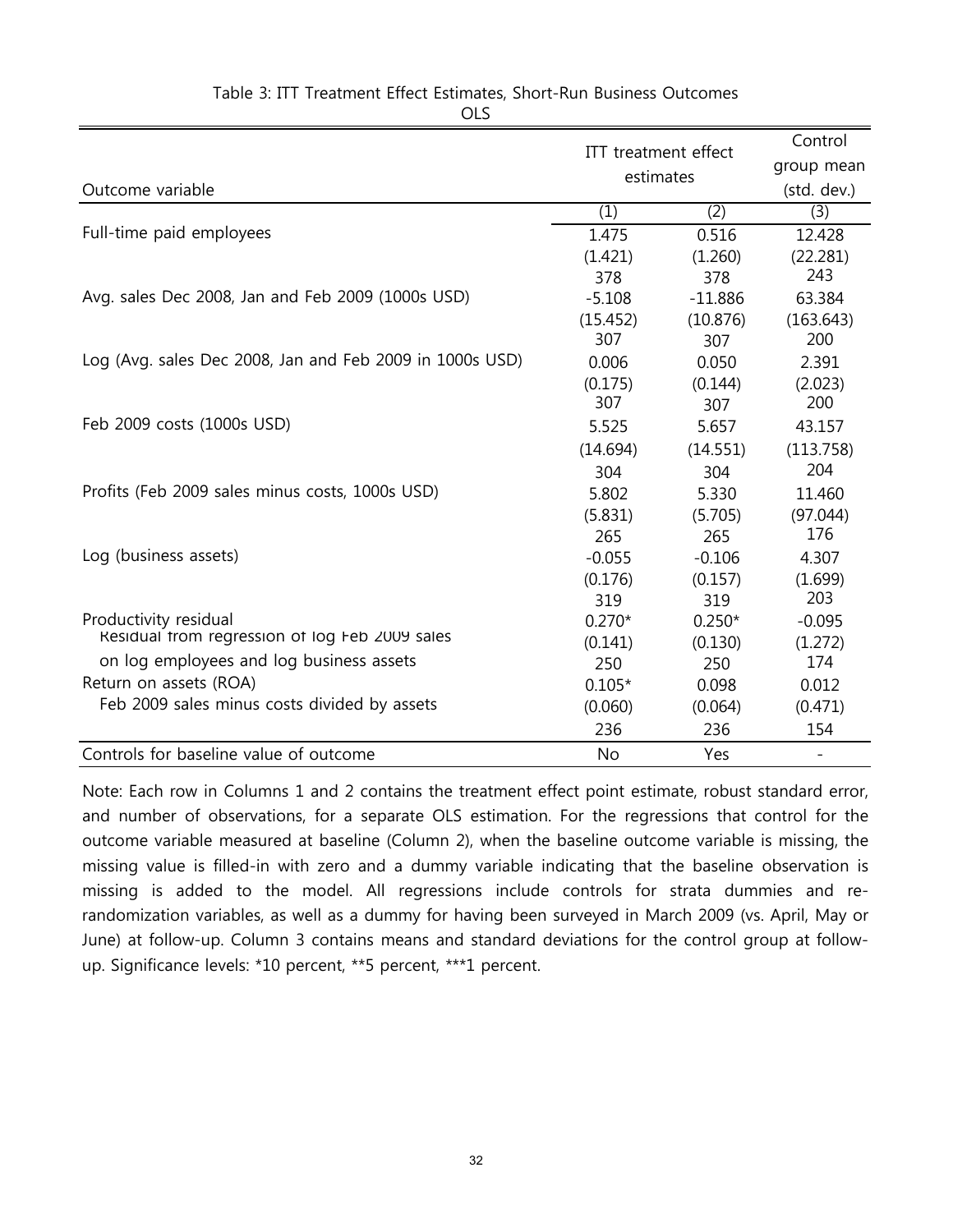| Panel A: ITT Regression results                 | Outcome Variable    |           |            |           |                       |                   |  |
|-------------------------------------------------|---------------------|-----------|------------|-----------|-----------------------|-------------------|--|
|                                                 | Number of employees |           |            |           | Daily wage bill (USD) |                   |  |
|                                                 | (1)                 | (2)       | (3)        | (4)       | (5)                   | (6)               |  |
| Treatment*Post                                  |                     |           | 4.429**    |           |                       | 98.74*            |  |
|                                                 |                     |           | (1.686)    |           |                       | (43.594)          |  |
| Treatment $(=1$ if mean is for treatment group) |                     |           | $-1.766**$ |           |                       | $-30.602**$       |  |
|                                                 |                     |           | (0.540)    |           |                       | (10.379)          |  |
| Post (=1 for years 2010, 2011, and 2012)        |                     |           | $2.148***$ |           |                       | 35.191**          |  |
|                                                 |                     |           | (0.541)    |           |                       | (10.182)          |  |
| Constant                                        |                     |           | 7.991***   |           |                       | 136.76***         |  |
|                                                 |                     |           | (0.537)    |           |                       | (7.251)           |  |
| Number of observations                          |                     |           | 10         |           |                       | 10                |  |
|                                                 | Treatment           | Control   |            | Treatment | Control               |                   |  |
|                                                 | Mean                | Mean      | Difference | Mean      | Mean                  | <b>Difference</b> |  |
| Panel B: Raw data                               | (Std Dev)           | (Std Dev) | (P-value)  | (Std Dev) | (Std Dev)             | (P-value)         |  |
| 2005                                            | 6.169               | 7.402     | $-1.234$   | 98.02     | 128.81                | $-30.79$          |  |
|                                                 | (13.226)            | (16.490)  | (0.544)    | (154.126) | (248.604)             | (0.289)           |  |
| 2006                                            | 6.281               | 8.579     | $-2.298$   | 114.29    | 144.70                | $-30.41$          |  |
|                                                 | (11.865)            | (18.853)  | (0.298)    | (159.164) | (293.049)             | (0.365)           |  |
| 2010                                            | 9.787               | 10.262    | $-0.476$   | 162.98    | 161.89                | 1.09              |  |
|                                                 | (35.958)            | (21.181)  | (0.895)    | (353.039) | (311.735)             | (0.980)           |  |
| 2011                                            | 14.067              | 10.098    | 3.970      | 263.02    | 169.10                | 93.92             |  |
|                                                 | (66.707)            | (19.916)  | (0.480)    | (717.155) | (321.992)             | (0.153)           |  |
| 2012                                            | 14.551              | 10.055    | 4.496      | 294.252   | 184.856               | 109.40            |  |
|                                                 | (67.984)            | (20.668)  | (0.434)    | (798.781) | (343.924)             | (0.131)           |  |
| Number of enterprises                           | 89                  | 164       | 253        | 89        | 164                   | 253               |  |

#### Table 4: ITT Treatment Effect Estimates, Long-Run Business Outcomes Difference-in-Difference OLS

Note: Administrative data from Mexico's Social Security Institute (IMSS) for years 2005, 2006, 2010, 2011, and 2012. All enterprises are required by law to register their workers with IMSS (although compliance is not universal). 57% of the enterprises in our sample were found in IMSS records. Both number of employees and daily wage bill refer to permanent employees with pay. Column 3 in Panel A displays the results from a regression of mean number of employees on a dummy for the mean being for the treatment group, a dummy for the post-consulting intervention period, and the interaction of these two dummies. Column 6 in Panel A shows results for the corresponding regression with the mean daily wage bill as the outcome variable. Panel B displays the raw data, where the means in Columns 1, 2, 4, and 5 are the observations used in the regressions in Panel A.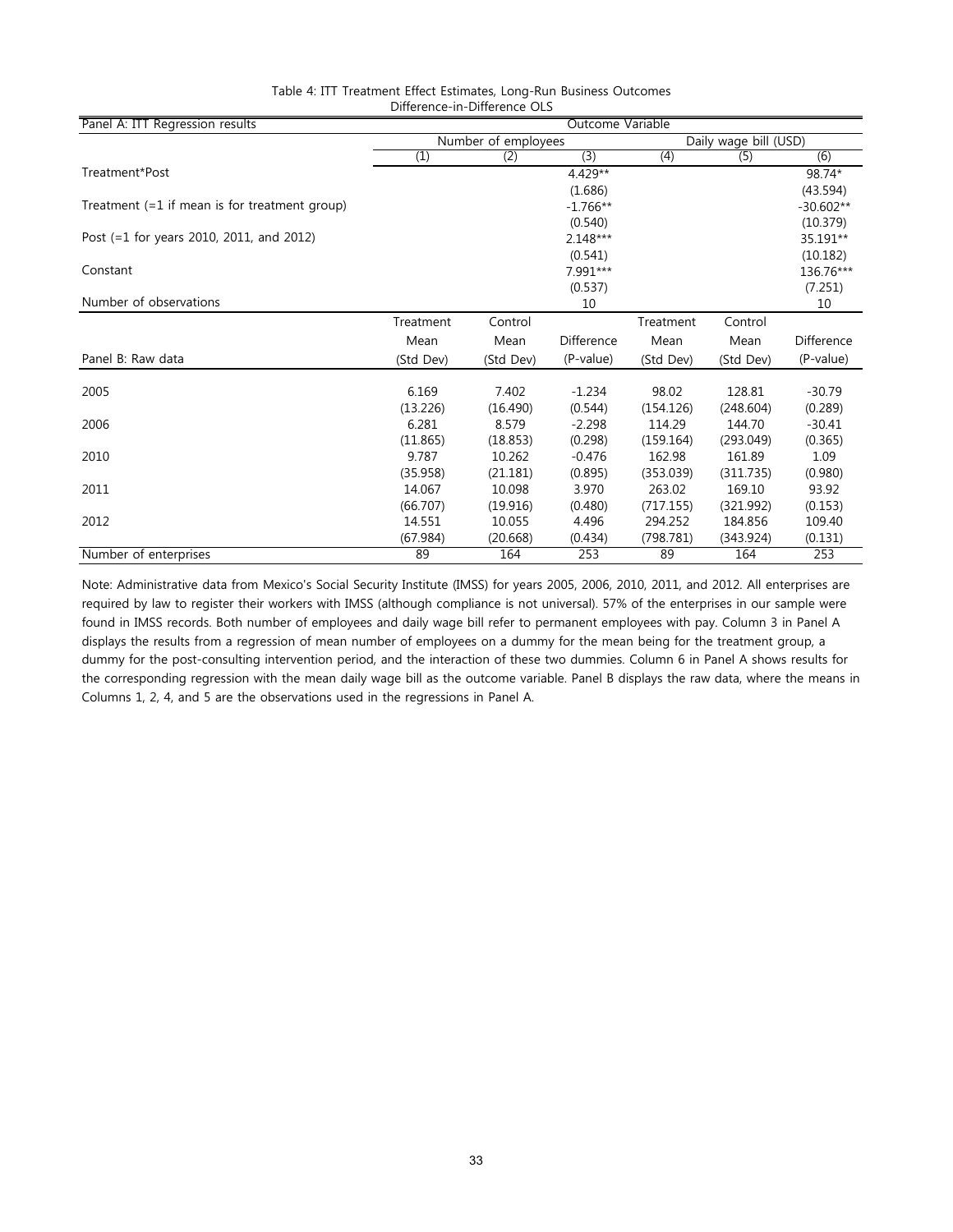#### Table 5: ITT Treatment Effect Estimates, Business Processes

OLS

|                                                |                                       |           |              | Control group  |
|------------------------------------------------|---------------------------------------|-----------|--------------|----------------|
|                                                | <b>ITT Treatment Effect Estimates</b> |           | Observations | mean           |
|                                                |                                       |           |              | (std. dev.)    |
| Outcome variables                              | (1)                                   | (2)       | (3)          | (4)            |
| Index of all process measures listed below     | 0.072                                 | 0.035     | 378          | $-0.036$       |
|                                                | (0.104)                               | (0.098)   |              | (0.975)        |
| Index components                               |                                       |           |              |                |
| Developed new products during last year        | $-0.048$                              | $-0.046$  | 378          | 0.531          |
| dummy                                          | (0.055)                               | (0.053)   |              | (0.500)        |
| Attracted new clients during last year dummy   | $-0.020$                              | $-0.033$  | 376          | 0.789          |
|                                                | (0.046)                               | (0.045)   |              | (0.409)        |
| Implemented new process during last year       | $-0.062$                              | $-0.070$  | 378          | 0.617          |
| dummy                                          | (0.053)                               | (0.052)   |              | (0.487)        |
| Attracted new investors during last year       | 0.027                                 | 0.024     | 378          | 0.074          |
| dummy                                          | (0.032)                               | (0.031)   |              | (0.262)        |
| Began process to register a patent during last | 0.045                                 |           | 376          | 0.079          |
| year dummy                                     | (0.034)                               |           |              | (0.270)        |
| Began certification process for an             | $-0.024$                              |           | 378          | 0.156          |
| international standard (e.g. ISO)              | (0.035)                               |           |              | (0.364)        |
| Made new marketing effort during last year     | $0.129**$                             |           | 378          | 0.440          |
| dummy                                          | (0.055)                               |           |              | (0.497)        |
| Expanded installations during last year        | $-0.030$                              |           | 377          | 0.240          |
| dummy                                          | (0.045)                               |           |              | (0.428)        |
| Remodeled installations during last year       | 0.022                                 |           | 377          | 0.459          |
| dummy                                          | (0.054)                               |           |              | (0.499)        |
| Human resources management index               | $-0.062$                              | $-0.061$  | 363          | 0.022          |
|                                                | (0.152)                               | (0.146)   |              | (1.450)        |
| Keeps formal accounts dummy                    | $0.076**$                             | $0.069**$ | 378          | 0.852          |
|                                                | (0.030)                               | (0.029)   |              | (0.356)        |
| Controls for baseline value of outcome         | <b>No</b>                             | Yes       |              | $\blacksquare$ |

Note: The index follows the methodology in Kling, Liebman, and Katz (2007) and is the normalized average of z-scores for all non-missing process measures, using mean and standard deviation in the control group to calculate the z-scores. Each row in Columns 1 and 2 contains the treatment effect point estimates and robust standard errors for separate OLS estimations. All regressions include controls for strata dummies and re-randomization variables, as well as a dummy for having been surveyed in March 2009 (vs. April, May or June) at follow-up. Some variables are not available at baseline, which is why the corresponding cells in Colum 2 are empty. Column 4 contains means and standard deviations for the control group at followup. Significance levels: \*10 percent, \*\*5 percent, \*\*\*1 percent.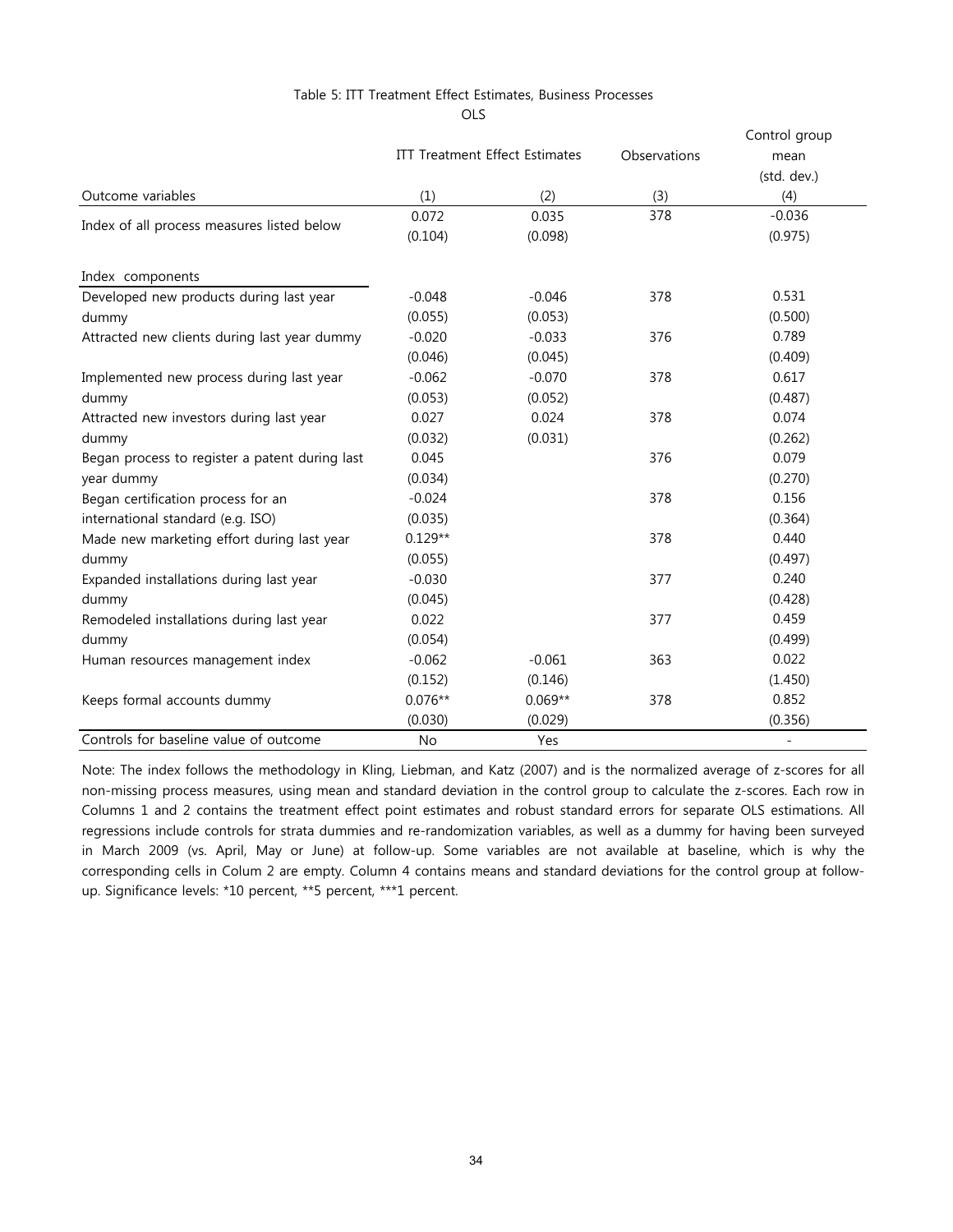### Table 6: ITT Treatment Effect Estimates, Entrepreneurial Spirit

OLS

|                                                                             |                                       |          |              | Control group            |
|-----------------------------------------------------------------------------|---------------------------------------|----------|--------------|--------------------------|
|                                                                             | <b>ITT Treatment Effect Estimates</b> |          | Observations | mean                     |
| Outcome variable                                                            |                                       |          |              | (std. dev.)              |
|                                                                             | (1)                                   | (2)      | (3)          | (4)                      |
| PCA entrepreneurial spirit index                                            | $0.237*$                              | 0.223    | 373          | $-0.094$                 |
|                                                                             | (0.140)                               | (0.139)  |              | (1.371)                  |
|                                                                             | $0.240*$                              | 0.208    | 373          | $-0.095$                 |
| PCA entrepreneurial spirit index w/o components d and e                     | (0.140)                               | (0.138)  |              | (1.343)                  |
|                                                                             | 0.130                                 | 0.128    | 378          | $-0.055$                 |
| KLK entrepreneurial spirit index                                            | (0.103)                               | (0.102)  |              | (0.964)                  |
|                                                                             | 0.153                                 | 0.140    | 378          | $-0.064$                 |
| KLK entrepreneurial spirit index w/o components d and e                     | (0.107)                               | (0.105)  |              | (0.961)                  |
| Index components                                                            |                                       |          |              |                          |
| a. I have professional goals.                                               | $0.114*$                              | $0.112*$ | 378          | 4.531                    |
|                                                                             | (0.060)                               | (0.060)  |              | (0.651)                  |
| b. I revise my goals periodically.                                          | 0.128                                 | 0.115    | 378          | 4.029                    |
|                                                                             | (0.085)                               | (0.082)  |              | (0.840)                  |
| c. If I don't reach a goal in the way I wanted to I try again.              | $-0.033$                              | $-0.035$ | 378          | 4.374                    |
|                                                                             | (0.077)                               | (0.077)  |              | (0.683)                  |
| d. I can't motivate my business partners.^                                  | 0.064                                 | 0.055    | 376          | 2.277                    |
|                                                                             | (0.121)                               | (0.121)  |              | (1.086)                  |
| e. Everything I need for success lies in myself.                            | 0.074                                 | 0.090    | 378          | 3.938                    |
|                                                                             | (0.112)                               | (0.108)  |              | (1.025)                  |
| f. I prefer to do routine tasks instead of doing something new in my work.^ | $-0.013$                              | $-0.017$ | 376          | 2.000                    |
|                                                                             | (0.104)                               | (0.103)  |              | (0.964)                  |
| g. I think the government should give me opportunities.^                    | $-0.061$                              | $-0.075$ | 377          | 3.545                    |
|                                                                             | (0.139)                               | (0.132)  |              | (1.215)                  |
| h. I have to reach some goals every day to feel satisfied.                  | 0.126                                 | 0.114    | 378          | 3.897                    |
|                                                                             | (0.109)                               | (0.107)  |              | (1.076)                  |
| Controls for baseline value of outcome                                      | No                                    | Yes      |              | $\overline{\phantom{a}}$ |

Note: Components marked with ^ are reverse coded in the indices. The PCA index is generated using Principal Components Analysis. The KLK index follows the methodology in Kling, Liebman, and Katz (2007) and is the normalized average of z-scores for all non-missing process measures, using mean and standard deviation in the control group to calculate the z-scores. Each row in Columns 1 and 2 contains the treatment effect point estimates and robust standard errors for separate OLS estimations. All regressions include controls for strata dummies and re-randomization variables, as well as a dummy for having been surveyed in March 2009 (vs. April, May or June) at follow-up. Column 4 contains means and standard deviations for the control group at follow-up. Significance levels: \*10 percent, \*\*5 percent, \*\*\*1 percent.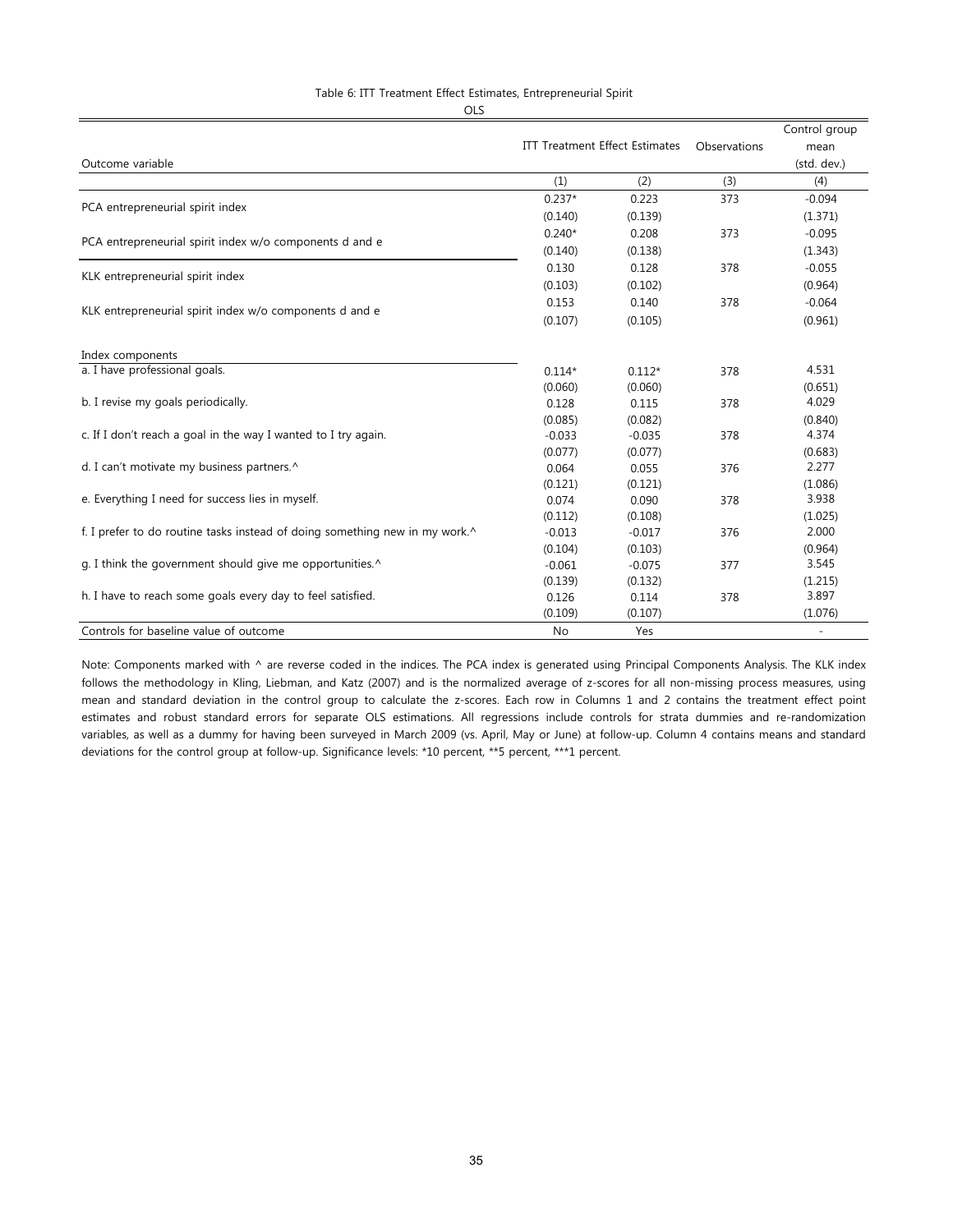|                                      |                         |              | Control group |
|--------------------------------------|-------------------------|--------------|---------------|
|                                      | <b>ITT Treatment</b>    | Observations | mean          |
| Outcome variable                     | <b>Effect Estimates</b> |              | (std. dev.)   |
|                                      | (1)                     | (2)          | (3)           |
| Laid off staff or cut down on hiring | 0.047                   | 340          | 0.257         |
|                                      | (0.051)                 |              | (0.438)       |
| Lowered employee salaries            | $-0.026$                | 340          | 0.092         |
|                                      | (0.032)                 |              | (0.289)       |
| Cut production                       | $-0.080**$              | 340          | 0.206         |
|                                      | (0.040)                 |              | (0.406)       |
| Diversified business activities      | $-0.015$                | 340          | 0.431         |
|                                      | (0.057)                 |              | (0.496)       |
| Sought government assistance         | 0.056                   | 340          | 0.128         |
|                                      | (0.044)                 |              | (0.335)       |
| None                                 | $-0.006$                | 340          | 0.115         |
|                                      | (0.037)                 |              | (0.319)       |
| Other                                | 0.043                   | 340          | 0.216         |
|                                      | (0.050)                 |              | (0.412)       |
| Number of changes made               | 0.025                   | 340          | 1.330         |
|                                      | (0.092)                 |              | (0.810)       |

Table 7: ITT Treatment Effect Estimates, Changes in Response to Crisis OLS

Note: Column 1 contains the treatment effect point estimates and robust standard errors for separate OLS estimations. All outcome variables, except for "number of changes made", are binary variables for the responses to the question "Which changes has your firm made in response to the current economic situation?" (multiple answers were allowed). This question was asked at follow-up in reference to the recent economic crisis. "Number of changes made" is a count of the number of changes reported in response to the question above. These questions were not asked at baseline, which is why we do not control for the baseline outcome variable in this table. All regressions include controls for strata dummies and rerandomization variables, as well as a dummy for having been surveyed in March 2009 (vs. April, May or June) at follow-up. Column 3 contains means and standard deviations for the control group at follow-up. Significance levels: \*10 percent, \*\*5 percent, \*\*\*1 percent.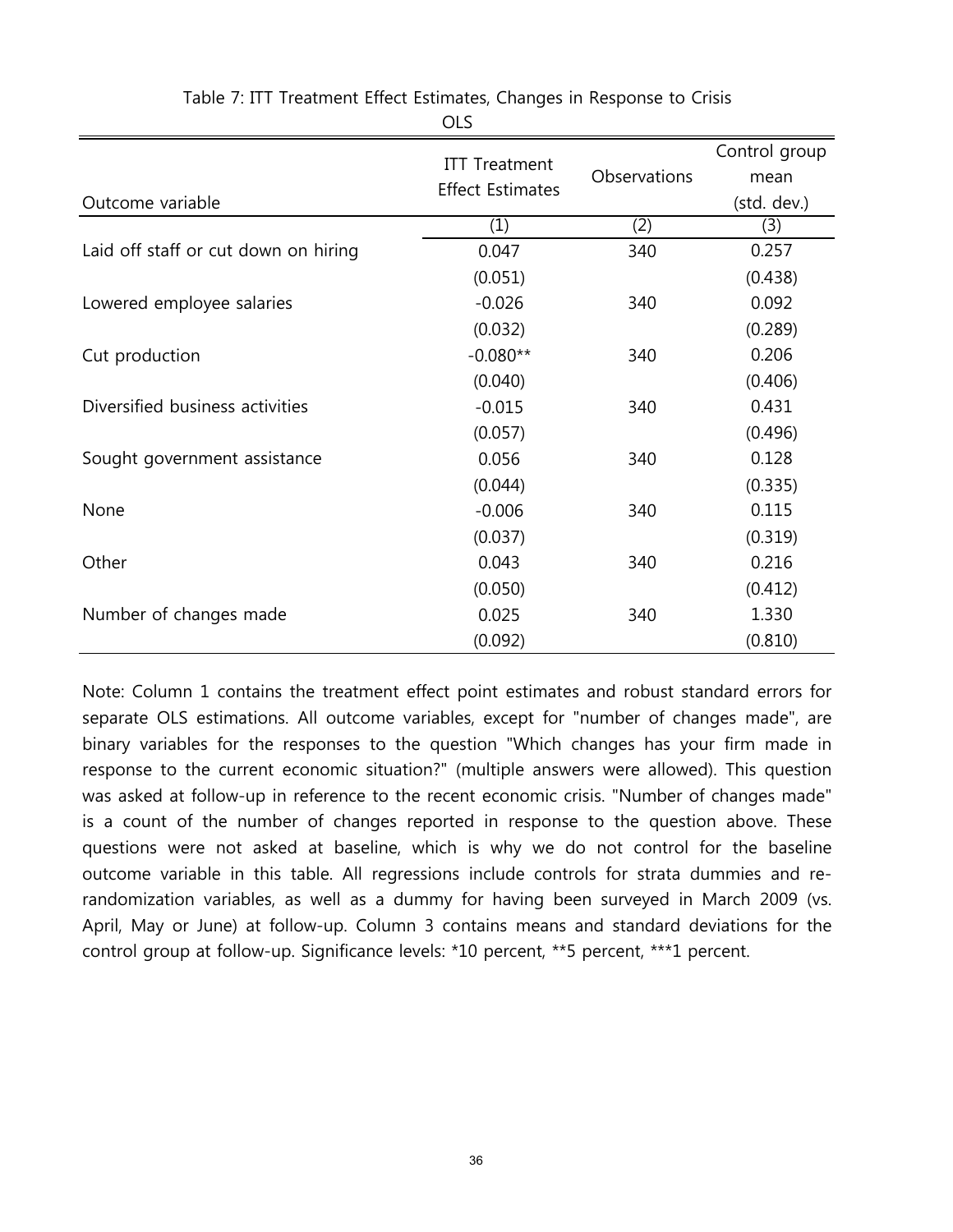| Reasons for not using consulting services        | % of enterprises mentioning this reason<br>(multiple mention) |
|--------------------------------------------------|---------------------------------------------------------------|
| Would be a good investment, but don't have funds | 46.3                                                          |
| Don't know what the benefits would be            | 22.2                                                          |
| Simply hadn't considered it                      | 18.5                                                          |
| Didn't need the services                         | 13.9                                                          |
| Other                                            | 11.1                                                          |
| Didn't know these services existed               | 7.4                                                           |
| Not worth the cost                               | 5.6                                                           |
| N                                                | 108                                                           |

Table 8: Self-Reported Reasons for Not Using Consulting Services in Control Group Firms

Note: This table includes all control group firms that, at the time of the follow-up survey, reported never having used consulting services.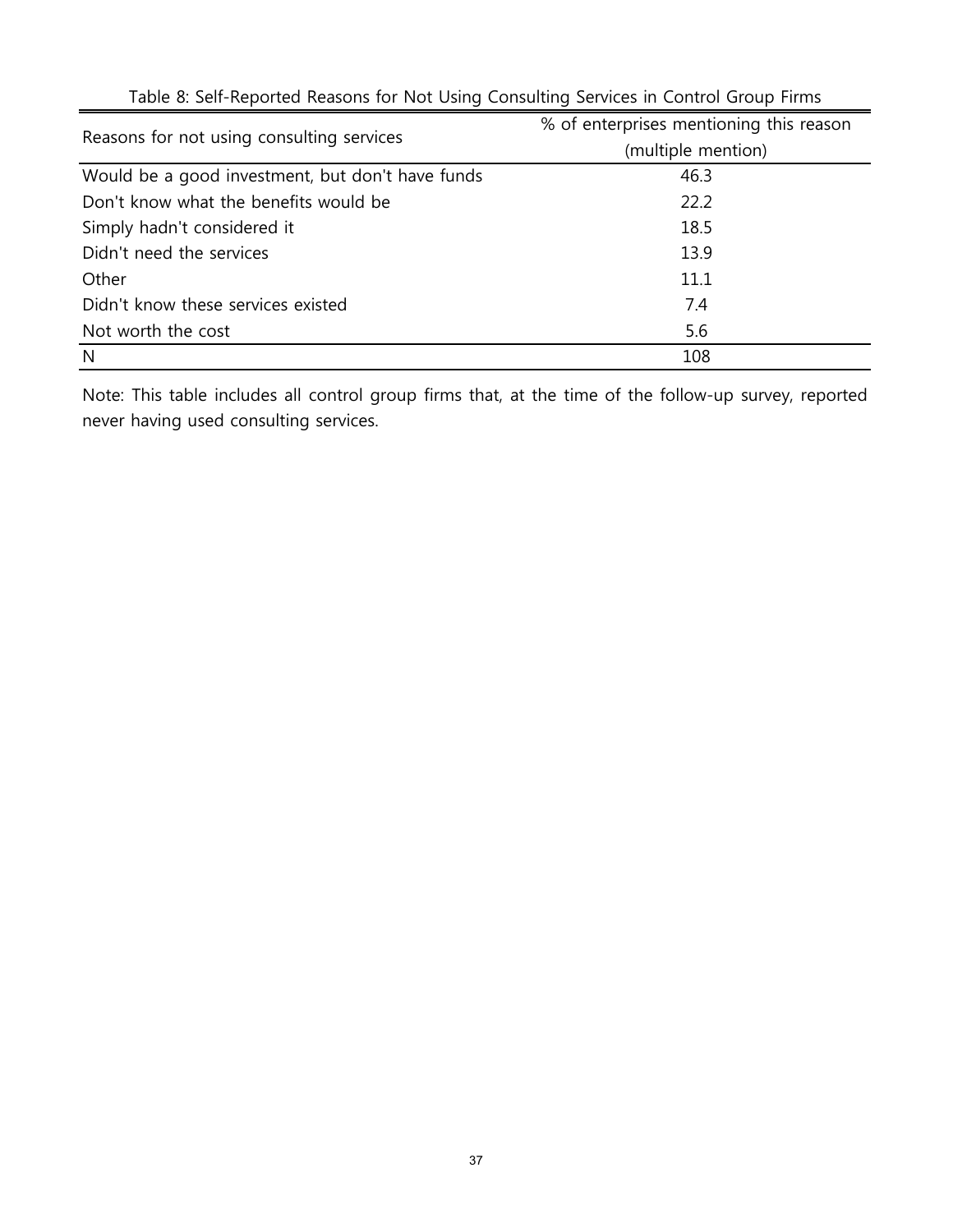# Appendix Table 1: Analysis of Attrition in Follow-Up Survey

|                                                         | Dependent variable:                    |           |                     |
|---------------------------------------------------------|----------------------------------------|-----------|---------------------|
|                                                         | Binary=1 if enterprise was not         |           |                     |
|                                                         | interviewed or not confirmed closed at |           |                     |
|                                                         |                                        | follow-up |                     |
|                                                         | (1)                                    | (2)       | (3)                 |
| Treatment                                               | $-0.020$                               | $-0.017$  | 0.141               |
|                                                         | (0.029)                                | (0.030)   | (0.157)             |
| Commerce sector dummy                                   |                                        | 0.021     | 0.047               |
|                                                         |                                        | (0.039)   | (0.049)             |
| Services sector dummy                                   |                                        | 0.041     | $0.072*$            |
|                                                         |                                        | (0.033)   | (0.042)             |
| Full-time paid employees                                |                                        | 0.001     | 0.001               |
|                                                         |                                        | (0.001)   | (0.001)             |
| Age of principal decision maker (years)                 |                                        | 0.001     | 0.001               |
|                                                         |                                        | (0.001)   | (0.002)             |
| Male principal decision maker dummy                     |                                        | $-0.043$  | $-0.020$            |
|                                                         |                                        | (0.036)   | (0.045)             |
| Business age (years)                                    |                                        | 0.000     | 0.000               |
|                                                         |                                        | (0.000)   | (0.000)             |
| Log (Avg. sales Jul, Aug and Sep 2007 in 1000s USD)     |                                        | 0.002     | 0.000               |
|                                                         |                                        | (0.008)   | (0.011)             |
| Profits (Sep 2007 sales minus costs, 1000s USD)         |                                        | $-0.000$  | $-0.000$            |
|                                                         |                                        | (0.000)   | (0.000)             |
| Return on assets (ROA)                                  |                                        | 0.002     | $-0.021$            |
|                                                         |                                        | (0.025)   | (0.038)             |
| Commerce sector dummy*Treatment                         |                                        |           | $-0.071$            |
|                                                         |                                        |           | (0.080)             |
| Services sector dummy*Treatment                         |                                        |           | $-0.094$            |
|                                                         |                                        |           | (0.073)             |
| Full-time paid employees*Treatment                      |                                        |           | 0.000               |
|                                                         |                                        |           | (0.002)             |
| Age of principal decision maker (years)*Treatment       |                                        |           | $-0.001$            |
|                                                         |                                        |           | (0.003)             |
|                                                         |                                        |           | $-0.078$            |
| Male principal decision maker dummy*Treatment           |                                        |           |                     |
|                                                         |                                        |           | (0.074)<br>$-0.000$ |
| Business age (years)*Treatment                          |                                        |           |                     |
|                                                         |                                        |           | (0.003)             |
| Log (Avg. sales)*Treatment                              |                                        |           | 0.006               |
|                                                         |                                        |           | (0.017)             |
| Profits*Treatment                                       |                                        |           | $-0.000$            |
|                                                         |                                        |           | (0.000)             |
| Return on assets (ROA)*Treatment                        |                                        |           | 0.057               |
|                                                         |                                        |           | (0.045)             |
| Constant                                                | $0.106***$                             | 0.056     | 0.003               |
|                                                         | (0.018)                                | (0.076)   | (0.102)             |
| R-squared                                               | 0.001                                  | 0.039     | 0.053               |
| N                                                       | 432                                    | 432       | 432                 |
| F-test p-value: joint significance of interaction terms |                                        |           | 0.850               |
| Mean of dependent variable                              | 0.100                                  | 0.101     | 0.101               |

Note: All explanatory variables are measured at baseline. Binary control variables included for when covariate is missing, and then missing covariate coded as zero. Variables with \*Treatment at the end are interacted with a treatment group dummy. Robust standard errors in parentheses. Significance levels: \*10 percent, \*\*5 percent, \*\*\*1 percent.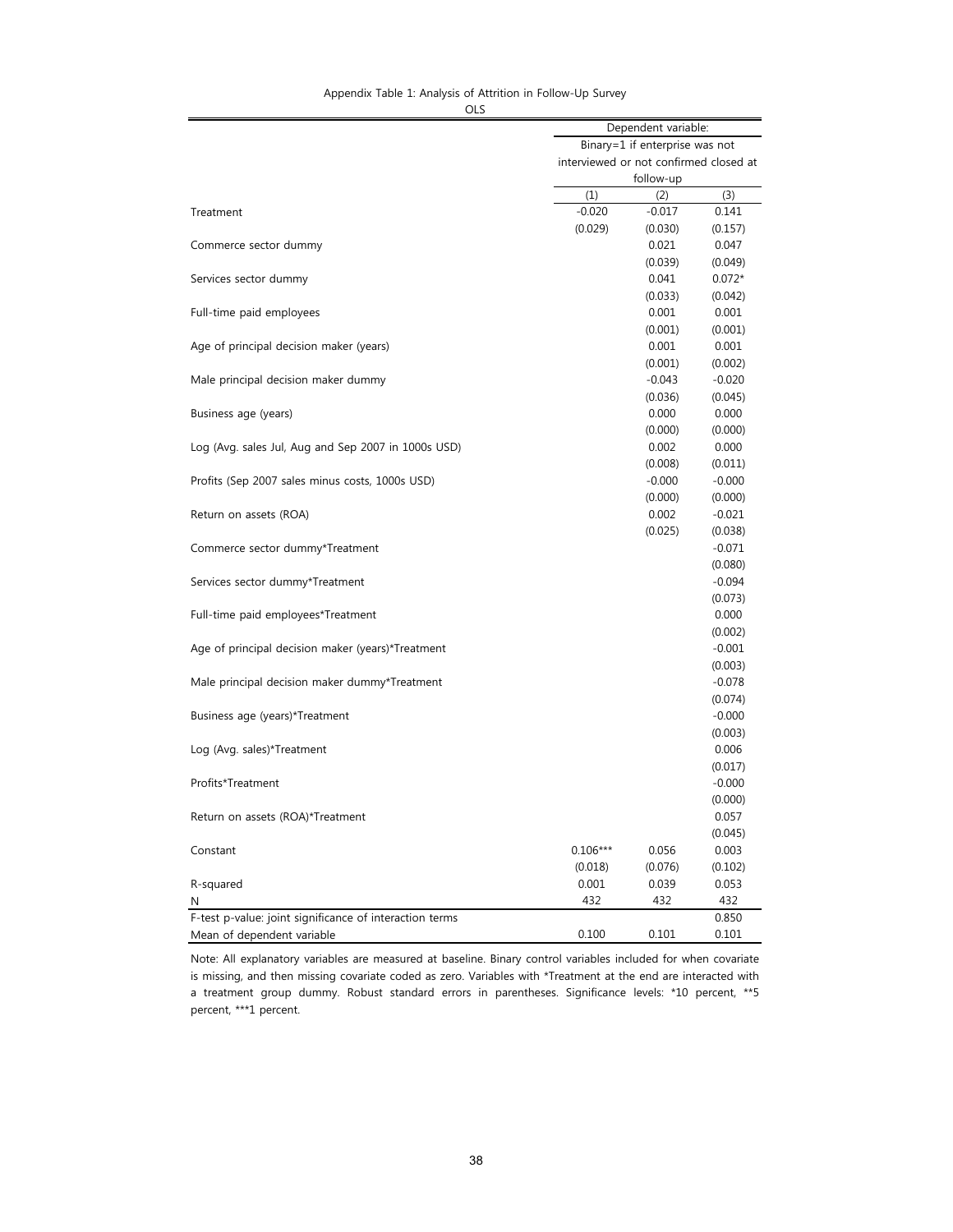# Appendix Table 2: Analysis of Matching with IMSS Data

| ×<br>٦<br>۰. | ٠ |
|--------------|---|
|--------------|---|

|                                                         | Dependent variable:        |            |            |
|---------------------------------------------------------|----------------------------|------------|------------|
|                                                         | Binary=1 if enterprise was |            |            |
|                                                         | matched with IMSS data     |            |            |
|                                                         | (1)                        | (2)        | (3)        |
| Treatment                                               | 0.019                      | 0.014      | $-0.011$   |
|                                                         | (0.050)                    | (0.049)    | (0.258)    |
| Commerce sector dummy                                   |                            | $-0.018$   | 0.016      |
|                                                         |                            | (0.062)    | (0.076)    |
| Services sector dummy                                   |                            | 0.042      | 0.087      |
|                                                         |                            |            |            |
|                                                         |                            | (0.055)    | (0.069)    |
| Full-time paid employees                                |                            | 0.000      | $0.002***$ |
|                                                         |                            | (0.001)    | (0.001)    |
| Age of principal decision maker (years)                 |                            | $-0.001$   | $-0.002$   |
|                                                         |                            | (0.002)    | (0.003)    |
| Male principal decision maker dummy                     |                            | $0.102*$   | 0.036      |
|                                                         |                            | (0.053)    | (0.064)    |
| Business age (years)                                    |                            | $-0.000$   | $-0.001$   |
|                                                         |                            | (0.001)    | (0.001)    |
| Log (Avg. sales Jul, Aug and Sep 2007 in 1000s USD)     |                            | $0.083***$ | $0.084***$ |
|                                                         |                            | (0.014)    | (0.017)    |
| Profits (Sep 2007 sales minus costs, 1000s USD)         |                            | 0.000      | $0.000*$   |
|                                                         |                            | (0.000)    | (0.000)    |
| Return on assets (ROA)                                  |                            | $-0.004$   | $-0.020$   |
|                                                         |                            | (0.030)    | (0.043)    |
|                                                         |                            |            | $-0.073$   |
| Commerce sector dummy*Treatment                         |                            |            |            |
|                                                         |                            |            | (0.133)    |
| Services sector dummy*Treatment                         |                            |            | $-0.075$   |
|                                                         |                            |            | (0.120)    |
| Full-time paid employees*Treatment                      |                            |            | $-0.006**$ |
|                                                         |                            |            | (0.002)    |
| Age of principal decision maker (years)*Treatment       |                            |            | 0.001      |
|                                                         |                            |            | (0.005)    |
| Male principal decision maker dummy*Treatment           |                            |            | 0.146      |
|                                                         |                            |            | (0.110)    |
| Business age (years)*Treatment                          |                            |            | 0.005      |
|                                                         |                            |            | (0.004)    |
| Log (Avg. sales)*Treatment                              |                            |            | 0.008      |
|                                                         |                            |            | (0.035)    |
| Profits*Treatment                                       |                            |            | $-0.000$   |
|                                                         |                            |            |            |
|                                                         |                            |            | (0.000)    |
| Return on assets (ROA)*Treatment                        |                            |            | 0.010      |
|                                                         |                            |            | (0.057)    |
| Constant                                                | $0.567***$                 | $0.329***$ | $0.332**$  |
|                                                         | (0.030)                    | (0.121)    | (0.149)    |
| R-squared                                               | 0.000                      | 0.113      | 0.144      |
| N                                                       | 432                        | 427        | 427        |
| F-test p-value: joint significance of interaction terms |                            |            | 0.122      |
| Average of dependent variable                           | 0.574                      | 0.569      | 0.569      |

Note: All explanatory variables are measured at baseline. Binary control variables included for when covariate is missing, and then missing covariate coded as zero. Variables with \*Treatment at the end are interacted with a treatment group dummy. Robust standard errors in parentheses. Significance levels: \*10 percent, \*\*5 percent, \*\*\*1 percent.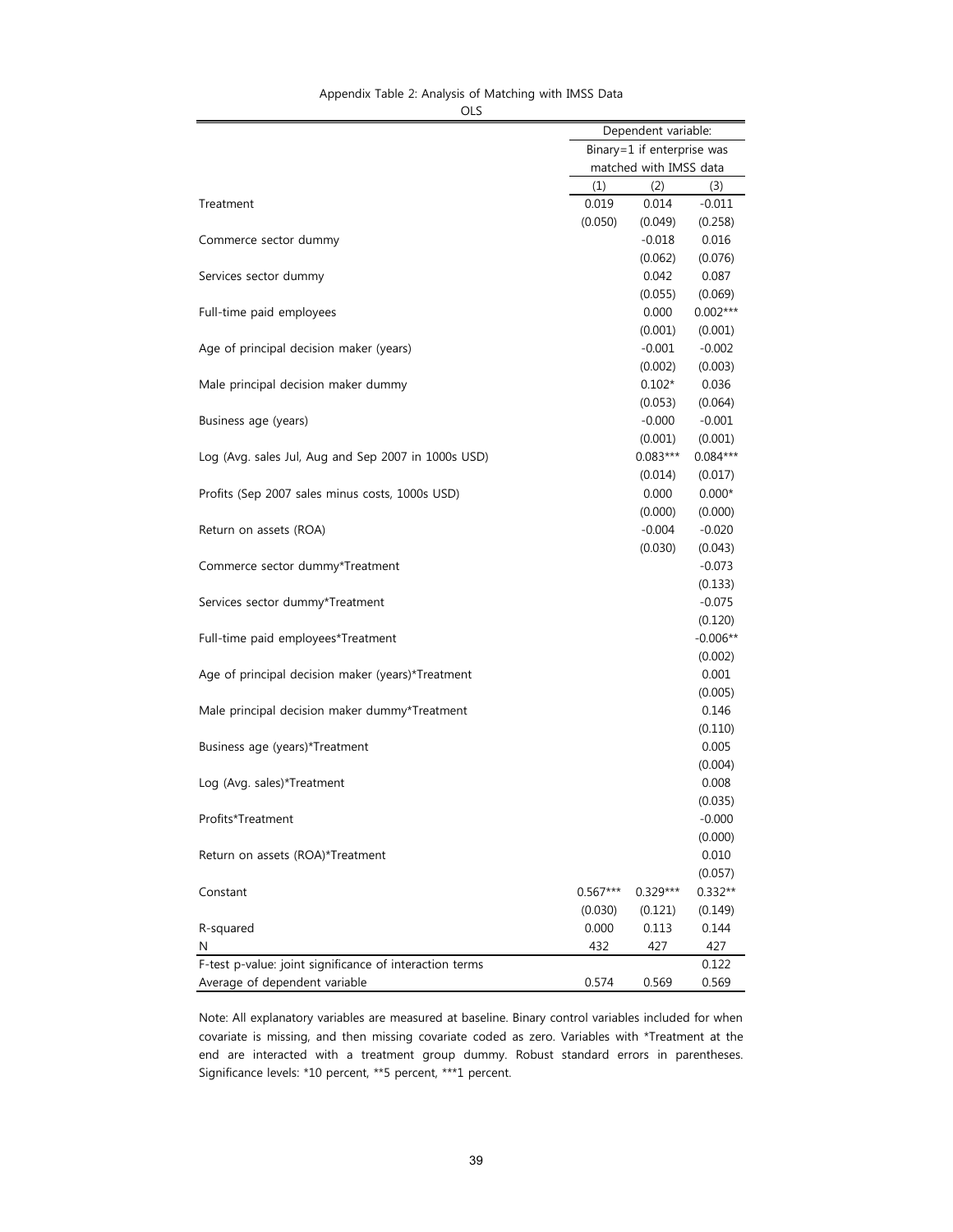| Survey month<br>% control<br>% treatment<br># control<br># treatment<br>Mar-09<br>95<br>62.55<br>70.37<br>152<br>29<br>27.98<br>Apr-09<br>68<br>21.48<br>May-09<br>8.23<br>20<br>7.41<br>10 | reportant rabic 5. Hambur or Enturprises surveyed Each month (Follow Op Sarvey) |  |      |  |      |  |  |
|---------------------------------------------------------------------------------------------------------------------------------------------------------------------------------------------|---------------------------------------------------------------------------------|--|------|--|------|--|--|
|                                                                                                                                                                                             |                                                                                 |  |      |  |      |  |  |
|                                                                                                                                                                                             |                                                                                 |  |      |  |      |  |  |
|                                                                                                                                                                                             |                                                                                 |  |      |  |      |  |  |
|                                                                                                                                                                                             |                                                                                 |  |      |  |      |  |  |
|                                                                                                                                                                                             | Jun-09                                                                          |  | 0.74 |  | 1.23 |  |  |

Appendix Table 3: Number of Enterprises Surveyed Each Month (Follow-Up Survey)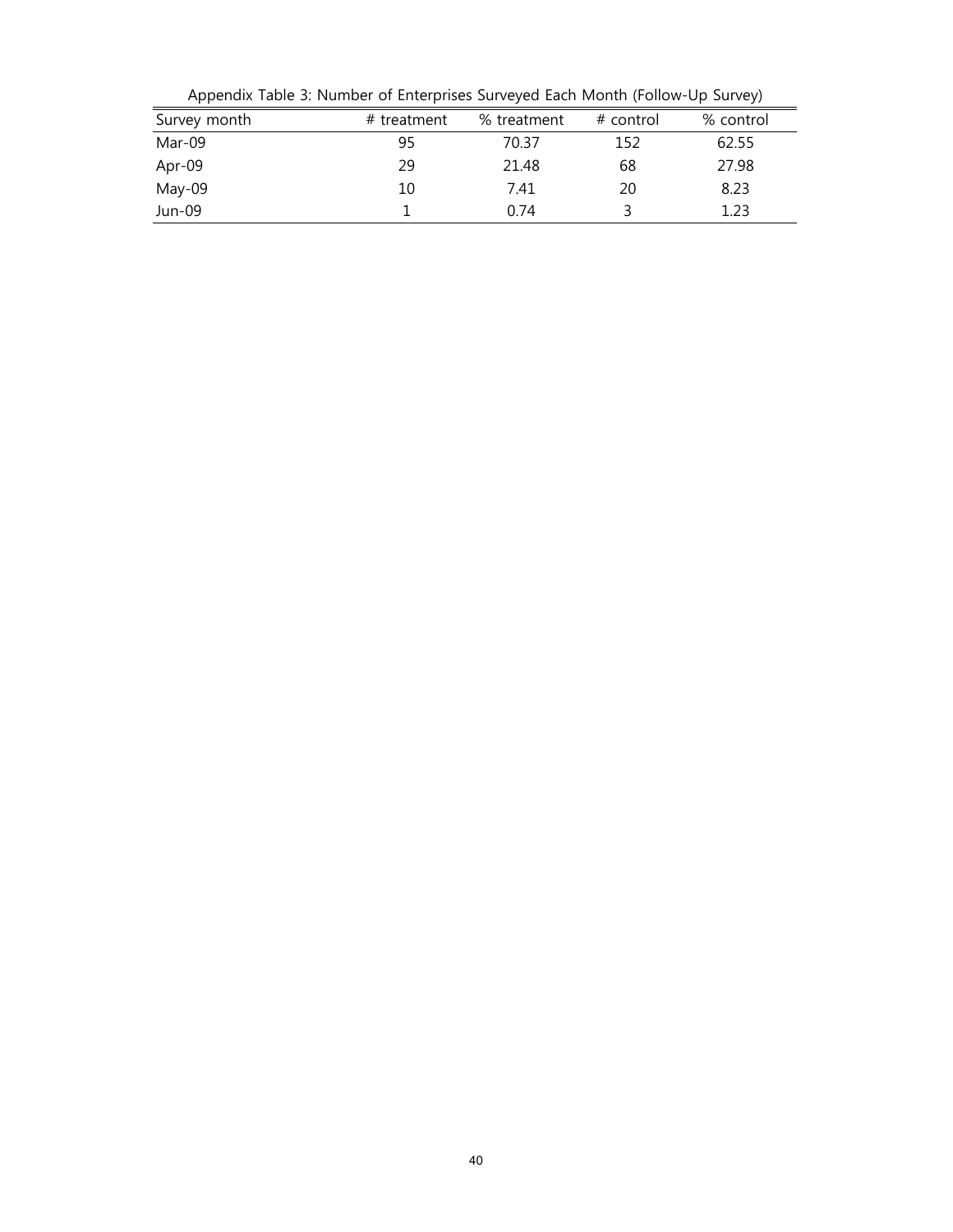#### Appendix Table 4: ITT Treatment Effect Estimates, Short-Run Business Outcomes, Winsorized

OLS

|                                                          |               |               |               |               | Non-winsorized           |
|----------------------------------------------------------|---------------|---------------|---------------|---------------|--------------------------|
|                                                          | 1% winsorized | 1% winsorized | 5% winsorized | 5% winsorized | control group            |
|                                                          |               |               |               |               | mean                     |
| Outcome variable                                         |               |               |               |               | (std. dev.)              |
|                                                          | (1)           | (2)           | (3)           | (4)           | (5)                      |
| Full-time paid employees                                 | 1.310         | 0.552         | 0.025         | $-0.187$      | 12.428                   |
|                                                          | (1.339)       | (1.156)       | (0.835)       | (0.811)       | (22.281)                 |
|                                                          | 378           | 378           | 378           | 378           | 243                      |
| Avg. sales Dec 2008, Jan and Feb 2009 (1000s USD)        | $-7.380$      | $-11.616$     | $-3.758$      | $-5.770$      | 63.384                   |
|                                                          | (10.235)      | (8.353)       | (6.454)       | (5.956)       | (163.643)                |
|                                                          | 307           | 307           | 307           | 307           | 200                      |
| Log (Avg. sales Dec 2008, Jan and Feb 2009 in 1000s USD) | 0.004         | 0.047         | 0.013         | 0.055         | 2.391                    |
|                                                          | (0.174)       | (0.143)       | (0.171)       | (0.141)       | (2.023)                  |
|                                                          | 307           | 307           | 307           | 307           | 200                      |
| Feb 2009 costs (1000s USD)                               | $-1.918$      | $-2.242$      | $-2.341$      | $-2.410$      | 43.157                   |
|                                                          | (8.319)       | (8.010)       | (4.061)       | (3.938)       | (113.758)                |
|                                                          | 304           | 304           | 304           | 304           | 204                      |
| Profits (Feb 2009 sales minus costs, 1000s USD)          | 5.743         | 5.718         | 3.924         | 4.027         | 11.460                   |
|                                                          | (5.061)       | (5.008)       | (2.620)       | (2.576)       | (97.044)                 |
|                                                          | 265           | 265           | 265           | 265           | 176                      |
| Log (business assets)                                    | $-0.049$      | $-0.100$      | $-0.064$      | $-0.115$      | 4.307                    |
|                                                          | (0.175)       | (0.157)       | (0.172)       | (0.154)       | (1.699)                  |
|                                                          | 319           | 319           | 319           | 319           | 203                      |
| Productivity residual                                    | $0.262*$      | $0.243*$      | $0.244**$     | $0.230**$     | $-0.095$                 |
| Residual from regression of log Feb 2009 sales           | (0.137)       | (0.127)       | (0.118)       | (0.111)       | (1.272)                  |
| on log employees and log business assets                 | 250           | 250           | 250           | 250           | 174                      |
| Return on assets (ROA)                                   | $0.084*$      | 0.079         | $0.067**$     | $0.064*$      | 0.012                    |
| Feb 2009 sales minus costs divided by assets             | (0.050)       | (0.054)       | (0.034)       | (0.036)       | (0.471)                  |
|                                                          | 236           | 236           | 236           | 236           | 154                      |
| Controls for baseline value of outcome                   | <b>No</b>     | Yes           | <b>No</b>     | Yes           | $\overline{\phantom{a}}$ |

Note: Each cell in Columns 1 through 4 contains the treatment effect point estimate, robust standard error, and number of observations, for a separate OLS estimation. For the regressions that control for the outcome variable measured at baseline (Columns 2 and 4), when the baseline outcome variable is missing, the missing value is filled-in with zero and a dummy variable indicating that the baseline observation is missing is added to the model. All regressions include controls for strata dummies and re-randomization variables, as well as a dummy for having been surveyed in March 2009 (vs. April, May or June) at follow-up. Full-time paid employees, sales, costs, and assets, are only winsorized at the top x% since they are bounded below by zero. All other variables are winsorized at the top and bottom x%. Column 5 contains non-winsorized means and standard deviations for the control group at follow-up. Significance levels: \*10 percent, \*\*5 percent, \*\*\*1 percent.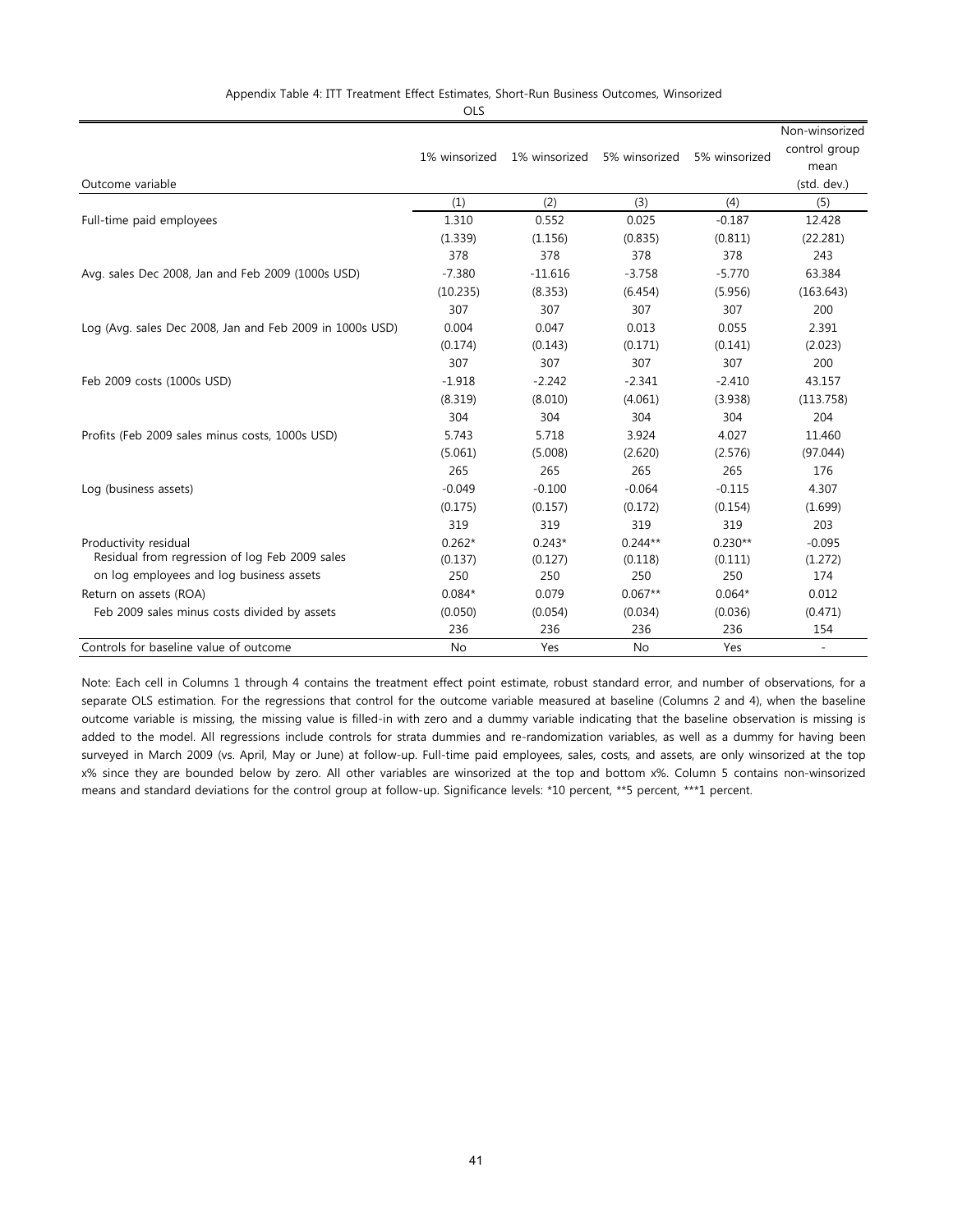| Outcome variable                                         | ITT treatment effect estimates |           | Control group<br>mean |  |
|----------------------------------------------------------|--------------------------------|-----------|-----------------------|--|
|                                                          | (1)                            | (2)       | (3)                   |  |
| Full-time paid employees                                 | $-1.771$                       | $-1.341$  | 13.182                |  |
|                                                          | (1.389)                        | (1.103)   | (19.925)              |  |
|                                                          | 221                            | 221       | 143                   |  |
| Avg. sales Dec 2008, Jan and Feb 2009 (1000s USD)        | $-14.720$                      | $-11.426$ | 69.450                |  |
|                                                          | (14.976)                       | (12.218)  | (181.105)             |  |
|                                                          | 221                            | 221       | 143                   |  |
| Log (Avg. sales Dec 2008, Jan and Feb 2009 in 1000s USD) | $-0.016$                       | $-0.019$  | 2.520                 |  |
|                                                          | (0.211)                        | (0.176)   | (1.985)               |  |
|                                                          | 221                            | 221       | 143                   |  |
| Feb 2009 costs (1000s USD)                               | $-12.367$                      | $-13.203$ | 46.598                |  |
|                                                          | (11.412)                       | (10.956)  | (111.674)             |  |
|                                                          | 221                            | 221       | 143                   |  |
| Profits (Feb 2009 sales minus costs, 1000s USD)          | 3.793                          | 3.788     | 13.161                |  |
|                                                          | (6.628)                        | (6.332)   | (102.459)             |  |
|                                                          | 221                            | 221       | 143                   |  |
| Log (business assets)                                    | $-0.078$                       | $-0.118$  | 4.432                 |  |
|                                                          | (0.192)                        | (0.169)   | (1.738)               |  |
|                                                          | 221                            | 221       | 143                   |  |
| Productivity residual                                    | $0.261*$                       | $0.249*$  | $-0.073$              |  |
| Residual from regression of log Feb 2009 sales           | (0.158)                        | (0.146)   | (1.302)               |  |
| on log employees and log business assets                 | 221                            | 221       | 143                   |  |
| Return on assets (ROA)                                   | $0.118*$                       | 0.112     | 0.018                 |  |
| Feb 2009 sales minus costs divided by assets             | (0.065)                        | (0.068)   | (0.487)               |  |
|                                                          | 221                            | 221       | 143                   |  |
| Controls for baseline value of outcome                   | <b>No</b>                      | Yes       | $\sim$                |  |

Appendix Table 5: ITT Treatment Effect Estimates, Short-Run Business Outcomes, Restricted Sample

OLS

Note: This tables included only enterprises that report all outcome variables. Each cell in Columns 1 and 2 contains the treatment effect point estimate, robust standard error, and number of observations, for a separate OLS estimation. For the regressions that control for the outcome variable measured at baseline (Column 2), when the baseline outcome variable is missing, the missing value is filled-in with zero and a dummy variable indicating that the baseline observation is missing is added to the model. All regressions include controls for strata dummies and re-randomization variables, as well as a dummy for having been surveyed in March 2009 (vs. April, May or June) at follow-up. Column 3 contains means and standard deviations for the control group at follow-up. Significance levels: \*10 percent, \*\*5 percent, \*\*\*1 percent.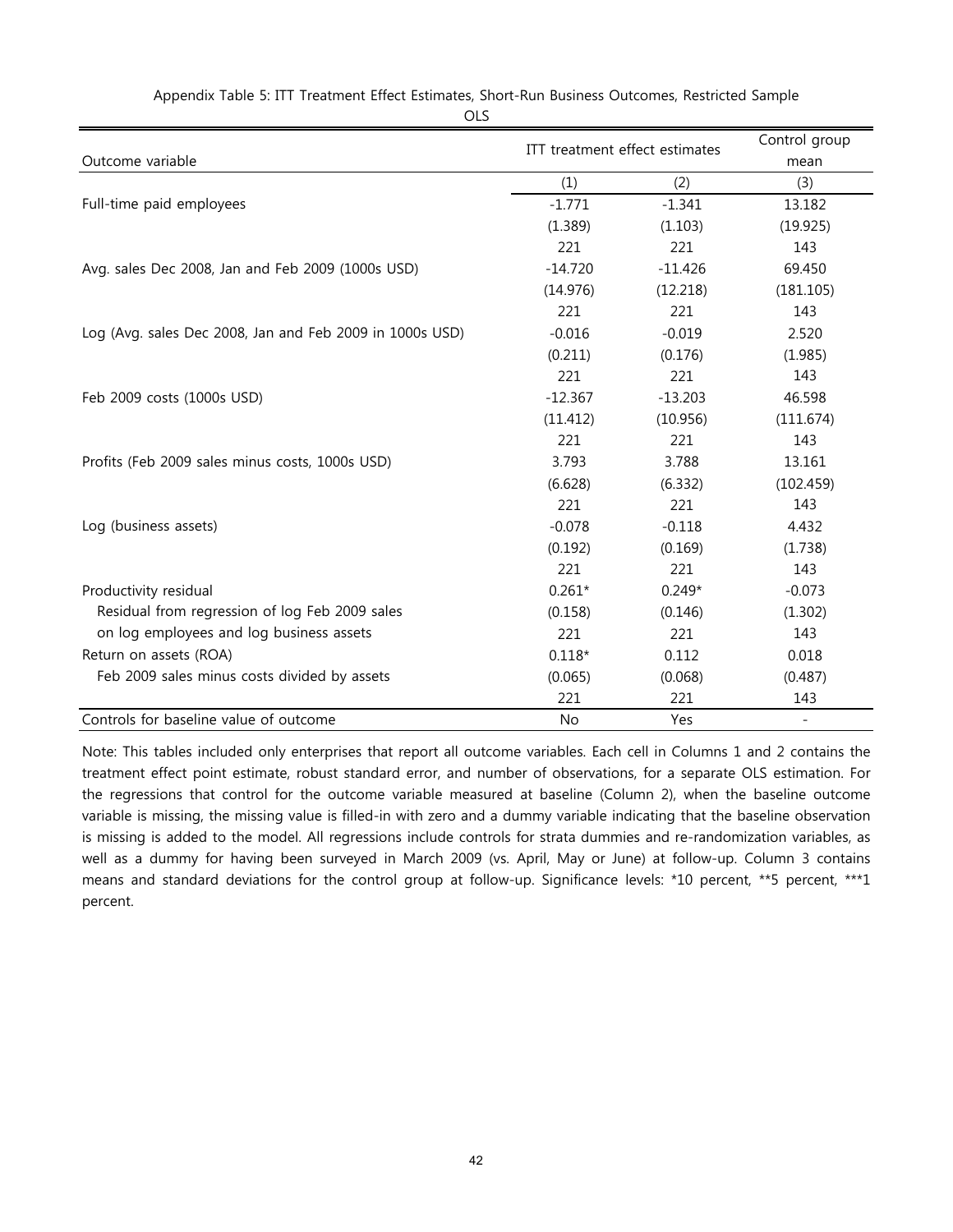|                                                          | ITT treatment effect | Control group |
|----------------------------------------------------------|----------------------|---------------|
|                                                          | estimates            | mean          |
| Outcome variable                                         |                      | (std. dev.)   |
|                                                          | (1)                  | (2)           |
| Full-time paid employees                                 | 0.578                | 12.428        |
|                                                          | (2.351)              | (22.281)      |
|                                                          | 810                  | 243           |
| Avg. sales Dec 2008, Jan and Feb 2009 (1000s USD)        | $-14.464$            | 63.384        |
|                                                          | (23.358)             | (163.643)     |
|                                                          | 675                  | 200           |
| Log (Avg. sales Dec 2008, Jan and Feb 2009 in 1000s USD) | 0.017                | 2.391         |
|                                                          | (0.237)              | (2.023)       |
|                                                          | 675                  | 200           |
| Feb 2009 costs (1000s USD)                               | 27.333               | 43.157        |
|                                                          | (25.419)             | (113.758)     |
|                                                          | 681                  | 204           |
| Profits (Feb 2009 sales minus costs, 1000s USD)          | $-15.357$            | 11.460        |
|                                                          | (20.485)             | (97.044)      |
|                                                          | 602                  | 176           |
| Log (business assets)                                    | $-0.098$             | 4.307         |
|                                                          | (0.227)              | (1.699)       |
|                                                          | 627                  | 203           |
| Productivity residual                                    | 0.306                | $-0.095$      |
| Residual from regression of log Feb 2009 sales           | (0.217)              | (1.272)       |
| on log employees and log business assets                 | 515                  | 174           |
| Return on assets (ROA)                                   | $0.272**$            | 0.012         |
| Feb 2009 sales minus costs divided by assets             | (0.133)              | (0.471)       |
|                                                          | 488                  | 154           |

Appendix Table 6: ITT Treatment Effect Estimates, Short-Run Business Outcomes, Difference-in-Difference

#### OLS

Note: Each cell in Column 1 contains the treatment effect point estimate, robust standard error, and number of observations, for a separate OLS difference-in-difference estimation. Each regressions uses the full sample of enterprises at baseline and follow-up and includes a dummy for being in the treatment group, a dummy for the follow-up period, an interaction term between the treatment and follow-up dummies, as well as controls for strata dummies, re-randomization variables, and a dummy for having been surveyed in March 2009 (vs. April, May or June) at follow-up. The point estimates displayed in Column 1 are coefficients on the interaction term between treatment and follow-up. Column 2 contains means and standard deviations for the control group at follow-up. Significance levels: \*10 percent, \*\*5 percent, \*\*\*1 percent.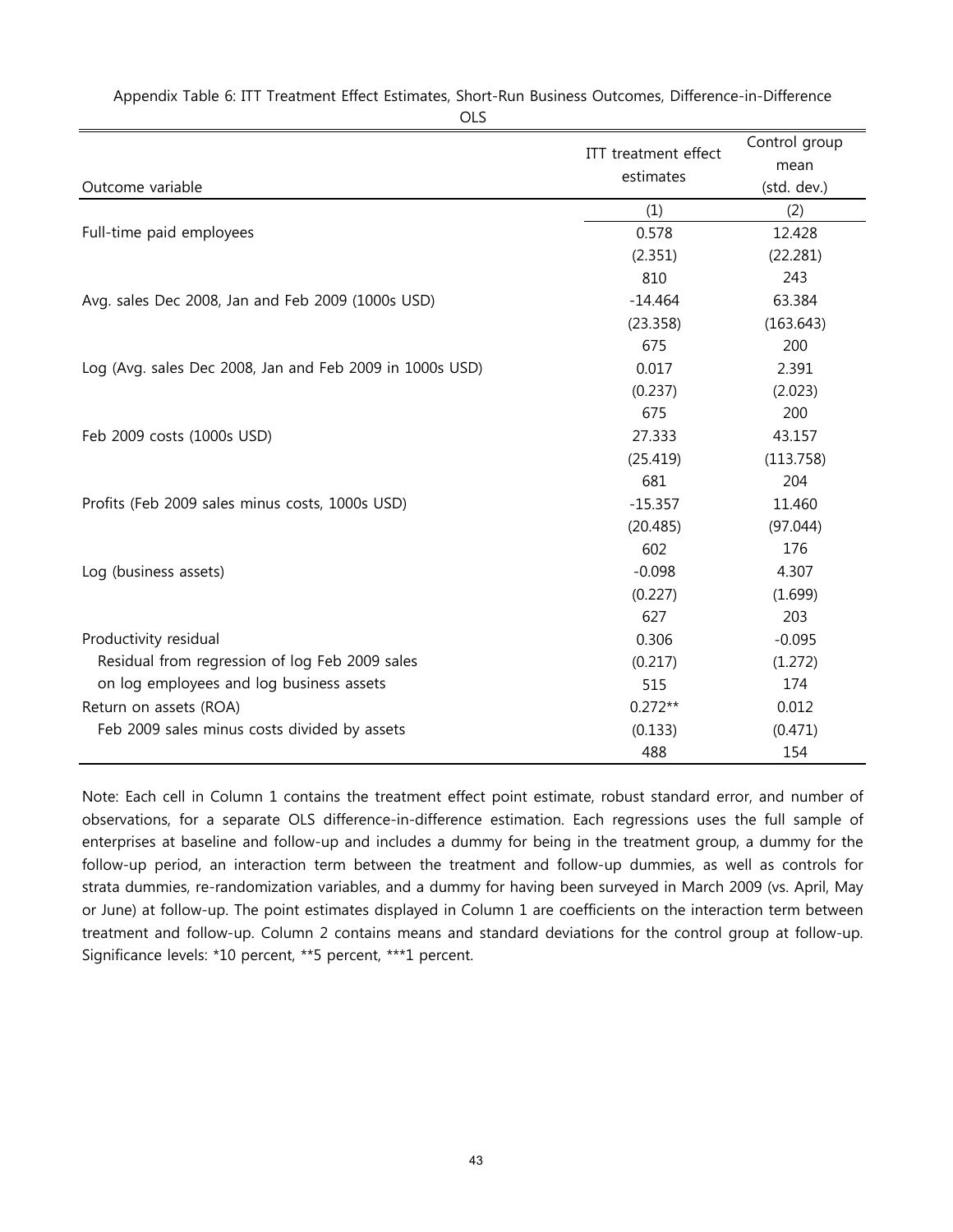| Appendix Table 7: Follow-Up Summary Statistics - Short-Run Business Outcomes |  |
|------------------------------------------------------------------------------|--|
| Mean and Standard Deviations                                                 |  |

|                                                  |           |            | $(1)-(2)$  |             | $(4)-(2)$  |
|--------------------------------------------------|-----------|------------|------------|-------------|------------|
|                                                  |           |            | Difference | Treatment & | Difference |
|                                                  | Treatment | Control    | (p-value)  | Took-up     | (p-value)  |
|                                                  | (1)       | (2)        | (3)        | (4)         | (5)        |
| Avg. sales Jul, Aug, and Sep 2007 (1000s USD)    | 53.889    | 63.384     | $-9.495$   | 61.075      | $-2.309$   |
|                                                  | (160.545) | (163.643)  | (0.626)    | (103.216)   | (0.919)    |
| Avg. sales Jul, Aug, and Sep 2007 (1000s USD),   | 45.905    | 56.203     | $-10.298$  | 61.075      | 4.872      |
| 1% winsorized                                    | (99.329)  | (116.830)  | (0.439)    | (103.216)   | (0.775)    |
| Sep 2007 costs (1000s USD)                       | 42.353    | 43.157     | $-0.804$   | 42.882      | $-0.275$   |
|                                                  | (167.711) | (113.758)  | (0.961)    | (85.825)    | (0.987)    |
| Sep 2007 costs (1000s USD), , 1% winsorized      | 31.887    | 38.951     | $-7.064$   | 42.882      | 3.931      |
|                                                  | (81.698)  | (83.323)   | (0.485)    | (85.825)    | (0.765)    |
| Profits (Sep 2007 sales minus costs, 1000s USD)  | 10.964    | 11.460     | $-0.496$   | 15.804      | 4.344      |
|                                                  | (45.858)  | (97.044)   | (0.964)    | (57.117)    | (0.767)    |
| Profits (Sep 2007 sales minus costs, 1000s USD), | 10.964    | 6.918      | 4.046      | 15.804      | 8.886      |
| 1% winsorized                                    | (45.858)  | (47.129)   | (0.506)    | (57.117)    | (0.271)    |
| Business assets (1000s USD)                      | 258.923   | 331.416    | $-72.493$  | 313.187     | $-18.229$  |
|                                                  | (508.865) | (1236.195) | (0.547)    | (560.688)   | (0.912)    |
| Business assets (1000s USD), 1% winsorized       | 258.923   | 242.534    | 16.389     | 313.187     | 70.653     |
|                                                  | (508.865) | (446.492)  | (0.765)    | (560.688)   | (0.312)    |
| Productivity residual                            | 0.163     | $-0.095$   | $0.257*$   | 0.429       | $0.524***$ |
|                                                  | (0.967)   | (1.272)    | (0.095)    | (0.854)     | (0.008)    |
| Productivity residual 1% winsorized              | 0.157     | $-0.090$   | $0.247*$   | 0.419       | $0.509***$ |
|                                                  | (0.951)   | (1.226)    | (0.097)    | (0.820)     | (0.008)    |
| Return on assets (ROA)                           | 0.091     | 0.012      | 0.080      | 0.174       | $0.162**$  |
|                                                  | (0.402)   | (0.471)    | (0.195)    | (0.429)     | (0.043)    |
| Return on assets (ROA) 1% winsorized             | 0.088     | 0.030      | 0.058      | 0.174       | $0.144**$  |
|                                                  | (0.388)   | (0.292)    | (0.198)    | (0.429)     | (0.011)    |

Note: Columns 1, 2, and 4 present means and standard deviations (in parentheses). Column 3 shows the difference in means across the treatment and control group with the corresponding p-value in parentheses. Column 5 shows the non-experimental difference between those who took-up in treatment minus those in control, and the corresponding p-value in parentheses. For the 1% winsorized variables, sales, costs, and assets are only winsorized at the top 1% since they are bounded below by zero. All other variables are winsorized at the top and bottom 1%. Significance levels: \*10 percent, \*\*5 percent, \*\*\*1 percent.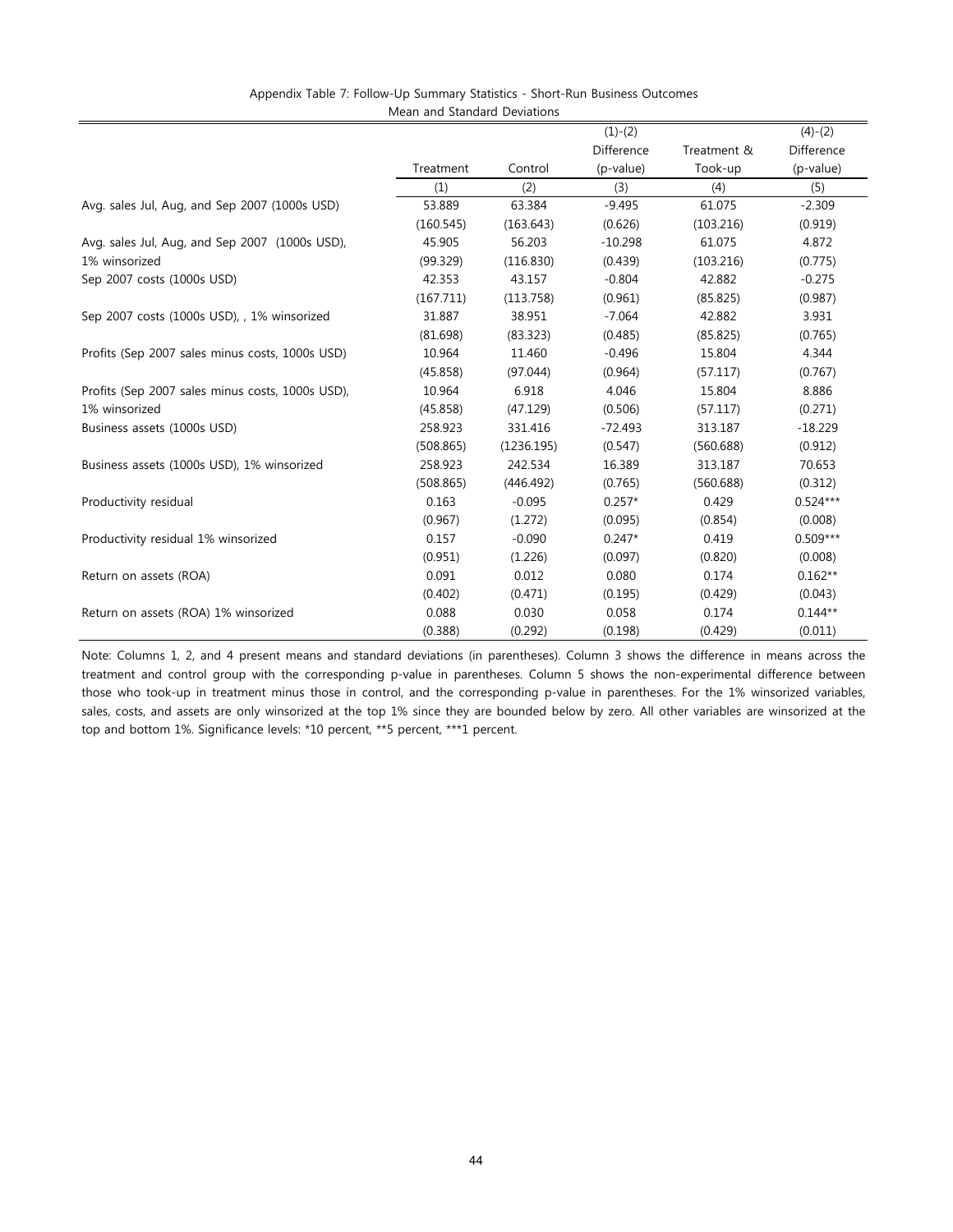| $\frac{1}{2}$ . The process can be considered to the contract of the second second second second second second second second second second second second second second second second second second second second second second se |                   |         |            |  |  |
|-----------------------------------------------------------------------------------------------------------------------------------------------------------------------------------------------------------------------------------|-------------------|---------|------------|--|--|
|                                                                                                                                                                                                                                   |                   |         | $(1)-(2)$  |  |  |
|                                                                                                                                                                                                                                   |                   |         | Difference |  |  |
|                                                                                                                                                                                                                                   | Treatment         | Control | (p-value)  |  |  |
|                                                                                                                                                                                                                                   | $\left( 1\right)$ | (2)     | (3)        |  |  |
| % That Did not provide alternative contact person                                                                                                                                                                                 | 16.296            | 18.519  | $-2.222$   |  |  |
|                                                                                                                                                                                                                                   |                   |         | (0.589)    |  |  |
| % That Did not report Dec 2008, Jan and Feb 2009 sales                                                                                                                                                                            | 20.741            | 17.695  | 3.045      |  |  |
|                                                                                                                                                                                                                                   |                   |         | (0.469)    |  |  |
| N                                                                                                                                                                                                                                 | 135               | 243     | 378        |  |  |

Appendix Table 8: Non-Response on Follow-up Survey

Note: Columns 1 and 2 show the percentage of enterprises in the treatment and control group, respectively, that did not provide an alternative contact person or sales on the follow-up survey, conditional on participating in the survey. Column 3 shows the difference in percentages between the treatment and control group with the corresponding p-value in parentheses. Significance levels: \*10 percent, \*\*5 percent, \*\*\*1 percent.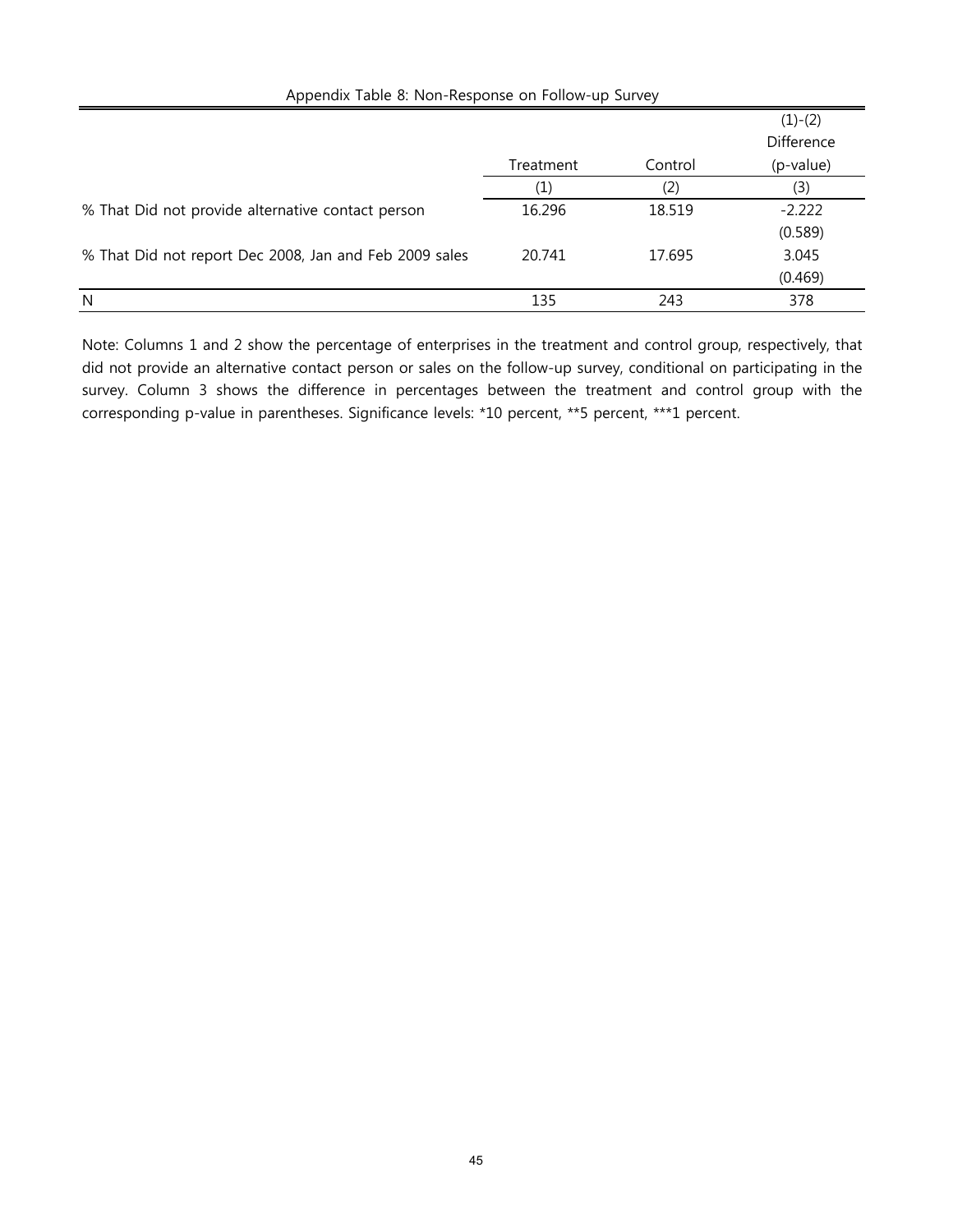|                                                          | ITT treatment effect estimates |           | Control group            |
|----------------------------------------------------------|--------------------------------|-----------|--------------------------|
| Outcome variable                                         |                                | mean      |                          |
|                                                          | (1)                            | (2)       | (3)                      |
| Full-time paid employees                                 | 0.764                          | 0.380     | 15.932                   |
|                                                          | (1.841)                        | (1.405)   | (25.703)                 |
|                                                          | 229                            | 229       | 148                      |
| Avg. sales Dec 2008, Jan and Feb 2009 (1000s USD)        | $-17.701$                      | $-16.381$ | 77.325                   |
|                                                          | (23.164)                       | (14.531)  | (161.353)                |
|                                                          | 187                            | 187       | 125                      |
| Log (Avg. sales Dec 2008, Jan and Feb 2009 in 1000s USD) | $-0.182$                       | $-0.104$  | 3.045                    |
|                                                          | (0.204)                        | (0.168)   | (1.713)                  |
|                                                          | 187                            | 187       | 125                      |
| Feb 2009 costs (1000s USD)                               | $-1.529$                       | $-3.804$  | 63.156                   |
|                                                          | (23.042)                       | (19.729)  | (141.134)                |
|                                                          | 176                            | 176       | 120                      |
| Profits (Feb 2009 sales minus costs, 1000s USD)          | 5.566                          | 5.904     | 2.321                    |
|                                                          | (8.197)                        | (8.102)   | (43.806)                 |
|                                                          | 160                            | 160       | 109                      |
| Log (business assets)                                    | $-0.012$                       | $-0.008$  | 4.655                    |
|                                                          | (0.208)                        | (0.202)   | (1.624)                  |
|                                                          | 187                            | 187       | 121                      |
| Productivity residual                                    | 0.080                          | 0.088     | 0.116                    |
| Residual from regression of log Feb 2009 sales           | (0.181)                        | (0.170)   | (1.154)                  |
| on log employees and log business assets                 | 152                            | 152       | 99                       |
| Return on assets (ROA)                                   | $0.173*$                       | $0.197*$  | $-0.001$                 |
| Feb 2009 sales minus costs divided by assets             | (0.098)                        | (0.113)   | (0.574)                  |
|                                                          | 140                            | 140       | 95                       |
| Controls for baseline value of outcome                   | <b>No</b>                      | Yes       | $\overline{\phantom{a}}$ |

Appendix Table 9: ITT Treatment Effect Estimates, Short-Run Business Outcomes, IMSS Sample

OLS

Note: This tables included only enterprises that were successfully matched with IMSS data. Each cell in Columns 1 and 2 contains the treatment effect point estimate, robust standard error, and number of observations, for a separate OLS estimation. For the regressions that control for the outcome variable measured at baseline (Column 2), when the baseline outcome variable is missing, the missing value is filled-in with zero and a dummy variable indicating that the baseline observation is missing is added to the model. All regressions include controls for strata dummies and rerandomization variables, as well as a dummy for having been surveyed in March 2009 (vs. April, May or June) at followup. Column 3 contains means and standard deviations for the control group at follow-up. Significance levels: \*10 percent, \*\*5 percent, \*\*\*1 percent.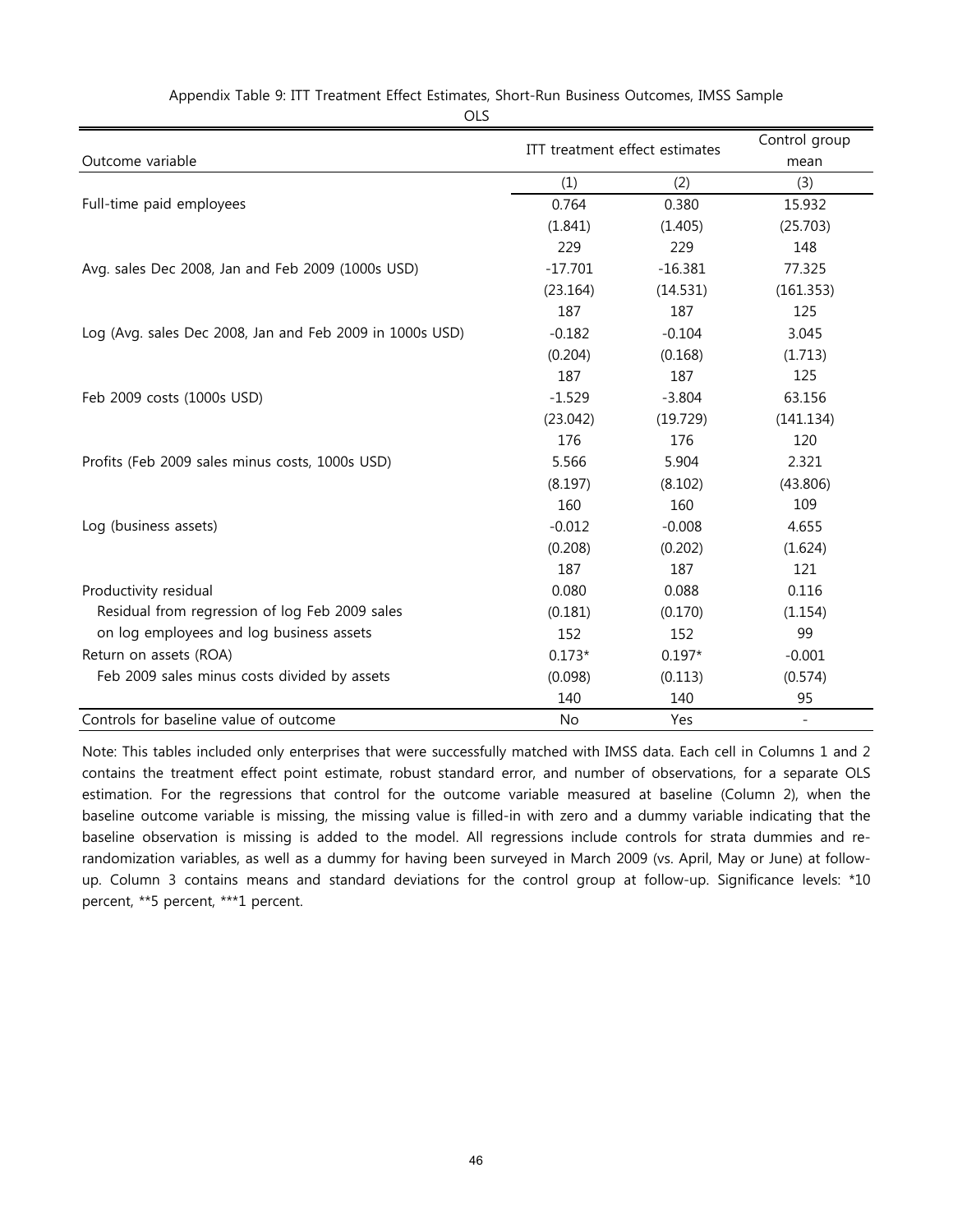## **Appendix 1: Case Studies**

#### **Case Study #1: Cartoonamax**

#### **Owners: Founder, Executive Producer, and Director General**

#### *Demographic Information:*

The Director General is a minority shareowner of Cartoonamax, an animation studio that makes films based on traditional Mexican folktales. Although he studied Information Design in college, his passion since a young age has been animation and so, naturally, he is thrilled to be part of a firm like Cartoonamax. He stills prefers to watch animation films and cartoon rather than live action films and series. For him, another motivation to work for Cartoonamax is his great intellectual respect for the Founder, the main creative force of the firm. He began as an intern and he has stayed with the firm because it is his dream job.

The Director General's parents were tradesmen and he credits them as the main sources of his entrepreneurial spirit. Before working at Cartoonamax, the Director General had little experience in animation but has learned a great deal about the industry since then. He began working at Cartoonamax while he was in college, and decided to take fewer classes so he could spend more time learning at the firm. For that reason, he took longer than normal to finish his degree.

#### *Firm history:*

Cartoonamax is among the three largest animation studios in Mexico. The firm was founded in 2000 with funds provided by the founder's aunt to buy their first computers. The founder started Cartoonamax because he wanted to blend his passion for animation with Mexican culture. This creative interest is shared by each one of the owners.

When it was founded, the firm had only six employees, but quickly grew as they hired more employees two years later to work on production (anything that requires animation) in Mexico City and preproduction (backgrounds, story, etc.) in Puebla. Among the new employees were Executive Producer and the Director General, who soon became minority share owners. In 2005, with 24 employees, the owners decided that it was time to formally register Cartoonamax. Later, in 2008, they decided to relocate all the firm's operations to Puebla to increase its personnel integration. Currently, the firm has 49 permanent employees, but for the production of his latest film, "La Leyenda de la Nahuala", they had 120 people working for them including voices, animation, among others. It is worth mentioning that prior to each film, the studio must purchase new equipment, because after two years of use, the old equipment becomes obsolete. Cartoonamax's current equipment is the most modern in Latin America.

Although the firm specializes in feature films, Cartoonamax has also produced several short films. They produced a one minute long animation capsule for television about a dog called "Roncho, el perro Malapata". Unfortunately, these short films weren't as profitable as expected as their relative success in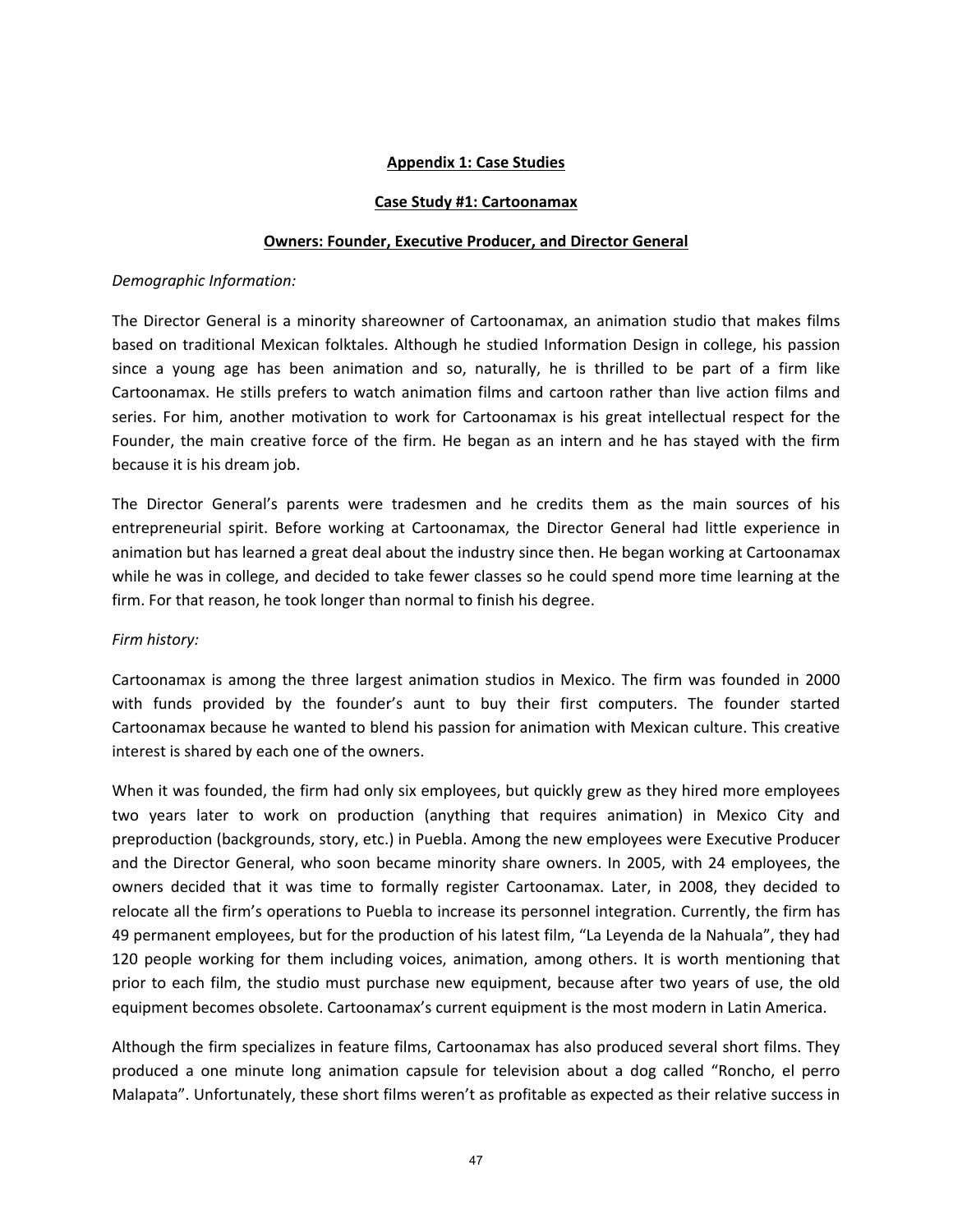Europe was offset by a lack of distribution in Mexico. Their last film "La Leyenda de la Nahuala" was a huge success viewed in theaters by more than 1.2 million people. The film tells the story of a timid child, Leo San Juan, who has to save his brother, Nando, from an evil witch when one of the scary stories that Nando has told Leo, La Leyenda de la Nahuala, becomes reality.

When they developed "La Leyenda de la Nahuala", they created a new firm called Nahuala in order to deal with creative differences and get access to new funds and fiscal benefits. Now these two firms, Cartoonamax and Nahuala, produce films together so they can apply for more funds and cover the films' budgets. In the future, they plan to produce their films independently.

## *Program recommendation:*

The Director General stated that he was very satisfied with the consulting program because while the firm has a lot of expertise in animation and creativity, there is an acute lack of management experience. He also said that the program has allowed them to properly establish the fundamentals of the firm (organizational chart, procedures manual, mission, vision, and structure), which has subsequently allowed them to move from a project-based management system to a more structured, long-term, focused firm.

When asked which type of firm would benefit the most from the consulting program, the Director General said that, although he believed that any firm would benefit, young firms would get the most out of the program because the consultants advice could help young firms establish a solid a base and avoid long and costly restructuring processes once bigger.

Finally, with regards to improving the program, the Director General stated that he would have wanted to receive a consultancy more tailored to the firm's culture. For example, he stated that, since they are visually oriented, it would have been much easier to follow the consultant if the consultant had used more visual tools instead of numbers. Nevertheless, the Director General thinks that the number of hours dedicated to the mentorship has been ideal, given that any greater commitment would have adversely affected their regular work schedule.

# *Program valuation:*

During the interview, the Director General acknowledged that the consultant's value is greater than what the firm pays for it or could pay for it. However, the firm has a tight budget and is not currently in a position to make large investments in the face of the current economic crisis. As an example, the Director General told us that the budget for an animation film of Pixar and Dreamworks is around 80 million dollars. In comparison, the budget of Cartoonamax current film is 20 million pesos, assuming an exchange rate of 13 pesos per dollar is approximately 1.5 million dollars.

The Director General also stated that his firm had never received this service before as production‐ related concerns have always taken precedent over the business side of the firm's operations. Even though they would like to continue with the mentorship, their lack of resources makes this decision somewhat complex. With that in mind, they are currently weighing whether they can pay for less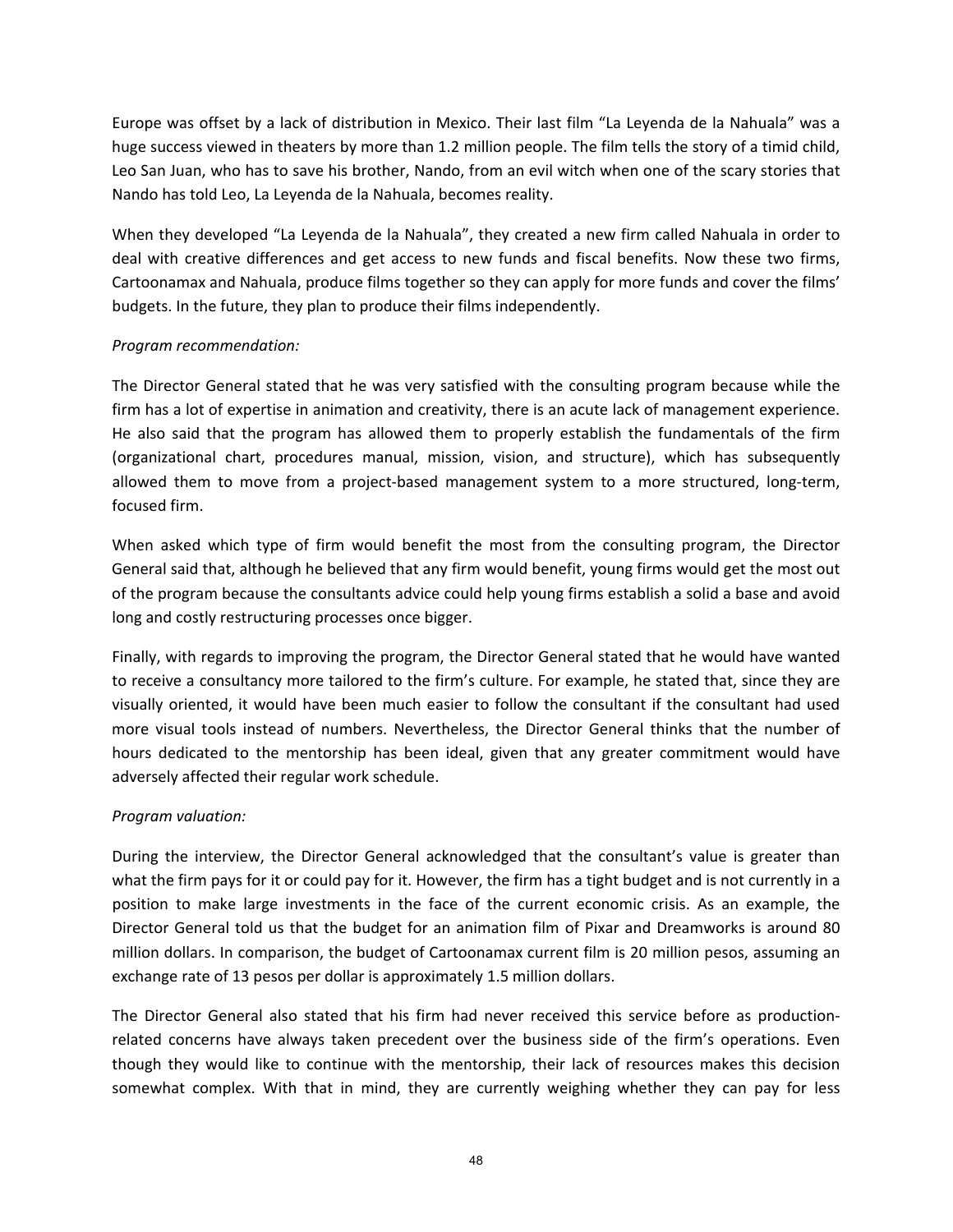frequent consultancies with the same consultant so he can keep working with them to carry out the positive developments they have begun.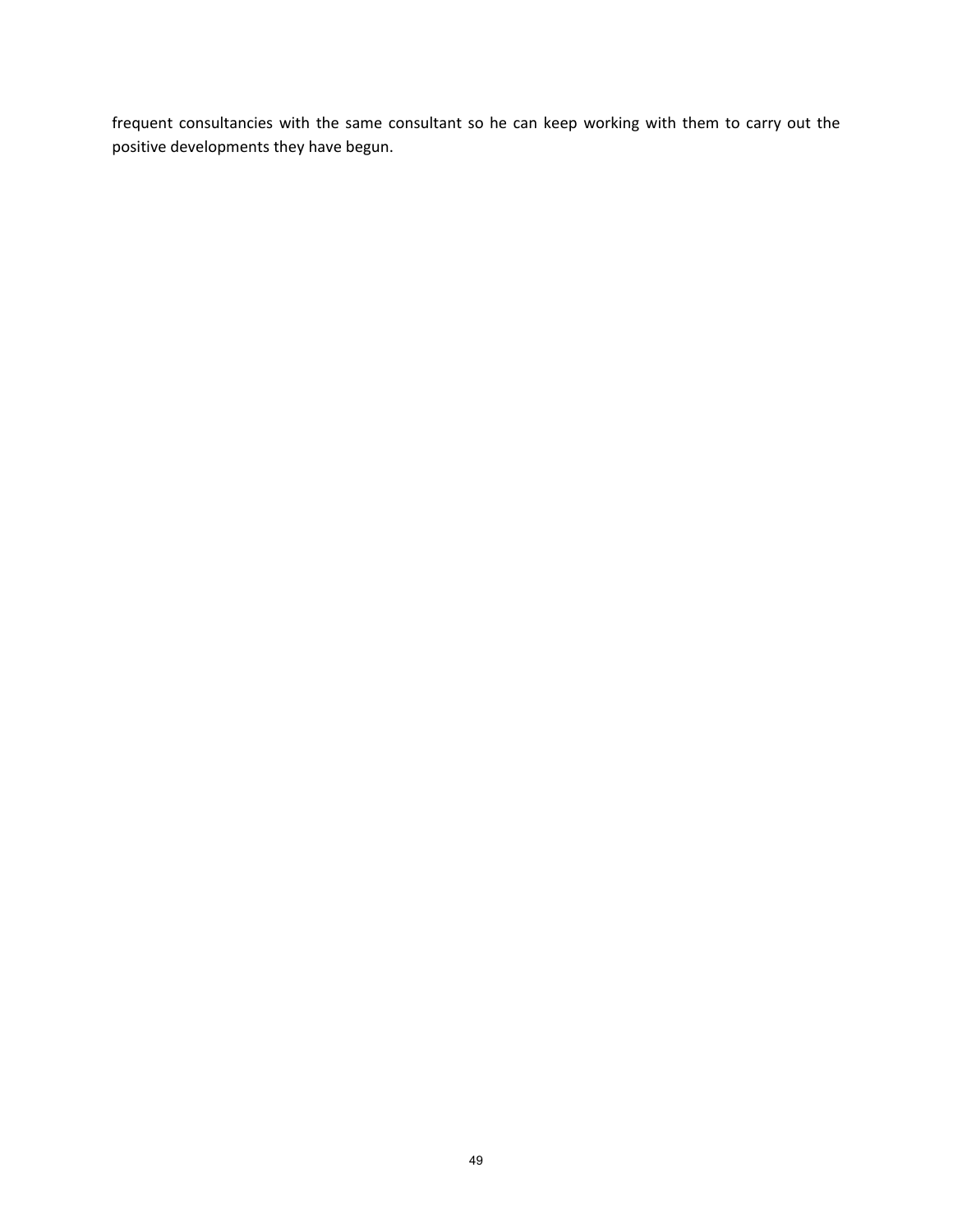#### *Main challenge:*

According to the Director General, when the consultancy began, the main challenge facing the firm was a lack of accessible and structured information about the firm's vision, mission, and financial situation, to name a few. Although the firm had this information in some form (the Director General said that, "it was in its collective minds"), it was not well organized. The firm did not have a well defined mission, vision, or hierarchy. They also did not have official financial records. The Director General remarked that, even though he had a slight idea about the problem, Mr. Álvarez had been the person to precisely pinpoint it.

In order to solve the problem, Mr. Álvarez proposed organizing the firm as a more professional entity; in other words, to change from the project‐based structure to a more solid firm with predetermined formats, position, and procedures. It was also necessary to define a vision, mission, and a better organizational structure. The Director General said that, in this way, they will have a much more stable firm and with this in mind, the entrepreneur and the mentor worked together to create a guide that will help Cartoonamax achieve those objectives.

The Director General also commented that the firm was not able to use all the formats and ideas proposed by Mr. Álvarez because some were not applicable to a firm like Cartoonamax (for example, they didn't need a monthly sales report because in their best case scenario they only produce one film per year). He also believed that by focusing on the structure and organization‐related issues, they have been solving more medium and long-term problems than short-term problems.

When asked about his access to credit, the Director General said that, despite the current difficult economic situation, they have access to some film‐specific funds as well other funds that are used towards specific goals. For example, he stated that he had received a loan from Prosoft to buy new computers. According to him, Mr. Álvarez has not assisted them in obtaining credit because they are already well versed in the credit process since his last film was funded this way, even though a recent legal change has made it more difficult to access some funds (which is discussed later in greater detail). Finally, the Director General qualified the overall relationship with the mentor as very good.

## *Main advantage of the program:*

According to the Director General, the main advantage of the program the added procedures to professionalize and diversify into short‐films to help with liquidity and smooth income. He also liked its subsidy‐based structure. Essentially, the Director General felt that the benefits they received greatly outweighed the direct costs incurred by the firm.

## *Main disadvantage of the program:*

Along similar lines, the main disadvantage of the program, according to the Director General, is that, since the subsidy expired at the end of May 2009, the cost-benefit ratio of the mentorship is no longer as attractive. For that reason, his firm's participation in the program isn't as financially advantageous as before.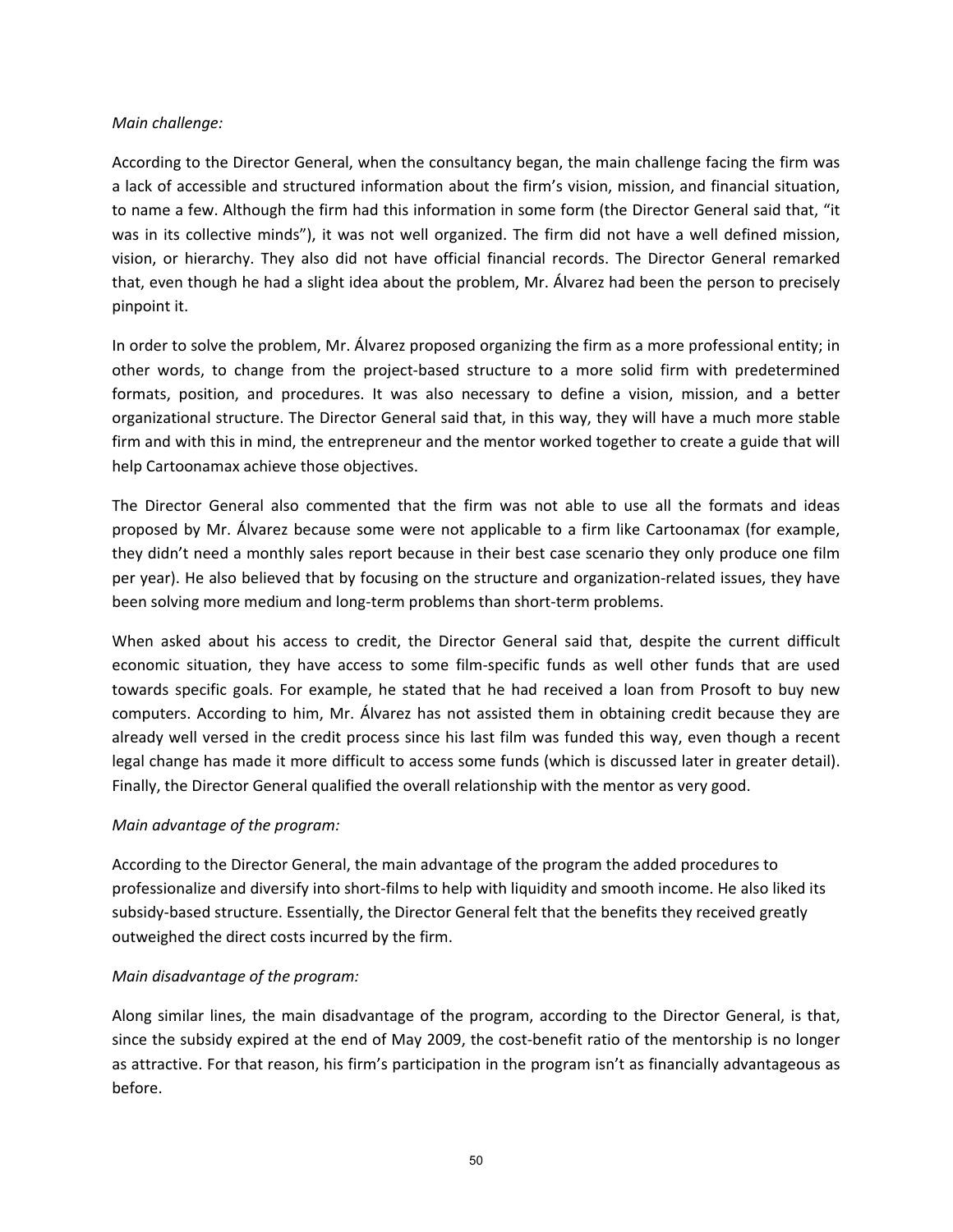#### *Mentor comments:*

Mentor: Luis Gerardo Álvarez

#### Mentorship Firm: UPAEP

According to Mr. Álvarez, mentor of Cartoonamax, the biggest challenge of the firm is a lack of professionalism. Since most of the employees are friends with the owners and upper management, every aspect of firm management is conducted informally. For example, the mentor said that the employees had a twenty-minute break for a "late breakfast" and a two-hour break for lunch. In this environment, it is difficult to make decisions, especially ones related to the turnover of personnel.

Another issue that Mr. Álvarez identified as crucial for Cartoonamax is liquidity. Since Cartoonamax produces animated films at one or two-year intervals, they don't get any cash inflows until they sell a film. Therefore, they have had to rely on loans and tax-deductible donations. However, a recent change in the law limited the amount of rebate that could be received by the donating organizations, so Cartoonamax now has to rely more heavily on loans. For this reason, according to Mr. Álvarez, even if their next film is a success, Cartoonamax will still face large liquidity constraints due to their debt load.

In order to solve the first problem, Mr. Álvarez has proposed hiring an Operations Director with no prior relationship to anyone in the firm so that difficult decisions can be made without the considerations of friendships and personal history. However, the founder has not yet decided whether to make this move because it would likely infringe on the job responsibilities of one of the minority-owners.

To solve the second problem, Mr. Álvarez proposed diversifying the activities of the company to include animation for short films, such as advertising, music videos, etc. However, one of the owners of the firm is reluctant to do this because he considers this company to be exclusively a full‐length film company and he wants to maintain the firm's creative independence.

Besides the premature termination of the program, there are other reasons that the mentorship could be considered incomplete. First, Mr. Álvarez stated that they used much of their time at the beginning of the mentorship running three workshops about leadership, the current crisis, and strategic planning. Second, most of the meetings with the mentor began with the entrepreneur complaining about day-today problems. According to Mr. Álvarez, this took around 30% of the time of each session.

According to Mr. Álvarez, the firm seems satisfied with the consulting services he has provided and plans to continue with the services if the financial situation permits. He also stated that the relationship between the mentor and the firm was healthy, productive, and based on mutual trust.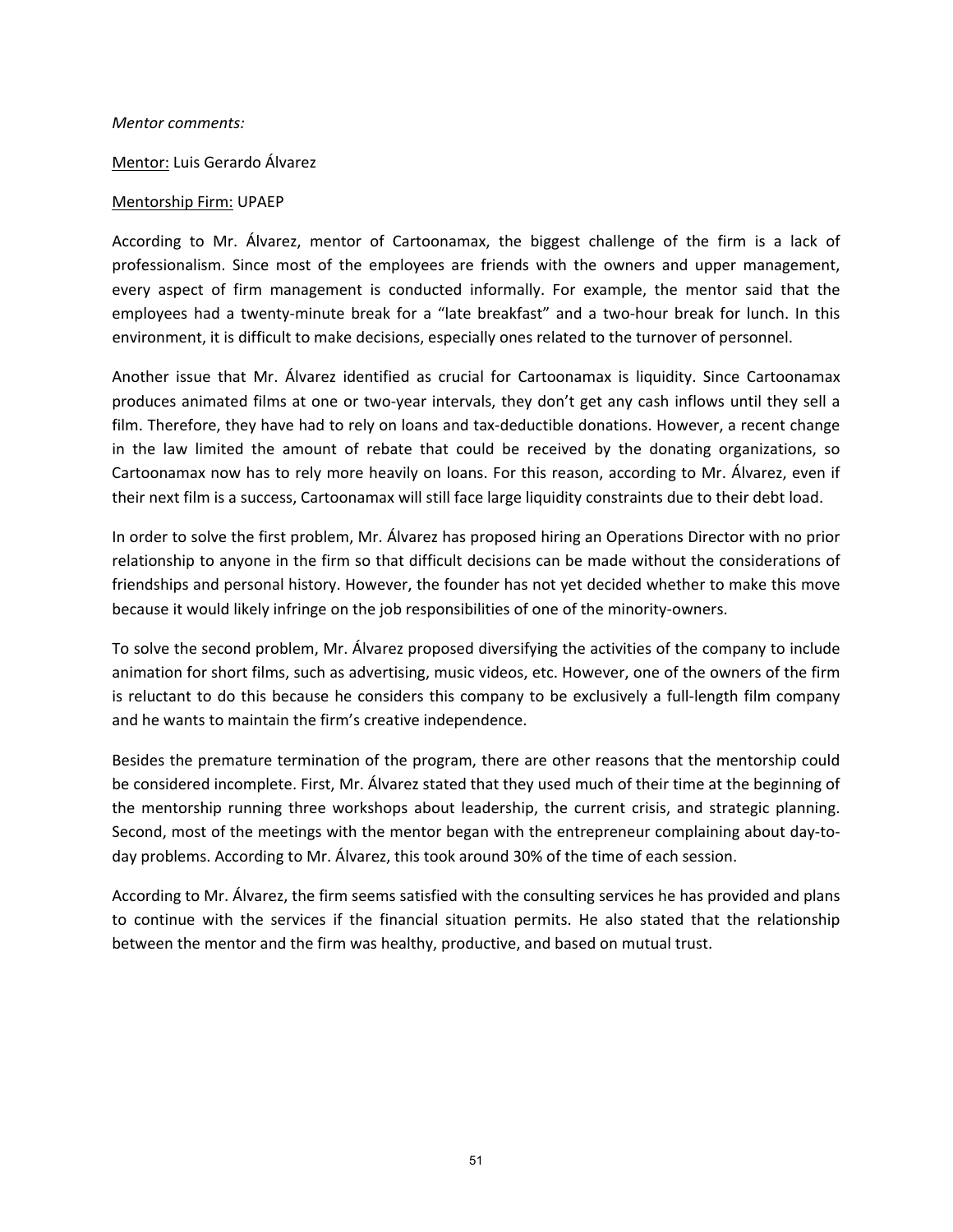#### **Case Study #2: GHA**

## *Demographic Information:*

The owner of GHA is a 35‐year‐old engineer. He is a very confident person and would like his firm to be the Mexican firm that receives an international certification (such as ISO 9001 and ISO 14001) in the shortest amount of time. He studied chemical engineering and despite the fact that he could have easily found a job (in the worst case scenario as a janitor), he decided to open his own firm because he wanted to be his own boss. Even though his parents were tradesmen, he doesn't think that this influenced him.

Before founding GHA, the owner had some prior knowledge of fumigation since he worked at a fumigation company for a couple of months eighteen years ago. During these months, his job was to fumigate. As the owner of GHA, he has worked in every position of the firm: from fumigating to directing the firm and being in charge of corporate sales.

# *Firm's history:*

GHA was founded as an informal firm on February 21st, 2003 with the double purpose of allowing the owner to be his own boss and taking advantage of an economic opportunity because he could enter the fumigation market and offer a great service at a reasonable price. When the firm was founded, it had only two employees including the owner; now it has six employees (including the owner and two interns). The firm was formally registered on the day of its first anniversary, February 21st, 2004, under the fiscal regimen of "persona moral". The owner said that it took one year to get all the permits and documentation needed to register.

Since the firm was founded, its main economic activity hasn't changed. However, its structure and assets have changed. With respect to the structure, the owner started out doing the fumigation himself, but now he is in charge of corporate sales. He hired and trained two new employees to fumigate. Regarding the firm's assets, GHA started out with one vehicle and two motorized pumps, but now the firm has two vehicles and seven pumps. Each pump was bought at 40000 pesos and each vehicle at 60000 pesos. $1$ 

## *Program Recommendation:*

The owner said that he is satisfied with the program and stated that, "the only bad thing is that they [the government] are going to cut it". According to him, the program should be targeted to small firms because these firms often lack the basic knowledge required to make a firm grow. The owner also stated that small firms tend to focus on the technical part of the business while they neglect the administrative side, and that this program could help address this problem. On the other hand, he doesn't recommend this program to big firms because they have access to much better tailored mentorship.

<sup>&</sup>lt;sup>1</sup> Assuming an exchange rate of 13 pesos per dollar, each vehicle is worth around US\$ 4600; each pump is around US\$3000.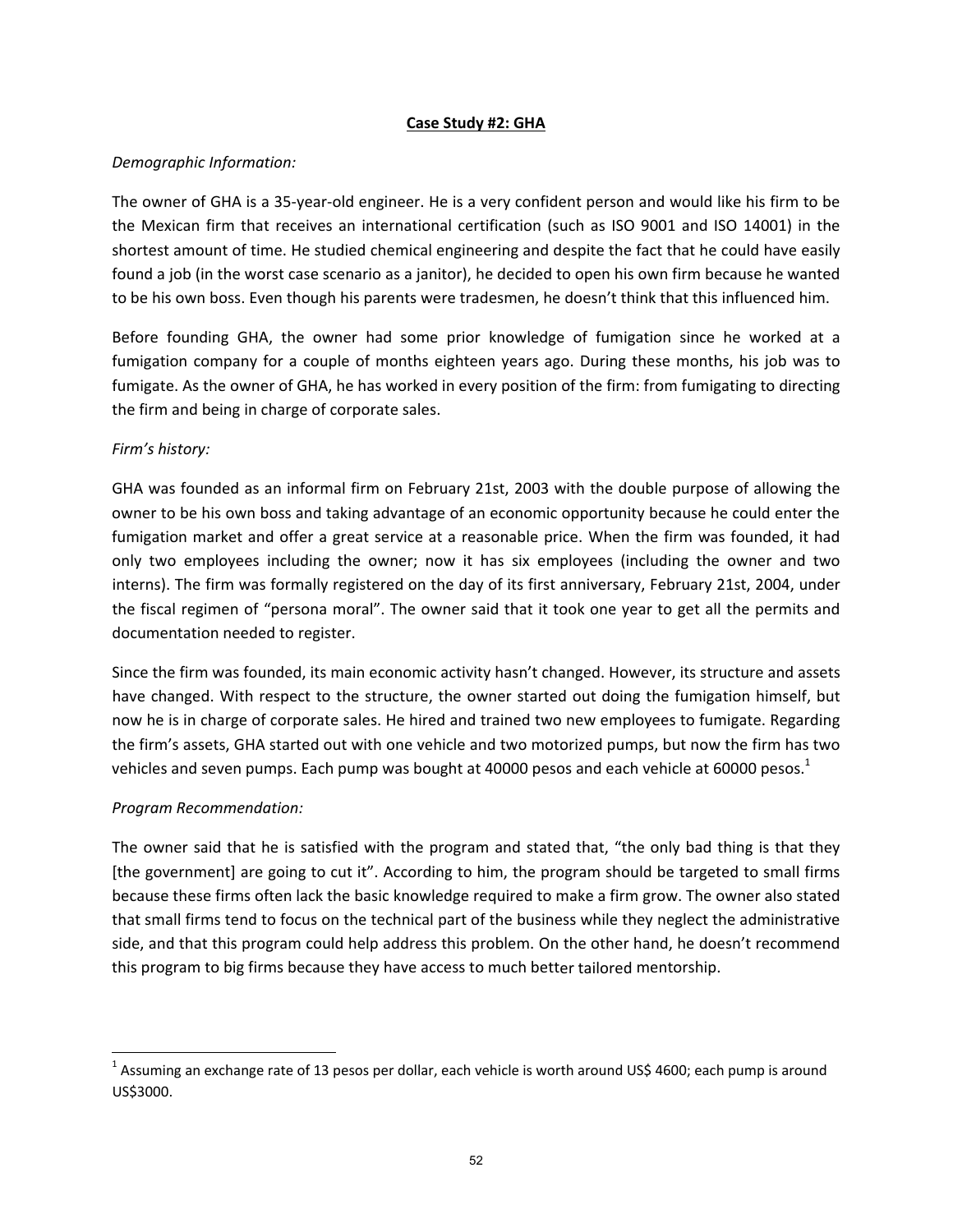When he was asked how the program could be improved, the owner suggested several things. First, the program should comply with the original timeline, that is, keep the program in place until the end instead of cutting it short. Second, the owner stated that he would like to receive six hours of consultancy per week instead of two hours, but these should be scheduled in a way that doesn't affect his daily work. (The owner proposed to have consultancy meetings on Saturdays or during weeknights). Third, the program would be better if it is tailored to the requirements and goals of each firm. In his particular case, the owner stated that one of his main goals was to get an international certification, since that is important for his business; however, the owner does not know how to do this. He also would have liked the mentorship to focus more on fumigation-related topics (like better service and safety) in addition to focusing on general topics, such as sales and formalizing operations. The owner stated that while he knows how a fumigation firm works, he would have liked to receive "the fumigation firms' bible".

## *Program Valuation:*

The owner remarked that he doesn't know what the full cost of the program is, but he would definitively participate in it again, although he would like it to be more focused on fumigations. A possible reason why he didn't know the full cost of the program is that he hadn't taken any mentorship before or even inquired about the costs or benefits of these programs.

When he was asked if he was going to continue with this mentorship, the owner stated that he is still evaluating this idea because he wants to find out if the mentor can offer him a mentorship that will help him get ISO 9001 and ISO 14001 at a reasonable cost. For him, both certifications are important because they will help him attract customers with special environmental and quality requirement (such as Volkswagen).

# *Main challenge:*

According to the owner, the two main problems of his firm when the mentorship began were the lack of stability, because they didn't have a constant inflow of cash, and the high personnel turnover, which generated too much uncertainty. These problems were identified with the help of the mentor, who commented that if they didn't have, "something basic, something formal", it wasn't possible to reduce the personnel turnover.

The lack of cash flow was solved when the firm got an important customer  $-$  a bus company- which required its fumigation services frequently. The firm got this customer with the help of the mentor by guaranteeing better results than other suppliers and by offering the first month of service for free so that the client could see if they liked the service. When the bus company obtained good results, they hired GHA for the whole fleet. This assured GHA a constant flow of income, which allowed them to focus on improving the firm rather than focusing solely on survival. Also, the success of this strategy has given them a lot of confidence to repeat this strategy with other customers. The owner remarked that he now approaches restaurants or other potential clients by saying, "if I don't solve your problem, you don't pay me; but if I solve it, you pay me the true value of the service".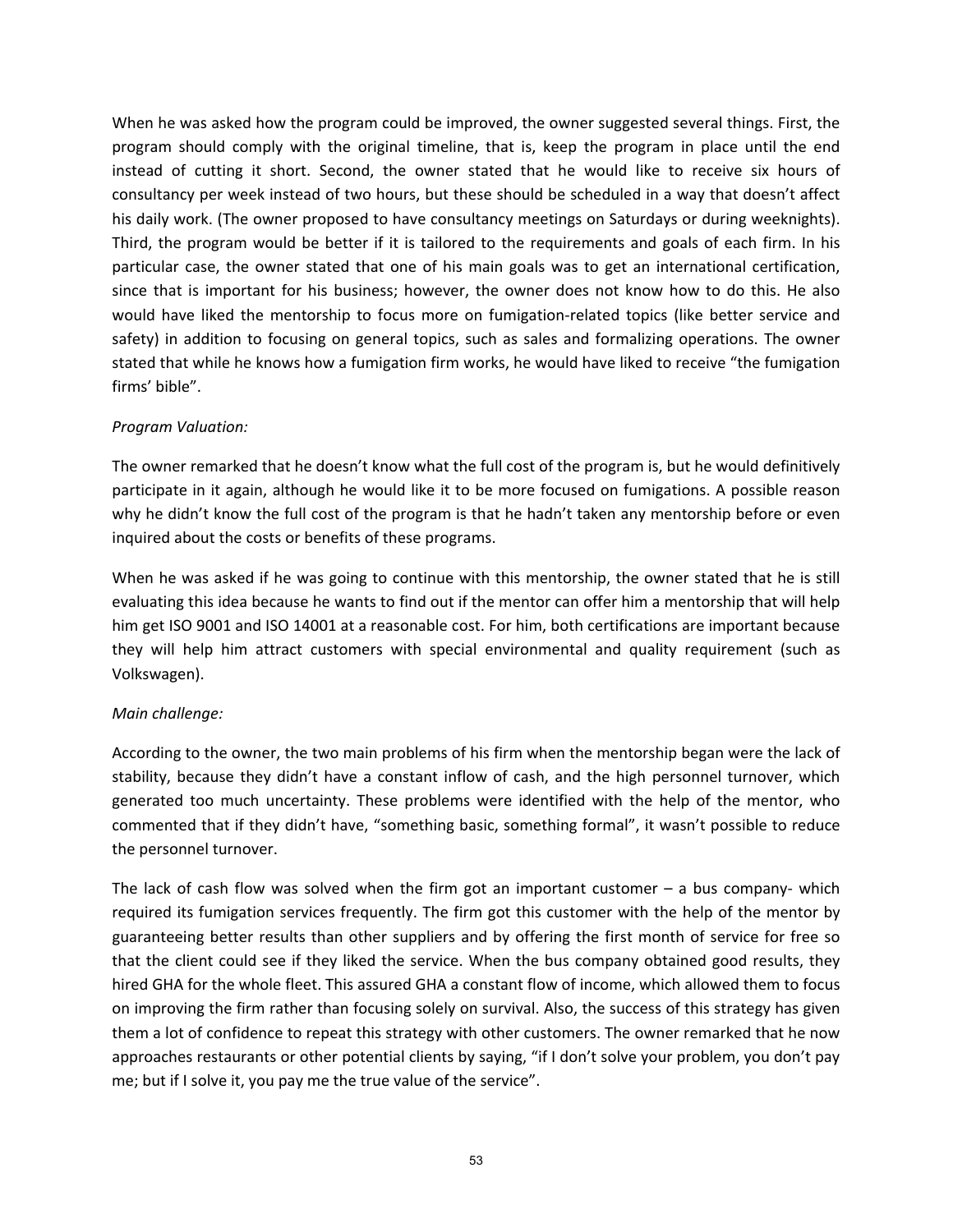To solve the high personnel turnover problem, the mentor suggested that the firm improve its human resources management (more details on this are below in the section on mentor comments). However, some employees simply didn't like fumigating so they decided to leave the firm. The fact that they had to work with poison and wear an uncomfortable suit that makes them sweat a lot may have been too uncomfortable for these employees. The consultant also suggested that the entrepreneur create a couple‐day probation period during which new employees can explore whether they like the job or not. This probation period could also allow the owner to determine whether he thinks the employees are a good match for his firm. According to the owner, the two characteristics that he looks for in employees are willingness to work hard and having a good attitude.

When asked whether he had thought about any these solutions himself, the owner stated that despite the fact that he had thought about them, he hadn't implemented them because he didn't know how to do it.

In addition to implementing the abovementioned solutions, the mentorship helped the owner to tailor his vision, mission, and goals to the firm's current needs. That is, the mentor encouraged the owner to focus on short-term problems first in order to secure the firm's survival. Despite the international crisis, the firm's sales have increased, which now allows the owner to turn his attention to the pending long‐ term issues, such as certifications and brand management.

With respect to credit, the owner mentioned that he would probably not be able to get a bank loan since he had some bad years in the past that affected his credit score. He has not applied for a loan during the past few years because he thought that the procedures were too bureaucratic, even though there were a couple of times where he may have needed it. The mentor didn't work on this subject because it wasn't one of his priorities.

Finally, the owner said that he had an excellent relationship with the mentor and that he is satisfied with his work and feels that his firm has improved. However, even though the owner plans to get a mentorship in order to obtain a certification, he hasn't talked with Mr. Roque about continuing the current mentorship.

# *Main advantage of the program:*

According to the owner, the biggest advantage of this program is that it helped to consolidate the firm, reducing the uncertainty in cash flows, thereby also improving morale and confidence in the operations.

## *Main disadvantage of the program:*

According to the owner, the biggest problem of the mentorship is that, because of the cancellation of the program, the proposed timeline wasn't respected and therefore the firm didn't reach the all of the stated objectives.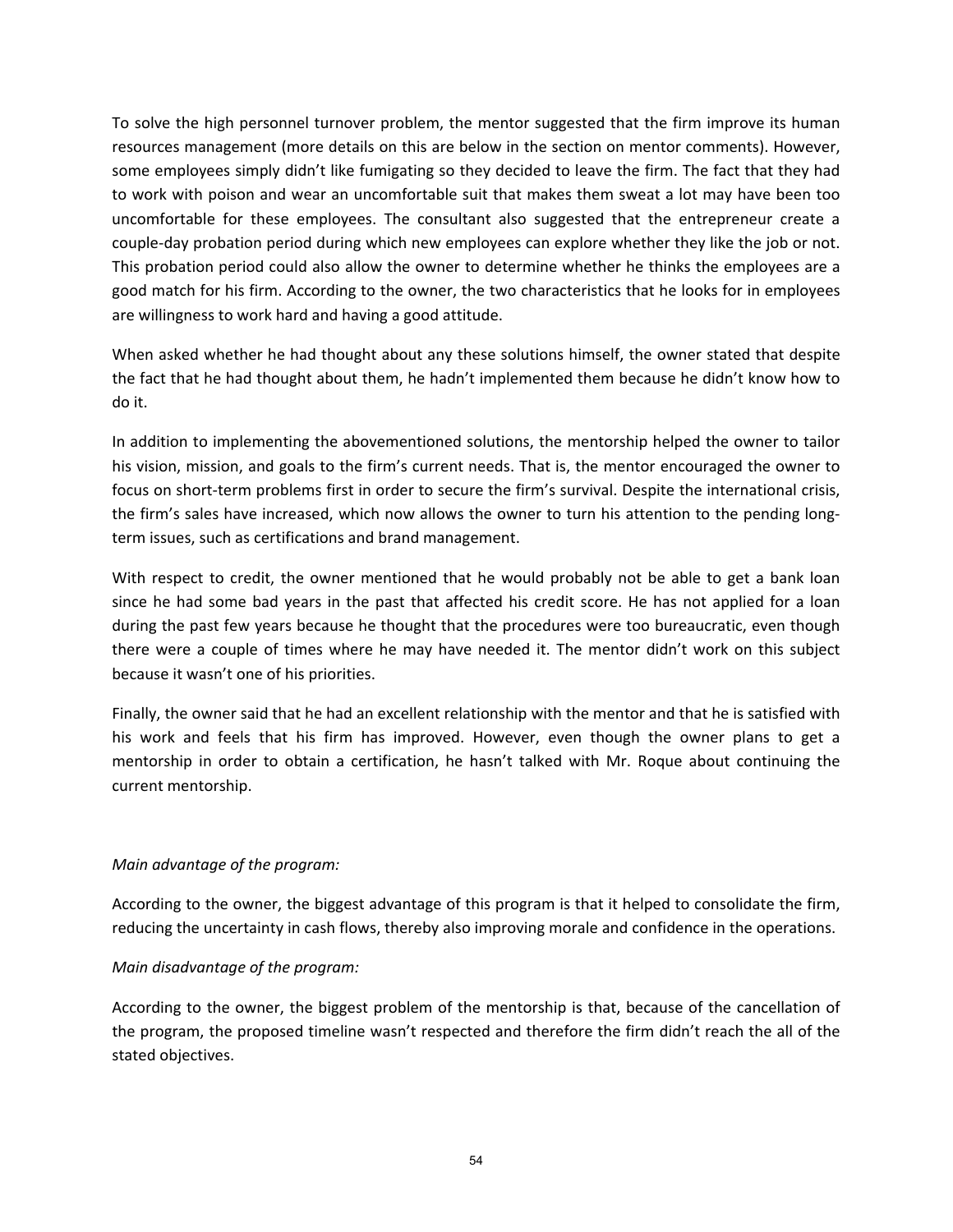*Mentor comments:*

Mentor: Jaime Roque

#### Mentorship Firm: Infovisionary

According to Mr. Roque, the biggest challenges that this firm faced were to improve sales, improve human resources management, and train their personnel. Regarding the first point, the mentor identified that they didn't have enough loyal customers and had difficulty attracting new customers.

The second problem was that the firm didn't have any human resources management. There wasn't an organization chart, a career path within the firm, or even a clear organization of tasks. This situation led to inefficiency in human resources, as employees weren't comfortable working in that situation and would often leave the firm soon after being hired. The third problem was a consequence of the second one: since there was high employee turnover, they spent too much money and time training employees that did not stay with the firm. During the mentorship, four people that were trained by the firm quit.

The mentor also stated that the entrepreneur had a general idea that something wasn't right, but couldn't pinpoint the exact problems. He believed that there was a problem with sales and human resources, but he didn't know how to solve it.

In order to solve the first problem, the mentor suggested improving their sales and marketing practices by making an effort to increase customer loyalty and to identify and target potential customers. Since the owner was very good as a salesman, the mentor recommended that he should be in charge of these efforts, specifically for corporate clients. The firm was also accepted as part of "Vive Puebla" (Puebla Lives), a coalition of firms in the state of Puebla, which enables them to find new customers. Finally, they improved their customer administration system in which they generated a database of customers to contact them with advertisement of new services.

To solve the human resources problem, they first created a talent matrix of the firm to identify their strengths. A talent matrix is the set of talents of each of the employees. These talents are determined by a test provided by the IPPC (Instituto Poblano para la Productividad Competitiva, or Institute for the Productivity and Competitiveness of Puebla). Then, they formalized this area by improving internal communication, developing vision, mission, and defining each employee's responsibilities, among other actions. Finally, the mentor taught the entrepreneur some techniques to improve the hiring process.

Unfortunately, these techniques didn't work to reduce employee turnover. At the beginning, the firm had three employees and all of them left the firm (one of them was the entrepreneur's brother). Then another three new employees were hired and trained, but again, two of them left. They hired one more employee and the entrepreneur's brother returned to the firm, so they currently have three employees and two interns.

Besides these activities, the mentor also organized some courses and some team‐building activities. The main courses were about fumigation, infestations, and first aid, which reportedly gave the employees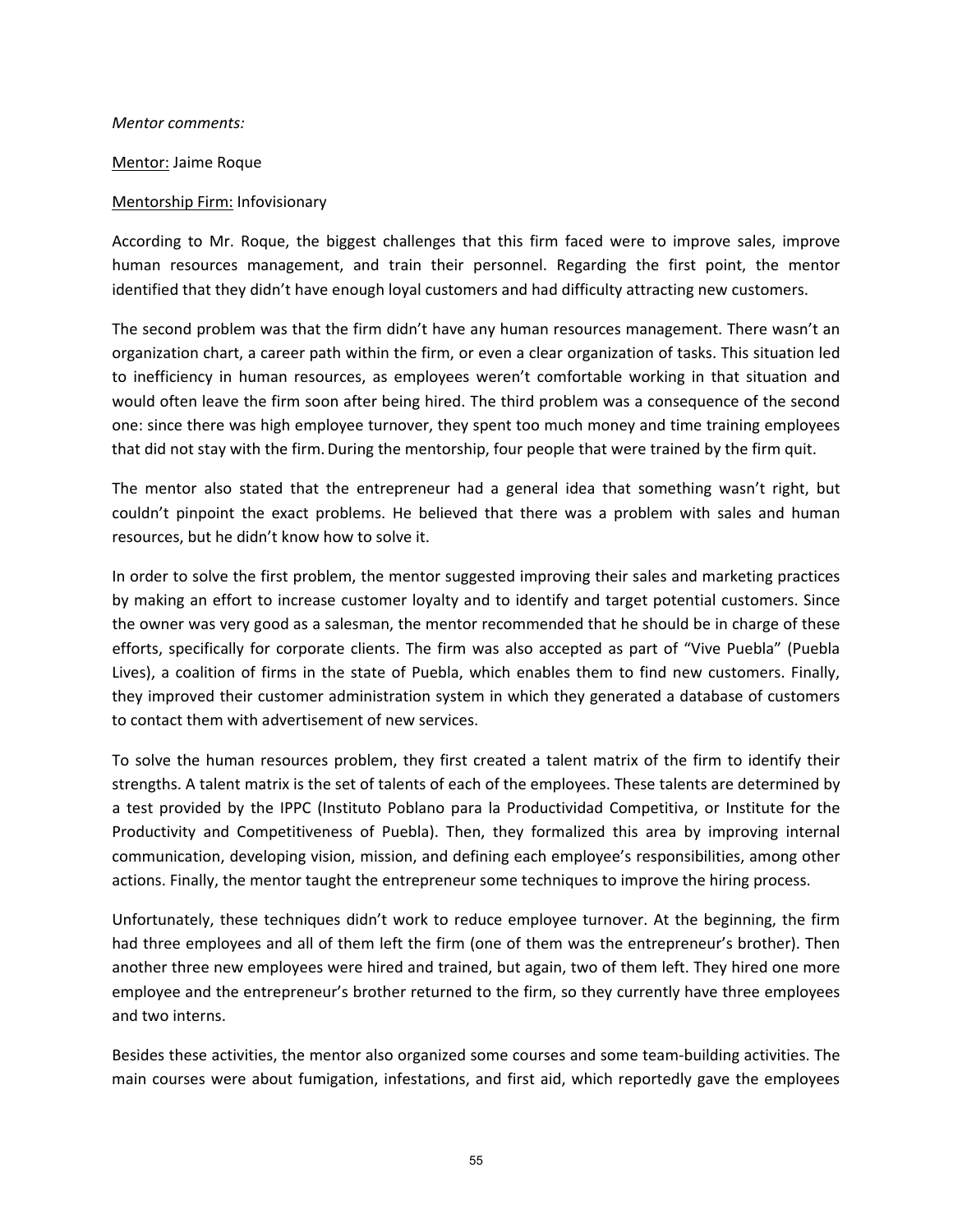more confidence in their work. Sporting events and dinner outings were organized to help generate a sense of belonging to the firm.

The results from these practices were mixed. On one hand, sales and profits increased, particularly because they began working with a regular corporate customer (an important bus company in the state). The presence of this regular customer assured a regular monthly cash flow, which allowed the entrepreneur to focus on improvements to the firm and not only on firm survival.

On the other hand, as previously stated, there wasn't any evidence that the ideas aimed at reducing employee turnover worked, since during the mentorship the turnover rate didn't decrease. However, the mentor thinks that the current workforce will be more stable. Another continuing problem is that the non‐corporate customer sales didn't increase, even with their new efforts.

According to the mentor, this firm isn't yet prepared for rapid growth. While the quality of their service and knowledge about their work are their main competitive advantages, the lack of capital and the weak organizational structure are problems that they will have to solve in order to grow.

Finally, according to the mentor, there was a very good relationship between the mentor and the entrepreneur. They worked as a team and he believes that the entrepreneur is very pleased with his work. However, they haven't talked about continuing the mentorship after the end of the subsidy, because they are still finishing the previous work plans.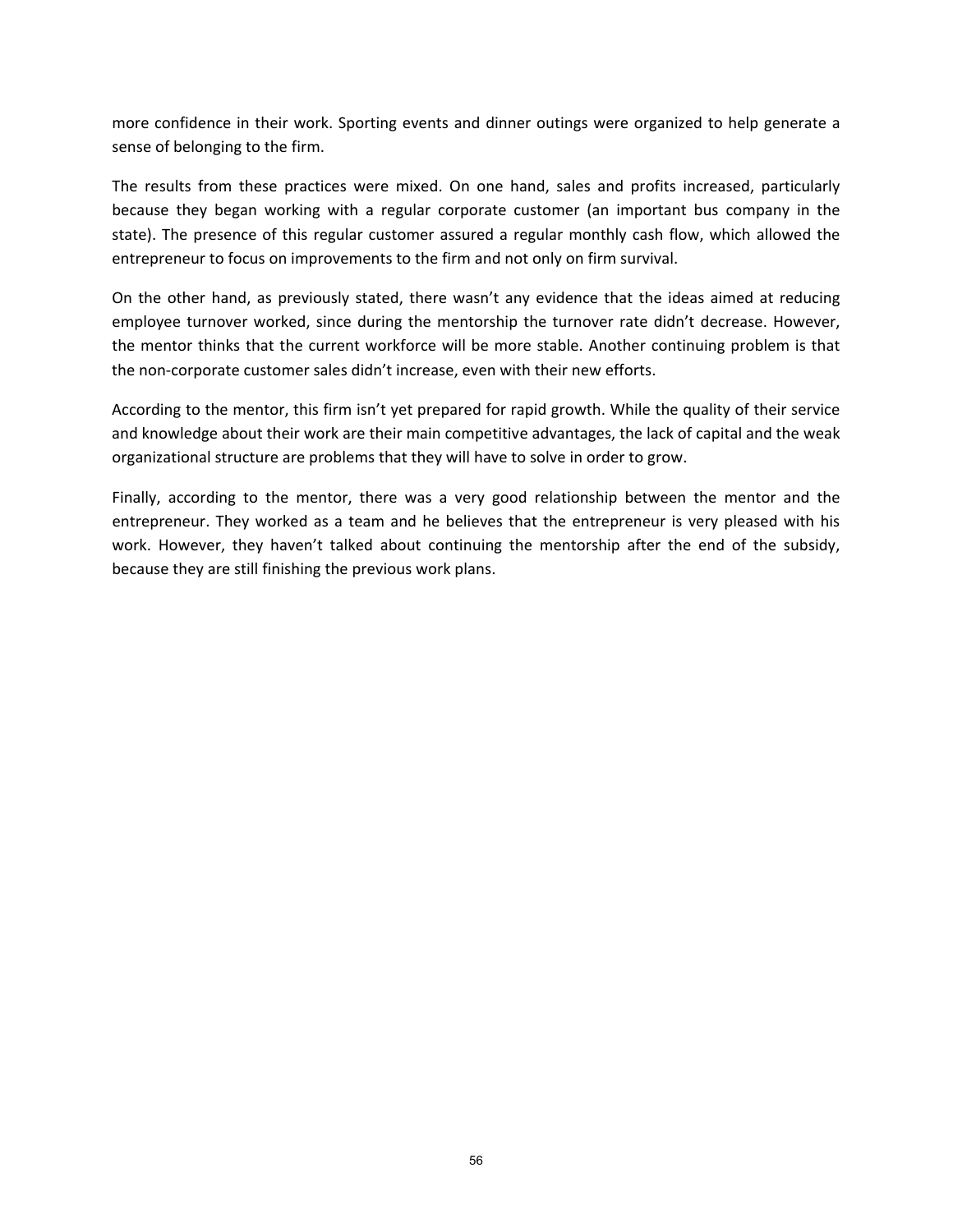## **Case Study #3: TAKK**

## *Demographic Information:*

The owner is an architect, who also serves as CEO of TAKK, a construction firm. Since he worked 21 years in the public sector before working full time at TAKK, he has several great contacts and extensive "know how" about governmental purchases and projects. For this reason, 80% of his firm's projects are with the public sector.

The owner's daughter entered the firm in 2002. She studied architecture in Puebla and got a master's degree in Italy. When she entered the firm, she took the position that her mother had held which is the drawing and design of projects. The owner's son studied civil engineering in Puebla and also got a master's degree while he worked in his father's firm. For that reason, he didn't have any previous working experience. He currently directs the construction division of the firm. Both his daughter and his son decided to work with their father with the purpose of improving the firm and increasing its value.

## *Firm history:*

TAKK was founded on December 15th, 1989 by four partners who worked in the public sector. Since entrepreneurship is risky, they decided to create the firm without quitting their jobs in the public sector. Two partners have meanwhile retired, so only the owner and his wife remain in the firm.

When the firm opened, the four partners (since they didn't have any other employees) designed public water projects because one of the partners had experience doing this. Initially, they only designed projects and did not build them because they didn't have the necessary machinery and there is a law that bans public servants from building projects.

Later, they began building urbanization and water sanitation projects but not for the state government. Instead, they worked with private contractors and local governments. By 1999, the owner and his wife controlled the firm after one of the partners retired and they bought out the other one. In February of the same year, both, the owner and his wife quit their government jobs and began working on church and house restoration after an earthquake hit Puebla.

In 2002, the owner's children began entering the firm to replace his wife who had left the firm. Since 2000, the owner wasn't legally banned anymore from building public projects, so they began to diversify and built hospitals, schools, and roads for the government. They grew slowly until they reached their current situation in which they have diversified to every type of construction project. In 2007, they created another firm, HOPA, to diversify their operations and hire more employees.

The firm also began developing a more formal structure because they needed to comply with many government requirements to be able to participate in public projects. Currently, the firm has 40 employees, of which 6 are in management, 12 in project supervision, and 30 in labor. The firm is divided into three areas: construction, projects, and sales. The owner's daughter is in charge of the projects, while his brother leads the construction division. Together, they manage the sales area. The owner is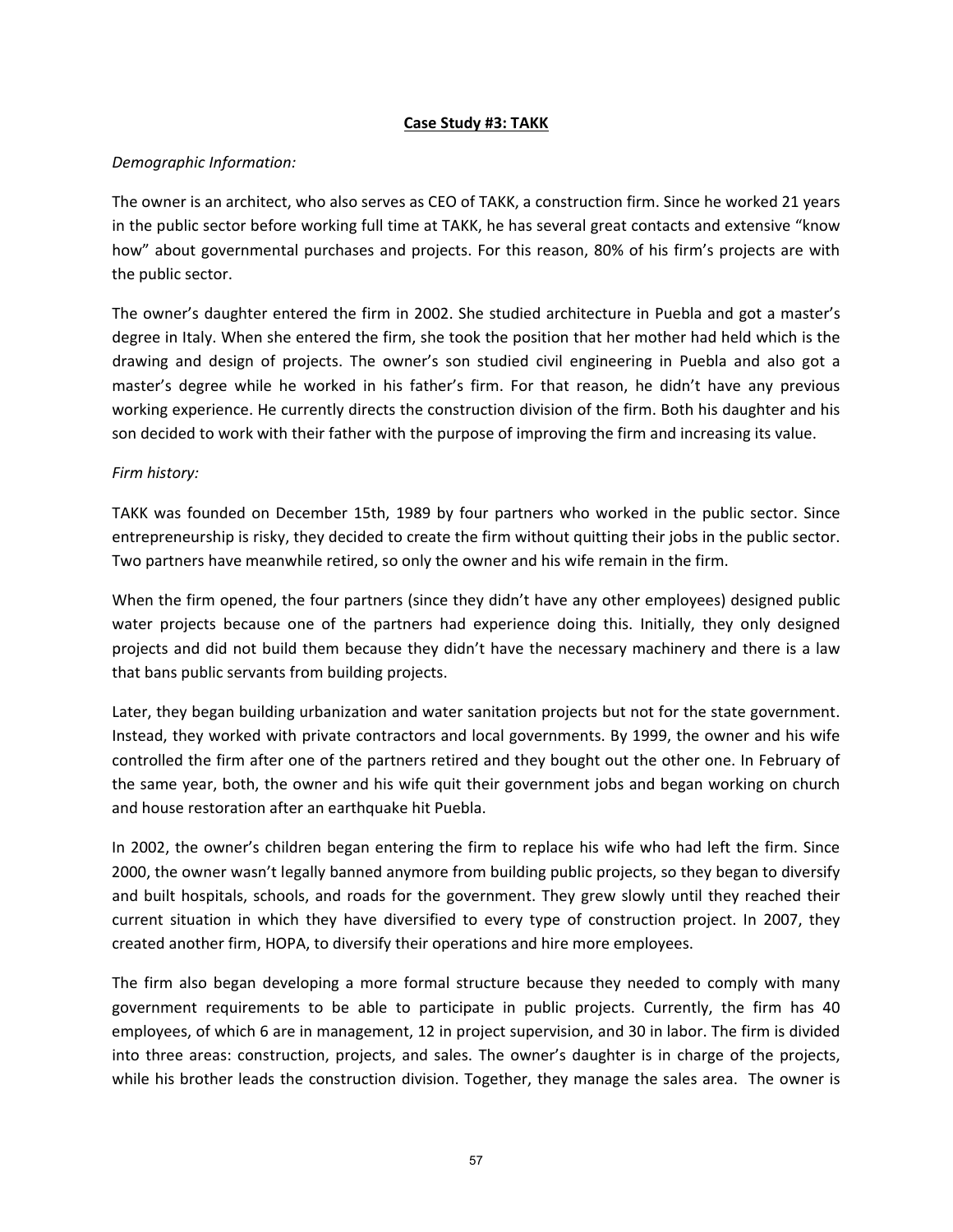also the general director of the firm. The fact that the owner's children are in important positions is to ensure that they are ready to assume the leadership of TAKK when needed.

An important advantage of this firm is that it is very flexible regarding labor because they have few permanent employees. In this way, when they don't have projects, they only have around 10 employees, but when they have a project, they can hire specialists and increase their total personnel up to 40. They also have the required connections to make this strategy work.

A future project that has been postponed because of the crisis is the development of a residential area in Puebla where they would have been involved in every aspect of development: from designing and building the houses to sales and maintenance. They have already acquired the land and the blueprints, but they have decided to wait until after the crisis to execute the project. With this type of project, they hope that they can increase the share of private projects in the portfolio from 20% to 50% in a few years.

Several years ago, TAKK began diversifying their operations beyond construction. In 2005, they began selling different products to the government with different objectives. This division helps them to secure a cash flow and reduce the construction business volatility. Recently, TAKK has opened a machinery rental division. This generates money from assets that are not currently in use. They had this idea when they had to rent machinery for an especially big project.

## *Program recommendation:*

The owner stated that he was satisfied with the program because, in spite of the crisis, the firm has grown a lot. Several of his friends in the construction business are having a hard time, but his firm is growing.

According to the owner, this program would benefit every firm because it provides structure, meaning that the firm avoids improvising, and because it is good to update a firm's strategy, vision, and mission. However, the impact of this program may be bigger for micro and small firms because it is more difficult for them to organize and formalize.

The owner is satisfied with the number of mentorship hours received because if they were increased, he would have to stop working. In order to improve the program, he thinks that it should be more concrete, with more action and a little less reflection. The owner's daughter proposed that a mentorship handbook should be made so the entrepreneurs would focus on long term objectives. Another advantage of the program is that it helped to plan future projects, identify the best time to implement them, and how to execute them more efficiently. The owner said that he would have liked to cover economic and financial subjects because they are vital for a firm's management and most of the architects and engineers lack that particular knowledge.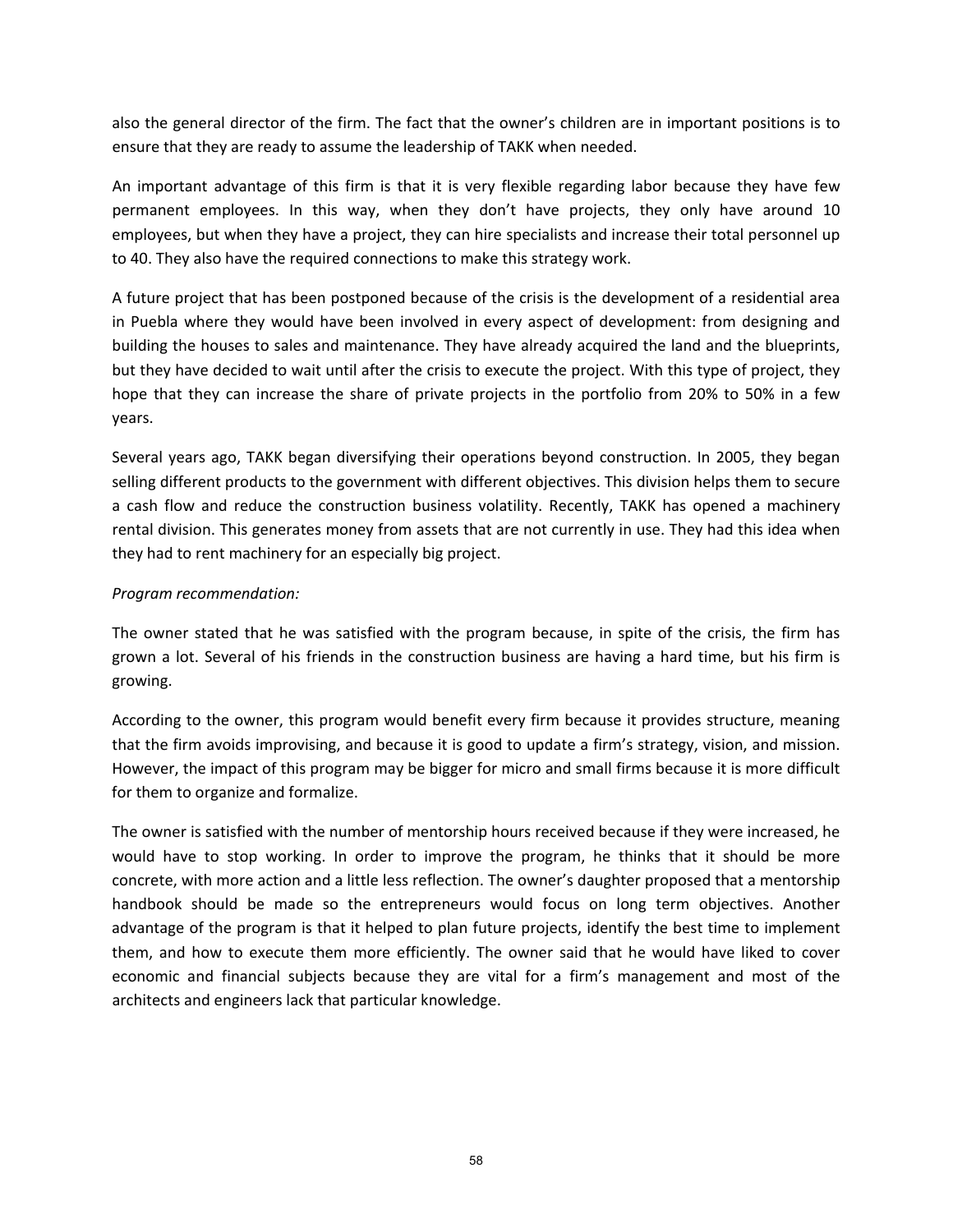#### *Program valuation:*

The owner was interested in participating in this program because he felt that it would allow the firm to improve its internal management, modernize and plan better for the future, and also prepare his children to direct the firm in the future. For this reason, independently of the results, he greatly valued this experience because it allowed him to get closer to these objectives.

The owner knows that the program is worth much more than what he paid for it. If it hadn't been subsidized, micro and small businesses wouldn't have been able to participate and they are the biggest winners from this program. This is why he thinks the subsidy was very important.

When asked how much would he be willing to pay for the program knowing its benefits, the owner said that while he would like to pay whatever he wants for the mentorship, financially, he can only afford 20% more of what they paid (which was 2100 pesos per semester).

The owner hadn't used mentorship services before because he didn't need them, as he knew the administrative basics of the business: goals, policies, etc. However, when his children entered the firm with new administrative ideas they had learned in university (strategic planning, mission, and vision), the owner realized that it was better to update his ideas than to force his children to follow them. For this reason, he realized that he needed a mentorship. His daughter also said that the mentorship helped to deal with the risks of being a small firm.

The owner said that they haven't thought about continuing the mentorship yet. His daughter said that it was unfair to cancel the program when they have complied with every regulation. However, the owner's son confirmed that they were going to continue the program with a subsidy of Puebla's Construction Chamber.

## *Main challenge:*

When the mentorship started, the firm's main interests were in putting things in order and planning in a more modern way, with the long term objective of getting a certification. The owner's daughter also stated that she thought that the program could give them more opportunities to grow, such as preferences for state purchases.

When the mentor arrived, he diagnosed the firm's problem and discovered that they could improve the relationship between personnel and management as well as the administrative control system. The entrepreneurs didn't suspect that these were problems because they had always worked in that way. To solve the personnel relationship problems, the mentor worked with the talents diagnostics provided by IPPC, proposed integration activities (such as dinners), and developed an internal rulebook.

In order to improve and modernize the administrative control system, the mentor began designing an administrative procedures handbook (it also includes the procedures needed to work with the government). Besides that, the mentor worked on developing a strategic plan for the firm, specifically, its mission and vision.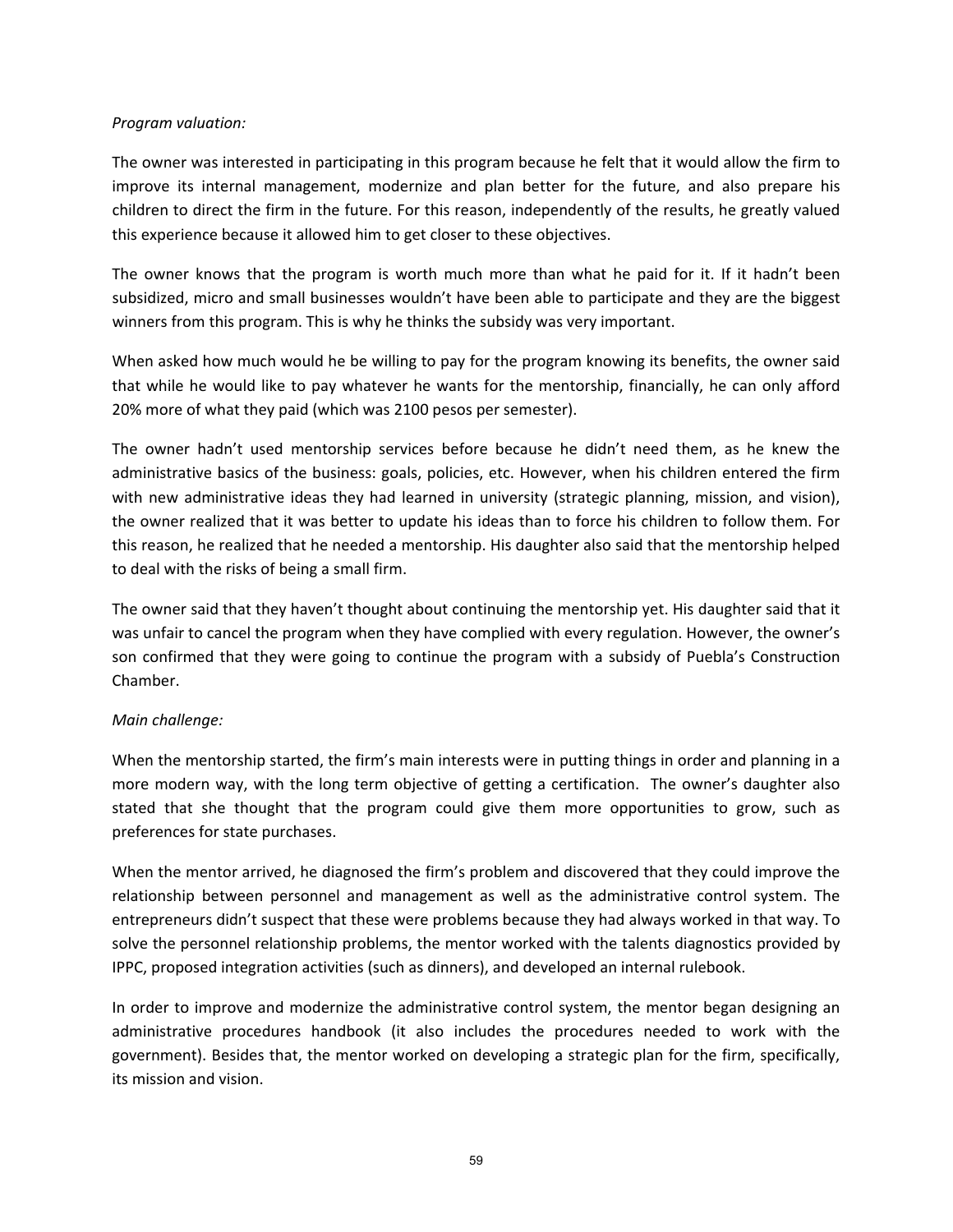The results have been very positive. The owner's son thinks that personnel's satisfaction is much higher now because they have a better relationship with management based on trust and communication. The only problem is that some employees, who know the system, want to open their own firms. Regarding the administrative control system, while the procedures handbook is still at 60% of completion, the documentation has vastly improved because everything that is done in the firm is now registered. Despite the crisis, these improvements have increased the sales, revenues, and profits.

The owner believes that the program he received was standardized and targeted to the medium term. The mentor offered courses to them, but he didn't directly teach anyone.

This firm hasn't asked for a loan, so they don't know how good their access to credit will be. However, the owner believes they could easily get a loan because they have enough liquidity and assets. Currently they are still considering getting a loan for working capital because their customers owe them around 6 million pesos and they need money to develop new projects. However, the owner isn't convinced.

The owner feels that they are missing a few important concrete improvements, such as the handbook of procedures, which will contribute to formalizing and professionalizing the firm, preparing them for future growth. When they are ready to grow, they believe that credit will help them grow faster.

The owner is very satisfied with the mentor because he has known him since college and they have a good relationship. The owner's children also got along very well with the mentor and they were very happy with his seriousness and punctuality.

# *Main advantage of the program:*

The main advantage of the program is that it has put the firm in order, which is a feature they consider to be a key element for the future growth of the firm.

# *Main disadvantage of the program:*

The biggest disadvantage of the program is the time that needs to be allotted to it because they always have something else to do, such as going to a construction site or participating in a meeting. However, they realize that this is the opportunity cost of the mentorship.

## *Mentor comments:*

Mentor: Carlos Luis Roldán

## Mentorship Firm: CMIC

According to Mr. Carlos Luis Roldán, TAKK's mentor, this firm is one of the best that he has mentored because while in 2007 it had less than ten million pesos in sales, in 2008 they sold fifteen million pesos and in the first semester of 2009 they had achieved the same number. One reason for this increase is that they had begun bidding for bigger (and more profitable) projects in association with other member firms of Puebla's Construction Chamber. While the crisis has affected them, its main impact has been in the form of a longer grace period for customers and not in the form of reduced demand.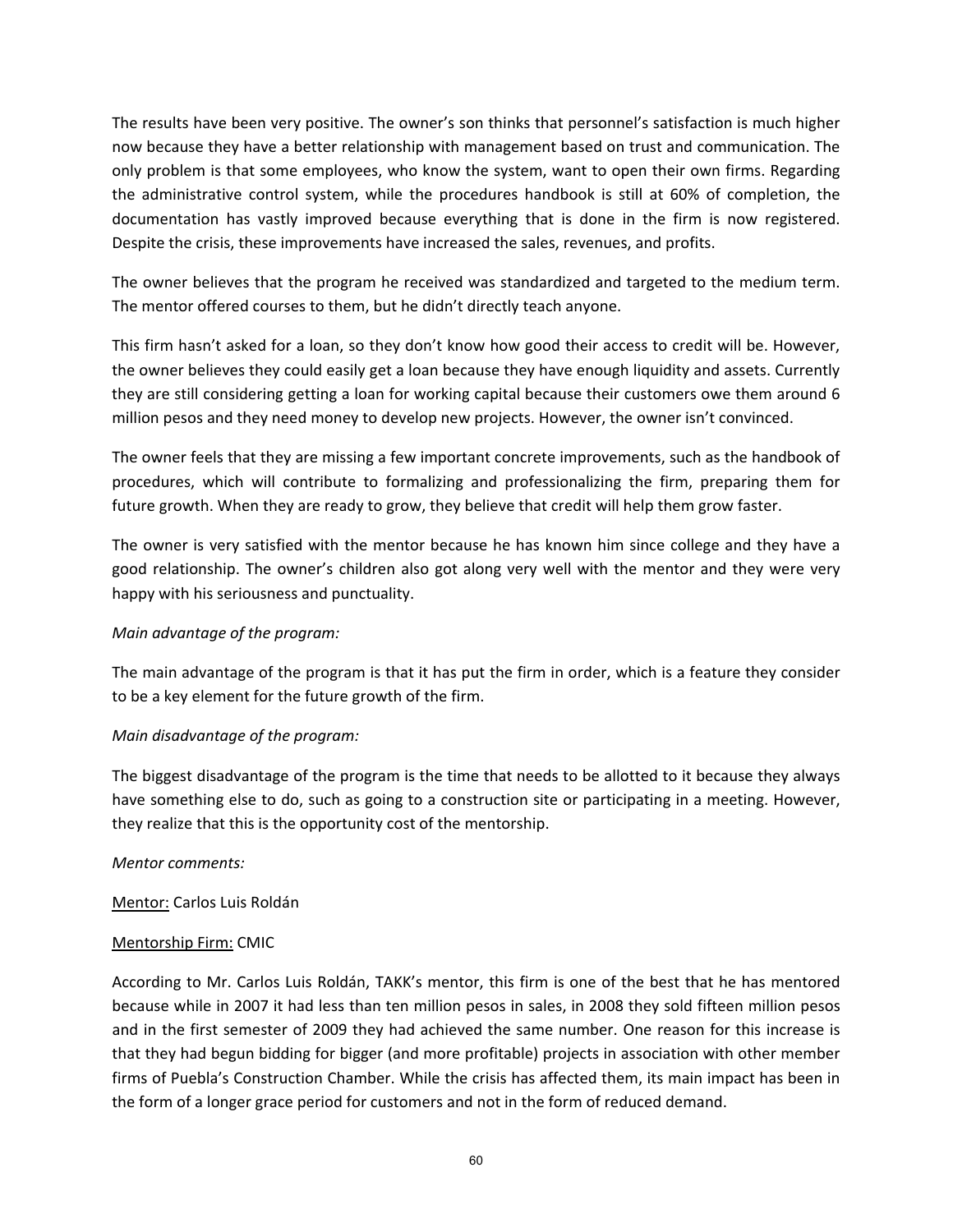Since the owner has excellent connections with the public sector, approximately 80% of their projects are government related. Among these projects, the main ones are the building and maintenance of schools and roads. Their private sector projects (which represent 20% of their portfolio), include restoring colonial houses and churches. However, they have also worked on commercial and industrial projects.

When the mentorship began, the firm's biggest problem was that the internal procedures had to be improved; many processes were undocumented, such as the mission, vision, and strategy. Through the consultancy, the entrepreneurs realized how important it was to improve these internal procedures, particularly to develop a management system and a procedures manual. The challenge was to make the family and the rest of the employees realize how important this was while they were adapting to a more important role for the owner's children.

Mr. Luis identified this problem by examining the organizational climate and the training needs of the firm. This indicated that the firm needed to be professionalized and formalized. For this reason, they began to create a procedures handbook in which the roles and the people for each role were defined according to the talents matrix made by IPPC.

The results were very promising. The owner's children are now much more integrated into the firm and even the children that currently don't work at the firm (a lawyer and a student) are thinking about how to make improvements. The procedures handbook is 60% complete and is expected to be ready by the end of the year. Also, they developed a quality system that will allow them to refine their management systems so they can have a higher degree of flexibility and maybe get a certification in the future. Another subject was the development of new forms and registers to formalize the firm. Since the IPPC interrupted the program, Puebla's Construction Chamber offered to subsidize the rest of the program so that it wouldn't be incomplete.

At the beginning of the program, a tool was used to measure the firm's growth potential, which classified the firm as having a medium potential. However, a year later, the test was repeated and now the firm has high growth potential. This firm's main competitive advantages are quality and contacts with the public sector. Regarding its quality, its work is recognized as very good, resulting in customer trust. Regarding its relationship with the public sector, the owner was infrastructure director for the state of Puebla so he has a lot of contacts in the state administration. Also, he is part of the board of Puebla's Architecture Society.

The relationship between the owner and the mentor was great because they knew each other since college. Also, the relationship with the owner's children and the rest of the employees was great because they were committed to the mentorship ideas.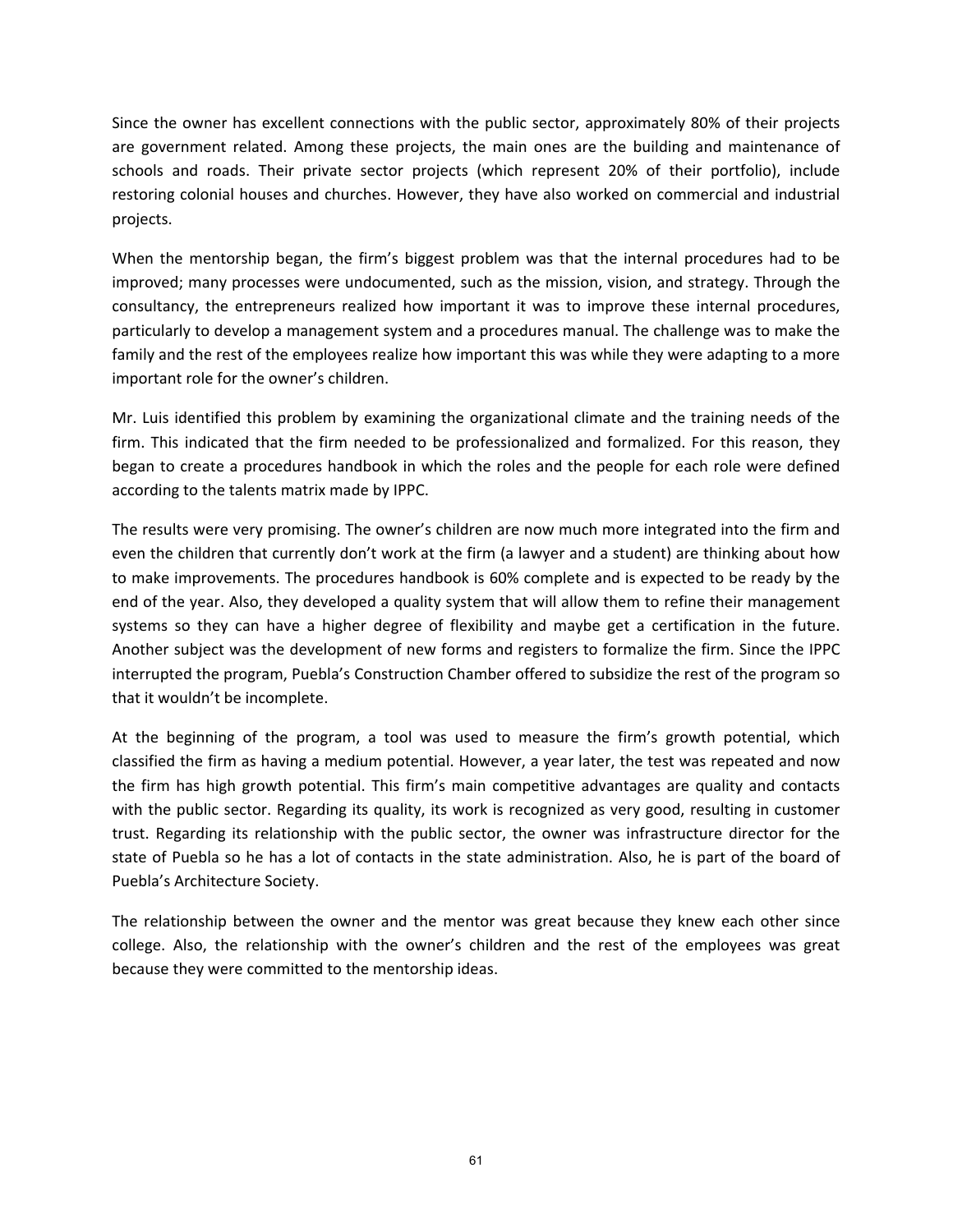#### **Case Study #4: Mascotas Nacional**

## *Demographic Information:*

The 33‐year‐old owner of Mascotas Nacional, a firm that currently sells pets and toys, has liked animals ever since he was a child, especially exotic species, and for that reason he studied to be a veterinarian. Following his father's example, he opened his own business because he didn't want to work for anybody else. Also, he believed that in this way, he could generate money and create employment for his family.

The owner's father also had experience as an entrepreneur. Before getting married, he used to work as a driver and earned a good wage (1100 pesos per week when the average was around 200 pesos). But then his wife convinced him to become an entrepreneur and get into commerce. He bought clothes and toys with his savings and then sold the merchandise at the end of the year. It was a profitable business, which allowed him to pay for the education of his children and buy a house. However, during the 1994 crisis, many of his clients couldn't pay their debts, and he went bankrupt.

The firm Mascotas Nacional was founded by the owner Jiménez in 1994 as a pet store. At the beginning, the store only sold animals. In 2004, the owner's father began working in the firm. Since the father had previously worked as a toy salesman and had many contacts with toy suppliers, they got a very good trade credit offer from one of the father's former suppliers. Originally, they were planning to buy around 30,000 pesos in merchandise from the supplier, but in the end, they got much more and with better conditions than they had expected. This is how they entered the toy business.

## *Firm History:*

Mascotas Nacional is a firm that currently sells pets and toys. This firm was originally opened as a pet store in 1994 with only one employee, and it was registered with the authorities in 1996. In 2000, after the owner received his degree as a veterinarian, they increased their stock of exotic animals because they were better able to take proper care of them. Currently, they have several exotic animals such as boas, scorpions, and lepisosteus (a fish that looks like a reptile). In 2001, with the help of a family member, they opened a second store in a nearby town, and in 2004, with the help of the rest of his family, they opened a third store in Acatzingo, where the original store was also located. Later, they rented a new place and, since it was bigger, they merged both Acatzingo's stores.

In the store located in Acatzingo, they began selling toys in order to diversify their portfolio of products. Later they tried to grow with help of a loan, but its cost was very high and made them fall back on their payments until they got another credit just to pay off the unpaid interests of the first loan. They felt that their situation was unbearable because they didn't have the money to buy new merchandise or pay their eight employees (of which five were relatives of the owner). They had to use basically all their revenues towards paying off their debt and were running out of merchandize. The owner said that their firm was in "free fall" and they were almost sure that they were going to have to close it. This was the situation when the mentor, Mr. Sandoval, began working with them.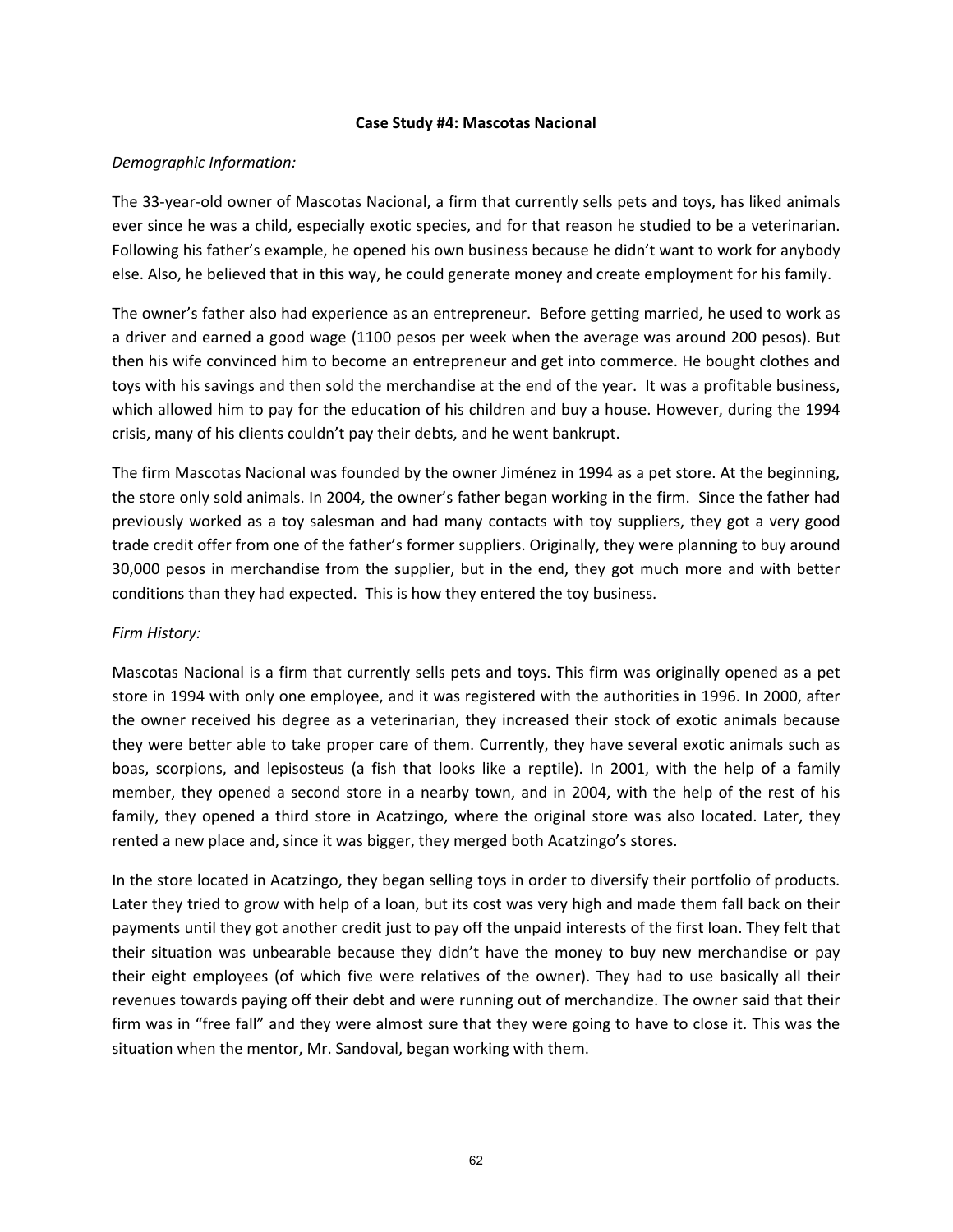Currently, Mascotas Nacional is the largest toy and pet store in Acatzingo. While there are other firms that are beginning to compete with them, Mascotas Nacional is still the best. The owner told us that they don't want to allow the competition to steal their market share, so they are trying to innovate and improve.

## *Program Recommendation:*

According to the owner, they are very satisfied with the mentorship because it saved them from bankruptcy. His father was even clearer: "We were fried". Mr. Sandoval helped them to solve a range of problems from accounting to family issues. They are convinced that without Mr. Sandoval they wouldn't have been able to resolve these problems. The owner's father mentioned that he would not hesitate to say the "program isn't good" if he thought that it wasn't, but the mentorship was extremely useful for the firm. For example, the owner said that he didn't think they were going to make it past December. Despite the crisis, the firm's May 2009 sales were only 3000 pesos lower than May 2008 sales. They expected a 25% drop of sales, but they only fell by 3%.

When asked to which type of firm he would recommend this program, the owner answered that it would be useful for everyone, but particularly for new firms since it would help them lay strong foundations for future grow. The owner's father commented that if they had received this program when they opened the firm, the firm would have had much less trouble because he would have known what was and was not important.

The owner couldn't pinpoint what would be necessary to improve this program because for them it was perfect. However, he is worried about facing future challenges alone that they may not be able to master. The owner believes that the number of hours they spent with the mentor each week was adequate since it gave them enough time to address several problems and to interact with Mr. Sandoval. He also stated that Mr. Sandoval was very attentive, even between meetings, so they felt supported. The owner's father added that Mr. Sandoval told them that the results of the program would be 10% due of the mentor's ideas and 90% due to the commitment and execution from the side of the firm's owners. This motivated them to put all their efforts into achieving good results.

To illustrate the usefulness of the program, the owner told us an anecdote. After they had already bought merchandise for the holiday season, Mattel and Hasbro (the two largest toy suppliers in Mexico) decided to lower their prices in order to liquidate their stock because of the global crisis. This caused the owner to worry that Mascotas Nacional wouldn't be able to compete with department store prices and therefore, they wouldn't sell enough toys. At first, he wanted to lower the price of every product by 10%. However, through Mr. Sandoval's help and his contacts at toy wholesalers, they discovered that the department stores were only planning to liquidate excess inventories and were lowering prices for a short time only. Based on this, the owner decided to only slightly reduce his prices and to wait. In the end, this turned out to be the best option because their sales were very good during the holiday season. Even better, they were later able to sell some products that had remained in their inventory at better prices. For example, while electronic cars were being sold in Mexico City at 6000 pesos, they offered them at 5000 pesos.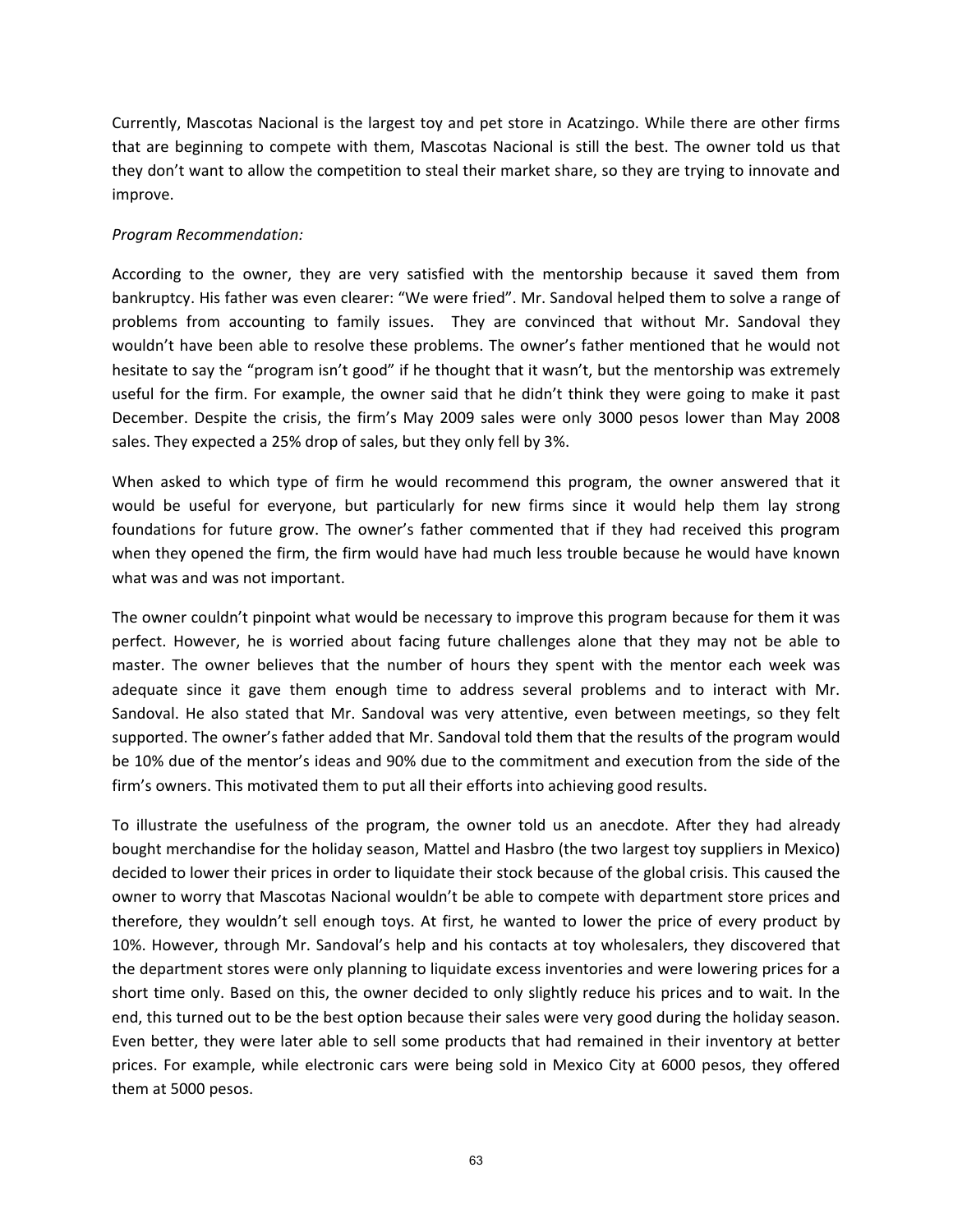#### *Program valuation:*

The owner felt that is difficult to identify the true value of the mentorship because they haven't received similar programs before. Although at the beginning he thought it was expensive, after he saw the benefits from the program, he felt it was worth what he paid for it. He would gladly pay more for the program, but he can't as a result of their current financial situation. If next year they try to replicate the program but with a higher price tag, they would be willing to pay more but only if the firm prospers. The owner's father said that it would be interesting to consider different prices scheme for different firms depending on the firm's sales.

When the owner was asked why he hadn't used mentorship services before, his father answered that those services weren't well known in the area since there isn't any consulting firm in town and government programs are still scarce. Also, Mr. Sandoval told us that his consulting firm usually has medium and large firms as customers because they have more resources to pay for their mentorships. As a matter of fact, the owner's father stated that they found out about the program by sheer luck after his daughter‐in‐law discovered it online.

The owner and his father didn't know that the program was going to end, so they were very surprised when we asked if they were going to continue with the program. Nevertheless, they answered that they would love to continue but they probably won't because of financial constraints. If a new subsidized program would open, they would definitely enroll because they know the benefits.

## *Main challenge:*

According to the owner, the biggest problem of the firm was its lack of capital: while they needed money to re-launch the firm in order to regain profitability they also had a substantial debt. They knew they had a problem and Mr. Sandoval helped them identify it. In a very risky move, the owner's father mortgaged his house so they could get enough money to cover their debts and buy new products that would attract new customers. The owner also stated that since the firm was in a critical state, "they didn't need a painkiller, they needed major surgery".

An additional problem was the behavior of toys sales, which were very high in December and January. (during the last Christmas and Epiphany season, they sold one million and a half pesos<sup>2</sup>, approximately 65% of their year sales) and very low the rest of the year. To face this problem, Mr. Sandoval proposed using sales and discounts and targeting other holidays. For example, one promotion was to give away little fish for each purchase in the store. In this way, the customer had to also buy an aquarium and food for the fish, thus benefitting the firm. During the mentorship, the firm made special promotions for Children's Day and school vacations, among others. The level of sales achieved during those days (specifically, the previous days) was above the low month average, but still less than for holiday season. They also thought about targeting Valentine's Day, but they didn't because it required them to buy special products for that one day that would be very difficult to sell for another holiday.

  $<sup>2</sup>$  Assuming an exchange rate of 13 pesos per dollar, last holiday season sales were around US\$120000.</sup>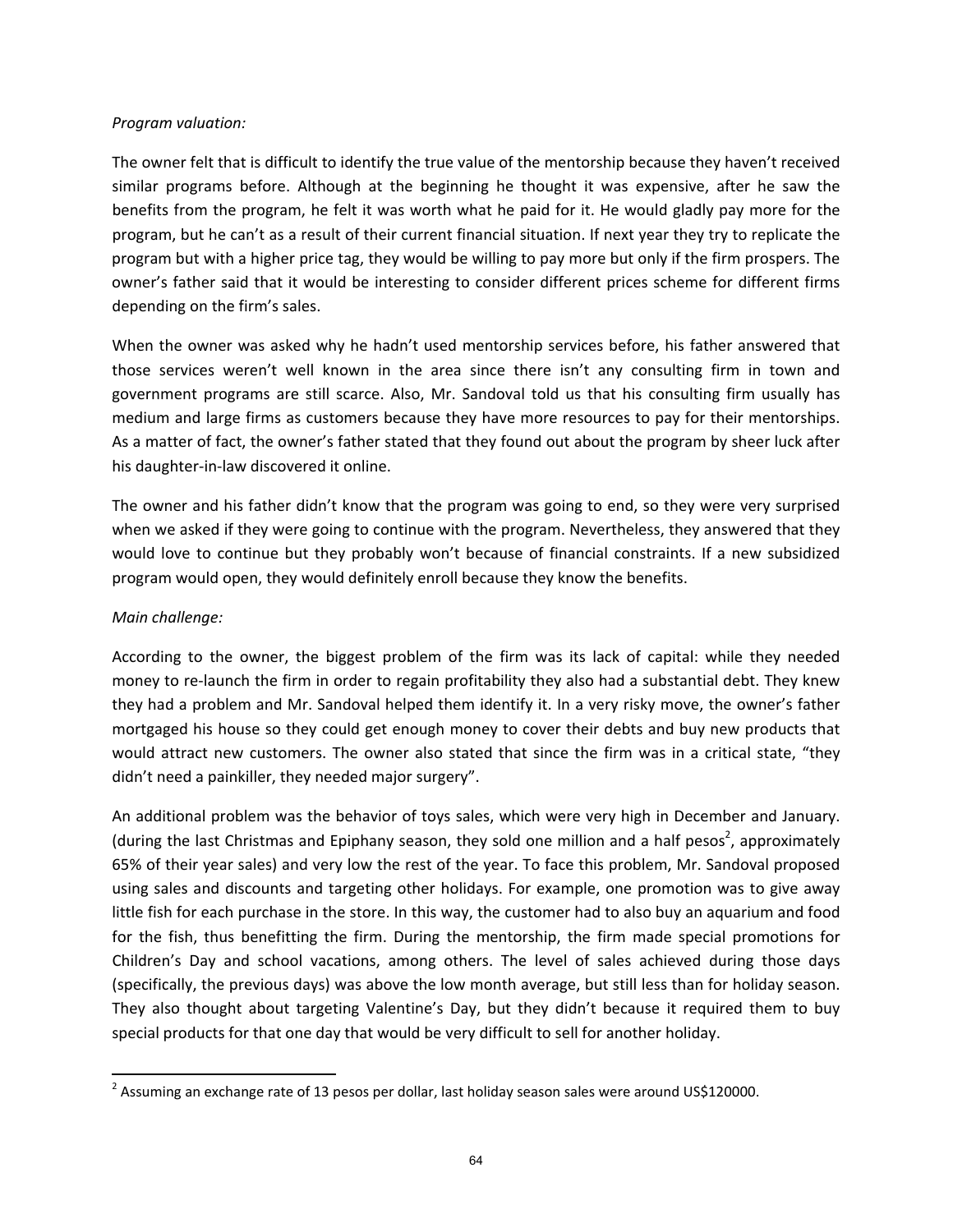Another relevant problem is that they previously worked with high volumes and low margins. However, Mr. Sandoval showed them that this strategy wasn't very profitable, so they stopped doing this, except for a few friends of the firm but at higher prices. Currently, they have a similar level of revenue, but with lower volumes and higher margins. If they had continued with their previous strategy, currently they would have been bankrupt because of the crisis.

Mr. Sandoval also helped them to develop a sales and inventory daily control system for each and every one of their stores. With this purpose, Mr. Sandoval organized some workshops (the owner said that this course was very good) and gave them some accounting software so they can calculate with more precision the financial situation of the firm. For example, Mr. Sandoval told them the case of an industrial firm that offered more than two hundred products, but after its mentorship they discovered that only thirty were responsible for the profit of the firm.

In the same way, Mr. Sandoval helped them with their prices, specifically, when department stores sold under the supplier prices. Also, in order to avoid unnecessary expenditures, Mr. Sandoval helped them with profit margin for each product, so they can focus on the profitable products. The Coleote family had identified which products were sold faster, but they didn't know which products were more profitable.

Mr. Sandoval also recommended selling the store in Puebla; that store wasn't profitable since the revenue generated was similar to the cost incurred. This information was acquired through the better control system that was previously implemented. Even though they hadn't noticed this problem before, when Mr. Sandoval showed them the numbers, they decided to sell the store. In this way, the overall profitability increased.

Mr. Sandoval also helped them identify the profile of each of their employees, so the firm can work in a more efficient manner. For example, during the Christmas season, the owner supervised the store while his father worked at the checkout. In this way, each of them had their own responsibilities and were useful to the firm. Both were very happy with this situation and even the owner's mother said that, "not everyone is useful for the same, but everyone is useful for something".

Regarding the access to credit, the owner said that it was very hard for them to obtain a loan because of the volatility of their revenues and the low cash balances they have with their banks. Before Mr. Sandoval arrived, they were already in debt at a very high interest, so with Mr. Sandoval's help, they tried to renegotiate their debt. The previous bad management of the firm's debt made them lose an important amount of money and left them in a very complicated financial situation, so it was vital to renegotiate their debts. With this purpose, the owner's father mortgaged his house for a million pesos with a private lender so they could have enough capital to re-launch the firm; during the mentorship they didn't have access to bank loans. Currently, they are paying interests, and in January (after the holiday season), they will repay the loan's principal.

According to the owner's father, he tried several times to ask for a loan but didn't get it because of the great quantity of papers and bureaucracy required. According to him, the bank's financial requirements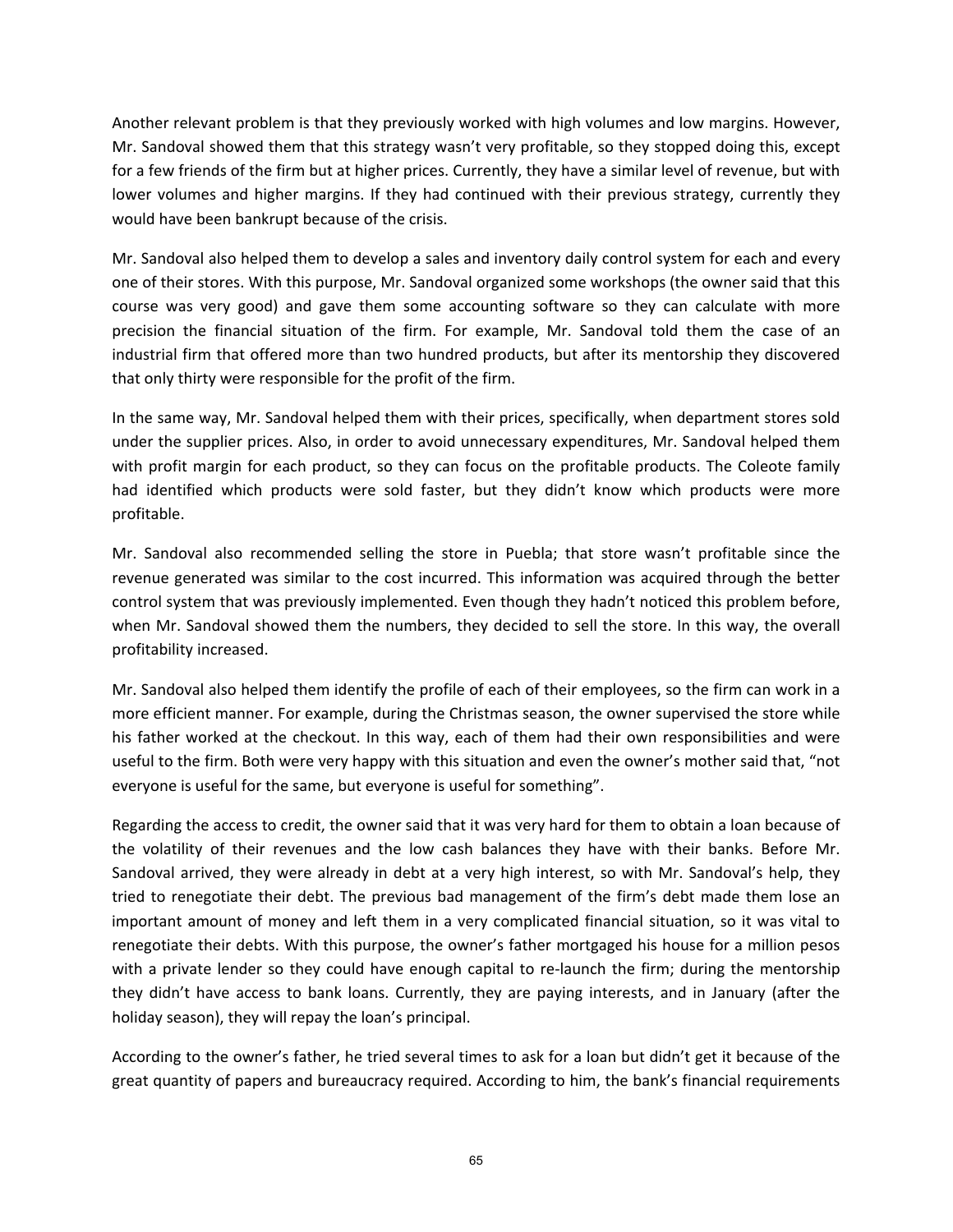are very high because, "in order to ask for a one million pesos loan you have to have three million pesos in the bank, so it is better to use your own money".

# *Main advantage of the program:*

According to the owner, the main advantage of the mentorship was that it saved the firm from bankruptcy. The owner commented, "Without this mentorship, it wasn't the case that we didn't get to the next year; we didn't get to December!" Despite not being able to hire more employees, the fact that the firm still exists, secures employment for their current employees and opens the door for the hiring of more employees in the future.

# *Main disadvantage of the program:*

According to the owner, the program has been perfect for his firm because it helped solve the firm's problems without contributing to its lack of capitalization. If the expenditure would have been higher, maybe it would have been pernicious for its shaky financial situation.

## *Mentor comments:*

# Mentor: Mr. Jesús Sandoval

# Mentorship Firm: De Negocios

According to the mentor, the biggest challenge for this firm was to solve the family problems that had a strong impact on every part of the firm. The father and the son were arguing too much, which created a stressful environment for the firm (and the family), caused a drop in sales, and resulted in physical and emotional damage to the firm. While they knew that this was a problem, they didn't realize its impact on firm performance.

Even worse, liquidity constraints aggravated the problem because they didn't know how to manage those constraints and therefore it was another source of conflict. Also, they used some of their resources on expenditures not related to the firm, such as a car service and health insurance. For this reason, they owed approximately 1.5 million pesos<sup>3</sup> while they only sold 100,000 pesos per month. Since they didn't have an accounting system, it was very difficult for the firm to determine its financial situation, so they had to make decisions without the correct information.

Another problem was the high seasonal variation, or seasonality, of toys sales. Since the business began, December and January have been the highest-selling months of the year due to the winter holidays<sup>4</sup>; sales drop in mid-January and are low through June. Later, from July to November, sales slowly increase.

  $^3$  Assuming 13 pesos per dollar as an exchange rate, the debt was around US\$ 115000.

<sup>&</sup>lt;sup>4</sup> In Mexico, children receive presents on Christmas (December 25<sup>th</sup>) and Epiphany (January 6<sup>th</sup>).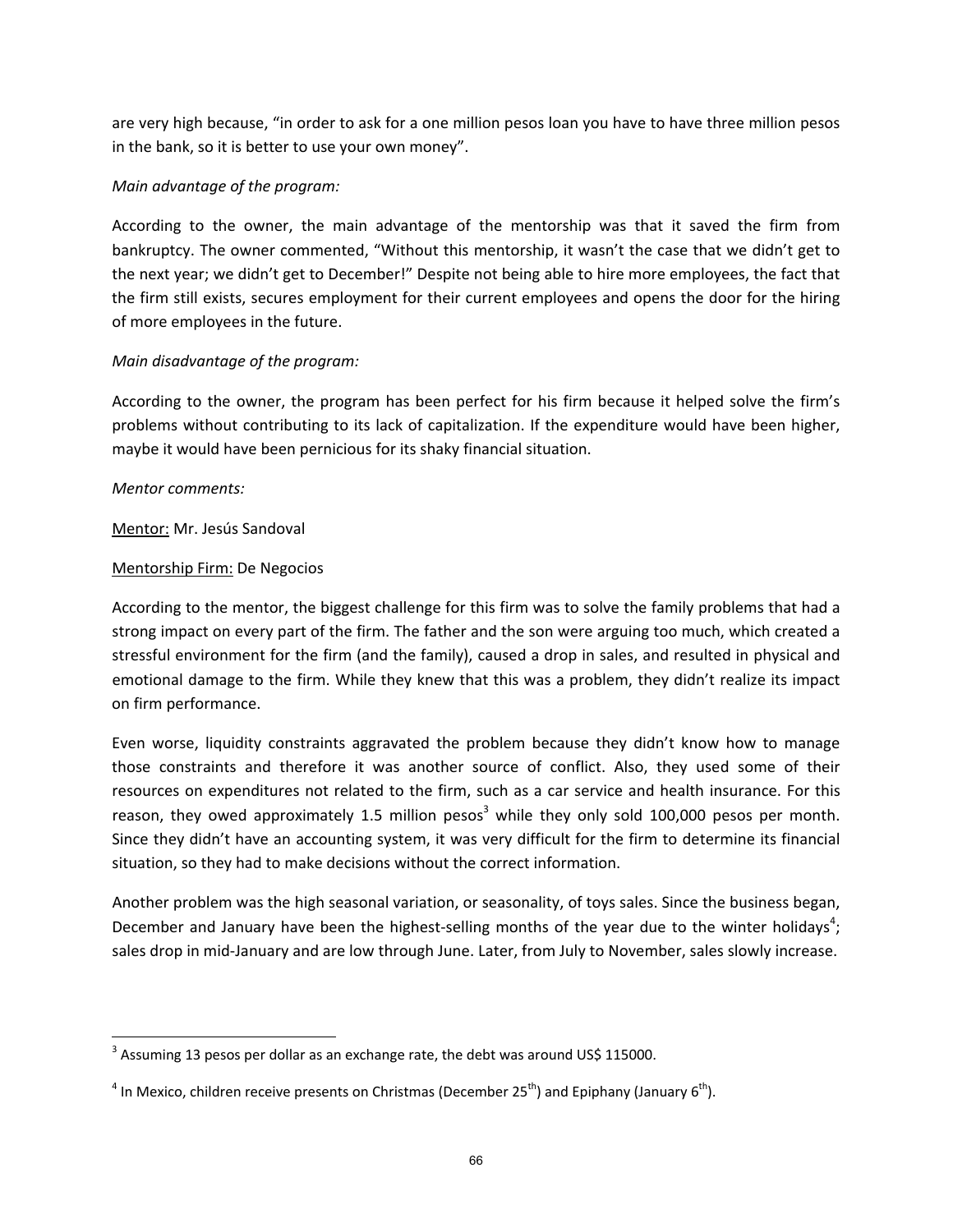At first, Mr. Sandoval thought that this firm couldn't be helped by mentorship and it was best to let it fail; with the family problems and the large debt, the problems seemed insurmountable and it wasn't ethical to "prop the firm up" for another few months with mentorship. However, with his last attempt, he managed to get some results. In order to solve the family problems, he talked individually to the father and the son and convinced them that their relationship was more important than any firm. He also emphasized that they should respect each other and work together for the good of the family. In a certain way, he worked as a mediator between the two of them, helping to heal the rift in the family.

Once the family problems were solved, they had to deal with their debt. Since their loan applications were refused from commercial banks, the father, with the approval of Mr. Sandoval, made the decision to mortgage his house to pay their debts and invest in the business. It was a risky business proposition, but it has been successful. With this money, they made several changes to the firm. First, they cleaned and reorganized their stores, adding more color and improving lighting to attract more customers. Second, they negotiated with their largest suppliers of toys, Hasbro and Mattel, to receive better prices by paying in advance and in cash. In this way, the firm could offer better prices and compete with department stores.

In the meantime, Mr. Sandoval had been working with the firm's accounting, teaching them how to improve their record-keeping and giving them software to facilitate this. It is through the use of this software that they discovered that the Puebla location (one of their three stores) wasn't profitable, so they decided to sell it. Later, they opened another location in a small town near Acatzingo, their main location and where the family lives. This location has been profitable.

In order to deal with the seasonality of sales, they began to offer discounts and special offers during the year to increase sales in their weaker months. They also targeted several holidays and special occasions (school vacations and Children's Day, among others) to reduce the seasonality.

The results of these solutions couldn't be better. Even though the family and the mentor didn't think that the firm would survive in mid‐2008, the firm is much more profitable than before, as demonstrated by the fact that they had a 35% increase in sales and 50% in profit. This revenue is allowing them to pay their mortgage, improve the firm, and live better.

According to Mr. Sandoval, the main constraint for the firm's growth is that they are still too dependent on the mentor. In order to be ready to do everything by themselves, they need at least one extra year of mentorship in which they will focus on strengthening the firm so that they can make decisions and identify potential problems for themselves.

Again, according to the mentor, the main competitive advantages of this firm are that they have a diverse product line and a strong responsiveness to client demand. Regarding this last point, the mentor commented that they have great customer service and they are not afraid to take chances and to think outside of the box; however, they aren't ready to grow because they still need some guidance from outside to professionalize its management. The firm needs to further develop this ability so it can take full advantage of its growth potential.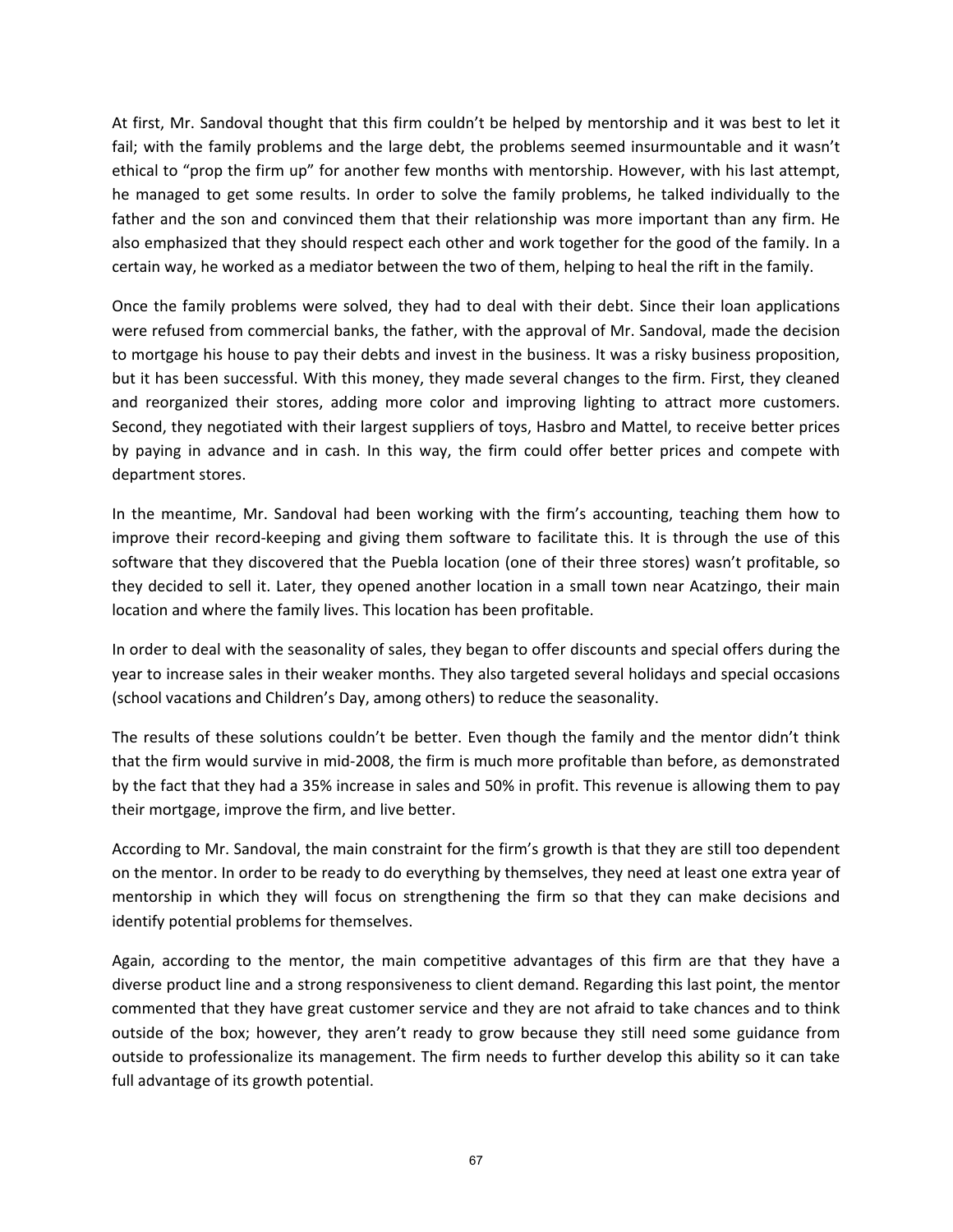Finally, the mentor stated that even though the familial problems were difficult, his relationship with everyone in the firm was excellent and based on trust and honesty. He doesn't believe that he is going to continue mentoring this firm once the subsidy ends; he cannot afford to continue providing services at a lower rate and the firm is far from Puebla.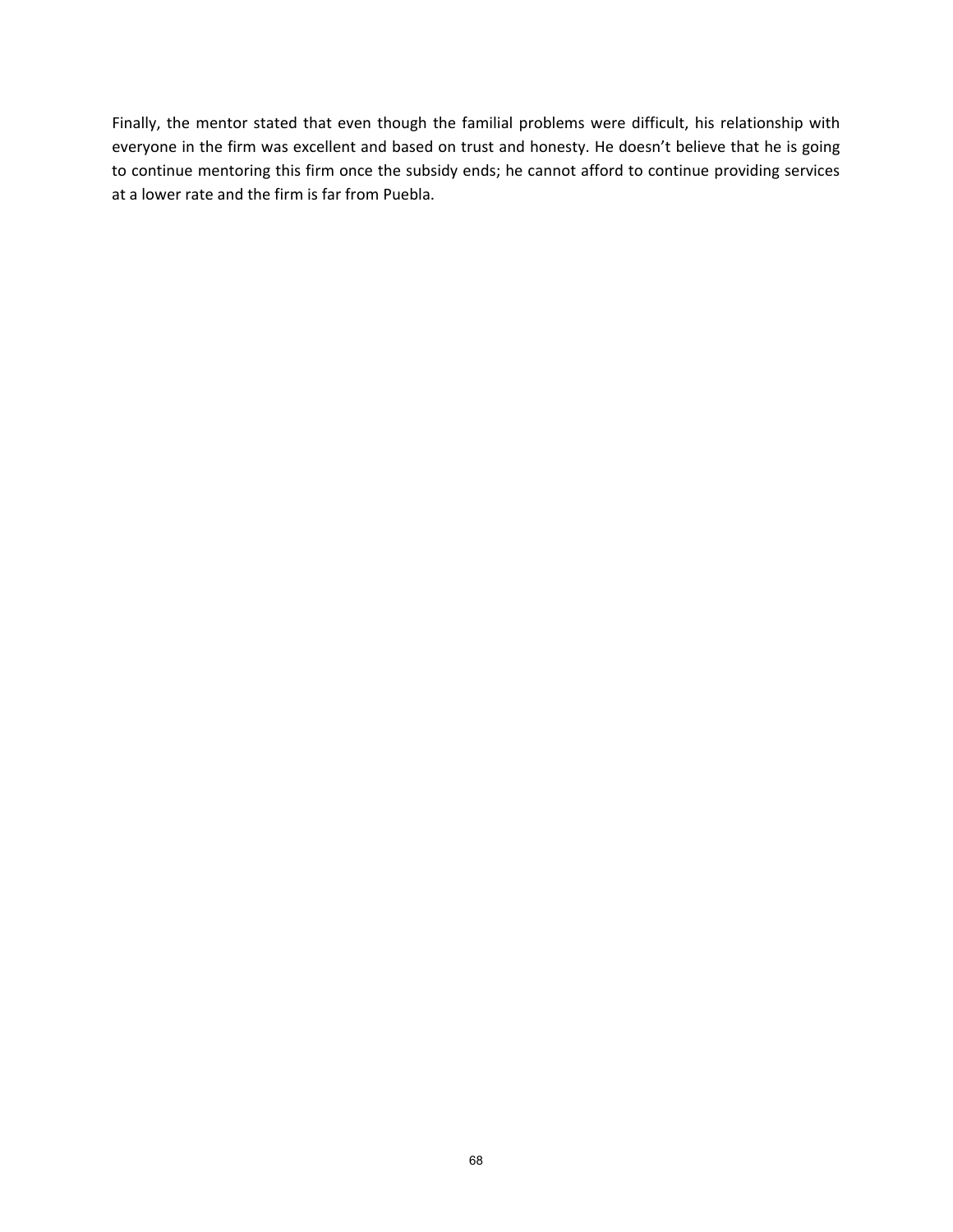## **Case Study #5: Piparama**

## *Demographic Information:*

Piparama is a firm that specializes in water transportation in the city of Puebla.<sup>5</sup> The 41-year-old owner stated in the interview that he comes from a humble family and that he was influenced by his father, mother, and brother who were all entrepreneurs. Based on his background, he decided that he wanted to be an entrepreneur as well because he has always enjoyed being his own boss.

Regarding his education, he has a bachelor's degree in business administration. However, his main advantage in this business is his experience; he began working in water transportation around 20 years ago. When he was in college, he and his cousin rented the water delivery truck of a friend that wasn't using it. During those three months of renting the truck, he learned the basics of the business.

According to the owner, he was interested in the water transportation business because he believes that water is a strategic resource for which there will always be strong demand. Although a large number of houses in Puebla have piped‐in water service, the owner stated that he also sells water to compensate for pipe failures and extra needs, such as filling a pool, among other situations.

# *Firm History:*

The owner founded Piparama in 1992 and since the first day, the firm has been formally registered. The main reason he opened the firm was to generate money. He needed a way to support his family because he was unemployed at the time. Also, he wanted to be his own boss. When the firm started, the owner was the only employee and he only had one truck. Now he has 10 trucks and 7 employees including himself. The owner bought his last truck about one and a half years ago and he doesn't have a capital restoration program because he claims that he only buys new equipment when he has the money.

Piparama is a "persona física" firm, which is the legal regime that roughly translates to "person with entrepreneurial activity". The owner owns 100% of the equity of the firm. However, according to him, even though he is the owner, he still does whatever is necessary at his business, from answering phones to sweeping the patio, driving a truck to negotiating with customers. In other words, even though he is the owner of the firm, who is supposed to be in charge of the strategic planning and leadership, he still does daily chores.

## *Would you recommend this program?*

According to the owner, the decision to recommend this program depends on the characteristics of the entrepreneur to whom he would be recommending it. He wouldn't recommend this program to entrepreneurs with a minimal level of infrastructure or experience because he believes that the program

 $<sup>5</sup>$  Piparama is a firm that transports water from wells and other extraction points to consumers' water tanks.</sup>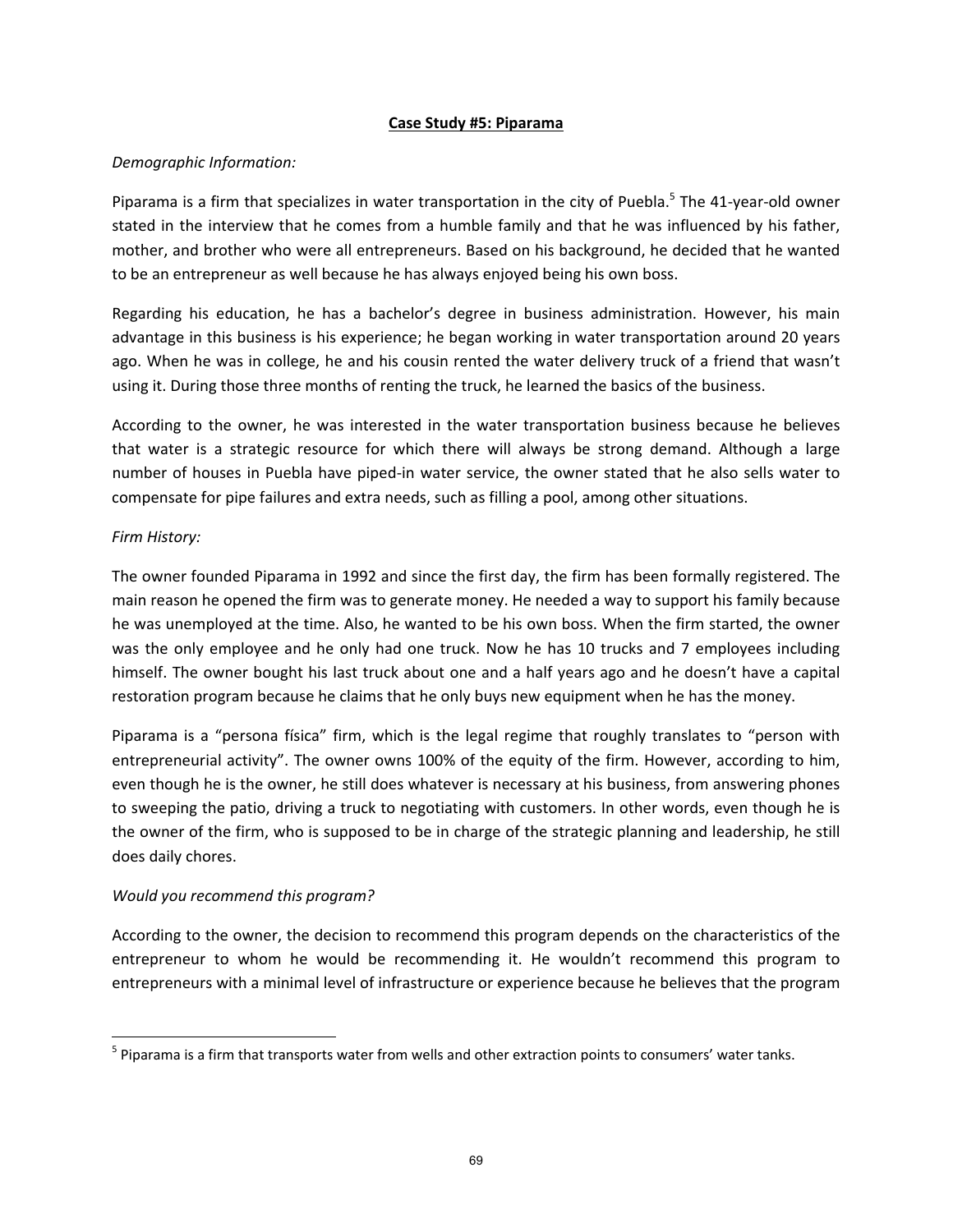might distract them from the hard work needed to get the firm going. He also said that without a certain level of infrastructure or experience, the mentorship program's impact might be smaller.

The owner also indicated that he would recommend the program for people without a college education, but he wasn't sure about recommending it for people that have recently received a college degree in business administration. His reasons were that while the program might help organize and standardize the knowledge of the entrepreneurs who do not have formal education, it might be redundant for the recently graduated college-educated entrepreneurs, as the program would repeat some of the same knowledge that they received in college.

According to the owner, in order to get the most out of the mentorship, firms should have a minimal level of infrastructure and experience, an organizational structure that won't collapse because of the changes<sup>6</sup>, a business culture that encourages learning, and realistic expectations of the mentor program.

When asked how he would improve the mentor program, the owner said that he would like to increase the practical training aspect and tailor the program more to the firm's necessities. According to him, the mentorship shouldn't come with a predetermined program to force onto the firm, but instead try to deal with the firm's real problems. However, when asked if the mentorship did a diagnostic at the beginning of the program, he admitted that it was done; however, he said that every proposed solution was too difficult to carry out because they didn't give him any resources. Finally, he also said that he would have liked to dedicate more hours to accounting and logistics training even if it had meant reducing the time allotted to other subjects, such as strategic planning and human resources. While the owner didn't explicitly say that he preferred "hard skills" (accounting, logistics, etc.) to "soft skills" (human resources, mission, vision, etc.), he gave that impression in a number of his answers.

## *Program Valuation:*

In order to identify how much the owner values the program, he was asked about his willingness to pay for the mentorship, his willingness to sell his spot in the mentorship program, and whether he had used private consultants before.

Regarding his willingness to pay, the owner said that he will be willing to pay 70% of what he already paid. This is a surprising result because the cost of mentorship was highly subsidized and the amounts paid by the firms were small in comparison to the true cost. Since the owner's firm is a micro firm, he only had to pay 700 pesos monthly for the program. Therefore, from this information, we can deduce that the owner doesn't value the consulting services received by his company at the market rate, or even the subsidized rate, of these services. However, he may not have had any idea about the unsubsidized price of consulting and simply gave a percentage related to his level of satisfaction with program.

 $6$  When asked to clarify this point, he claimed that too many changes could break a firm by forcing people to change when they don't want to.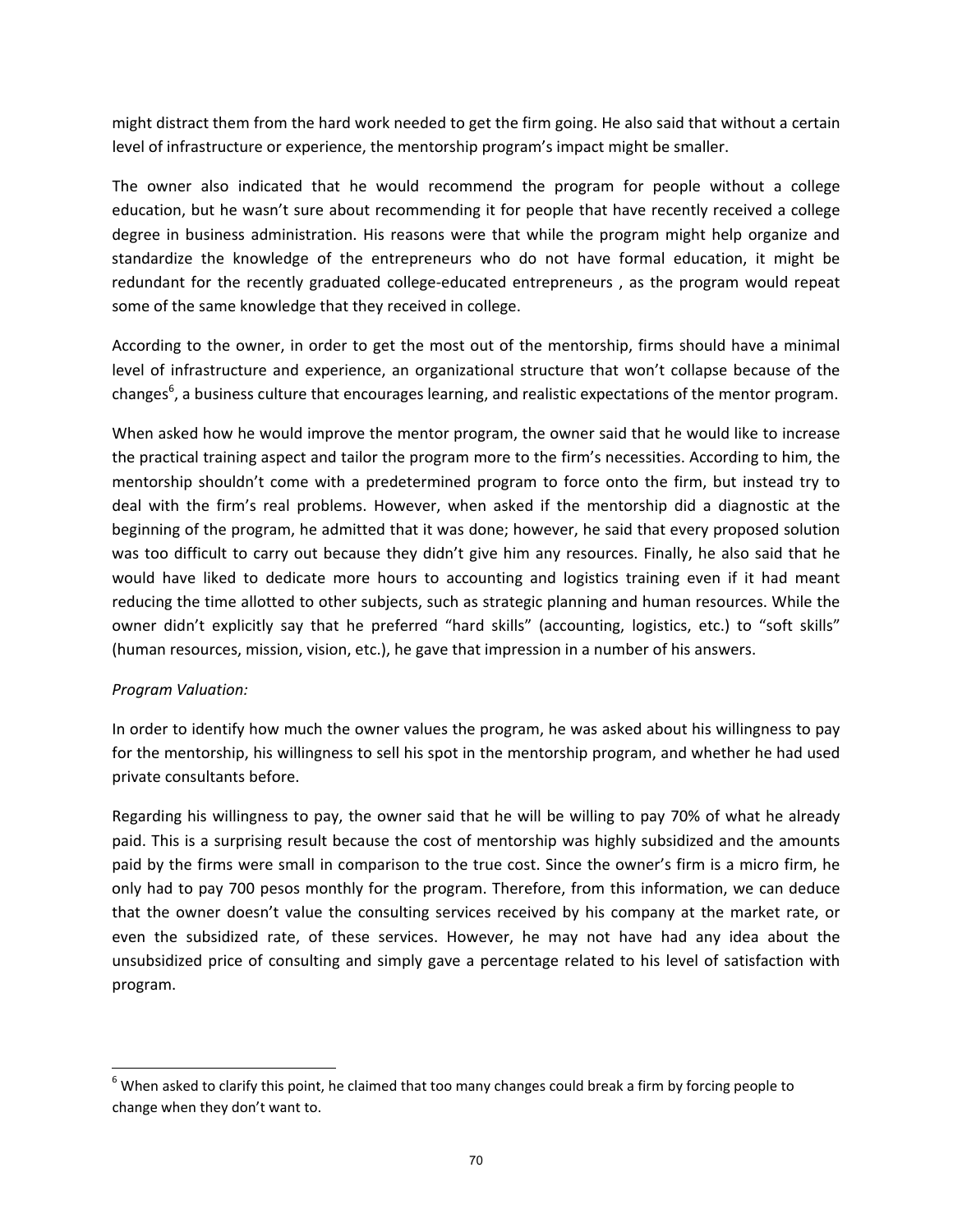Regarding the owner's willingness to sell, he indicated that, even with the program's perceived weaknesses, he wouldn't sell his place in the mentorship program. He stated that he prefers to have access to this knowledge and then decide if it is useful for him rather than selling his place. He said that "knowledge does not have a price."

Finally, regarding whether he had used a private consultant before, the owner answered that he had not because he didn't have the money, he was too busy working, and he felt that he didn't have enough infrastructure to make the most of a consultant. He also stated that after experiencing this mentorship, he doesn't think that he is going to use a mentorship again because it was not very useful for him.

When asked why the mentorship hasn't been useful for him, he said that in order to consider the mentorship a success, he would have to get access to a loan. He claims that he told the mentors that credit was his priority, but they told him that the program wasn't designed for that. However, the mentors said they would help him with getting credit later. Because the program was suspended, they never got to that phase, and when the owner applied for a loan he was rejected.

# *Main Challenge for the Firm:*

Regarding the main challenge for his firm, the owner said that it was relationships with people, both inside and outside of the firm. He is worried that his employees show little commitment to the firm, are not passionate about the work, and don't have enough training. Even worse, every time he gets a good employee, after a couple of months, this person leaves Piparama to create their own competing firm. Regarding relationships with people outside of the firm, the owner was worried that his clients are only interested in the price of their water and not other factors, such as quality and professionalism. For example, he keeps his modern fleet of trucks in good repair and pays benefits to his employees, both of which raise his production costs. Therefore, the informal firms that use old trucks and are not registered for operation with the government have an advantage over his firm because they can sell their water at a lower price.<sup>7</sup>

According to him, he is the one who realized this was a problem, but the mentors focused on accounting issues. He didn't consider accounting as a problem for his firm and saw the mentor's efforts as more of an update. When he told the mentors about this problem, which he considered his biggest challenge, they proposed that he hire an external firm so they can evaluate any job applicants. However, he didn't hire the firm because it would generate an extra cost. He didn't believe it would be useful and said that he prefers to participate in the hiring process. Currently, these relationship problems are still unresolved even though he has tried several options, such as loyalty campaigns, prizes for his customers, and social integration (baseball teams and firm parties) for his employees.

The owner also complained that to have the mentorship as a "little school", that is, teaching the basics and general ideas about running a business, wasn't enough because the mentors were only giving him

 $<sup>7</sup>$  The owner didn't mention if the mentors had helped him to determine that these relationships are his biggest</sup> problem. As a matter of fact, it seems that he didn't speak directly about this problem to his mentors.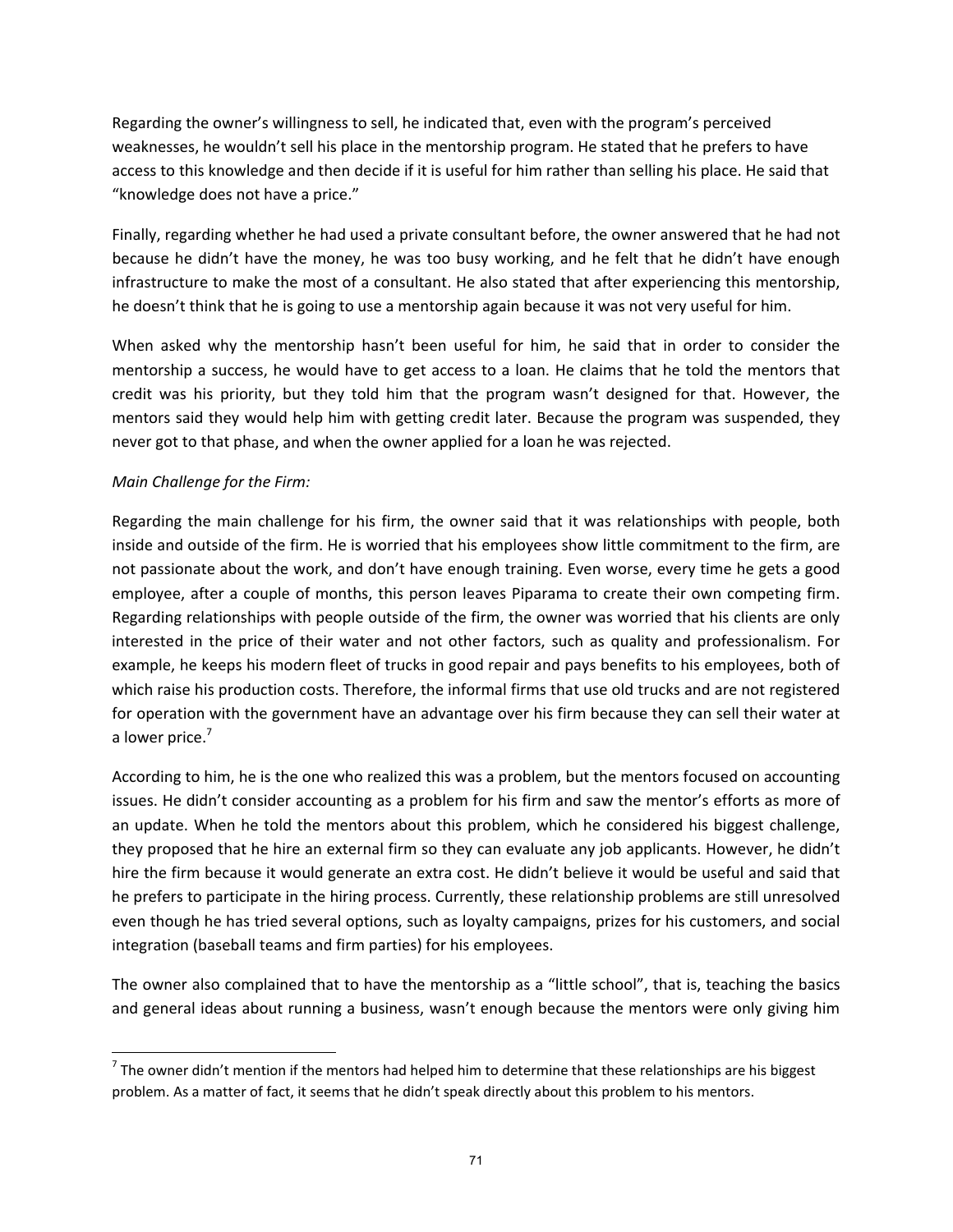general tools that might not help him grow in the short term. The owner said that he has changed his mission and vision, but he was sure that in the future they would change again due to new administrative ideas. However, he said he didn't know how this was going to help make his firm grow. According to the owner, the mentors taught courses on management, logistics, and accounting. For him, the management course wasn't very helpful because it didn't directly impact his business. He found logistics very interesting, but also very difficult to apply, so he considers it a long term project. Finally, accounting was the only instruction he found marginally useful in the short term, because it updated his classes from college. He thought that these courses were aimed at the long term, because in the short term, there isn't any money to execute their recommendations.

He would have liked to have a course that could be better applied and that dealt with daily problems. He also expected that the mentorship was going to produce more opportunities for his firm, such as networking with larger firms and help with receiving credit. Since access to credit was his priority, he was disappointed with the mentors regarding this point. His access to credit was very difficult because he didn't have any collateral and he has been denied a couple of times. However, he believes that his business could grow exponentially if he gets a loan tailored to his necessities. For that reason, he asked the mentors for help in order to prepare a better loan application. Nevertheless, the mentors told him that they were going to cover that topic later, but since the mentorship ended before schedule, there wasn't time to help him with the loan application. While he thinks that with the help of mentors he could possibly get a loan, he doesn't want to hire a mentor again.

Finally, the owner told us that he has a new project for the future. He received permission from the state to extract water from underground sources, but the well represents a large investment (around one million pesos), so he is planning to mortgage his property in order to get the required capital. Actually, the day before the interview, he began the process of mortgaging his property for the well investment. However, he later informed us that the loan had been denied. When asked if the mentors have helped him, he said that he received little help from them in the development of the plan and in identifying his financial options.

## *Main Advantages of the Mentorship:*

According to the owner, the three main advantages of the mentorship were:

- Good mentors: the owner said that the mentors were helpful and interested in improving the firm. He qualified his relationship with the mentors as very good. While the interview was being conducted, a mentor was working with two employees on accounting topics and the owner stopped to thank the mentor for his time. He later stated that he was especially satisfied with the updates he received in accounting.
- Encouraged him as an entrepreneur and increased his confidence in his performance: the owner indicated that this program has increased his identity as an entrepreneur because he feels more confident with this extra knowledge.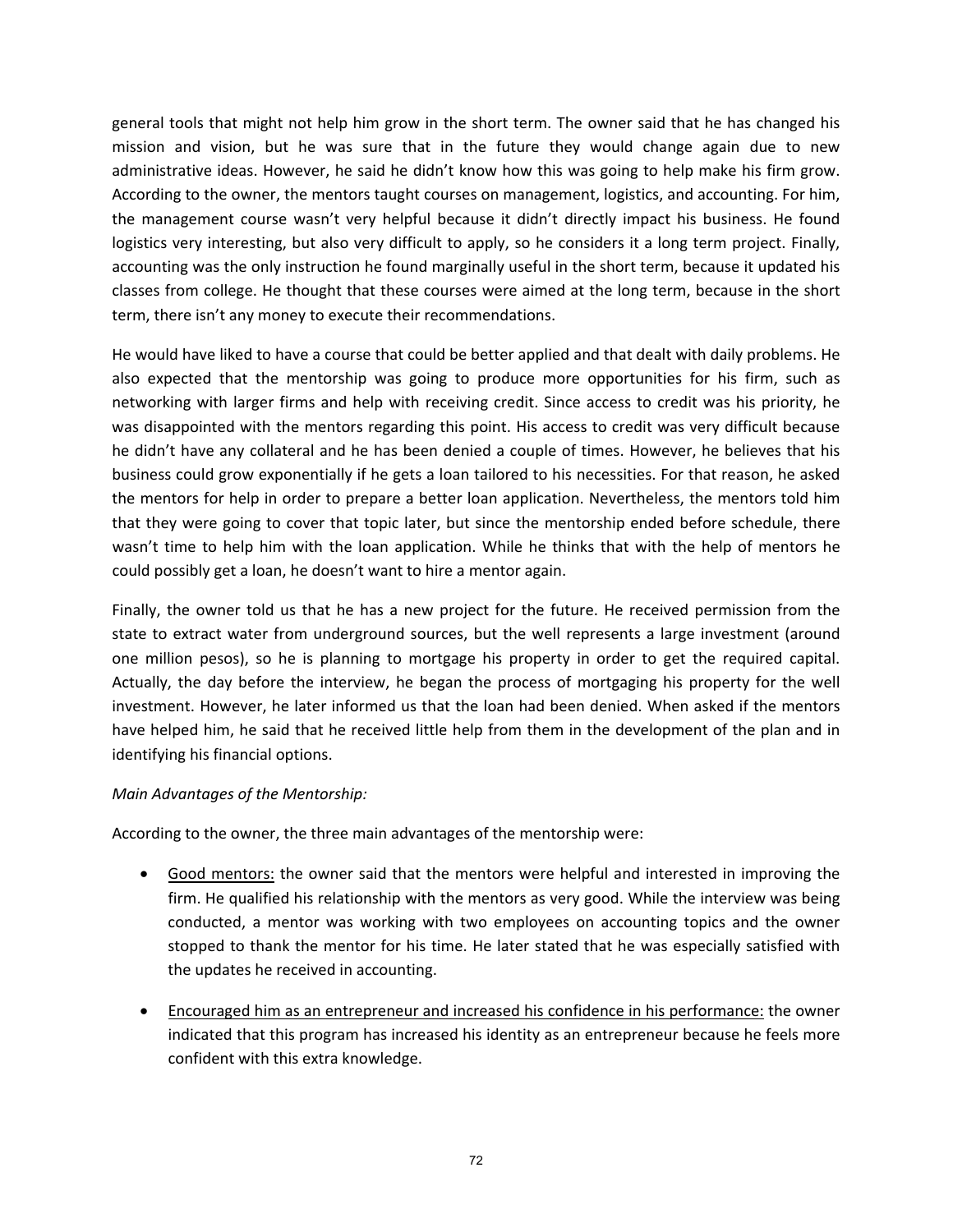Helped him improve his business: the owner said that the mentors gave him good recommendations such as installing software that will simplify the accounting and logistics of the firm.

## *Main Disadvantages of the Mentorship:*

According to the owner, the main disadvantages of the mentorship were:

- The mentorship didn't tackle real micro firm level problems: the owner was worried that the mentorship wasn't helping to solve the real, daily problems of his firm because according to him, the mentorship is too theoretical and they are too bound to a predetermined program. For example, he mentioned that some cases used by the mentors were based on multinational companies such as Ford and General Motors, and he didn't think that he can relate because the challenges faced by those firms are different from the challenges faced by his micro firm. He actually argued with the mentoring company's director about this problem.
- Complaints of employees: the owner stated that employees have begun to ask for more benefits and higher wages in response to the mentorship. Supposedly, their reasoning is that since there is money for mentoring, there is money for extra benefits and higher wages.
- Lack of opportunities to expand his business: the owner expected to have several opportunities to make his firm grow from this program. He specifically said that he thought that he would increase his networking opportunities with big firms from Puebla and he would get easier access to credit.<sup>8</sup>
- It may be bad for new firms: the owner stated that he believed that the mentorship could be negative for new firms because it may distract the owner from the work needed to sustain and grow a firm.

## *Mentor comments:*

## Mentor: Fernando Orué

## Mentoring firm: BFO

When asked what the biggest problems of Piparama were when the mentorship began, Mr. Fernando Orué, the mentor of the firm, said that they had several problems, such as the lack of strategic planning and structure. Nevertheless, the mentor stated that if he had to choose only one, according to him, the biggest problem was the lack of financial and administrative control because the firm didn't know how much money entered the firm (as cash inflows such as payments) and how much money left the firm (cash outflows such as wages, payments, and taxes).

  $^8$  Several firms have stated that they expected to have better access to credit as a result of the program. While there is a possibility that this is an irrational expectation of the program, it is also possible that there was a miscommunication between the firms and the IPPC.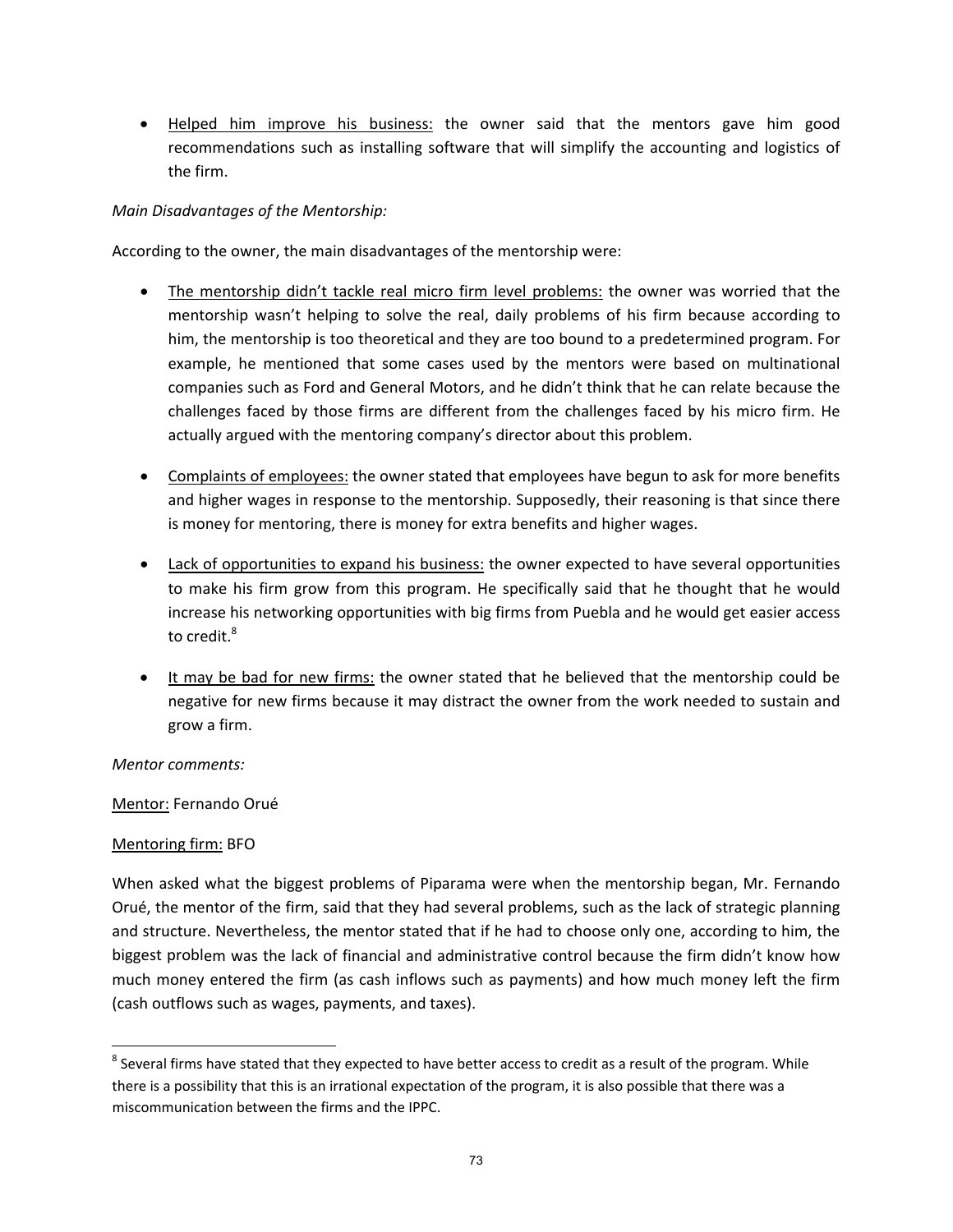To solve this problem, they worked on three areas. First, they worked on strategic planning to design a better strategy to attract more new customers and to differentiate themselves from their competition. Second, they also worked on internal financial control by creating and using different forms so they have a tangible register of their cash inflows and outflows. Finally, they also suggested the use of special software that will help to capture the financial situation of the firm more precisely. Before that, the firm relied on Excel spreadsheets and post-it notes. For example, when Mr. Orué asked for Piparama records for the first time, in order to identify which service offered by the firm was most profitable, the entrepreneur brought him one notebook, several post-it notes, and a couple of Excel files. With the help of another firm mentored by BFO, SIEMSA, they developed affordable new software specially tailored to solve Piparama problems. Piparama was very satisfied with this software.

Regarding the administrative problems, during the mentorship, a new problem emerged. One of their main customers, the university hospital, consumed 4 water loads per month, assuring them an important cash inflow. However, suddenly, they stopped paying on time and Piparama had to begin putting pressure on them to repay. Since this hospital was one of their main customers and they didn't want to lose them, Piparama couldn't sue them or use any other legal measures. With the help of BFO, who recommended selling less to the hospital until they pay their debts, they reduced the debt from 600000 pesos to 400000 pesos.<sup>9</sup>

The mentor also recommended organizing a better inventory of the spare parts of the trucks. First, the mentor recommended selling those spare parts that were too old and/or too specific to junkyards. Second, he recommended moving the storage place from a dark room that interrupted the hallway to a bright and illuminated room more suited to serve as storage. Third, he recommended classifying the spare parts according to the year and model of the vehicle. Fourth, the mentor gave the owner an electronic kardex, which is an inventory control mechanism that helped them identify what they have in stock. In this way, Piparama improved its inventory control by identifying the spare parts that were or were not important.

Regarding their differentiation strategy, Mr. Orué recommended that Piparama should highlight the fact that, while other water transportation firms use old trucks (around 25 years old), they use modern trucks (only 7 years old on average) that are in a great condition. In this way, Piparama could position themselves as the most reliable and modern water transportation firm in the market.

Regarding the human resources management, Mr. Orué recommended the owner hire a person specialized in this area because the owner's niece, who worked as an intern, was the only person in the firm that worked on HR. The mentor organized the area and how it worked, but the owner didn't hire anyone, so the human resources management wasn't improved.

Another problem they discovered was that its organizational chart was too high, which means there were too many levels of hierarchy. The mentor recommended merging the operations director and supervisor because both were doing their job inefficiently. Mr. Orué recommended utilizing an external

 $9$  Assuming an exchange rate of 13 pesos per dollar, they reduced the debt from approximately US\$ 45000 to approximately US\$ 30000.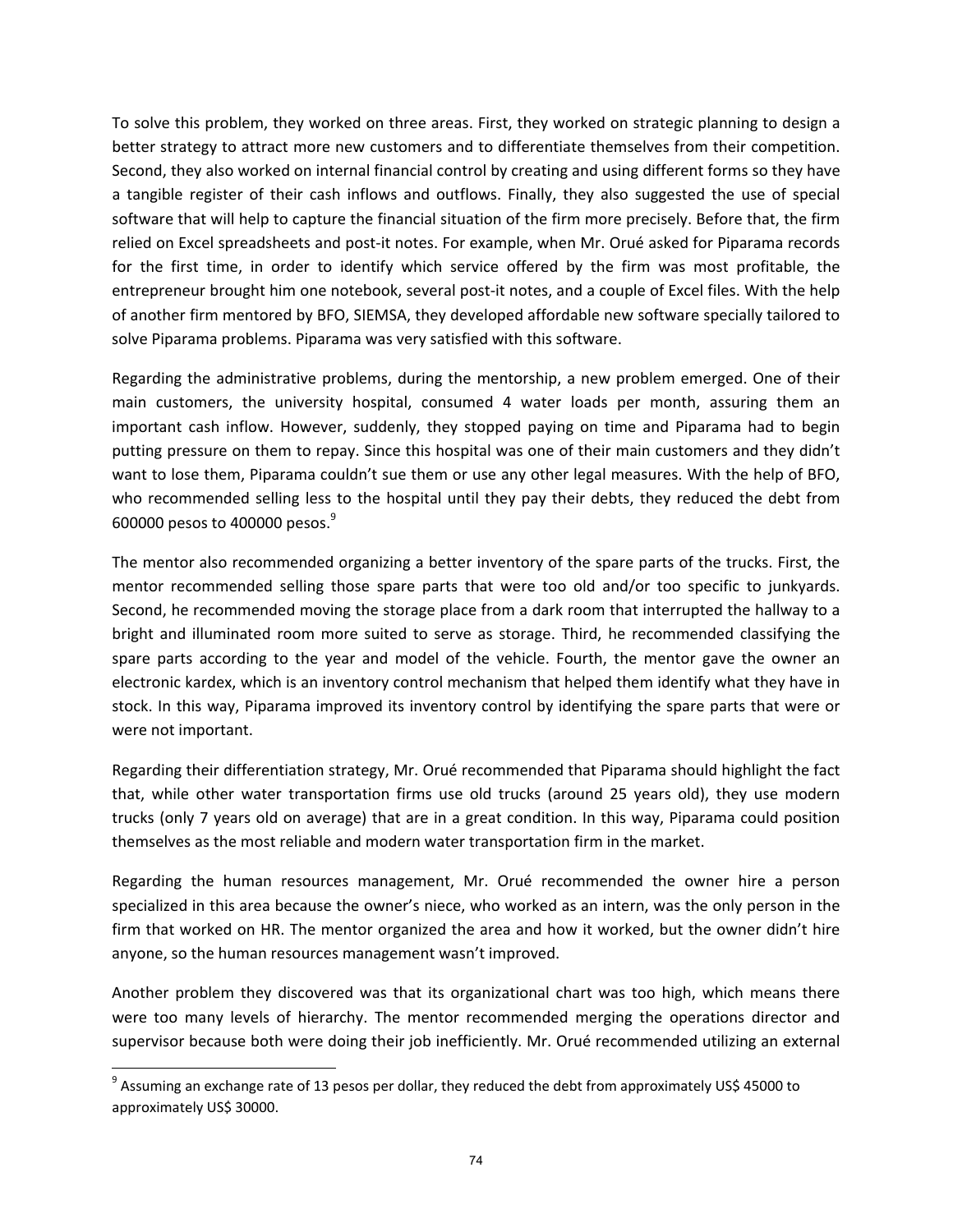company to hire the truck drivers because they had problems with previous drivers. However, both ideas were turned down by the owner because he trusted his operations director (he was an old friend) and he believed that outsourced drivers wouldn't look after his trucks as well as drivers hired directly by Piparama. However, the owner also complained about the drivers that he had directly hired. According to the mentor, this problem might be a consequence of offering low wages that only attract low qualified and uncommitted employees.

According to Mr. Orué, the main obstacle to solving the problems of this firm was the lack of commitment of the owner to the program. Mr. Orué remembers that during the fourth session, the owner asked when he was going to get his credit and the mentor told him that this program didn't have a subsidized credit. The owner, who said that he was told by the IPPC that every firm in the program was going to get financial support from a government fund, was clearly displeased by this statement and from that moment on, he complained about everything and didn't accept any advice from the mentor. The mentor told him about other government funds and other financial options. The owner wanted the mentor to work on the applications for these funds, but the mentor was reluctant to do this since it didn't fit with his recommendations as explained below.

For example, Mr. Orué told us that after analyzing Piparama's fleet, they recommended that he not invest in another truck because it didn't make financial sense. Instead, Mr. Orué recommended investing in another well because his current well only covered 30% of its water use. The owner told them that he was going to think about it. However, the next time Mr. Orué visited Piparama, the owner had already bought a new truck and they were already painting it. Later, the owner complained that he didn't have enough money to invest in another well. Mr. Orué recommended selling a truck and, in that way, getting money to invest in the well. However, the owner didn't like the idea and he dismissed it. While Mr. Orué accepted that the owner is the entrepreneur and has the final decision, he would also have liked the entrepreneur to at least consider his recommendations and to be open to talking about new ideas.

Additionally, the mentor mentioned that most of the time, the owner's wife ran the business because he was busy "running a junior baseball team" in which he invested part of the profits from Piparama. Therefore, he only participated in the big decisions of the firm. While the mentor had a great relationship with the owner's wife and she followed their recommendations, the relationship with the owner was bad because he wasn't getting the loan that he expected from the mentorship. For that reason, from the fifth session on, he stopped attending the mentorship meetings and he blocked every recommendation made by the mentors.

Mr. Orué tried to convince the owner to give the mentorship a chance by pointing out how much the areas in which they had been working with the wife had improved. They also tried to convince him that there were other funds that would be easier to get if his firm were more solid. They even tried to take the owner out of his comfort zone (out of his firm) so that he would be more approachable. However, according to Mr. Orué, nothing worked because the owner was obsessed with getting a loan from IPPC and was so disappointed with the outcome that he didn't want to take advantage of the program. Another reason why he didn't accept any advice from the mentor was that "he already knows that" because he had read several management books that, according to Mr. Orué, gave the owner a false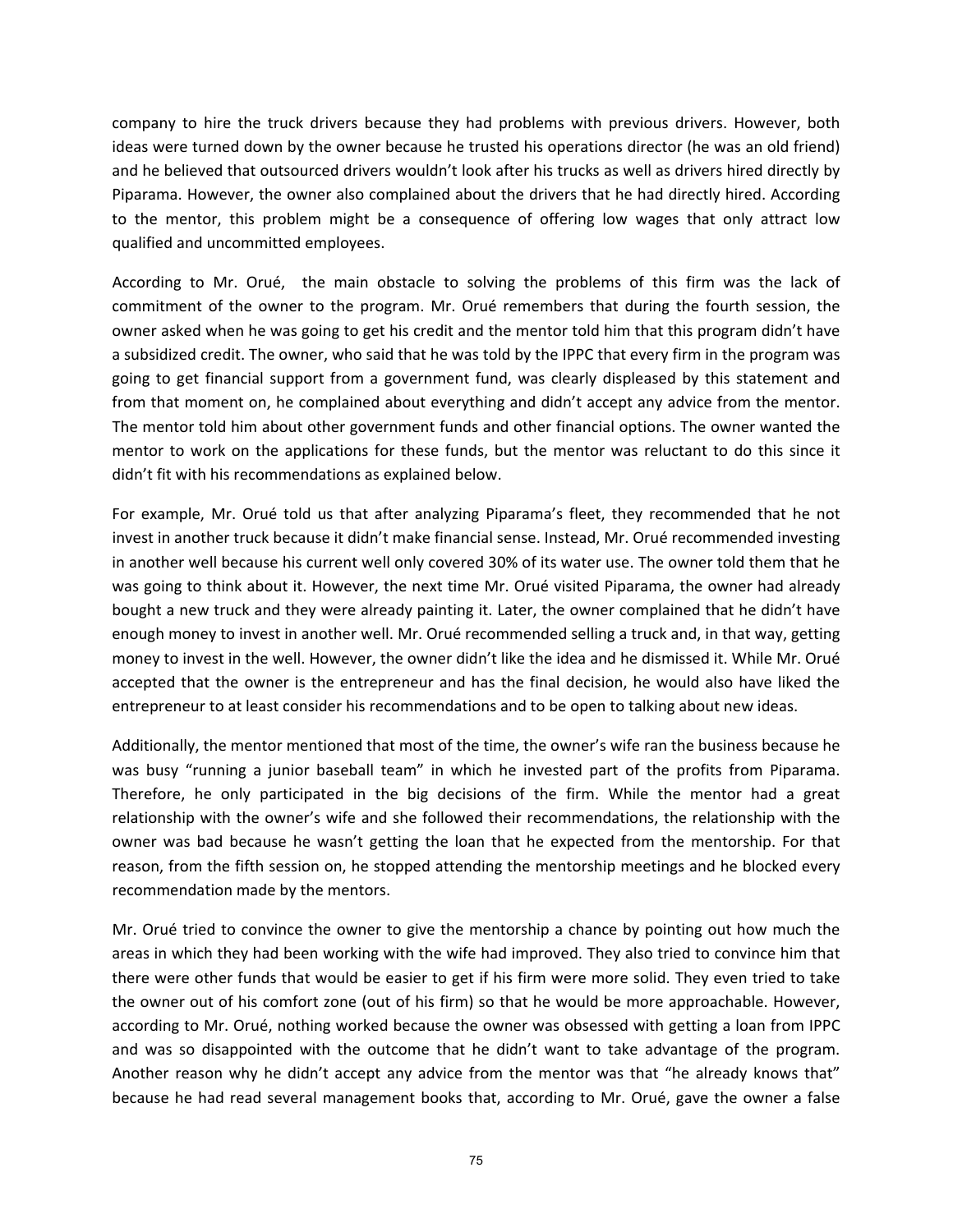sense of being an expert. He even negatively affected the participation of his wife because she was much more timid and less enthusiastic about the mentorship when the owner was around. According to Mr. Orué, if the owner's wife had been the main entrepreneur, the mentorship would have had a much larger impact.

For that reason, Mr. Orué pointed out that his firm wasn't satisfied with the results obtained in this mentorship. In a way, the improvements that were obtained by working with the owner's wife were diminished by the lack of advance with the owner. According to Mr. Orué, of the sixteen firms that they were mentoring, this firm was among the three with the smallest improvements after the mentorship program. He also said that since a mentorship is based on trust, the human component is important and unfortunately, in this case, it was really problematic.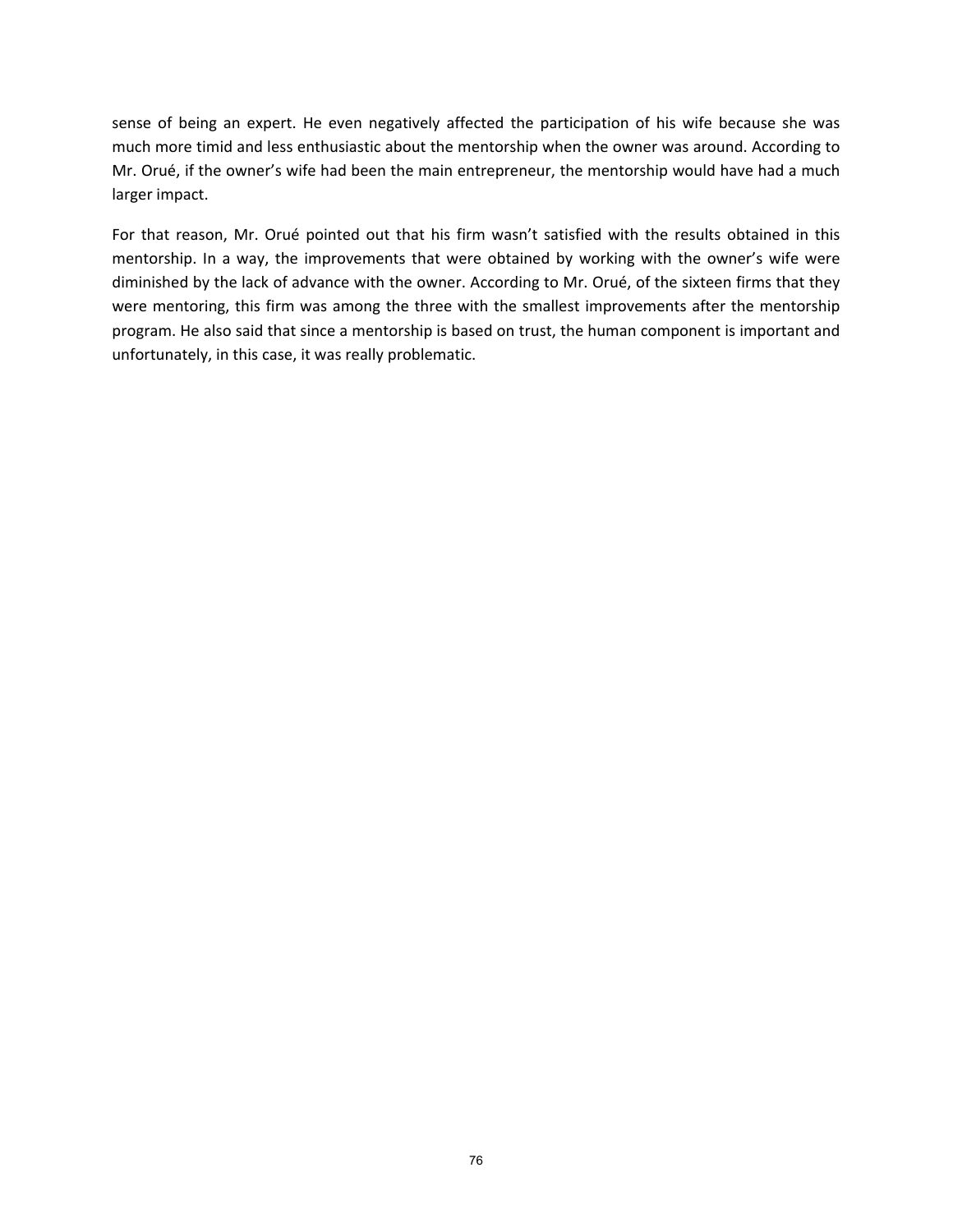## **Case Study #6: Hotel Enchufado**

## **Owners: The Director and the Manager**

## *Demographic Information:*

This firm is owned by two sisters‐in‐law. The director is 40 years old and studied computer systems in college, though she did not graduate with a degree. She began working in the firm after her father‐in‐ law bought the property and it was decided that she and the manager would manage the hotel. The director did not have any previous experience in hotel management or the service sector.

The manager is in her late 30s and holds a bachelor's degree in tourism administration. As with the director, she began working in the firm because she married into the family that owns the property, though she also wanted to be an entrepreneur. Prior to her marriage and involvement with the hotel, she had six months of experience working as an intern in another hotel.

## *Firm History:*

The firm Hotel Enchufado was founded by the director and the manager's father‐in‐law when he bought the property and remodeled it into a hotel in 1985. Shortly thereafter, he delegated the management of the hotel to his sons' wives, who have been the principal decision‐makers ever since.

While the firm was founded in 1985, it was not formally registered as a business until 1987 (it had previously been registered as a person with entrepreneurial activities). At the hotel's inception, there were only three employees and seven rooms. However, over the years, the family has undertaken significant expansion and remodeling projects within the hotel. Currently, there are 36 rooms and 12 employees. Most of the staff has significant experience in the hotel industry but little formal training.

During its 24 years of existence, a lot of things have changed. During this time, they have formalized the firm, evolving from a family firm into a professional hotel. Now they have an organizational chart, a mission and vision statement, and a process manual, among other management tools that enhance the firm's professionalism.

# *Program Recommendation*

Both entrepreneurs said they would recommend the program because it has helped them to better understand the financial aspects necessary to manage a firm. For that reason, while they recommend this program to any type of firm, they especially recommend this program for new firms, so that those firms will be properly managed from the beginning. They also believed that it may be less useful for larger firms.

When asked how they would improve the mentorship, both agreed that they would have liked to receive more practical courses specialized in their business activity. The sisters‐in‐law said that it would have been especially useful if the hotel staff could have received courses on housekeeping, cooking and cleaning, and other daily chores.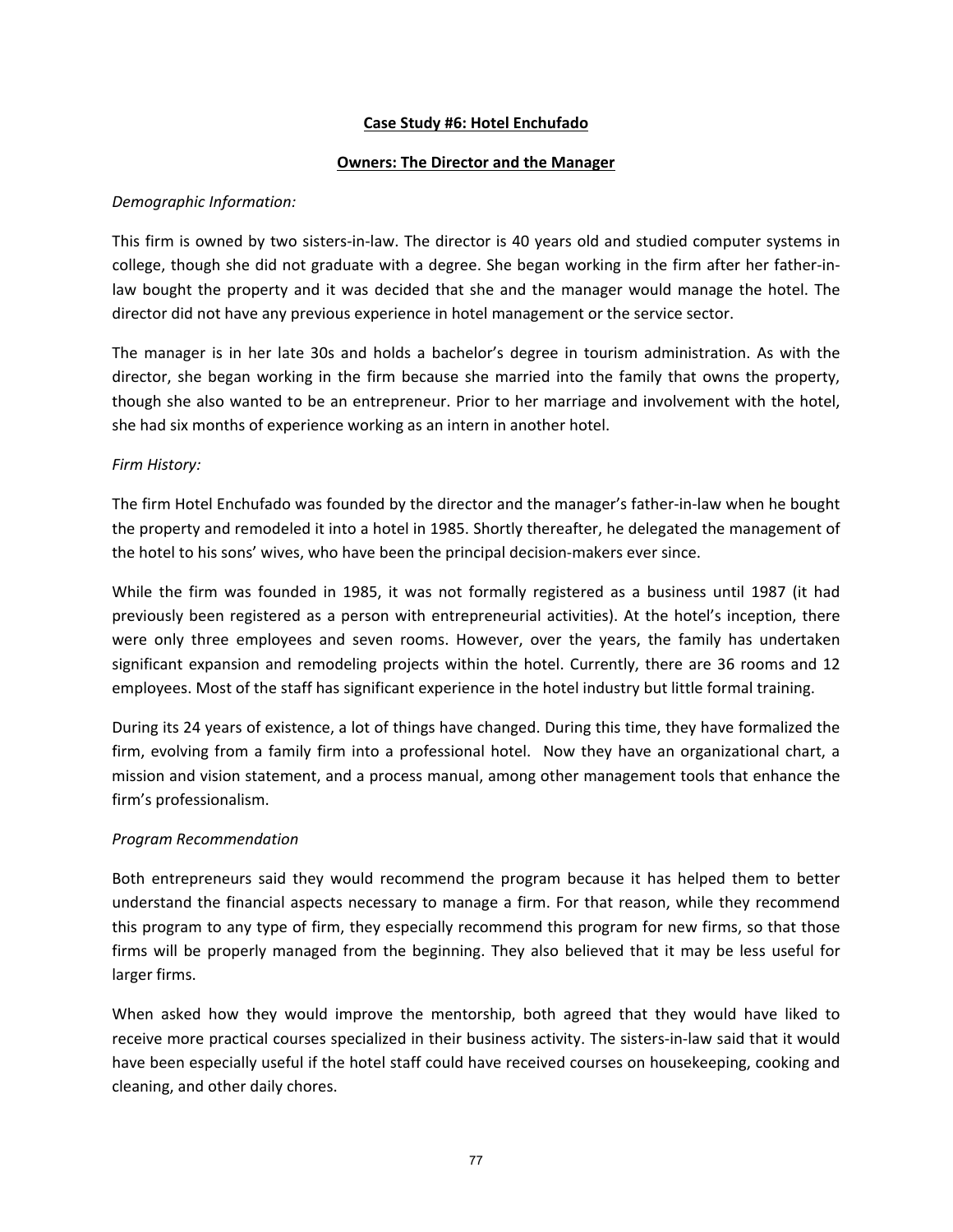#### *Program Valuation*

Interestingly, when they were asked how much they were willing to pay for the mentorship, they answered that they didn't know because most of the courses that they receive are free. In the same way, when asked how willing they would be to sell their participation in the mentorship program, they said that they wouldn't sell it because they want to obtain new knowledge that they can use to improve their firm. By combining these two answers, we can deduce that while they don't know the program's true value, they know that it is positive and there is a probability that it may be very valuable for them. Therefore, they are not willing to sell their participation in the program.

The director and the manager indicated that they have used a consultancy service before: "Distintivo M". This is a certification from the Mexican Secretary of Tourism aimed at improving the quality of services in hotels and restaurants by improving the human resources, operations and information, and management systems of the firm. They received this course for three months and paid 3,800 pesos (30% of the total cost). They were very satisfied with this other course. It was different from the current mentorship because, while the former was more focused on diagnosis, the latter is more focused on how to solve problems. For this reason, they are considering continuing the mentorship program even without the subsidy.

## *Main Challenge*

According to the director and the manager, before the mentorship program began, through the "Distintivo M" program, they had already identified some problems, such as the minimal amount of guests on weeknights and the lack of formally trained personnel. However, Mr. Couto indicated other problems, mainly the lack of financial management and accounting.

To solve the finance and accounting problems, Mr. Couto has taught basic finance and accounting to the owners and the administrative employees through seminars, workshops, and one‐on‐one instruction. He has provided software (created by another of the companies he is mentoring) that will help keep records for the hotel. This, in turn, will hopefully solve most of the accounting and finance issues the hotel managers are currently facing. The director and the manager stated that they hadn't thought about this problem before beginning the mentorship.

To increase the number of guests during weeknights, Mr. Couto suggested they target retirees. Given that retirees don't have work or school commitments during the week, they would be ideal customers for weeknight hotel stays. The director and the manager are preparing a promotional CD to publicize Hotel Enchufado and are designing some special offers to attract retirees. While the director and the manager had been thinking about solutions for this problem, it was Mr. Couto who proposed the targeting of retirees and the preparation of the CD.

Finally, regarding the lack of formally trained personnel, Mr. Couto, not being an expert in hotel management, could not give the courses the entrepreneurs desired. However, he is looking for an expert to recommend to the director and the manager so they formally train their personnel.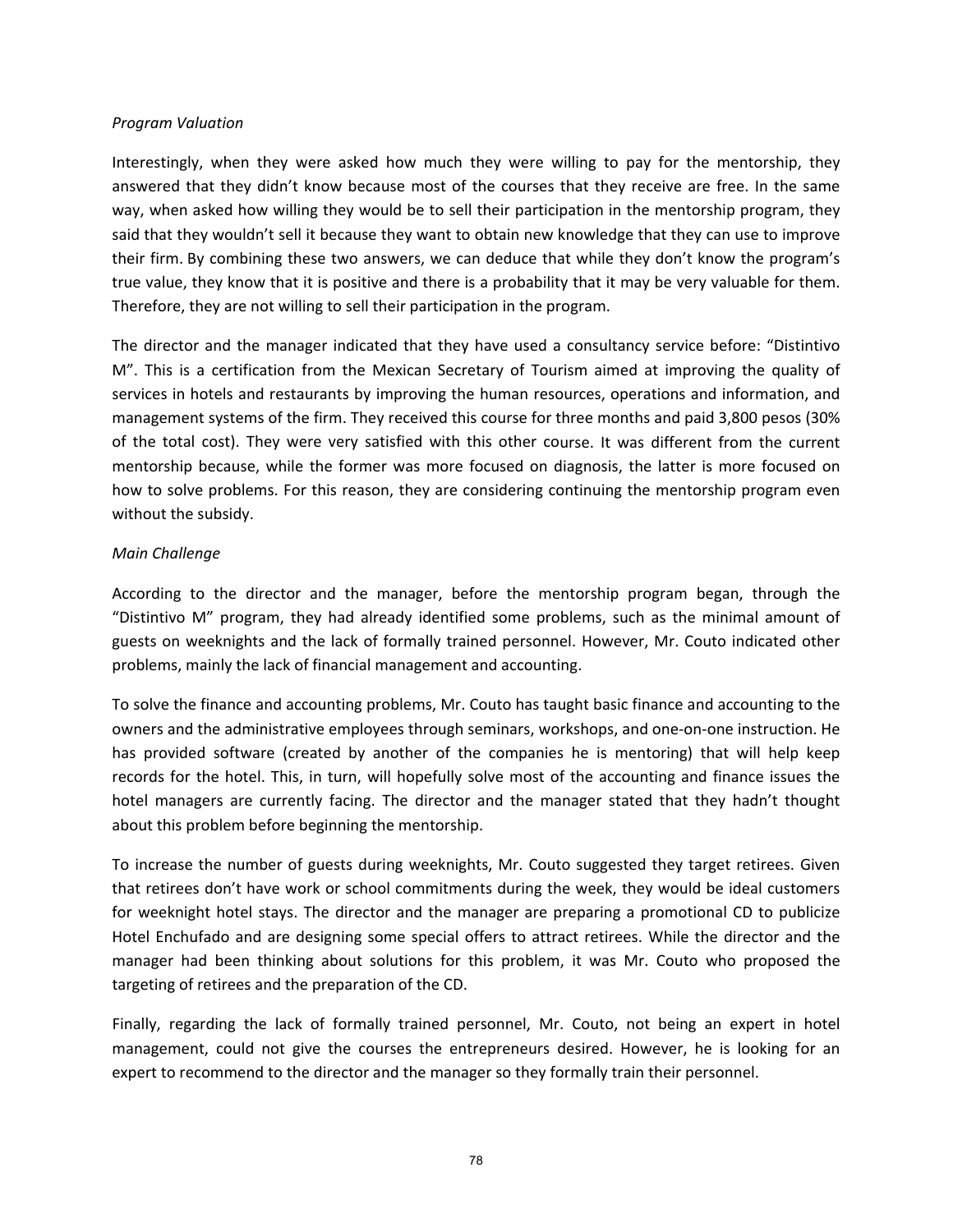Mr. Couto also helped them in other areas. He taught courses to the staff to improve their sales strategy and create a database of clients. He also improved their access to credit. In this, Mr. Couto was particularly valuable because he assisted them with the paperwork and sent the application materials to the government office offering the loan. They should have received an answer by the end of June.

Regarding the relationship between Mr. Couto and the entrepreneurs, both parties qualified it as excellent. According to the director and the manager, the mentor was effective, cooperative, and strived to tailor his counsel to the needs of the firm. While at the beginning of the mentorship, he focused more on short-term problems, he later focused on the firm's more important, long-term issues previously discussed.

## *Main advantages of the program*

According to the director and the manager, the main advantage of the program is that it efficiently identified new problems and solved existing ones. In the case of the Hotel Enchufado, it has also helped to improve service and avoid becoming too comfortable with the status quo.

# *Main disadvantages of the program*

The main disadvantage of the program for Hotel Enchufado is the lack of courses tailored specifically to the hotel industry. While they appreciate the accounting and finance courses, they believe that these hotel-specific courses would have had a positive impact on the firm's development. They said it would have been great to have the know-how of bigger hotels. As an example, the manager stated that she would like to know how other hotels maintain the whiteness of their sheets.

## *Mentor comments*

# Mentor: Ángel Couto

# Mentorship Firm: Liderazgo

According to Mr. Couto, the main problem of this firm was financial, specifically, lack of knowledge and organization regarding the firm's accounting practices. The accountant they used only paid taxes and did not keep records that would indicate the financial situation of the firm. Another important problem was the low number of guests on weeknights; the hotel was only using 34% of its capacity.

According to Mr. Couto, the main solutions he proposed were courses and new software to deal with the financial literacy problem, and focusing on the value of accurate financial information so they can make better decisions. For this reason, Mr. Couto taught them to plan and classify their expenditures in advance, and to identify their target customer.

Among the pending matters were ways to improve the sales and marketing of the hotel and to execute the plan to attract more retirees. He stressed that they should take advantage of the fact that Hotel Enchufado is the highest-quality hotel in town and that some soap operas have been filmed there. He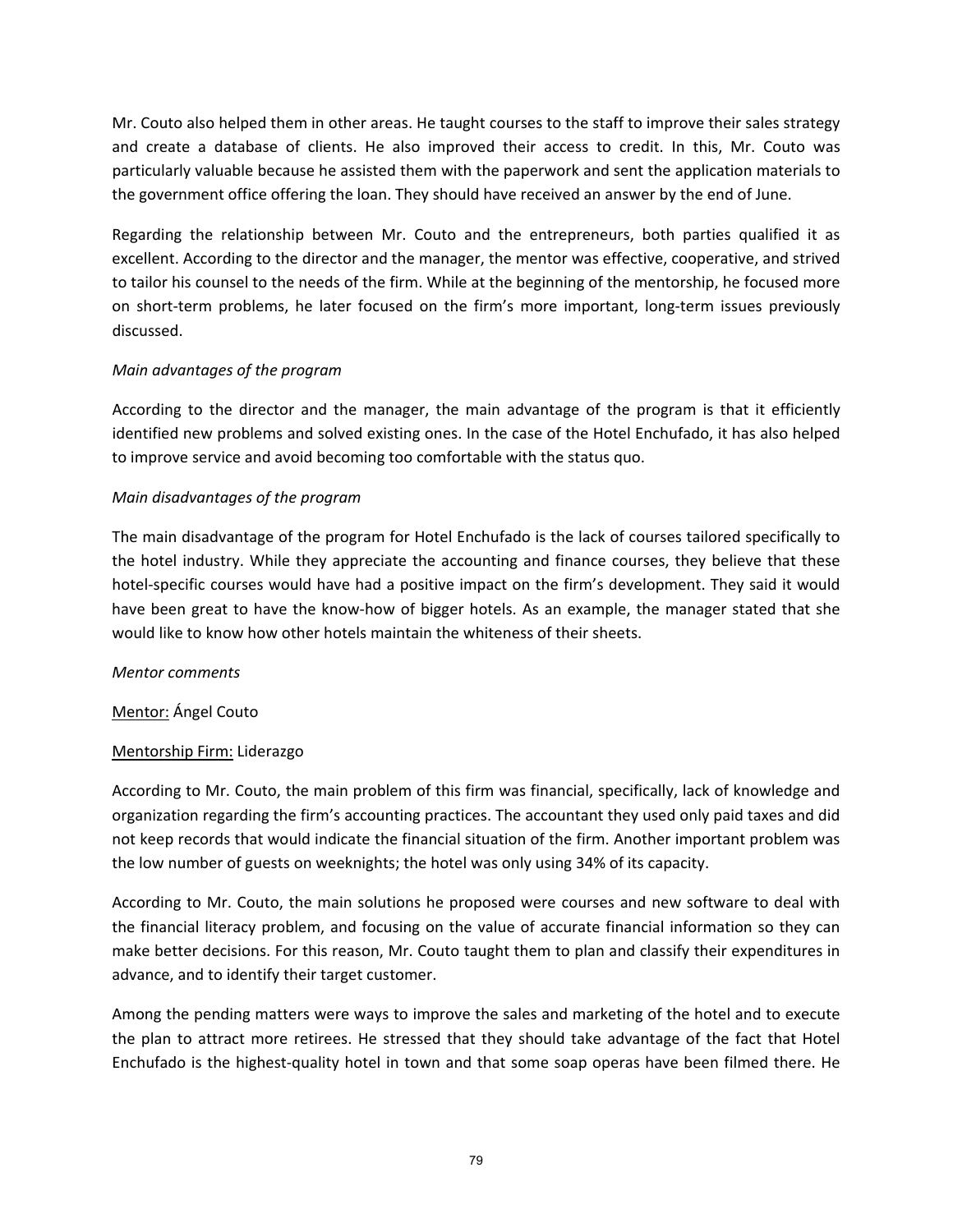hopes that the mentorship will continue without the subsidy, so that he can help the hotel complete the plans they made together.

Finally, when asked about the relationship between him and the director and the manager, he said that it was productive, friendly, and honest. He felt that the entrepreneurs were very satisfied with his work and he would like to continue working with them.<sup>10</sup>

 $^{10}$  Mr. Couto also said that if the mentorship continues, one of the projects he would like to work on would be trying to change the water heating system to alternative energy. However, he needed to be convinced of its cost effectiveness before recommending it to the hotel.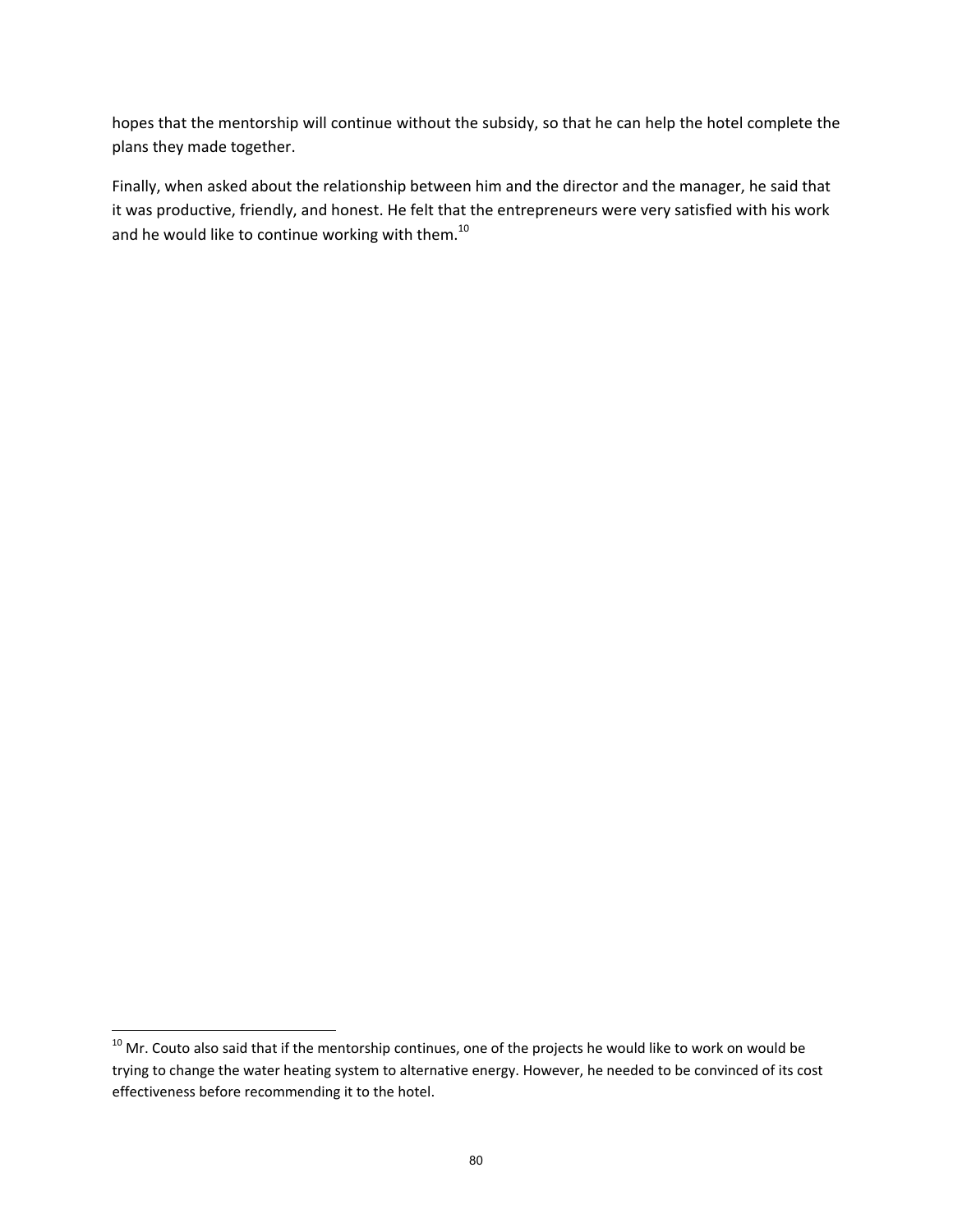## **Case Study #7: Tres Tubos**

## *Demographic Information:*

The owner of Tres Tubos is a 37 year old who studied architecture but didn't finish his degree because he began working in the family business.

When asked why he chose to become an entrepreneur, the owner said that he wanted to be his own boss and follow his father's example, who owns Tres Tubos in Mexico City. The owner began working in his father's firm in 1988, which provided him with the relevant experience for opening Tres Tubos in Puebla.

## *Firm's history:*

Tres Tubos is a hardware store that sells tools, bathroom supplies, and PVC and copper supplies. This firm was founded as a formally registered firm in 2004. The owner's father owns a firm with the same name in Mexico City, which inspired the owner to open his firm in Puebla. While nominally, both firms are independent, in practice, they are linked through capital and the managing partners.

When the firm was founded, it only had two employees, but now they have five employees. The firm's assets have also grown since it was opened, mostly through investments in a vehicle (2005) and computers (2007).

## *Program recommendation:*

When the owner was asked about his satisfaction level with the program, he answered that he is very satisfied with the program because he has received very interesting suggestions. However, several of these suggestions haven't been implemented because of the lack of resources (mostly money).

According to the owner, he would recommend this program to every firm, independent of the size and sector of the firm. However, the factor that the owner considers to be vital for the success of the program is commitment on the part of the firms' owners. Only with this commitment can the mentorship lead to concrete actions that benefit the firm.

When asked how the program could be improved, the owner said that he would have liked to receive more hours of mentorship per week (between 4 and 6 hours per week) and for the mentorship to cover other topics more relevant to his firm. Also, since he was planning on opening another store, he would have liked to receive more information about expanding.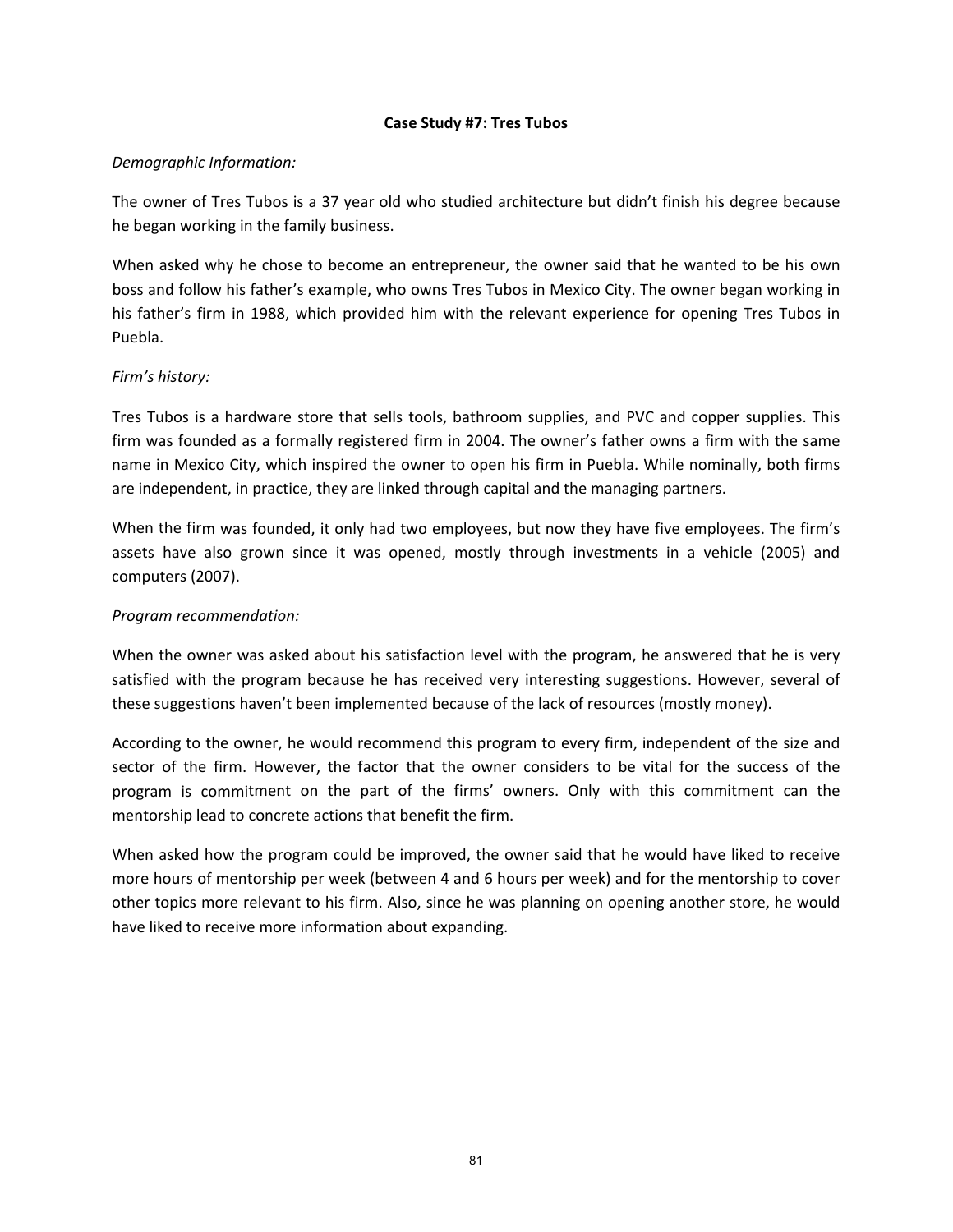## *Program valuation:*

When asked about the value of the program, the owner said that the program is worth much more than what he paid for it, because it is subsidized by IPPC. While he would like to continue, the final decision will depend on the final cost of the program.

The owner had not used consulting services previously because it was too expensive for him. Even now that he knows the true benefits of the mentorship, he wouldn't pay the true cost of a mentorship because he believes that its benefits are lower than its costs.

## *Main challenge:*

When the mentorship began, the biggest problem for the entrepreneur was to decide whether or not he should open a new store. He was reluctant to open this new store because he thought it was too risky. However, the mentors convinced him that it was a good idea. The mentors presented him with several scenarios and made suggestions for how to expand in the best possible way.

With the purpose of strengthening the firm and preparing it for opening a new store, the mentors tried to change the image of Tres Tubos to create more trust and loyalty among its customers. In order to achieve this, the mentors designed a new logo and a new corporate image. All these ideas were new for the owner.

Besides these actions related to opening a new store, the mentors also organized workshops to improve the functioning of the firm. The owner stated that the program wasn't standardized, but instead, it was tailored to the needs of his firm.

Regarding his access to credit, the owner commented that his firm is in a strong financial situation, so he didn't have any trouble getting a loan. Before beginning the mentorship, he had already applied for a loan which had been given to him. For this reason, he didn't work on this subject with the mentor.

## *Main advantage of the program:*

According to the owner, the biggest advantage of the program is that it helps the entrepreneur to look at his firm from another perspective so he can perceive details and ideas that will help the firm to be more productive.

## *Main disadvantage of the program:*

According to the owner, the biggest disadvantage of the program is its disorganization, since sometimes the mentors disappeared for a couple of weeks and that affected how much the program had advanced.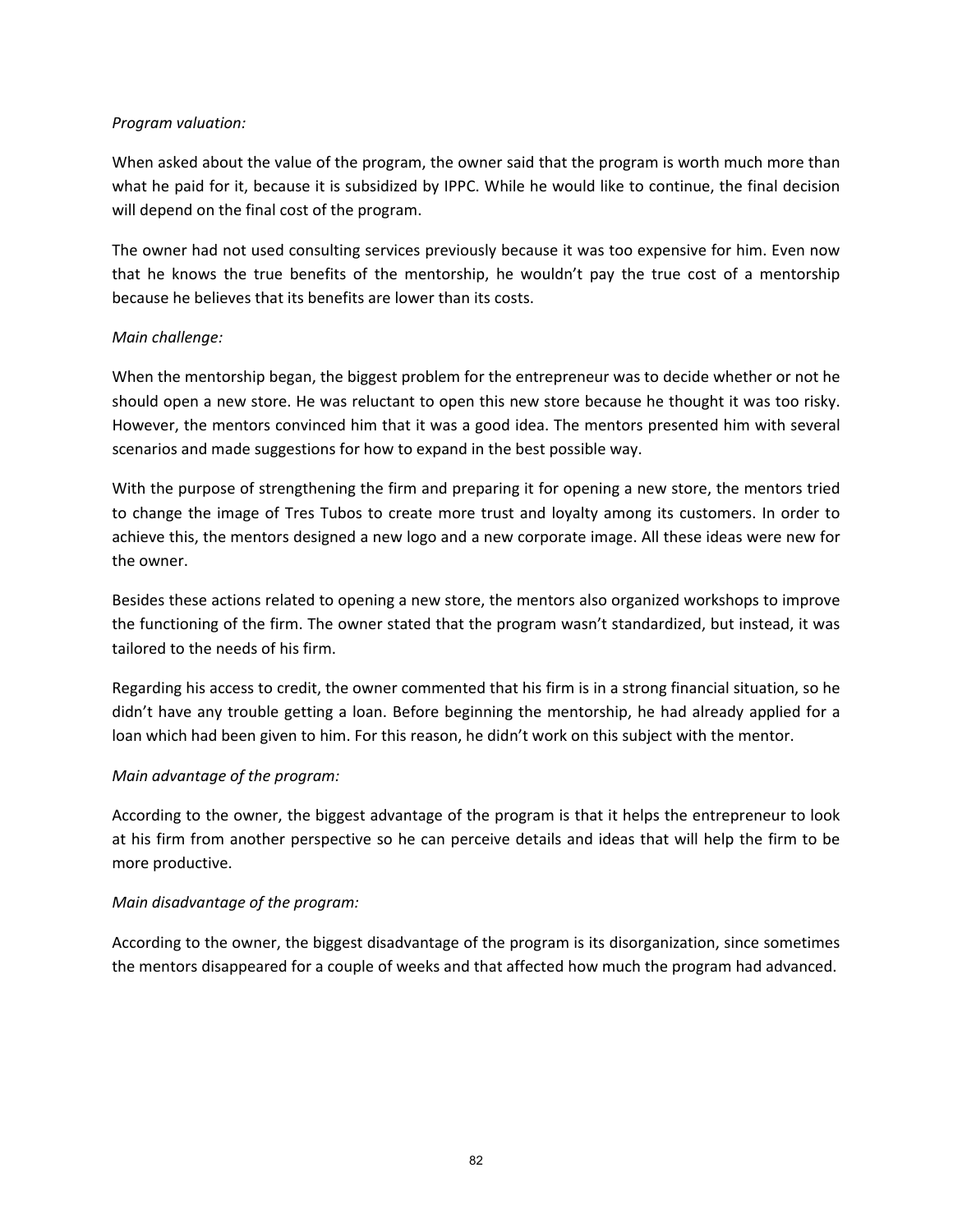#### *Mentor comments:*

#### Mentor: Óscar López

#### Mentorship Firm: CEO

According to Mr. López, when the mentorship began, the biggest problem of the firm was its lack of structure related to administrative problems; this limited the firm's growth potential. This lack of structure produced a centralization of work on the entrepreneur who didn't delegate any chores, particularly the ones related to money. If the entrepreneur couldn't do a task, he would delegate it to his wife but not to anyone else. However, after the mentorship, he has become more open to delegating because he is considering growing through new stores in Cancún and in Puebla.

To solve this problem, several ideas were developed. First, the entrepreneur was trained in leadership through conferences and workshop such as "Taller de Formación de Liderazgo‐Coach", whose objective was to increase the entrepreneur's initiative.

Second, the firm was prepared for expansion. For this reason, the mentor analyzed the use of their computer and discovered that it wasn't being put to efficient use, so new software was developed. Mr. López also worked on creating a procedures manual, which would process design and the standardization of procedures, making it easier to open new stores. An example of this standardization is that every salesman should know how to install the products they offer so they can provide customers with advice on how to solve their problems.

Regarding the expansion, the mentor helped draw up a strategic plan in which they contemplated doing a joint venture in Cancún and opening another store in Puebla. In Cancún, the partner would be a friend of the owner with lots of contacts with construction companies and knowledge about Cancún's market. This partner realized there was an opportunity in the market because while there were two hardware stores in that market, none offered a selection of products and quality of service like Tres Tubos.

In the case of the new store in Puebla, the owner decided to send one of his most trusted employees as a director. While delegating is still difficult for the owner, the accounting software and the mentorship have made it easier. Currently, the main problem is to identify the optimal location of the new store. To solve this problem, Mr. López developed a location study so the entrepreneur will know where to best locate his firm.

The results have been very good. According to Mr. López, when he met the owner, he perceived him as shy, but now he is more confident and secure about his firm. As an example of this newfound confidence, Mr. López told us that the owner of Tres Tubos in Mexico City proposed that his family go to China to directly import; in this way, they could get better prices and new products, like the PVC pipes. While these pipes are cheap, long lasting, and high quality, in Mexico, the perception is that they are lower quality than copper, so the owner is trying to change this perception.

Regarding employee training, the mentor did several studies such as skills evaluations of the personnel and the training needed to improve its performance. However, even though the owner is very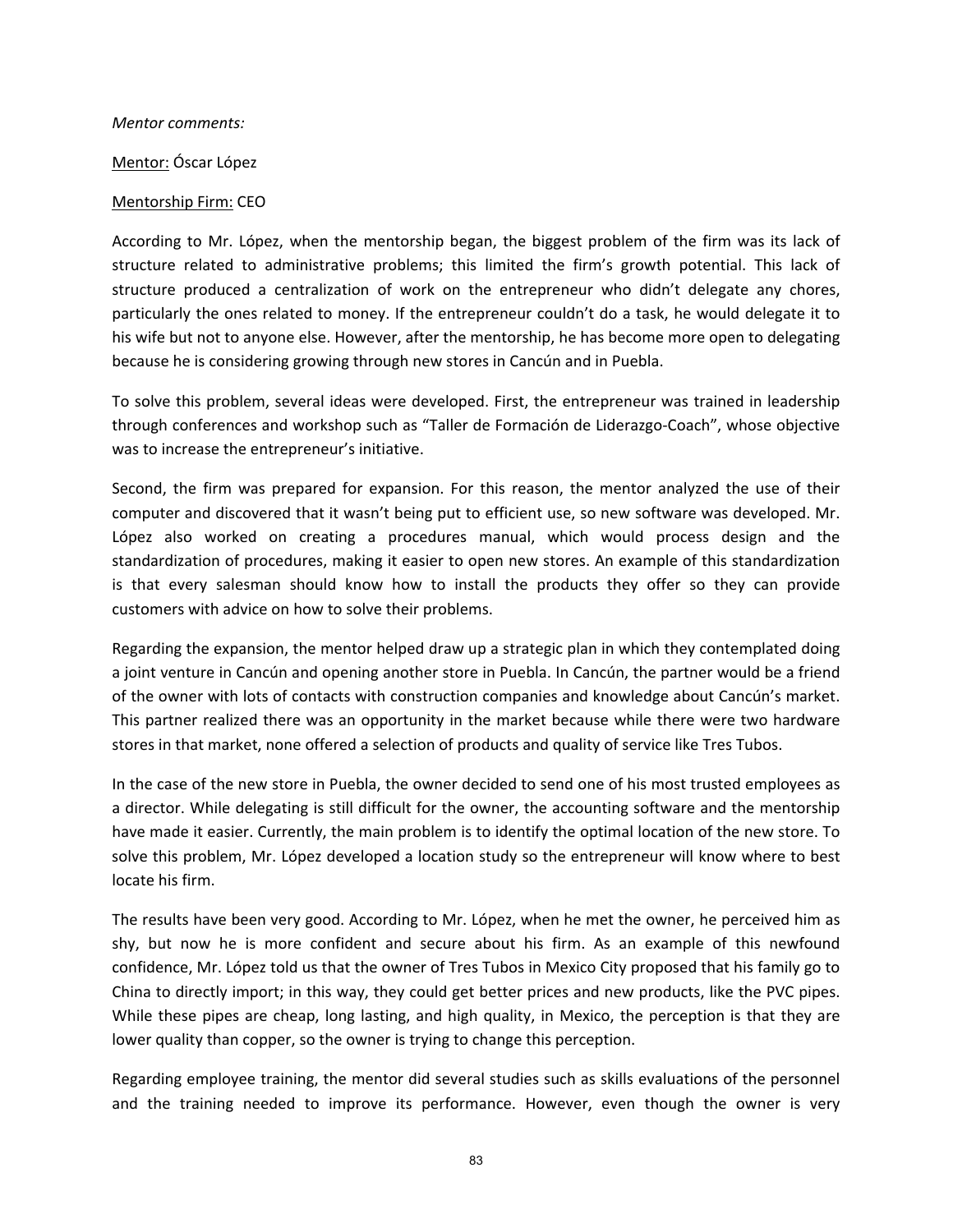interested, the training for the personnel wasn't executed because the firm didn't have enough resources (mostly money).

According to Mr. López, this firm's potential is huge because it could become an important chain of hardware stores for the bottom of the pyramid. Therefore, it is very important to expand; the owner will need partners very committed to the project, perhaps current employees who already know the business. Another competitive advantage of this firm is its quality of service; they don't just sell products, they solve customer problems considering several options and the whole installation process. Also, since they sell a large amount of products, they get very good prices, which they use to be a nexus between the producers and the small hardware stores in the distant provinces of the state of Puebla.

Unfortunately, not everything is good for Tres Tubos. Since the crisis has dramatically affected the Mexican construction sector, they expect a low growth rate in the short term. However, Mr. López doesn't think this will stop this firm's expansion.

According to Mr. López, the entrepreneur is very satisfied with the mentorship. Depending on the cost, he may even continue without the IPPC subsidy. There have been several important changes, especially regarding the entrepreneur's confidence and the firm expansion plan. However, none of these changes could have been achieved without the owner's commitment and willingness to change. For example, Mr. López commented that another firm he was mentoring only accepted advice on marketing. Since he rejected every advice and suggestion about anything else, the positive results for that firm were minimal.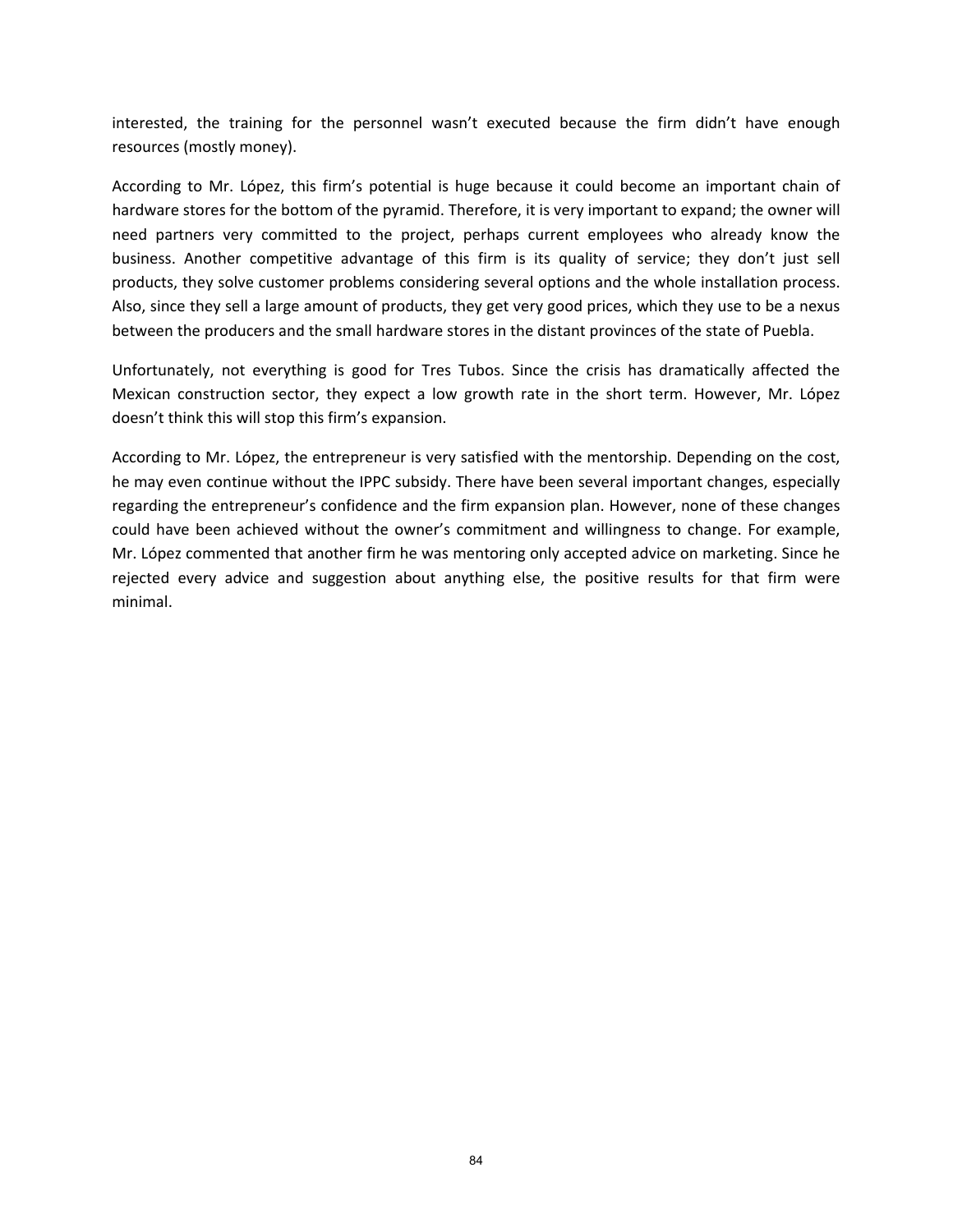#### **Case Study #8: Data por Todos**

## *Demographic Information:*

The general manager of Data por Todos is a 41 year old computer engineer. He founded Data por Todos in 1993 together with the CEO. After finishing his Ph.D. from the University of Texas, Austin in 1990, the CEO returned to Mexico where he worked as a self‐employed IT consultant. The general manager joined this IT consulting venture in 1991. After having worked together for two years, the general manager and the CEO decided to open Data por Todos as a firm that develops custom made software since they realized that their clients had a need for this software.

The general manager was initially attracted to IT consulting and to Data por Todos's work because he likes the challenge of applying and further developing his IT knowledge learned in college. After finishing college, he originally planned to take a sabbatical, but the opportunity of working with the CEO was too good to pass up.

The general manager also remarked that the example of his parents, who were entrepreneurs, probably played a role in his decision to open Data por Todos. His parents also instilled in him solid business values and ethics.

## *Firm history:*

The general manager and the CEO opened Data por Todos in Puebla in 1993 as a formally registered firm. Initially, Data por Todos developed custom made software that preformed digitalization, character recognition, and information valuation for corporate clients from Mexico, Central America, South America, and the United States. In 1997, Data por Todos began offering other services, such as data entry and data cleaning. Later, their customers began asking them to also offer database update services. For this reason, they opened a call center in 2005 that offers phone research and phone contact services, but no telemarketing.

In 2007, they opened an office in Mexico City for the purpose of data back‐up, that is, to have a secure place to keep duplicate information in case of an emergency. The office in Mexico City has the advantage that it is far enough from Puebla that the risks of an emergency are not correlated, but it is close enough to get there easily. Mr. Hernandez mentioned that it's very important for Data por Todos to have high security standards since they work with information that is crucial for their clients. Note that Data por Todos does not have any commercial operations in Mexico City.

In 2009, trying to take advantage of the crisis, Data por Todos opened an office in a University of Texas, Austin incubator with the support of FUMEC (Fondo Unido México Estados Unidos para la Ciencia) and TECBA (Technology Business Accelerator). The CEO is currently there trying to enter the market. However, this has not been easy and they do not have any employees in Texas yet.

Currently, Data por Todos focuses only on working with databases, performing data entry, update, security, and data mining, which can be useful for CRM (Customer Relationship Management). Even though they don't develop software commercially anymore, the team that used to do this still works in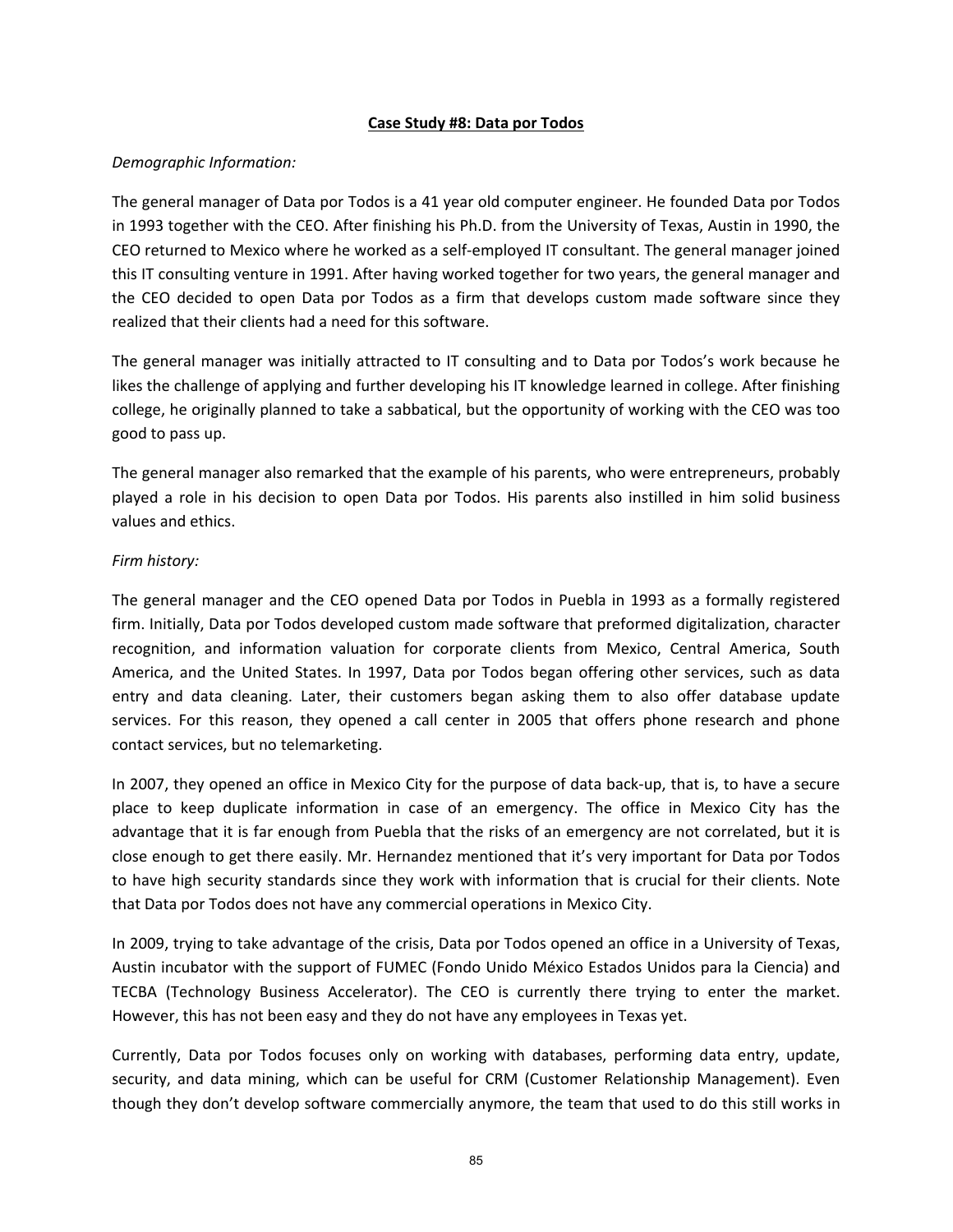the firm. This team now develops new programs in house, which allows them to modify their software on the fly. This flexibility is one of Data por Todos's biggest competitive advantages.

Since Data por Todos was founded, the firm has experienced exponential growth in several areas. Due to the fact that Data por Todos's core business is technology, its main investments have been in computers, accessories, and updates, such as replacing the servers where data is stored. Data por Todos's staff has also grown strongly, from two people in 1993 to 160 currently.

While the impact of the crisis is undeniable, Data por Todos has luckily not been forced to scale back their personnel thanks to the support and collaboration of their employees. However, demand for their services has dropped drastically because the financial sector (one of its main customers) was hit hard by the crisis.

## *Program recommendation:*

The general manager said that his satisfaction level with the program is between 70% and 75%. The main disappointment was that they first had to switch their consulting firm and then they had to switch mentors within the second firm. The original consulting firm (INCUBE) was too slow and the first mentor (Mr. Alejandro Flores) of the new firm (Global Group) had an internal problem. The new mentor, Mr. Antonio Díaz, worked much faster and was able to make up for some of the mentoring time that Data por Todos lost due to the switches. Mr. Hernandez also feels that the deliverables that they had to hand in to IPPC periodically to document what they had been working on took too much time to complete and that they were not helpful for the firm.

Due to these several factors that wasted time as well as the premature termination of the program, they were not able to achieve some of the goals they had established at the beginning of the mentorship. Moreover, due to the premature termination of the mentorship, Data por Todos doesn't know how to apply what they have learned and on which issues they should focus for the future. For this reason, the general manager said that he would have liked IPPC to respect the original timeline and to communicate better with the firms in the program to allow them to prepare for unexpected events.

Another problem of the program was that it generated excessively high expectations because IPPC expected Data por Todos to grow from a medium size firm to a large firm. This meant that Data por Todos and the mentor had to work on a large number of issues. However, due to the lack of time, several of these topics ended up not being covered. While the general manager feels that Data por Todos has emerged from the program as a much more solid, medium size firm, it isn't a big firm yet.

The general manager doesn't know to which type of firm he would recommend the program because it was tailored to Data por Todos's needs. He thinks that the program could be useful for any type of firm, as long as it is tailored to the firm's needs. Despite this, he believes that the program would have a greater for a small or medium size firm because it can help these firms grow in a more organized way. Micro‐entrepreneurs should probably receive other types of support and tools first so that they can take more advantage of programs like this later.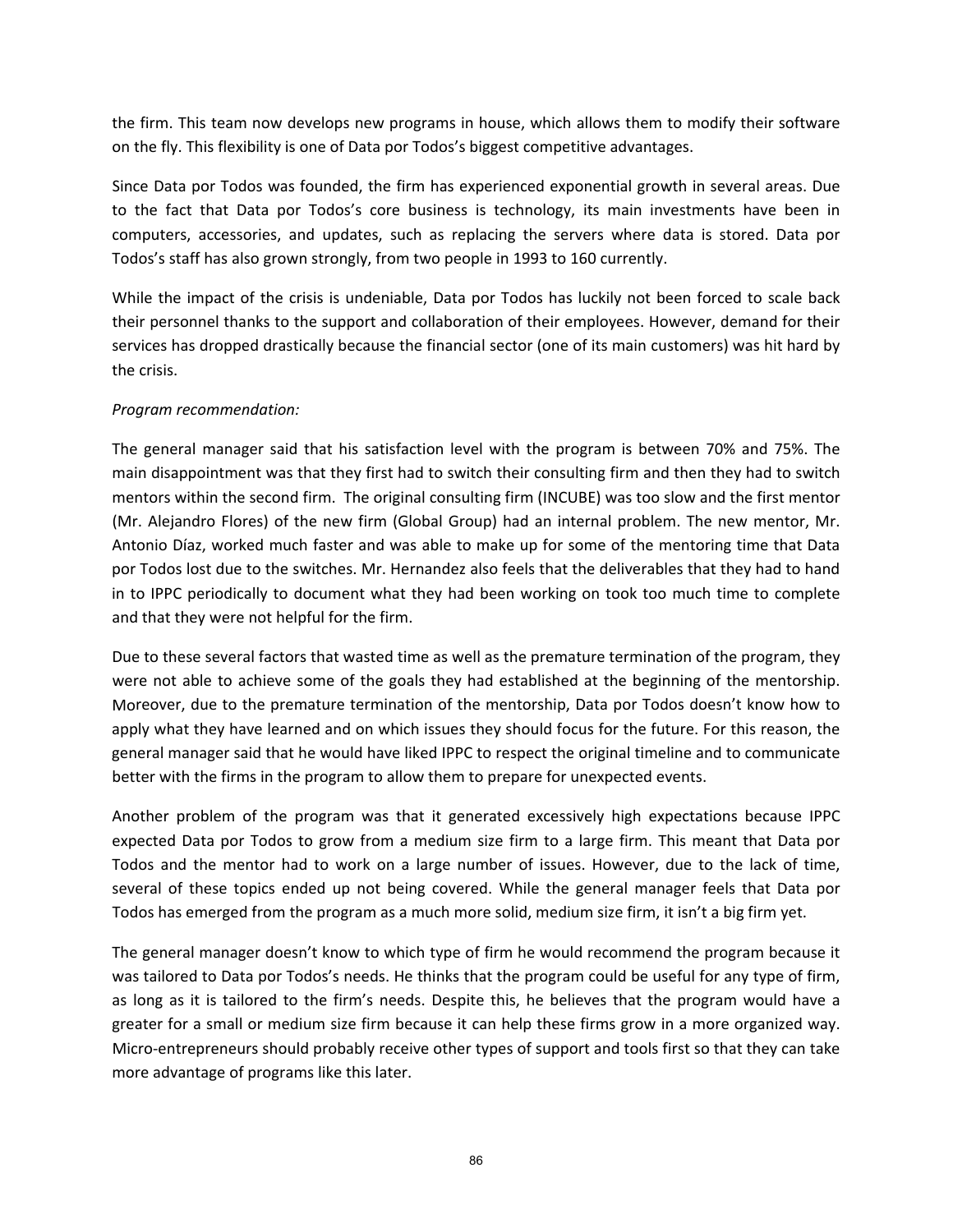#### *Program valuation:*

The general manager knows that the program costs more than what they paid for it because it is subsidized by the IPPC. However, he can't say exactly how much it is worth. While there have been some handicaps (mentor changes, incomplete mentorship, etc.) that reduced the value of the mentorship, it is still higher than its cost.

Data por Todos hadn't used mentorship services before because they weren't sure whether they needed them. They had asked for quotes from consulting firms in the past, but these quotes were too expensive and Data por Todos couldn't afford them.

Now that the program has ended, Data por Todos would like to continue working with a consultant to help them address a few specific needs. For example, they would like to have somebody add a formal structure to their quality control system. Data por Todos developed this quality control system internally and they think that it works, but they would like to add more structure. They are currently looking for a consulting firm to work with them on this issue. If possible, they would like to continue working with Mr. Díaz, but they are also open to other firms/consultants.

## *Main challenge:*

According to the general manager, at the start of the program, Data por Todos's two biggest problems were its high personnel turnover and internal communications. The high personnel turnover was among the employees that worked on data entry. They reduced turnover by giving better tools to team leaders, which enabled the team leaders to solve problems and to improve the work environment. This reduced personnel turnover by 70%.

With regards to internal communications, the firm didn't have a good way of communicating important information to their employees. For example, they had not formally published the firm's mission and vision. However, according to an internal survey, 70% of the personnel knew what the firm's mission and vision were. Through the strengthening of the team leaders, formal and informal communication within the firm was improved. Also, the general manager proposed to have a broader flow of information based on open communication.

They followed an "emergency" standardized plan that was tailored to the firm's problems with Mr. Díaz due to the lack of time. This plan focused on human resources, particularly on the development of handbooks, procedures, and capsules on readiness for change, life planning, communications, teamwork, and leadership. These capsules were targeted to team leaders and employees in some other key positions with the idea that these individuals would transmit its impact to the rest of the firm.

The remaining challenge for Data por Todos is to apply everything they learned and to work on training and documentation. Historically, the general manager and the CEO had focused on the technical part of the company, somewhat neglecting human resources and administration. The mentorship taught them that they also need to focus on defining responsibilities clearly as well as carefully documenting procedures and rules.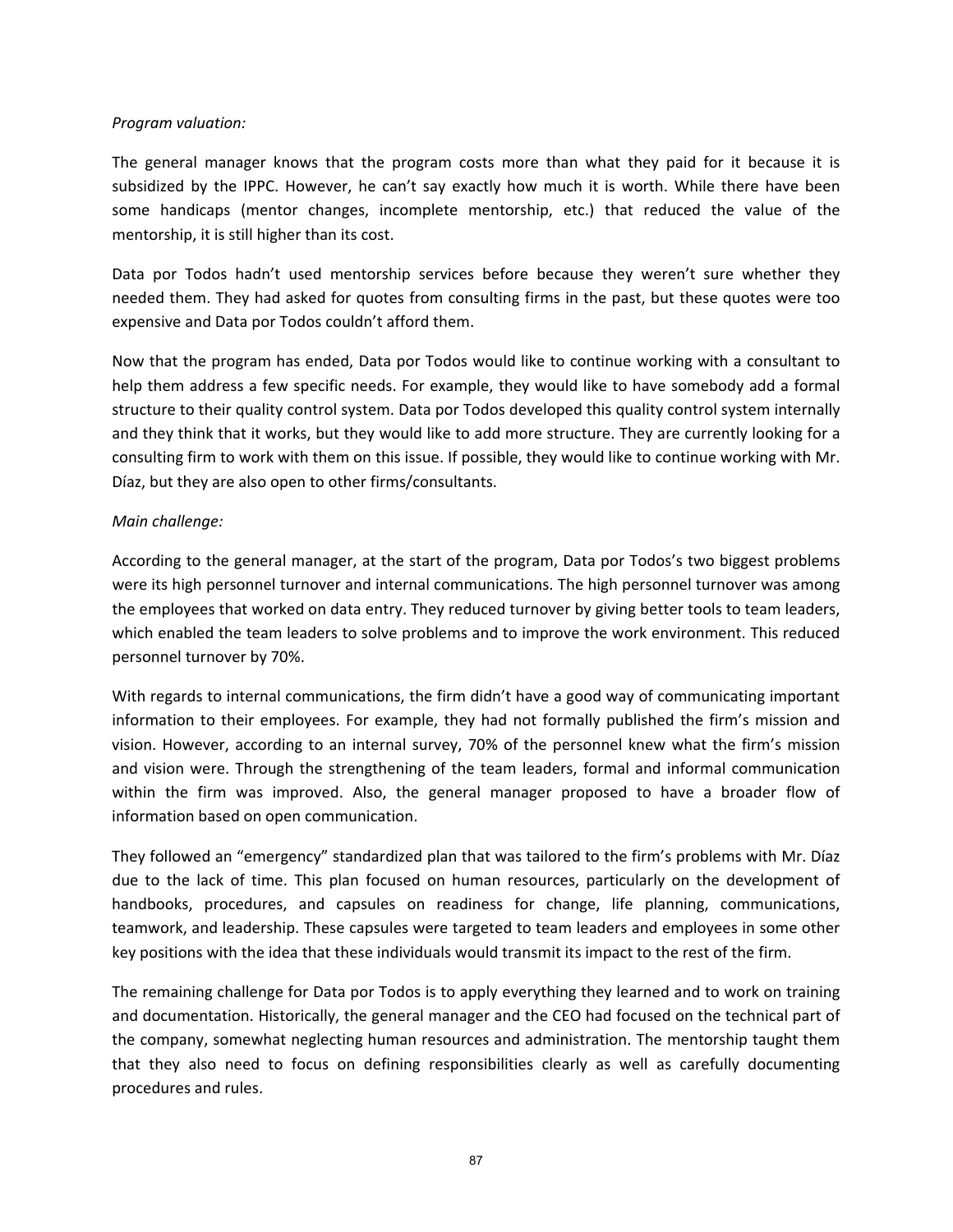Regarding access to credit, Data por Todos had never incurred any problem because they are financially sound. They have grown with their own resources.

## *Main advantage of the program:*

The general manager feels that the best part of the program was its analytical stage in which the main strengths and weaknesses of the firm were identified. This is useful in finding ways of improving the firm and solving problems. However, this analysis should have been accompanied by action, which wasn't the case with INCUBE.

## *Main disadvantage of the program:*

The general manager thinks that the main disadvantage of the program was bad management by IPPC because it wasn't a good leader and abused the use of form and requirements. Also, communication between the firms and the IPPC was bad because the IPPC should have told the firms in advance that the program was going to end prematurely.

## *Mentor comments:*

## Mentor: Antonio Díaz

## Mentorship Firm: Global Group

Mr. Antonio Díaz said that Data por Todos's main challenge was that they needed to overhaul their organizational structure to make sure all tasks were clearly assigned before the firm makes the jump from medium size to large firm. Moreover, there was a concern that the employees were not ready or not completely on board with growing the firm. Finally, Data por Todos needed to work on its social responsibility to make it more professional.

To deal with these problems, Mr. Díaz proposed several solutions that were implemented in a complementary manner. First, he created "píldoras" (pills), that is, monthly mini workshops targeted towards the leaders of every team in the firm as well as employees in key positions, with the idea that these people would transfer the knowledge learned in the workshops to the rest of the firm. These mini workshops were about sensibility to change, life plan, communication, teamwork, and leadership.

At the same time that these pills were developed, several organizational systems aligned to social responsibility were created. These systems identified the responsibilities that the firm has towards their shareholders, employees, and stakeholders. With the help of Mr. Díaz, the social responsibility strategy was aligned to the philosophy, vision, mission, and values of the firm. However, since they are still developing those systems, they haven't done any concrete activity yet.

Another solution that was implemented was the development of firm fundamentals that includes mission, vision, values, and a definition of firm structure, emphasizing the definition of the organizational chart and the responsibilities in every position of the firm. In this way, forty positions were identified with position description and career path. As a result of this process, a management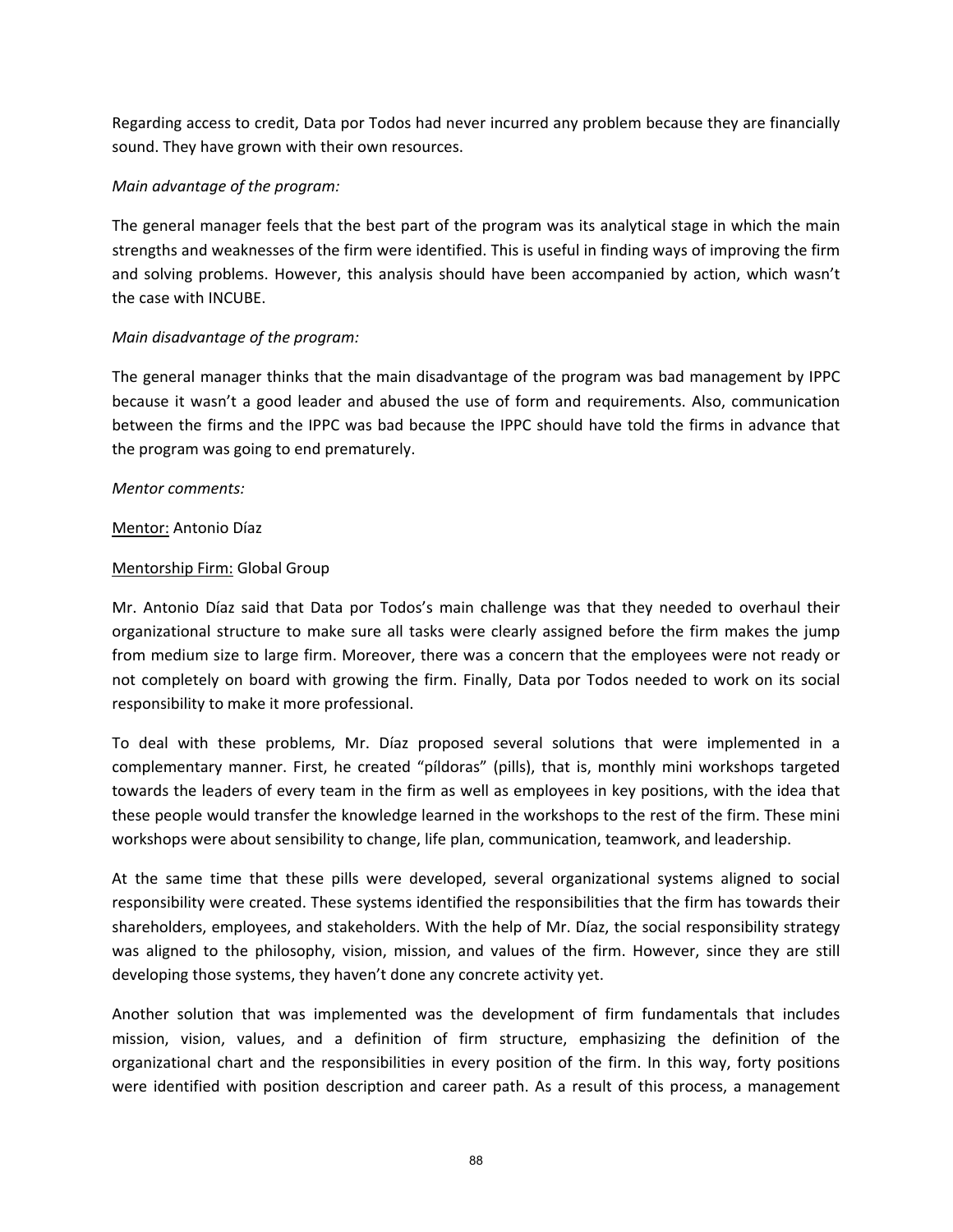textbook based on competences was developed, so the personnel could be used in a more efficient way and contribute to the professionalization of the firm.

Human resources management was another aspect that was improved. This is a firm with young employees (80% of the employees are 30 years old or younger), which creates a very particular dynamic with an innovation and a change embracing culture. This particular profile of employees was the reason why the mentor decided to improve the processes of evaluation, hiring, and management of human resources. The mentor also developed a code of conduct for the firm.

When asked about the firm's potential, Mr. Díaz stated that it was huge, so high that the Mexican Secretary of Economics declared Data por Todos as a gazelle firm, that is, with a high potential for growth. Also, they are in the middle of its international expansion, with their new office in Texas. However, Mr. Díaz considers that the firm still requires a mentorship to jump from a medium to large firm.

Mr. Díaz qualified his relationship with the firm as excellent, so much that the entrepreneurs thank him very much at the end of the consulting process. In the same way, Mr. Díaz commented that working with a firm that readily embraces change made his job easier. However, the most important factor to get good results was the total commitment of the firm's management.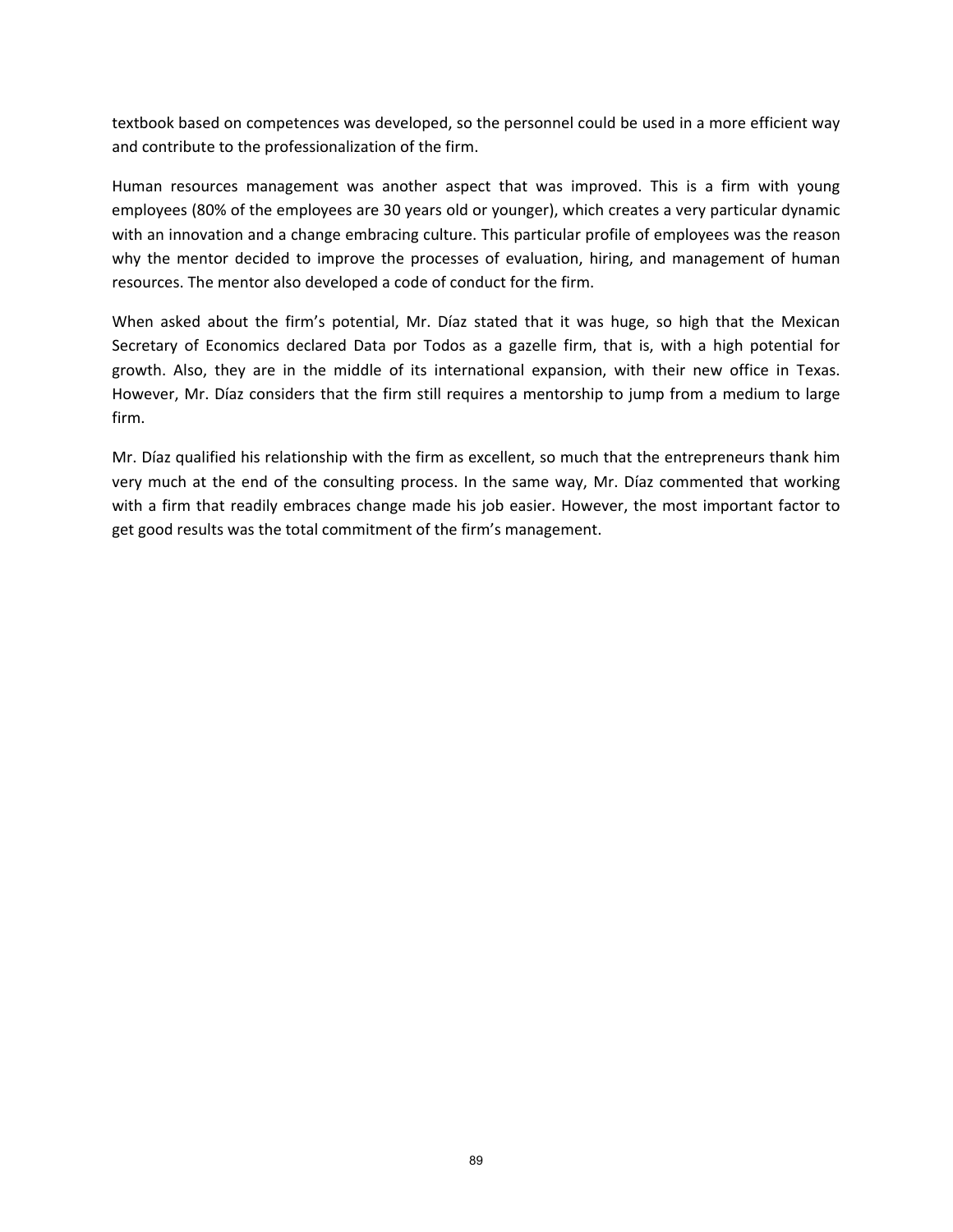# **Appendix 2: Surveys and Data Definitions**

# **Questions for Entrepreneurial Spirit and Human Resources Management Indices**

Survey Questions for Entrepreneurial Spirit Index

|    |                                                                             | <b>Strongly</b><br>disagree | <b>Disagree</b> | <b>Neutral</b> | Agree          | <b>Strongly</b><br>agree |
|----|-----------------------------------------------------------------------------|-----------------------------|-----------------|----------------|----------------|--------------------------|
| a. | I have professional goals.                                                  | 1                           | 2               | 3              | 4              | 5                        |
| b. | I revise my goals periodically.                                             | $\mathbf{1}$                | $\overline{2}$  | 3              | $\overline{4}$ | 5                        |
| c. | If I don't reach a goal in the way I wanted<br>to I try again.              | $\mathbf{1}$                | $\overline{2}$  | 3              | 4              | 5                        |
| d. | I can't motivate my business partners.*                                     | $\mathbf{1}$                | $\overline{2}$  | 3              | $\overline{4}$ | 5                        |
| e. | Everything I need for success lies in myself.                               | $\mathbf{1}$                | $\overline{2}$  | 3              | 4              | 5                        |
| f. | I prefer to do routine tasks instead of<br>doing something new in my work.* | $\mathbf{1}$                | $\overline{2}$  | 3              | $\overline{4}$ | 5                        |
| g. | I think the government should give me<br>opportunities.*                    | 1                           | $\overline{2}$  | 3              | 4              | 5                        |
| h. | I have to reach some goals every day to<br>feel satisfied.                  | $\mathbf{1}$                | $\overline{2}$  | 3              | $\overline{4}$ | 5                        |

\*Reverse coded

# Survey Questions for Human Resources Management Index

|       |                                                                                   | <b>Strongly</b><br>disagree | <b>Disagree</b> | <b>Neutral</b> | Agree          | <b>Strongly</b><br>agree |
|-------|-----------------------------------------------------------------------------------|-----------------------------|-----------------|----------------|----------------|--------------------------|
| a.    | The employees identify with the objectives<br>of the company.                     | 1                           | 2               | 3              | 4              | 5                        |
| $b$ . | The firm lets its employees know if they<br>have done something wrong.            | 1                           | $\overline{2}$  | 3              | $\overline{4}$ | 5                        |
| c.    | All responsibilities are clearly assigned for<br>each of the members of the firm. | 1                           | $\overline{2}$  | 3              | 4              | 5                        |
| d.    | All decisions are made by the same person.                                        |                             | $\mathcal{P}$   | 3              | $\overline{4}$ | 5                        |
| e.    | The firm gives positive recognition to its<br>employees.                          | 1                           | 2               | 3              | 4              | 5                        |
| f.    | There is low turnover of employees in the<br>firm.                                |                             | $\overline{2}$  | 3              | $\overline{4}$ | 5                        |

Definitions of Financial Variables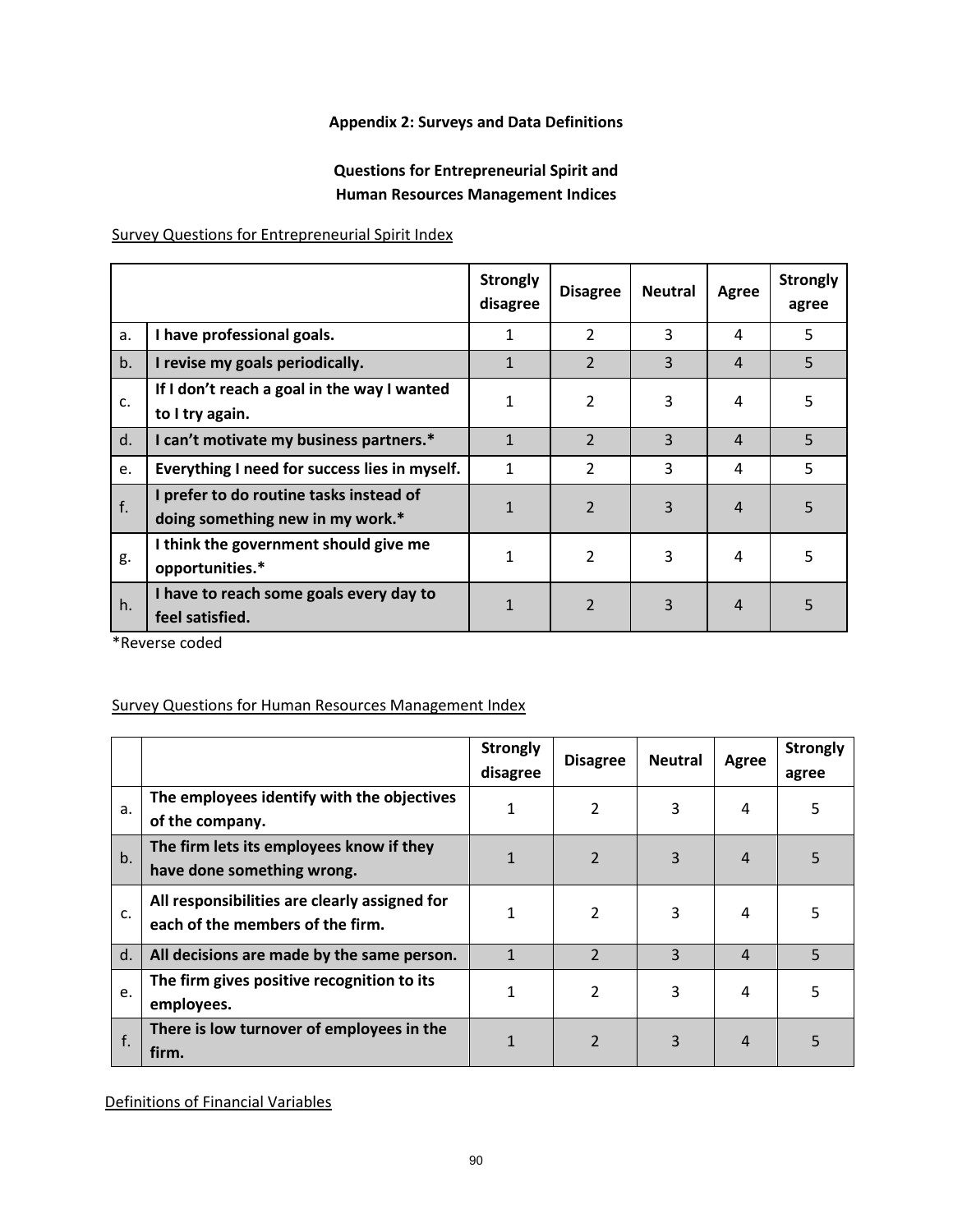| Variable     | <b>Definition</b>                                                                  |
|--------------|------------------------------------------------------------------------------------|
|              |                                                                                    |
| <b>Sales</b> | Average of non-missing observation for December 2008, January 2009, and            |
|              | February 2009 sales (from survey question 29)                                      |
| Costs        | February 2009 costs (from survey question 22)                                      |
| Profits      | February 2009 sales minus February 2009 costs (from survey questions 22 and 29c)   |
|              | Residual from a regression of log(February 2009 sales) on log(total employees) and |
| Productivity | log(assets), where "February 2009 sales" comes from survey question 29c, "total    |
| residual     | employees" comes from question 17, and "assets" is the sum of questions 21.a.2     |
|              | through 21.f.2                                                                     |
| ROA – return | February 2009 sales minus February 2009 costs (from survey questions 22 and 29c)   |
| on assets    | divided assets (sum of questions 21.a.2 through 21.f.2)                            |

Note: Definitions are the same for the baseline survey, with the reference months being July 2007, August 2007, and September 2007 instead of December 2008, January 2009, and February 2009.

## Survey Questions Used to Calculate Financial Variables

## **Employees**

17. ¿Cuántos empleados tiene la empresa en total (incluyéndolo a usted y personal en todos los establecimientos)? Incluye todos los tipos de empleados. *Escriba el número en el espacio dado.* **How many employees does the business have (including yourself and staff in all establishments)? Include all types of employees.** *Write the number in the space below.*

\_\_\_\_ \_\_\_\_ \_\_\_\_ empleados **employees**

## **Assets**

*21. Lea la pregunta (a) para cada fila. Verifique que se trata solamente de bienes del negocio y no del hogar. Si el empresario no tiene estos activos, puede pasar a la siguiente fila sin preguntar (b). Read question (a) for every row. Verify that we are talking about assets of the business only and not the home. If the business person does not have these assets, you can go on to the next row without asking (b).*

|  | 1. ¿En este momento,                |                                           |
|--|-------------------------------------|-------------------------------------------|
|  | tiene esta empresa?                 | 2. Si tuviera que reponer todo su,        |
|  | At the moment, does the             | ¿cuánto le costaría, aproximadamente,     |
|  | business have?                      | comprarlo en condiciones similares?       |
|  | $1 = Si \rightarrow Page a (2)$     | If you had to replace all of your , how   |
|  | 1= Yes $\rightarrow$ Go to (2)      | much would it cost to buy it in a similar |
|  | $2 = No \rightarrow Pase a (b)-(f)$ | condition?                                |
|  | 2= No $\rightarrow$ Go to (b)-(f)   |                                           |